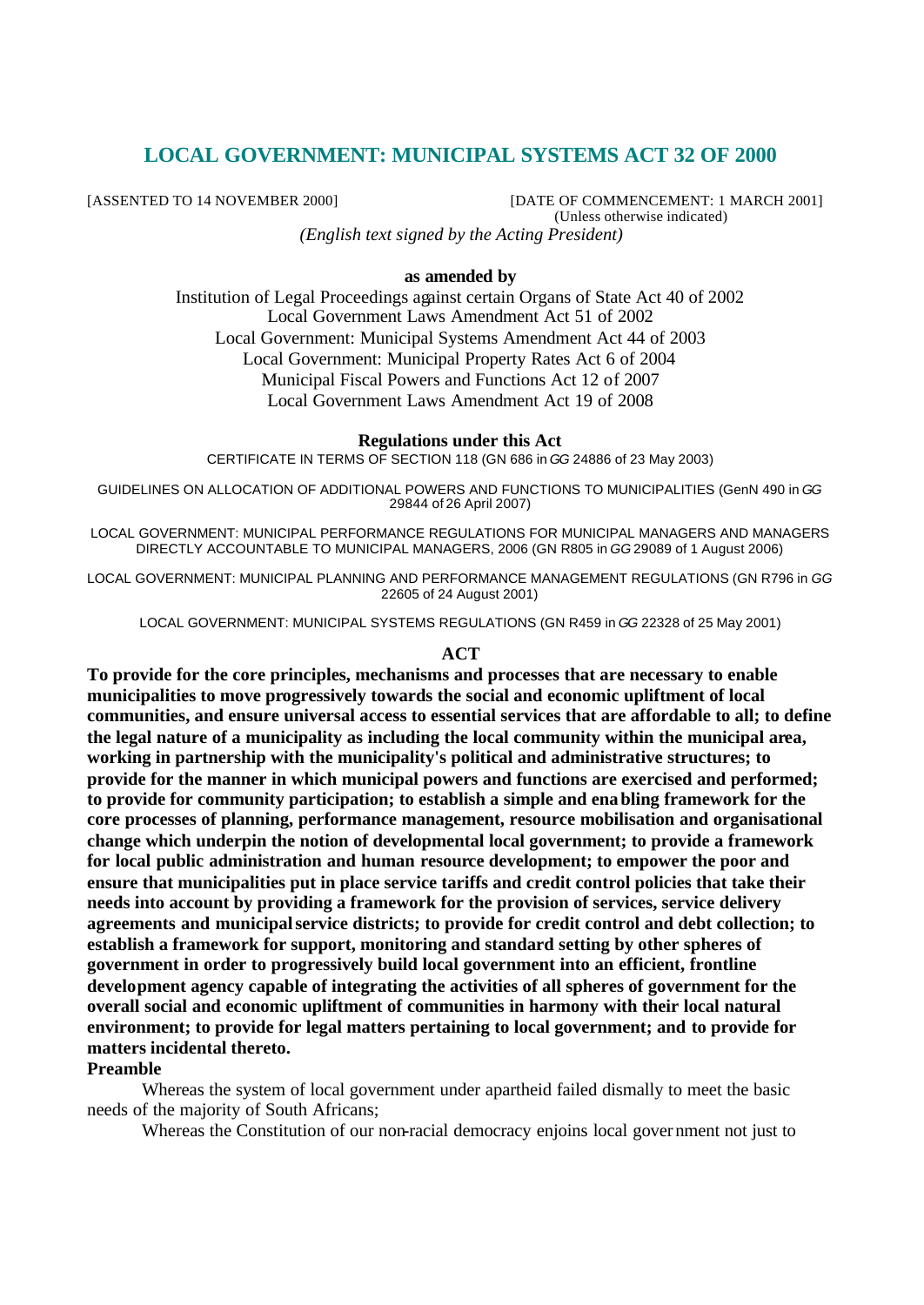seek to provide services to all our people but to be fundamentally developmental in orientation;

Whereas there is a need to set out the core principles, mechanisms and processes that give meaning to developmental local government and to empower municipalities to move progressively towards the social and economic upliftment of communities and the provision of basic services to all our people, and specifically the poor and the disadvantaged;

Whereas a fundamental aspect of the new local government system is the active engagement of communities in the affairs of municipalities of which they are an integral part, and in particular in planning, service delivery and performance management;

Whereas the new system of local government requires an efficient, effective and transparent local public administration that conforms to constitutional principles;

Whereas there is a need to ensure financially and economically viable municipalities;

Whereas there is a need to create a more harmonious relationship between municipal councils, municipal administrations and the local communities through the acknowledgement of reciprocal rights and duties;

Whereas there is a need to develop a strong system of local government capable of exercising the functions and powers assigned to it; and

Whereas this Act is an integral part of a suite of legislation that gives effect to the new system of local government;

BE IT THEREFORE ENACTED by the Parliament of the Republic of South Africa, as follows-

#### TABLE OF CONTENTS

[Table of Contents amended by s. 30 of Act 44 of 2003.] CHAPTER 1

### INTERPRETATION

1 Definitions

#### CHAPTER 2

#### LEGAL NATURE AND RIGHTS AND DUTIES OF MUNICIPALITIES

- 2 Legal nature
- 3 Co-operative government
- 4 Rights and duties of municipal councils<br>5 Rights and duties of members of local c
- 5 Rights and duties of members of local community
- 6 Duties of municipal administrations
- 7 Exercise of rights and performance of duties

#### CHAPTER 3

### MUNICIPAL FUNCTIONS AND POWERS

- 8 General empowerment
- 9 Assignment of functions or powers to municipalities generally by Acts of Parliament or provincial Acts
- 10 Assignment of functions or powers to specific municipalities by acts of executive or by agreement
- 10A Funding and capacity building
- 11 Executive and legislative authority
- 12 Legislative procedures
- 13 Publication of by-laws
- 14 Standard draft by-laws
- 15 Municipal code

# CHAPTER 4

### COMMUNITY PARTICIPATION

- 16 Development of culture of community participation
- 17 Mechanisms, processes and procedures for community participation
- 18 Communication of information concerning community participation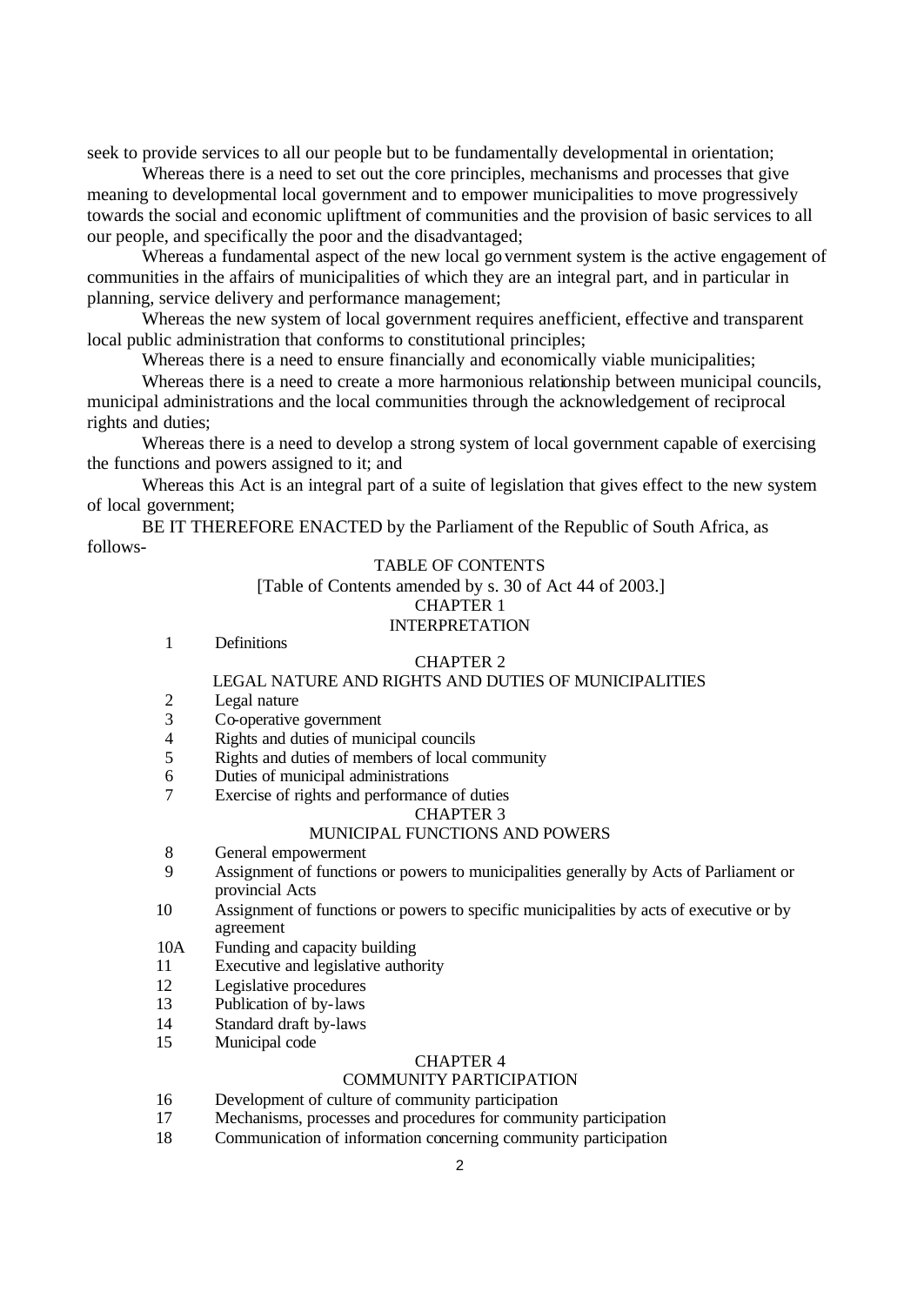- Public notice of meetings of municipal councils
- Admission of public to meetings
- Communications to local community
- 21A Documents to be made public
- 21B Official website
- Regulations and guidelines

#### CHAPTER 5

### INTEGRATED DEVELOPMENT PLANNING

# *Part 1*

# *General*

- Municipal planning to be developmentally oriented
- Municipal planning in co-operative government
- Adoption of integrated development plans

#### *Part 2*

# *Contents of integrated development plans*

Core components of integrated development plans

#### *Part 3*

*Process for planning, drafting, adopting and review of integrated development plans*

- Framework for integrated development planning
- Adoption of process
- Process to be followed
- Management of drafting process
- Provincial monitoring and support
- Copy of integrated development plan to be submitted to MEC for local government
- *Ad hoc* committees
- Annual review and amendment of integrated development plan

#### *Part 4*

#### *Miscellaneous*

- Status of integrated development plan
- 36 Municipality to give effect to integrated development plan<br>37 Regulations and guidelines
- Regulations and guidelines

# CHAPTER 6

#### PERFORMANCE MANAGEMENT

- Establishment of performance management system
- Development of performance management system
- Monitoring and review of performance management system
- Core components
- Community involvement
- General key performance indicators
- Notification of key performance indicators and performance targets
- Audit of performance measurements
- Annual performance reports
- Reports by MEC
- Reports by Minister
- Regulations and guidelines

#### CHAPTER 7

#### LOCAL PUBLIC ADMINISTRATION AND HUMAN RESOURCES

#### *Part 1*

# *Basic principles*

- Basic values and principles governing local public administration
- Organisation of administration
- Inconsistency with applicable labour legislation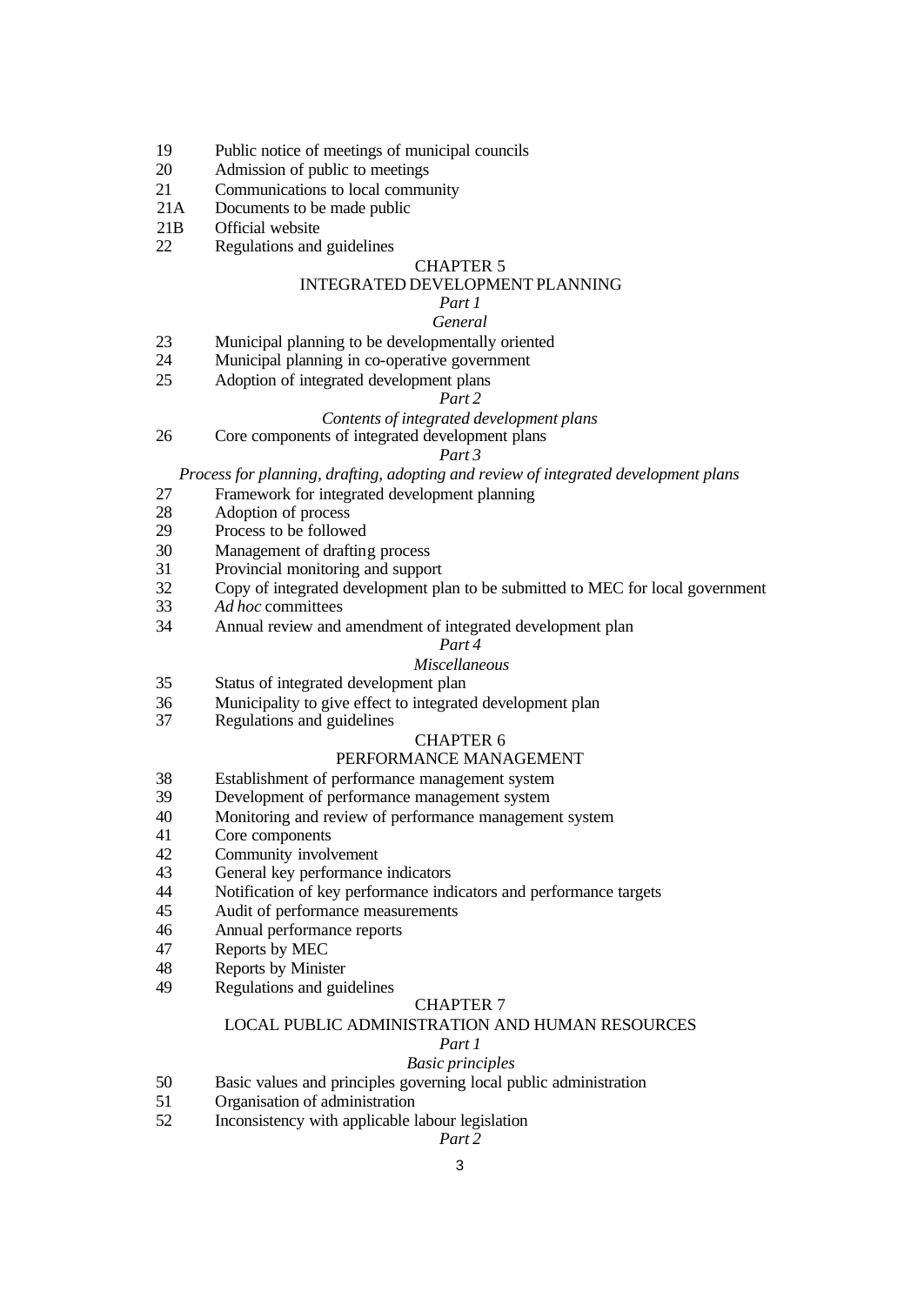#### *Political structures, political office bearers and roles*

- 53 Roles and responsibilities
- 54 Code of Conduct for councillors
- 55 Municipal managers
- 56 Appointment of managers directly accountable to municipal managers
- 57 Employment contracts for municipal managers and managers directly accountable to municipal managers
- 58 ......

### *Part 3*

#### *Delegation system*

- 59 Delegations
- 60 Certain delegations restricted to executive committees or executive mayors
- 61 Referral of matters to delegating authorities for decision
- 62 Appeals
- 63 Duty to report to delegating authorities
- 64 Withdrawal, amendment or lapsing of delegation or subdelegation
- 65 Review of delegations

#### *Part 4*

#### *Staff matters*

- 66 Staff establishments
- 67 Human resource development
- 68 Capacity building
- 69 Code of Conduct for municipal staff members
- 70 Code of Conduct to be provided to staff members and communicated to local community
- 71 Bargaining council agreement
- 71A Participation of staff members in elections

#### [S. 71A added by s. 14 of Act 19 of 2008.]

#### *Part 5*

#### *Miscellaneous*

72 Regulations and guidelines

# CHAPTER 8

### MUNICIPAL SERVICES

73 General duty

#### *Part 1*

### *Service tariffs*

- 74 Tariff policy
- 75 By-laws to give effect to policy
- 75A General power to levy and recover fees, charges and tariffs
	- [S. 75A added by s. 39 of Act 51 of 2002.]

#### *Part 2*

#### *Provision of services*

- 76 Mechanisms for provision of services
- 77 Occasions when municipalities must review and decide on mechanisms to provide municipal services
- 78 Criteria and process for deciding on mechanisms to provide municipal services
- 79 Provision of services by municipality through internal mechanism
- 80 Provision of services through service delivery agreements with external mechanisms
- 81 Responsibilities of municipalities when providing services through service delivery
- agreements with external mechanisms
- 82 ......

#### *Part 3*

#### *Service delivery agreements involving competitive bidding*

83 Competitive bidding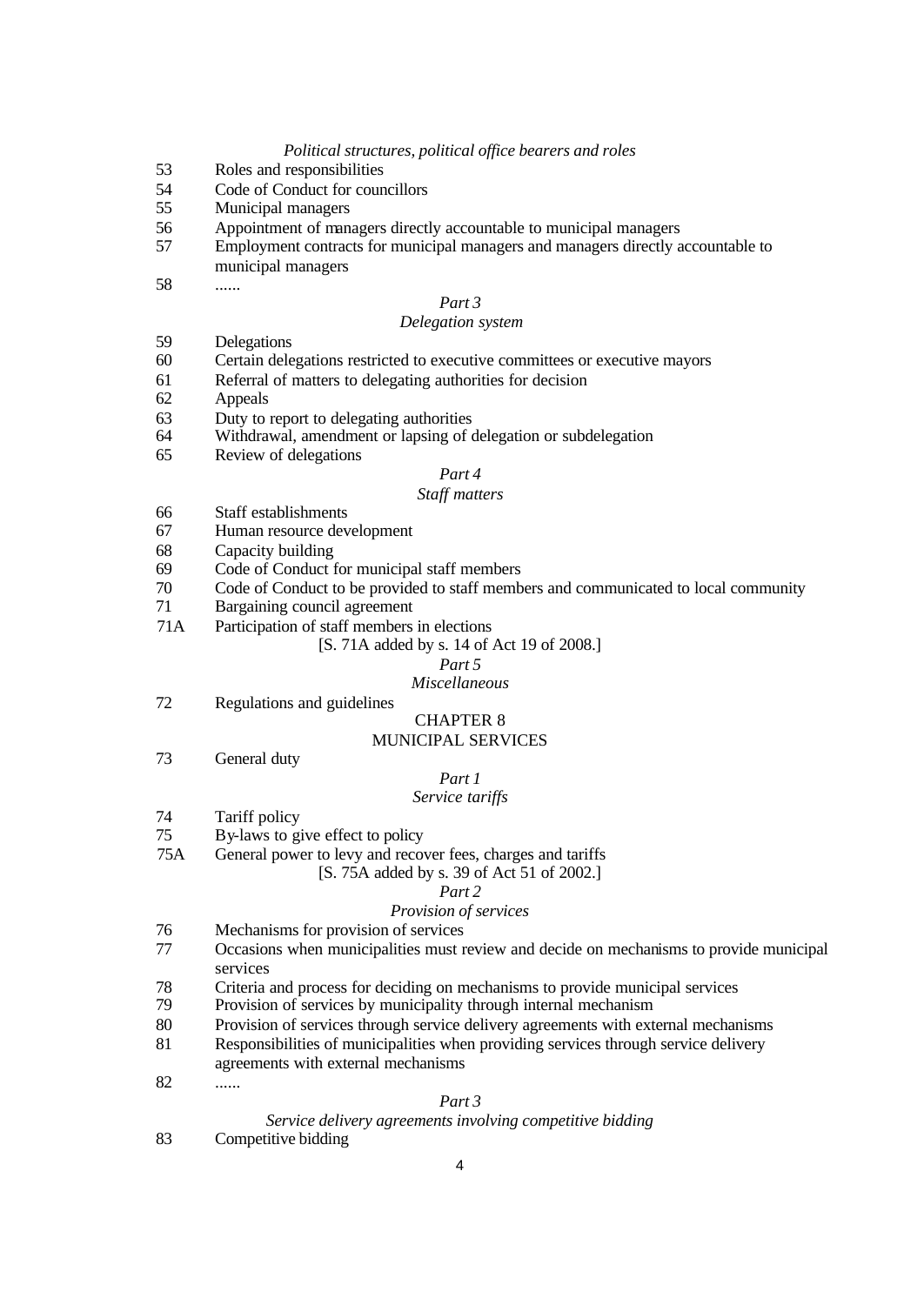| 84         | Negotiation and agreement with prospective service provider<br>Part 4                                        |
|------------|--------------------------------------------------------------------------------------------------------------|
|            | Internal municipal service districts                                                                         |
| 85         | Establishment of internal municipal service districts                                                        |
| 86         | Policy framework for internal municipal service districts                                                    |
|            | Part 4A                                                                                                      |
|            | Regulations and guidelines regarding municipal services                                                      |
| 86A        | Regulations and guidelines regarding municipal services                                                      |
|            | <b>CHAPTER 8A</b>                                                                                            |
|            | <b>MUNICIPAL ENTITIES</b>                                                                                    |
|            | Part 1                                                                                                       |
|            | General provisions                                                                                           |
| 86B        | Kinds of municipal entities                                                                                  |
|            | Part 2                                                                                                       |
|            | Private companies                                                                                            |
| 86C        | Establishment and acquisition of private companies                                                           |
| 86D        | Legal Status of private companies established by municipalities or in which municipalities<br>hold interests |
| 86E        | Conditions precedent for establishing or acquiring interests in private companies                            |
| 86F        | Conditions precedent for co-owning of private companies                                                      |
| 86G        | Disposal of companies and equity interests in companies                                                      |
|            | Part 3                                                                                                       |
|            | Service utilities                                                                                            |
| 86H<br>86I | Establishment                                                                                                |
| 86J        | Legal status of service utilities<br>Conditions precedent for establishing service utilities                 |
| 86K        | Disestablishment of service utilities                                                                        |
|            | Part 4                                                                                                       |
|            | Multi-jurisdictional service utilities                                                                       |
| 87         | Establishment of multi-jurisdictional service utilities                                                      |
| 88         | Minister requesting establishment of multi-jurisdictional service utilities                                  |
| 89         | Contents of agreements establishing multi-jurisdictional service utilities                                   |
| 90         | Legal status of multi-jurisdictional service utilities                                                       |
| 91         |                                                                                                              |
| 92         | Control of multi-jurisdictional service utilities                                                            |
| 93         | Termination of multi-jurisdictional service utilities                                                        |
|            | <i>Part 5</i>                                                                                                |
|            | Duties and responsibilities of parent municipalities                                                         |
| 93A        | Duties of parent municipality with respect to municipal entities                                             |
| 93B        | Parent municipalities having sole control                                                                    |
| 93C        | Parent municipalities having shared control                                                                  |
| 93D        | Municipal representatives                                                                                    |
|            | Part 6                                                                                                       |
|            | Governance of municipal entities                                                                             |
| 93E<br>93F | Appointment of directors<br>Disqualifications                                                                |
| 93G        | Removal or recall of directors                                                                               |
| 93H        | Duties of directors                                                                                          |
| 93I        | Meetings of board of directors                                                                               |
| 93J        | Appointment of chief executive officer                                                                       |
|            | Part <sub>7</sub>                                                                                            |
|            | General                                                                                                      |
| 93K        | Establishment of and acquisition of interests in corporate bodies disallowed                                 |
|            | 5                                                                                                            |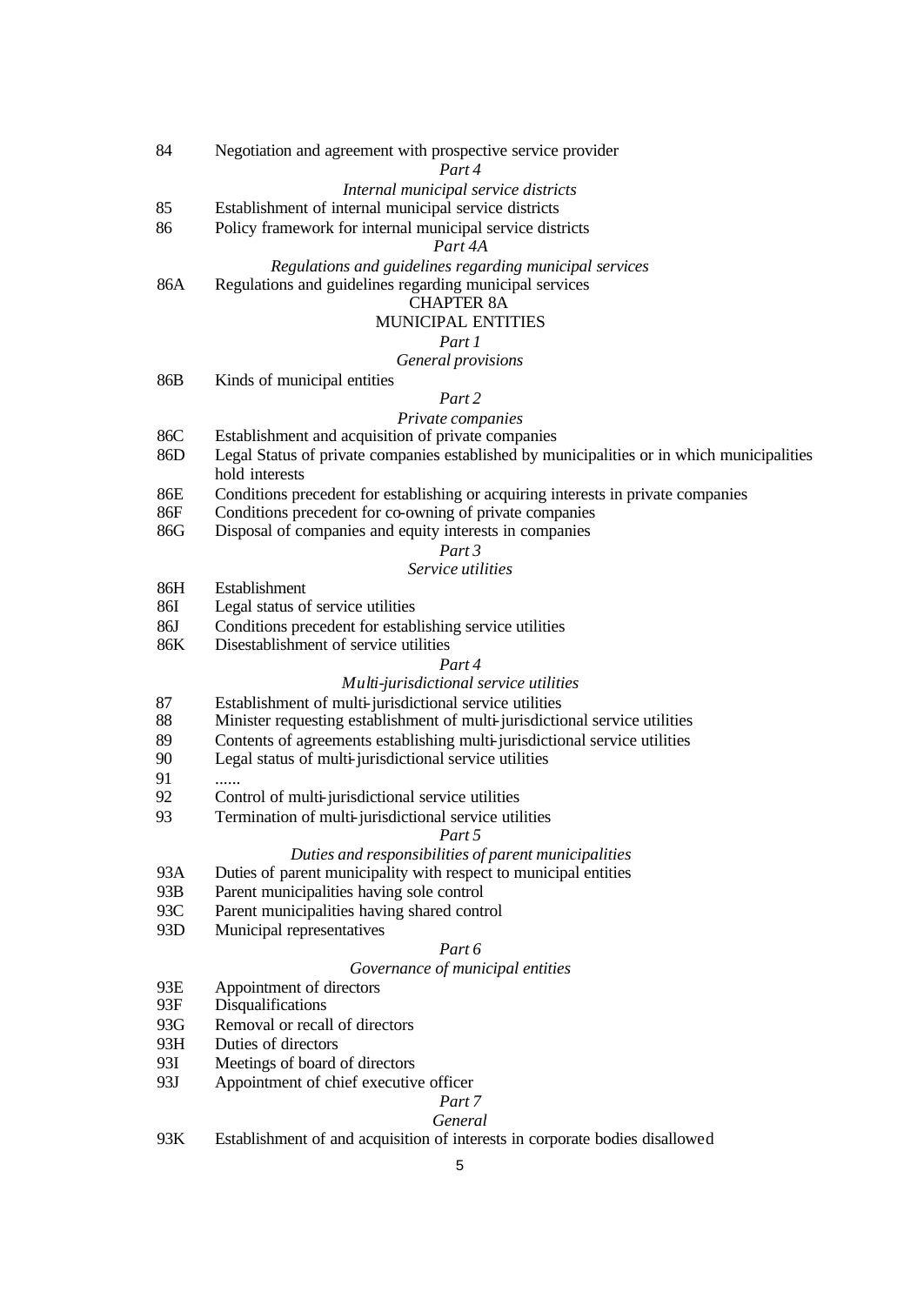- 93L Code of Conduct for directors and members of staff of municipal entity
- ......

#### CHAPTER 9

### CREDIT CONTROL AND DEBT COLLECTION

- Customer care and management
- Debt collection responsibility of municipalities
- Contents of policy
- 98 By-laws to give effect to policy<br>99 Supervisory authority
- Supervisory authority
- Implementing authority
- Municipality's right of access to premises
- Accounts
- Agreements with employers
- Regulations and guidelines

#### CHAPTER 10

#### PROVINCIAL AND NATIONAL MONITORING AND STANDARD SETTING

#### *Part 1*

#### *Provincial monitoring*

- Provincial monitoring of municipalities
- Non-performance and maladministration

#### *Part 2*

#### *National monitoring and standard setting*

- Furnishing of information
- Essential national and minimum standards

## CHAPTER 11

### LEGAL MATTERS

- Legal proceedings
- 109A Legal representation for employees or councillors of municipality [S. 109A inserted by s. 43 of Act 51 of 2002.]
- 110 Certain certificates to be evidence<br>111 Copy of Provincial Gazette as evidence
- Copy of *Provincial Gazette* as evidence
- Prosecution of offences
- Fines and bail
- Time of notices and payments
- Service of documents and process
- Public servitudes
- Custody of documents
- Restraint on transfer of property

# CHAPTER 12

# MISCELLANEOUS

- Offences and penalties
- Regulations and guidelines
- Amendment of legislation
- Transitional arrangements
- Phasing in of certain provisions of this Act
- Short title and commencement

### Schedule 1

# CODE OF CONDUCT FOR COUNCILLORS

# Preamble

- Definitions
- General conduct of councillors
- Attendance at meetings
- Sanctions for non-attendance of meetings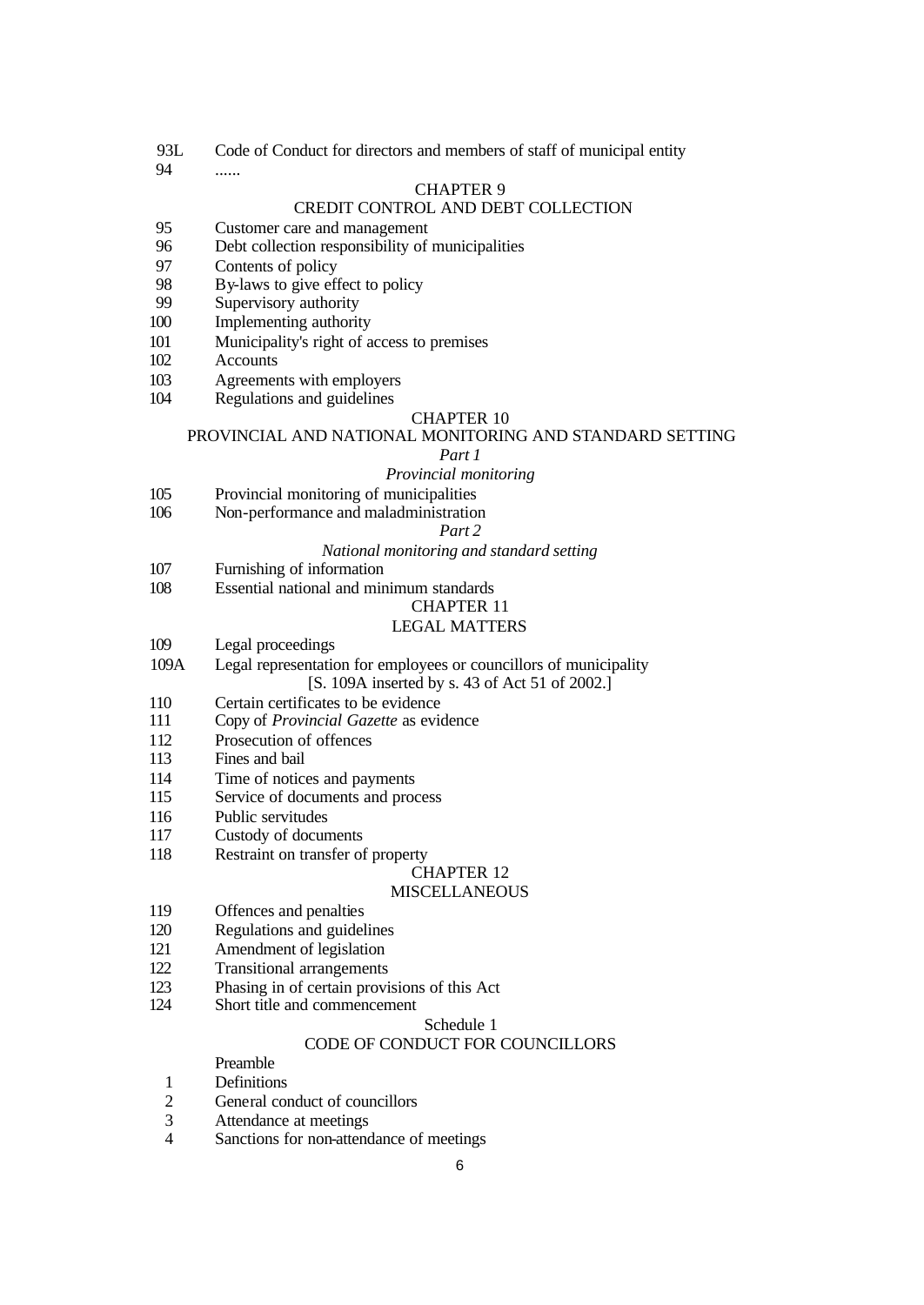- 5 Disclosure of interest
- 6 Personal gain
- 7 Declaration of interests
- 8 Full-time councillors
- 9 Rewards, gifts and favours
- 10 Unauthorised disclosure of information
- 11 Intervention in administration
- 12 Council property
- 12A Councillor in arrears

#### [Item 12A inserted by s. 45 of Act 51 of 2002.]

- 13 Duty of chairpersons of municipal councils
- 14 Breaches of Code
- 15 Application of Code to traditional leaders

#### Schedule 2

# CODE OF CONDUCT FOR MUNICIPAL STAFF MEMBERS

- 1 Definitions
- 2 General conduct<br>3 Commitment to s
- Commitment to serving the public interest
- 4 Personal gain<br>5 Disclosure of
- Disclosure of benefits
- 6 Unauthorised disclosure of information
- 7 Undue influence
- 8 Rewards, gifts and favours
- 9 Council property
- 10 Payment of arrears
- 11 Participation in elections
- 12 Sexual harassment
- 13 Reporting duty of staff members
- 14 Breaches of Code
- 14A Disciplinary steps

Schedule 3

# LEGISLATION AMENDED

#### **CHAPTER 1 INTERPRETATION (s 1)**

### **1 Definitions**

In this Act, unless inconsistent with the context-

**'basic municipal services'** means a municipal service that is necessary to ensure an acceptable and reasonable quality of life and, if not provided, would endanger public health or safety or the environment;

**'board of directors',** in relation to a municipal entity, means the board of directors of the entity;

[Definition of 'board of directors' inserted by s. 1 *(a)* of Act 44 of 2003.]

**'by-law'** means legislation passed by the council of a municipality binding in the municipality on the persons to whom it applies;

**'category'**, in relation to municipalities, means a category A, B or C municipality envisaged in section 155 (1) of the Constitution;

**'citizen'** means a citizen of the Republic as envisaged in section 3 of the Constitution; **'Code of Conduct'**, in relation to-

- *(a)* a councillor, means the Code of Conduct set out in Schedule 1; and
- *(b)* a staff member of a municipality, means the Code of Conduct set out in Schedule 2;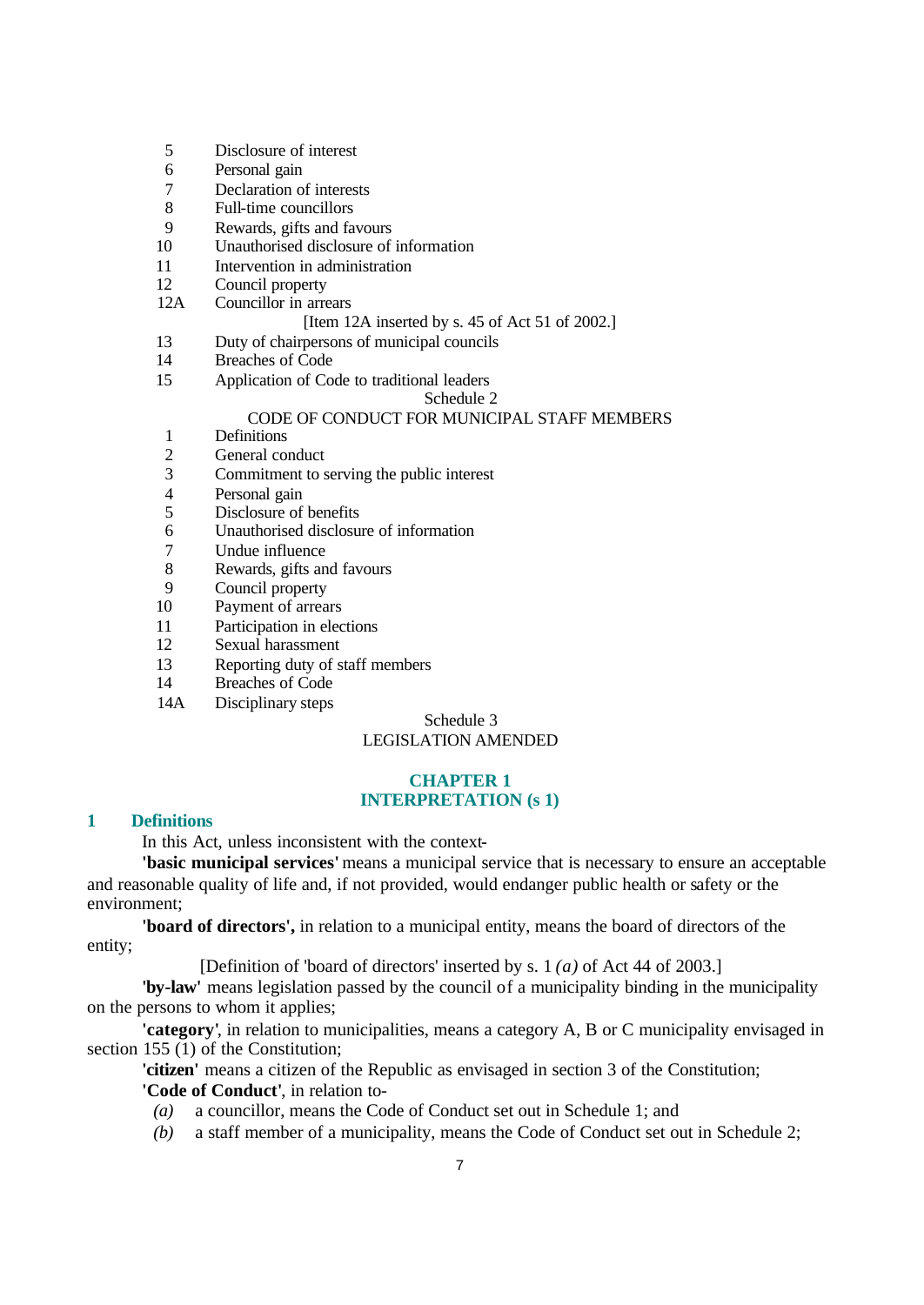**'councillor'** means a member of a municipal council;

# **'delegating authority'**-

- *(a)* in relation to a delegation of a power or duty by a municipal council, means the municipal council; or
- *(b)* in relation to a subdelegation of a power or duty by another political structure, or by a political office bearer, councillor or staff member of a municipality, means that political structure, political office bearer, councillor or staff member;

**'delegation'**, in relation to a duty, includes an instruction to perform the duty, and **'delegate'** has a corresponding meaning;

**'development'** means sustainable development, and includes integrated social, economic, environmental, spatial, infrastructural, institutional, organisational and human resources upliftment of a community aimed at-

- *(a)* improving the quality of life of its members with specific reference to the poor and other disadvantaged sections of the community; and
- *(b)* ensuring that development serves present and future generations;

**'district municipality'** means a category C municipality envisaged in section 155 (1) *(c)* of the Constitution;

**'effective control'**, in relation to a private company, means the power which a shareholder in the private company may have-

- *(a)* to appoint or remove at least the majority of the board of directors of the private company; or
- *(b)* to control at least the majority of the voting rights at a general meeting of the private company;

[Definition of 'effective control' inserted by s. 1 *(b)* of Act 44 of 2003.]

**'environmentally sustainable'**, in relation to the provision of a municipal service, means the provision of a municipal service in a manner aimed at ensuring that-

- *(a)* the risk of harm to the environment and to human health and safety is minimised to the extent reasonably possible under the circumstances;
- *(b)* the potential benefits to the environment and to human health and safety are maximised to the extent reasonably possible under the circumstances; and
- *(c)* legislation intended to protect the environment and human health and safety is complied with:

**'executive authority'**, in relation to a municipality, means the municipality's executive authority envisaged in section 156 of the Constitution, read with section 11 of this Act;

**'external service provider'** means an external mechanism referred to in section 76 *(b)* which provides a municipal service for a municipality;

[Definition of 'external service provider' inserted by s. 1 *(c)* of Act 44 of 2003.]

**'financially sustainable'**, in relation to the provision of a municipal service, means the provision of a municipal service in a manner aimed at ensuring that the financing of that service from internal and external sources, including budgeted income, grants and subsidies for the service, is sufficient to cover the costs of-

- *(a)* the initial capital expenditure required for the service;
- *(b)* operating the service; and
- *(c)* maintaining, repairing and replacing the physical assets used in the provision of the service;

# **'integrated development plan'** means a plan envisaged in section 25;

**'labour legislation'** includes collective agreements in terms of the Labour Relations Act, 1995 (Act 66 of 1995);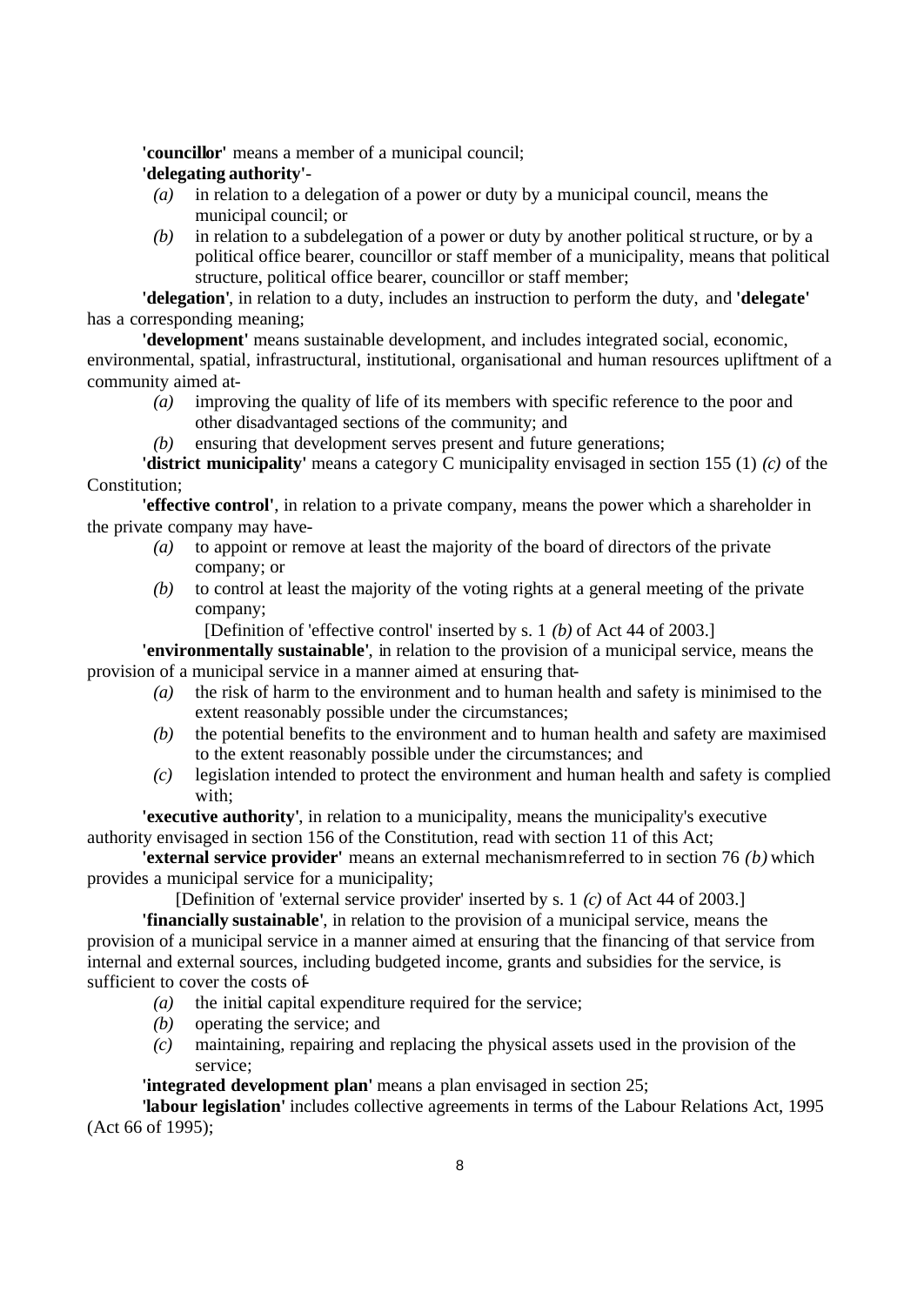**'local community'** or **'community'**, in relation to a municipality, means that body of persons comprising-

- *(a)* the residents of the municipality;
- *(b)* the ratepayers of the municipality;
- *(c)* any civic organisations and non-governmental, private sector or labour organisations or bodies which are involved in local affairs within the municipality; and
- *(d)* visitors and other people residing outside the municipality who, because of their presence in the municipality, make use of services or facilities provided by the municipality,

and includes, more specifically, the poor and other disadvantaged sections of such body of persons;

**'local municipality'** means a category B municipality envisaged in section 155 (1) *(b)* of the Constitution;

**'MEC'** means a member of a provincial Executive Council;

**'MEC for local government'** means the MEC responsible for local government in a province; **'Minister'** means the national Minister responsible for local government;

**'multi-jurisdictional service utility'** means a body established in terms of section 87; [Definition of 'multi-jurisdictional service utility' inserted by s. 1 *(d)* of Act 44 of 2003.]

**'municipal council'** or **'council'** means a municipal council referred to in section 157 (1) of the Constitution;

**'municipal entity'** means-

- *(a)* a private company referred to in section 86B (1) *(a)*;
- *(b)* a service utility; or
- *(c)* a multi-jurisdictional service utility;

[Definition of 'municipal entity' substituted by s. 1 *(e)* of Act 44 of 2003.]

**'Municipal Finance Management Act'** means the Local Government: Municipal Finance Management Act, 2003, and any regulations made under that Act;

[Definition of 'Municipal Finance Management Act' inserted by s. 1 *(f)* of Act 44 of 2003.] **'municipality'**, when referred to as-

- *(a)* an entity, means a municipality as described in section 2; and
- *(b)* a geographic area, means a municipal area determined in terms of the Local Government: Municipal Demarcation Act, 1998 (Act 27 of 1998);

# **'municipal manager'** means a person appointed in terms of section 82 of the Municipal Structures Act;

**'municipal service'** means a service that a municipality in terms of its powers and functions provides or may provide to or for the benefit of the local community irrespective of whether-

- *(a)* such a service is provided, or to be provided, by the municipality through an internal mechanism contemplated in section 76 or by engaging an external mechanism contemplated in section 76; and
- *(b)* fees, charges or tariffs are levied in respect of such a service or not; [Definition of 'municipal service' inserted by s. 35 *(a)* of Act 51 of 2002.]

**'Municipal Structures Act'** means the Local Government: Municipal Structures Act, 1998 (Act 117 of 1998);

**'national organ of state'** means an organ of state functioning within the national sphere of government;

**'National Treasury'** means the National Treasury established by section 5 of the Public Finance Management Act, 1999 (Act 1 of 1999);

[Definition of 'National Treasury' inserted by s. 1 *(g)* of Act 44 of 2003.]

**'organised local government'** means an organisation recognised in terms of section 2 (1) of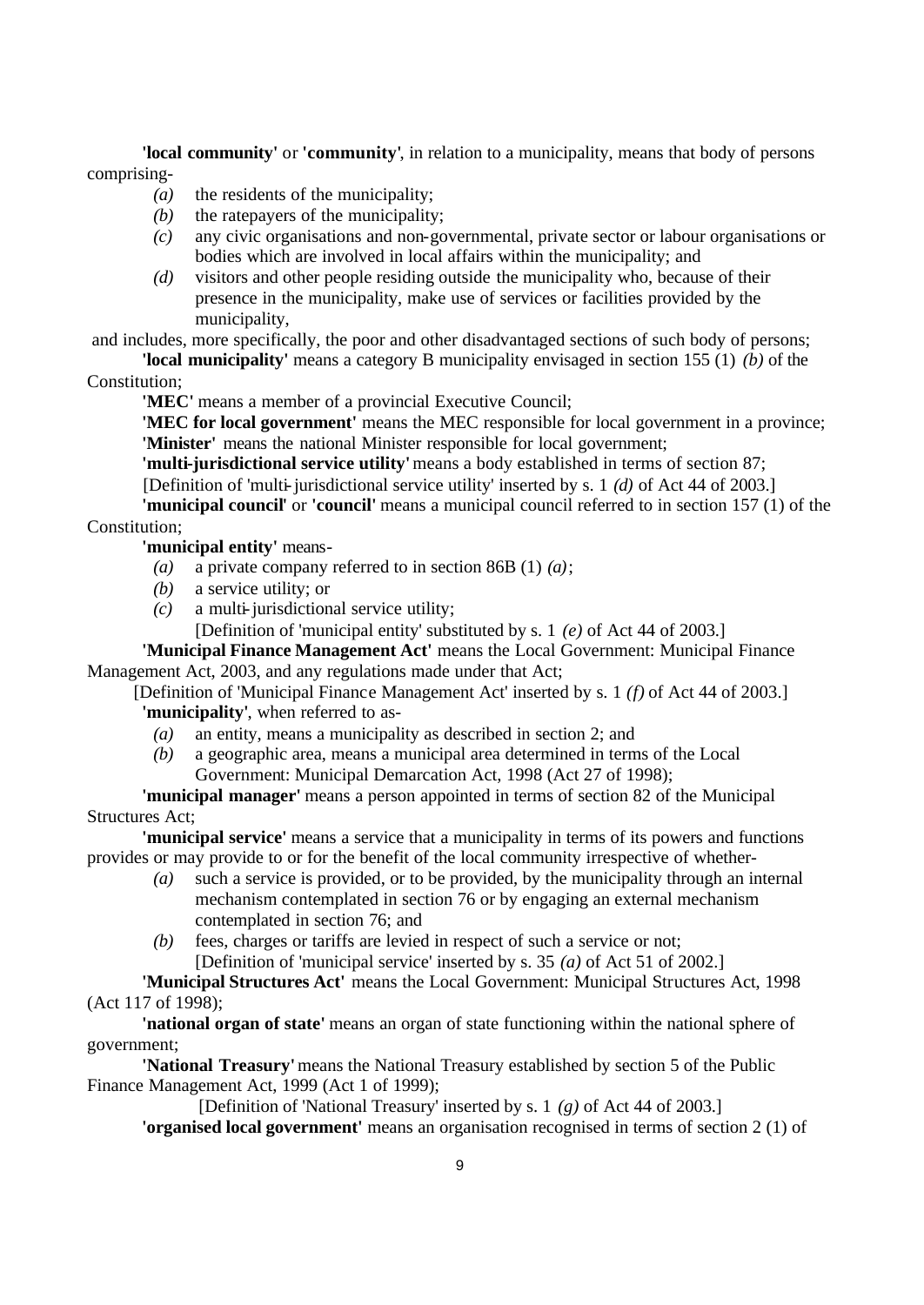the Organised Local Government Act, 1997 (Act 52 of 1997), to represent local government nationally or provincially;

**'organ of state'** means an organ of state as defined in section 239 of the Constitution; **'ownership control'** ......

[Definition of 'ownership control' deleted by s. 1 *(i)* of Act 44 of 2003.] **'parent municipality'**-

- *(a)* in relation to a municipal entity which is a private company in respect of which effective control vests in a single municipality, means that municipality;
- *(b)* in relation to a municipal entity which is a private company in respect of which effective control vests in two or more municipalities collectively, means each of those municipalities;
- *(c)* in relation to a municipal entity which is a service utility, means the municipality which established the entity; or
- *(d)* in relation to a municipal entity which is a multi-jurisdictional service utility, means each municipality which is a party to the agreement establishing the service utility; [Definition of 'parent municipality' inserted by s. 1 *(h)* of Act 44 of 2003.]

**'political office bearer'** means the speaker, executive mayor, deputy executive mayor, mayor, deputy mayor or a member of the executive committee as referred to in the Municipal Structures Act;

[Definition of 'political office bearer' substituted by s. 11 of Act 19 of 2008.]

**'political structure'**, in relation to a municipality, means the council of the municipality or any committee or other collective structure of a municipality elected, designated or appointed in terms of a specific provision of the Municipal Structures Act;

**'prescribe'** means prescribe by regulation or guidelines in terms of section 120, and **'prescribed'** has a corresponding meaning;

**'private company'** means a company referred to in sections 19 and 20 of the Companies Act, 1973 (Act 61 of 1973);

[Definition of 'private company' inserted by s. 1 *(j)* of Act 44 of 2003.]

**'property'** means-

- *(a)* immovable property registered in the name of a person, and includes a unit as defined in section 1 of the Sectional Titles Act, 1986 (Act 95 of 1986); or
- *(b)* a right registered against immovable property in the name of a person; [Definition of 'property' inserted by s. 35 *(b)* of Act 51 of 2002.]

**'***Provincial Gazette***'** means the official *gazette* of the province concerned;

**'provincial organ of state'** means an organ of state functioning within the provincial sphere of government;

**'ratepayer'**, in relation to a municipality, means a person who is liable to the municipality for the payment of-

- *(a)* rates on property in the municipality;
- *(b)* any other tax, duty or levy imposed by the municipality; or
- *(c)* fees for services provided either by the municipality or in terms of a service delivery agreement;

**'registrar of deeds'** means a registrar as defined in section 102 of the Deeds Registries Act, 1937 (Act 47 of 1937);

[Definition of 'registrar of deeds' inserted by s. 35 *(c)* of Act 51 of 2002.]

**'resident'**, in relation to a municipality, means a person who is ordinarily resident in the municipality;

**'service authority'** means the power of a municipality to regulate the provision of a municipal service by a service provider;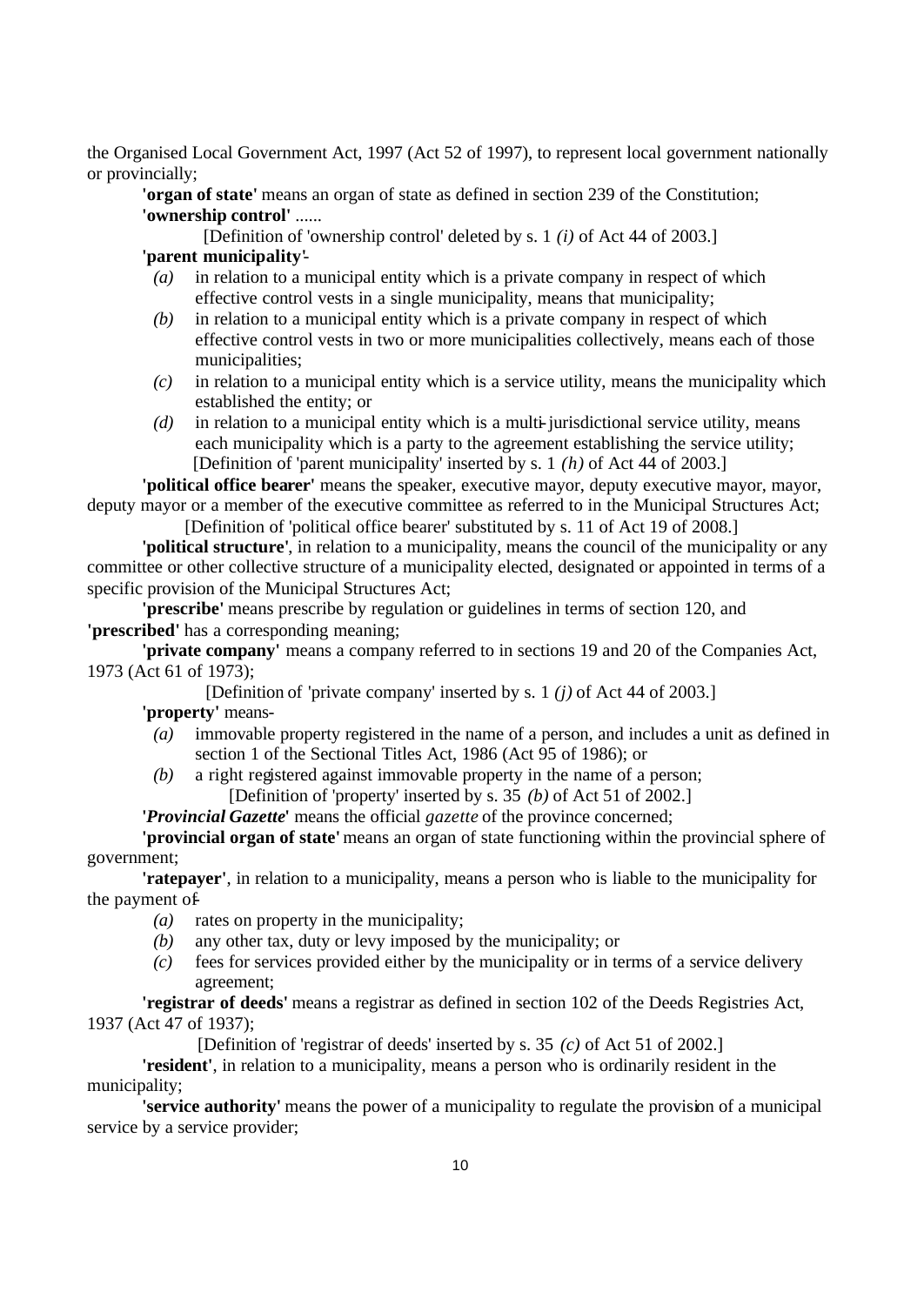**'service delivery agreement'** means an agreement between a municipality and an institution or person mentioned in section 76 *(b)* in terms of which a municipal service is provided by that institution or person, either for its own account or on behalf of the municipality;

**'service provider'** means a person or institution or any combination of persons and institutions which provide a municipal service;

**'service utility'** means a body established in terms of section 86H;

[Definition of 'service utility' substituted by s. 1 *(k)* of Act 44 of 2003.]

**'staff'**, in relation to a municipality, means the employees of the municipality, including the municipal manager;

**'this Act'** includes any regulations made in terms of section 120;

**'type'**, in relation to municipalities, means a type of municipality envisaged in section 155 (2) of the Constitution, and defined in Part 2 of Chapter 1 of the Municipal Structures Act.

### **CHAPTER 2 LEGAL NATURE AND RIGHTS AND DUTIES OF MUNICIPALITIES (ss 2-7)**

### **2 Legal nature**

A municipality-

- *(a)* is an organ of state within the local sphere of government exercising legislative and executive authority within an area determined in terms of the Local Government: Municipal Demarcation Act, 1998;
- *(b)* consists of-
	- (i) the political structures and administration of the municipality; and
	- (ii) the community of the municipality;
- *(c)* functions in its area in accordance with the political, statutory and other relationships between its political structures, political office bearers and administration and its community; and
- *(d)* has a separate legal personality which excludes liability on the part of its community for the actions of the municipality.

# **3 Co-operative government**

(1) Municipalities must exercise their executive and legislative authority within the constitutional system of co-operative government envisaged in section 41 of the Constitution.

(2) The national and provincial spheres of government must, within the constitutional system of co-operative government envisaged in section 41 of the Constitution, exercise their executive and legislative authority in a manner that does not compromise or impede a municipality's ability or right to exercise its executive and legislative authority.

(3) For the purpose of effective co-operative government, organised local government must seek to-

- *(a)* develop common approaches for local government as a distinct sphere of government;
- *(b)* enhance co-operation, mutual assistance and sharing of resources among municipalities;
- *(c)* find solutions for problems relating to local government generally; and
- *(d)* facilitate compliance with the principles of co-operative government and intergovernmental relations.

# **4 Rights and duties of municipal councils**

(1) The council of a municipality has the right to-

- *(a)* govern on its own initiative the local government affairs of the local community;
- *(b)* exercise the municipality's executive and legislative authority, and to do so without improper interference; and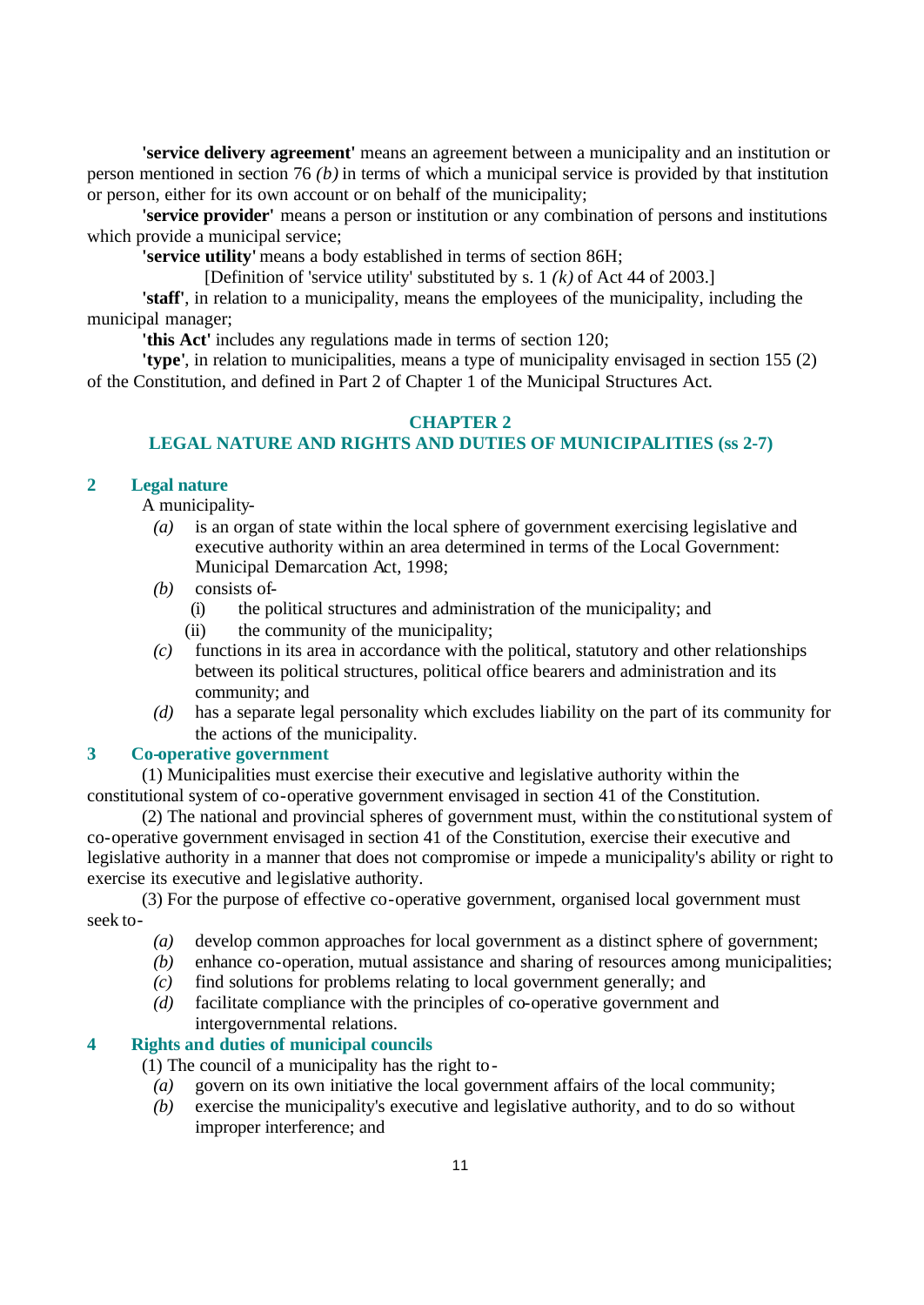- *(c)* finance the affairs of the municipality by-
	- (i) charging fees for services; and
	- (ii) imposing surcharges on fees, rates on property and, to the extent authorised by national legislation, other taxes, levies and duties.

(2) The council of a municipality, within the municipality's financial and administrative capacity and having regard to practical considerations, has the duty to-

- *(a)* exercise the municipality's executive and legislative authority and use the resources of the municipality in the best interests of the local community;
- *(b)* provide, without favour or prejudice, democratic and accountable government;
- *(c)* encourage the involvement of the local community;
- *(d)* strive to ensure that municipal services are provided to the local community in a financially and environmentally sustainable manner;
- *(e)* consult the local community about-
	- (i) the level, quality, range and impact of municipal services provided by the municipality, either directly or through another service provider; and
	- (ii) the available options for service delivery;
- *(f)* give members of the local community equitable access to the municipal services to which they are entitled;
- *(g)* promote and undertake development in the municipality;
- *(h)* promote gender equity in the exercise of the municipality's executive and legislative authority;
- *(i)* promote a safe and healthy environment in the municipality; and
- *(j)* contribute, together with other organs of state, to the progressive realisation of the fundamental rights contained in sections 24, 25, 26, 27 and 29 of the Constitution.

(3) A municipality must in the exercise of its executive and legislative authority respect the rights of citizens and those of other persons protected by the Bill of Rights.

# **5 Rights and duties of members of local community**

(1) Members of the local community have the right-

- *(a)* through mechanisms and in accordance with processes and procedures provided for in terms of this Act or other applicable legislation to-
	- (i) contribute to the decision-making processes of the municipality; and
	- (ii) submit written or oral recommendations, representations and complaints to the municipal council or to another political structure or a political office bearer or the administration of the municipality;
- *(b)* to prompt responses to their written or oral communications, including complaints, to the municipal council or to another political structure or a political office bearer or the administration of the municipality;
- *(c)* to be informed of decisions of the municipal council, or another political structure or any political office bearer of the municipality, affecting their rights, property and reasonable expectations;
- *(d)* to regular disclosure of the state of affairs of the municipality, including its finances;
- *(e)* to demand that the proceedings of the municipal council and those of its committees must be-
	- (i) open to the public, subject to section 20;
	- (ii) conducted impartially and without prejudice; and
	- (iii) untainted by personal self-interest;
- *(f)* to the use and enjoyment of public facilities; and
- *(g)* to have access to municipal services which the municipality provides, provided the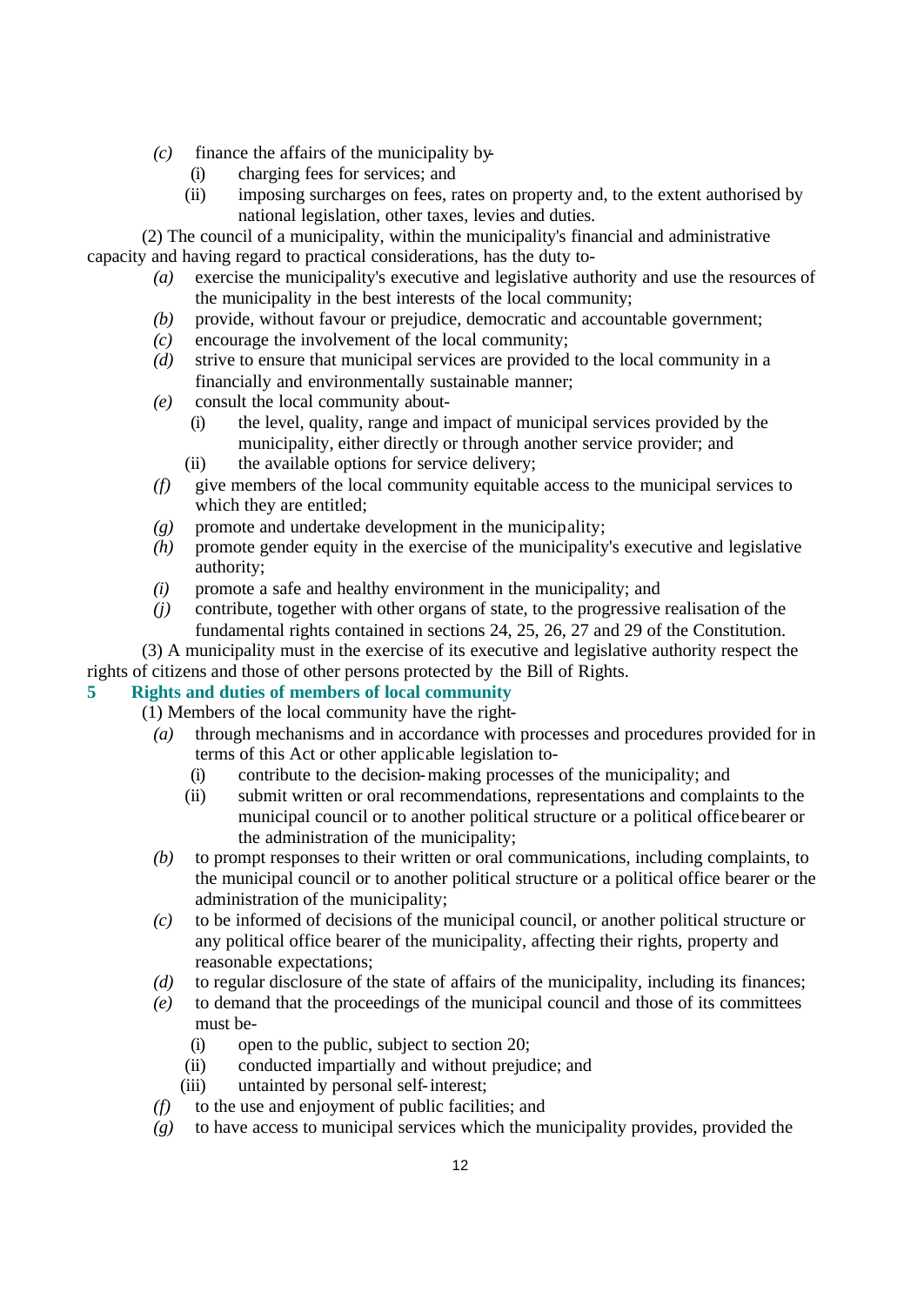duties set out in subsection (2) *(b)* are complied with.

(2) Members of the local community have the duty-

- *(a)* when exercising their rights, to observe the mechanisms, processes and procedures of the municipality;
- *(b)* where applicable, and subject to section 97 (1) *(c)*, to pay promptly service fees, surcharges on fees, rates on property and other taxes, levies and duties imposed by the municipality;
- *(c)* to respect the municipal rights of other members of the local community;
- *(d)* to allow municipal officials reasonable access to their property for the performance of municipal functions; and
- *(e)* to comply with by-laws of the municipality applicable to them.

# **6 Duties of municipal administrations**

(1) A municipality's administration is governed by the democratic values and principles embodied in section 195 (1) of the Constitution.

(2) The administration of a municipality must-

- *(a)* be responsive to the needs of the local community;
- *(b)* facilitate a culture of public service and accountability amongst staff;
- *(c)* take measures to prevent corruption;
- *(d)* establish clear relationships, and facilitate co-operation and communication, between it and the local community;
- *(e)* give members of the local community full and accurate information about the level and standard of municipal services they are entitled to receive; and
- *(f)* inform the local community how the municipality is managed, of the costs involved and the persons in charge.

#### **7 Exercise of rights and performance of duties**

The rights and duties of municipal councils and of the members of the local community, and the duties of the administrations of municipalities, as set out in sections 4, 5 and 6, are subject to the Constitution, the other provisions of this Act and other applicable legislation.

#### **CHAPTER 3**

#### **MUNICIPAL FUNCTIONS AND POWERS (ss 8-15)**

#### **8 General empowerment**

(1) A municipality has all the functions and powers conferred by or assigned to it in terms of the Constitution, and must exercise them subject to Chapter 5 of the Municipal Structures Act.

(2) A municipality has the right to do anything reasonably necessary for, or incidental to, the effective performance of its functions and the exercise of its powers.

## **9 Assignment of functions or powers to municipalities generally by Acts of Parliament or provincial Acts**

(1) A Cabinet member or Deputy Minister seeking to initiate the assignment of a function or power by way of an Act of Parliament to municipalities in general, or any category of municipalities, must within a reasonable time before the draft Act providing for the assignment is introduced in Parliament-

- *(a)* request the Financial and Fiscal Commission to assess the financial and fiscal implications of the legislation, after informing the Financial and Fiscal Commission of the possible impact of such assignment on-
	- (i) the future division of revenue between the spheres of government in terms of section 214 of the Constitution;
	- (ii) the fiscal power, fiscal capacity and efficiency of municipalities or any category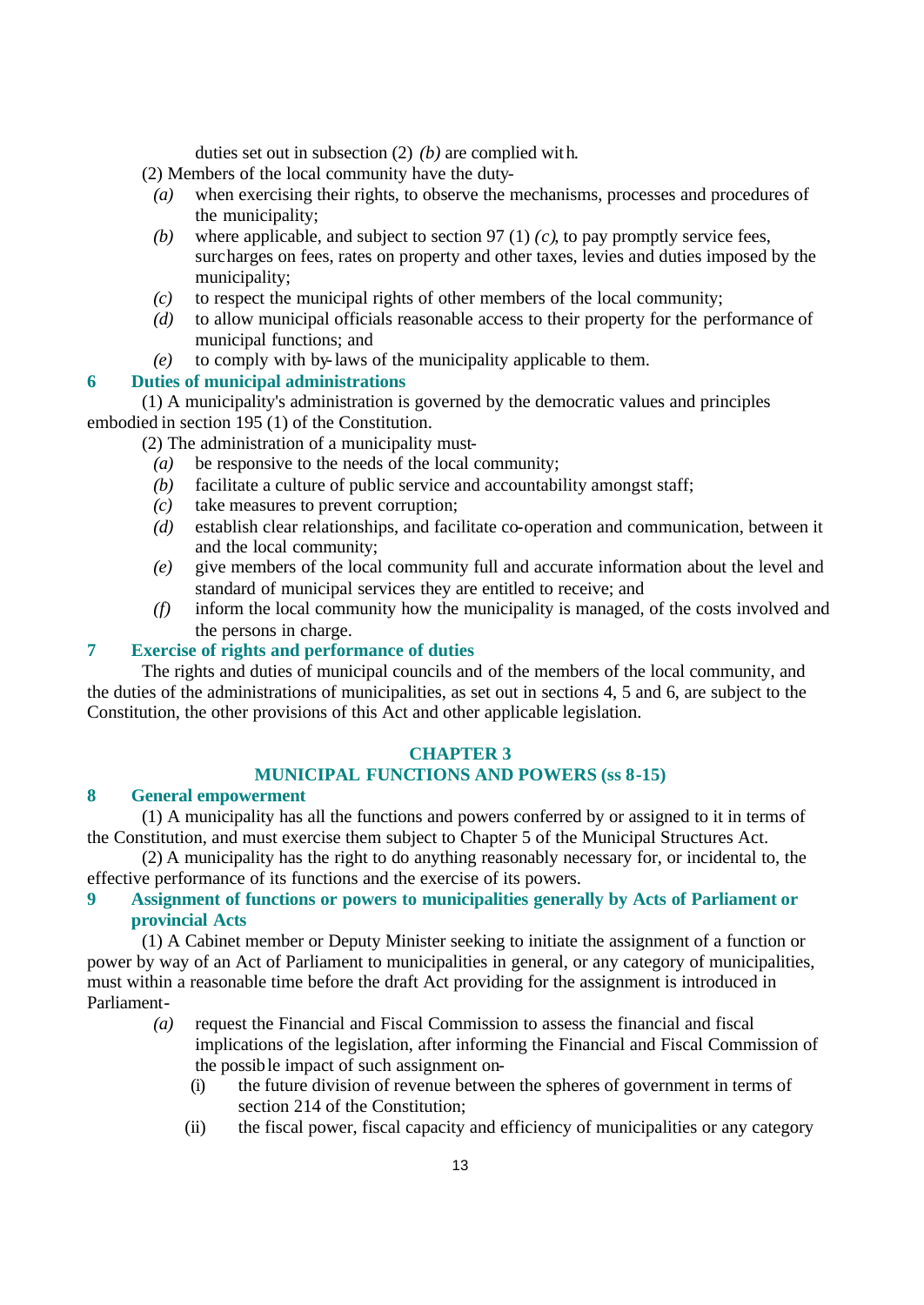of municipalities; and

- (iii) the transfer, if any, of employees, assets and liabilities; and
- *(b)* consult the Minister, the Minister of Finance and organised local government representing local government nationally with regard to-
	- (i) the assessment by the Financial and Fiscal Commission contemplated in paragraph *(a)*;
	- (ii) the policy goals to be achieved by the assignment and the reasons for utilising assignment as the preferred option;
	- (iii) the financial implications of the assignment projected over at least three years;
	- (iv) any possible financial liabilities or risks after the three-year period referred to in subparagraph (iii);
	- (v) the manner in which additional expenditure by municipalities as a result of the assignment will be funded;
	- (vi) the implications of the assignment for the capacity of municipalities;
	- (vii) the assistance and support that will be provided to municipalities in respect of the assignment; and
	- (viii) any other matter that may be prescribed.

(2) An MEC seeking to initiate the assignment of a function or power by way of a provincial Act to municipalities, or any category of municipalities, in the province must, within a reasonable time before the draft provincial Act providing for the assignment is introduced in the relevant provincial legislature-

- *(a)* request the Financial and Fiscal Commission to assess the financial and fiscal implications of the legislation, after informing the Financial and Fiscal Commission of the possible impact of such assignment on-
	- (i) the future division of revenue between the spheres of government in terms of section 214 of the Constitution;
	- (ii) the fiscal power, fiscal capacity and efficiency of municipalities or any category of municipalities; and
	- (iii) the transfer, if any, of employees, assets and liabilities; and
- *(b)* consult the MEC for local government, the MEC responsible for finance, and organised local government representing local government in the province, with regard to-
	- (i) the assessment by the Financial and Fiscal Commission contemplated in paragraph *(a)*;
	- (ii) the policy goals to be achieved by the assignment and the reasons for utilising assignment as the preferred option;
	- (iii) the financial implications of the assignment projected over at least three ye ars;
	- (iv) any possible financial liabilities or risks after the three-year period referred to in subparagraph (iii);
	- (v) the manner in which additional expenditure by municipalities as a result of the assignment will be funded;
	- (vi) the implications of the assignment for the capacity of municipalities;
	- (vii) the assistance and support that will be provided to municipalities in respect of the assignment; and
	- (viii) any other matter that may be prescribed.

(3) When draft legislation referred to in subsection (1) or (2) is introduced in Parliament or a provincial legislature, the legislation must be accompanied by-

- *(a)* a memorandum-
	- (i) giving at least a three-year projection of the financial and fiscal implications of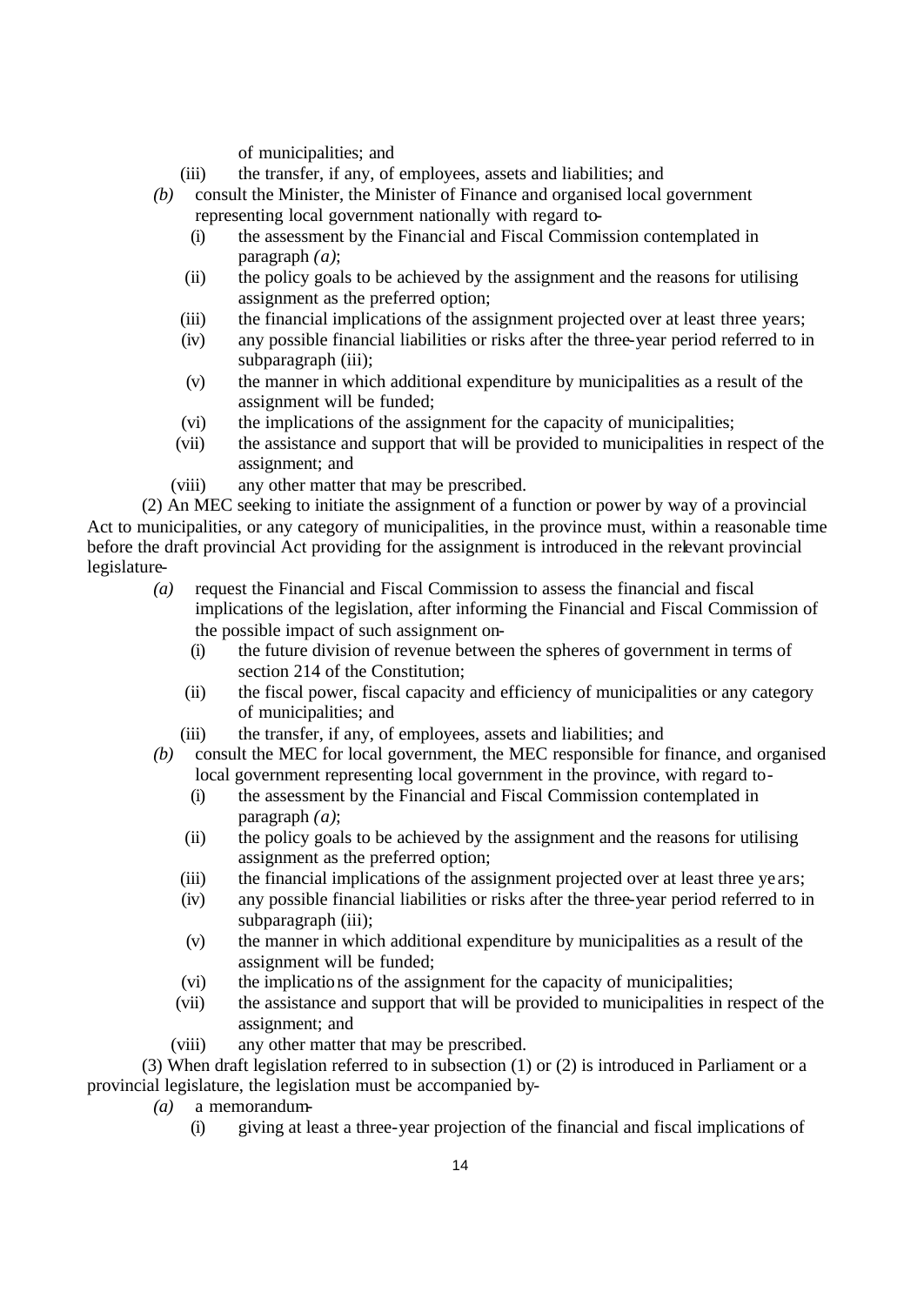the assignment of that function or power for those municipalities;

- (ii) disclosing any possible financial liabilities or risks after the three-year period;
- (iii) indicating how any additional expenditure by those municipalities will be funded; and
- (iv) indicating the implications of the assignment for the capacity of those municipalities; and
- *(b)* the assessment of the Financial and Fiscal Commission referred to in subsection (1) *(a)* or  $(2)$   $(a)$ , as the case may be.
	- [S. 9 substituted by s. 2 of Act 44 of 2003.]

## **10 Assignment of functions or powers to specific municipalities by acts of executive or by agreement**

If a function or power is assigned to any specific municipality in terms of a power contained in an Act of Parliament or a provincial Act, or by agreement in terms of section 99 or 126 of the Constitution, the organ of state assigning the function or power must, before assigning the function or power, submit to the Minister and the National Treasury a memorandum-

- *(a)* giving at least a three-year projection of the financial implications of that function or power for the municipality; and
- (b) disclosing any possible financial liabilities or risks after the three-year period; and
- *(c)* indicating how any additional expenditure by the municipality will be funded.
	- [S. 10 substituted by s. 3 of Act 44 of 2003.]

# **10A Funding and capacity building**

The Cabinet member, MEC or other organ of state initiating an assignment of a function or power to a municipality in terms of section 9 or 10, must take appropriate steps to ensure sufficient funding, and such capacity-building initiatives as may be needed, for the performance of the assigned function or power by the municipality if-

- *(a)* the assignment of the function or power imposes a duty on the municipality;
- *(b)* that duty falls outside the functional areas listed in Part B of Schedule 4 or Part B of Schedule 5 to the Constitution or is not incidental to any of those functional areas; and
- *(c)* the performance of that duty has financial implications for the municipality.
	- [S. 10A inserted by s. 4 of Act 44 of 2003.]

#### **11 Executive and legislative authority**

(1) The executive and legislative authority of a municipality is exercised by the council of the municipality, and the council takes all the decisions of the municipality subject to section 59.

(2) A municipality may exercise executive and legislative authority within its boundaries only, but may, by written agreement with another municipality and subject to Chapter 5 of the Municipal Structures Act and other applicable national legislation, exercise executive authority in the area of that other municipality.

(3) A municipality exercises its legislative or executive authority by-

- *(a)* developing and adopting policies, plans, strategies and programmes, including setting targets for delivery;
- *(b)* promoting and undertaking development;
- *(c)* establishing and maintaining an administration;
- *(d)* administering and regulating its internal affairs and the local government affairs of the local community;
- *(e)* implementing applicable national and provincial legislation and its by-laws;
- *(f)* providing municipal services to the local community, or appointing appropriate service providers in accordance with the criteria and process set out in section 78;
- *(g)* monitoring and, where appropriate, regulating municipal services where those services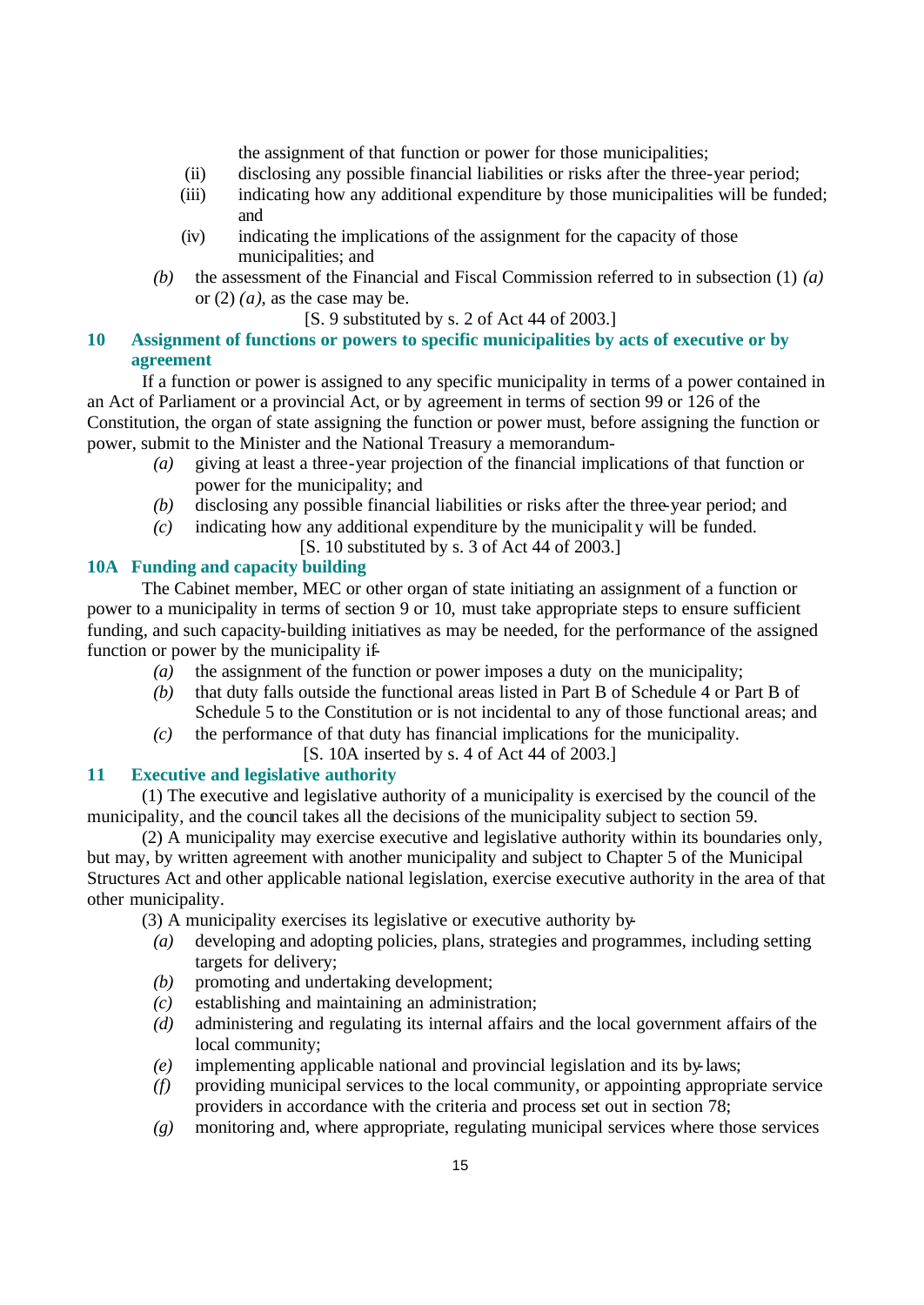are provided by service providers other than the municipality;

- *(h)* preparing, approving and implementing its budgets;
- *(i)* imposing and recovering rates, taxes, levies, duties, service fees and surcharges on fees, including setting and implementing tariff, rates and tax and debt collection policies;
- *(j)* monitoring the impact and effectiveness of any services, policies, programmes or plans;
- *(k)* establishing and implementing performance management systems;
- *(l)* promoting a safe and healthy environment;
- *(m)* passing by-laws and taking decisions on any of the above-mentioned matters; and
- *(n)* doing anything else within its legislative and executive competence.

(4) A decision taken by a municipal council or any other political structure of the municipality must be recorded in writing.

# **12 Legislative procedures**

(1) Only a member or committee of a municipal council may introduce a draft by-law in the council.

(2) A by-law must be made by a decision taken by a municipal council-

- *(a)* in accordance with the rules and orders of the council, and
- *(b)* with a supporting vote of a majority of its members.

(3) No by-law may be passed by a municipal council unless-

- *(a)* all the members of the council have been given reasonable notice; and
- *(b)* the proposed by-law has been published for public comment in a manner that allows the public an opportunity to make representations with regard to the proposed by-law.

(4) Subsections (1) to (3) also apply when a municipal council incorporates by reference, as bylaws, provisions of-

- *(a)* legislation passed by another legislative organ of state; or
- *(b)* standard draft by-laws made in terms of section 14.

# **13 Publication of by-laws**

A by-law passed by a municipal council-

- *(a)* must be published promptly in the *Provincial Gazette*, and, when feasible, also in a local newspaper or in any other practical way to bring the contents of the by-law to the attention of the local community; and
- *(b)* takes effect when published or on a future date determined in or in terms of the by-law.

# **14 Standard draft by-laws**

(1) *(a)* The Minister, at the request of organised local government representing local government nationally, or after consulting the MECs for local government and organised local government, may by notice in the *Gazette*-

- (i) make standard draft by-laws concerning any matter, including standard draft rules and orders referred to in section 160 (6) of the Constitution, for which municipal councils may make by-laws; and
- (ii) amend any standard draft by-laws made in terms of subparagraph (i).
- *(b)* Before making any standard draft by-laws or amendment in terms of paragraph *(a)*, the Minister must-
- (i) publish the proposed standard draft by-laws or amendment in the *Gazette* for public comment; and
- (ii) consult the Cabinet member concerned if those standard draft by-laws or amendment affect that Cabinet member's area of responsibility.

(2) *(a)* An MEC for local government, on request by organised local government representing local government in the province, or after consulting the Minister and organised local government, may by notice in the *Provincial Gazette*-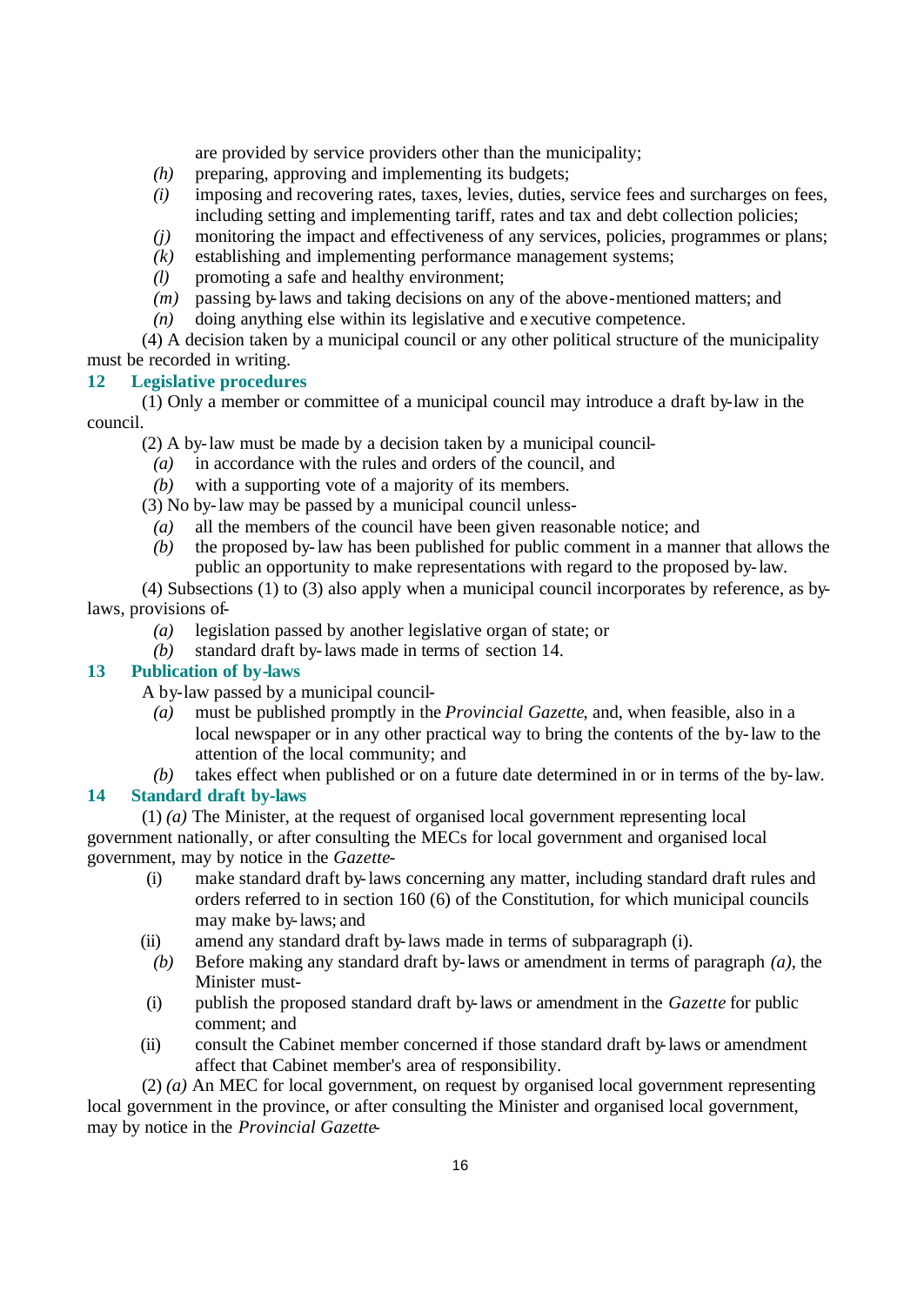- (i) make standard draft by-laws concerning any matter for which municipal councils in the province may make by-laws; and
- (ii) amend any standard draft by-laws made in terms of subparagraph (i).

*(b)* Before making any standard draft by-laws or amendment in terms of paragraph  $(a)$ , the MEC must-

- (i) publish the proposed standard draft by-laws or amendment in the *Provincial Gazette* for public comment; and
- (ii) consult the MEC concerned if those standard draft by-laws or amendment affect that MEC's area of responsibility.

(3) *(a)* A standard draft by-law or an amendment of a standard draft by-law is applicable in a municipality only if, and to the extent and subject to any modifications and qualifications, adopted by the council of that municipality.

*(b)* The repeal of a standard draft by-law after it has been adopted by a municipality does not affect the continuation of that by-law in that municipality.

(4) If a municipal council intends to adopt a standard draft by-law with or without any modifications or qualifications, it must follow the procedure set out in section 12 (3) and, after adoption, publish the by-law in accordance with section 13.

# **15 Municipal code**

(1) A municipality must compile and maintain in bound or loose-leaf form, and when feasible also in electronic format, a compilation of all its by-laws, including any provisions incorporated by reference as by-laws of the municipality.

- (2) This compilation, to be known as the municipal code, must be-
	- *(a)* constantly updated and annotated; and
	- *(b)* kept at the municipality's head office as the municipality's official record of all applicable by-laws.

(3) The municipality, at the request of a member of the public, must provide that person with a copy of or an extract from its municipal code aga inst payment of a reasonable fee determined by the municipal council.

#### **CHAPTER 4**

# **COMMUNITY PARTICIPATION (ss 16-22)**

# **16 Development of culture of community participation**

(1) A municipality must develop a culture of municipal governance that complements formal representative government with a system of participatory governance, and must for this purpose-

- *(a)* encourage, and create conditions for, the local community to participate in the affairs of the municipality, including in-
	- (i) the preparation, implementation and review of its integrated development plan in terms of Chapter 5;
	- (ii) the establishment, implementation and review of its performance management system in terms of Chapter 6:
	- (iii) the monitoring and review of its performance, including the outcomes and impact of such performance;
	- (iv) the preparation of its budget; and
	- (v) strategic decisions relating to the provision of municipal services in terms of Chapter 8:
- *(b)* contribute to building the capacity of-
	- (i) the local community to enable it to participate in the affairs of the municipality; and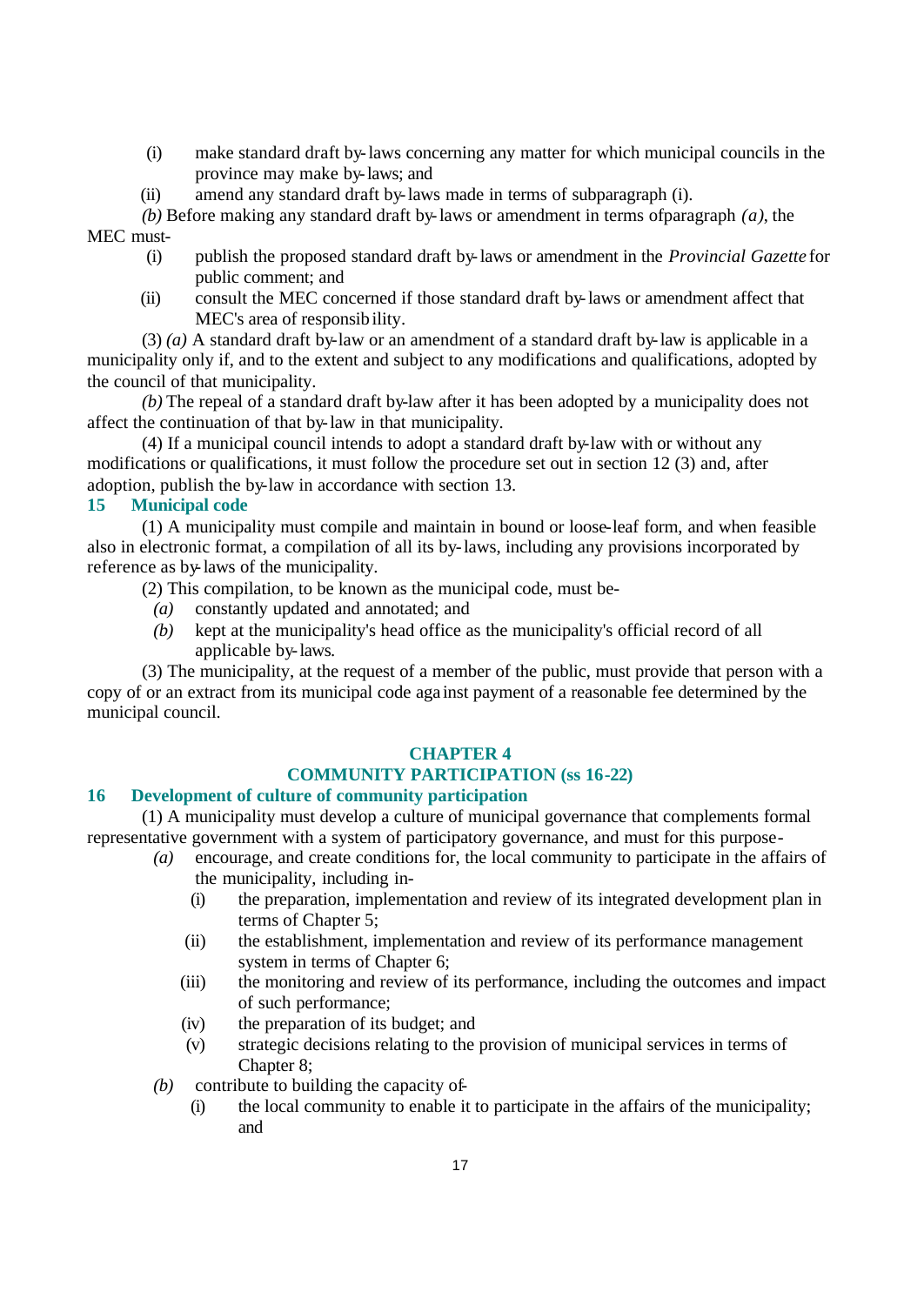- (ii) councillors and staff to foster community participation; and
- *(c)* use its resources, and annually allocate funds in its budget, as may be appropriate for the purpose of implementing paragraphs *(a)* and *(b)*.

(2) Subsection (1) must not be interpreted as permitting interference with a municipal council's right to govern and to exercise the executive and legislative authority of the municipality.

**17 Mechanisms, processes and procedures for community participation**

(1) Participation by the local community in the affairs of the municipality must take place through-

- *(a)* political structures for participation in terms of the Municipal Structures Act;
- *(b)* the mechanisms, processes and procedures for participation in municipal governance established in terms of this Act;
- *(c)* other appropriate mechanisms, processes and procedures established by the municipality;
- *(d)* councillors; and
- *(e)* generally applying the provisions for participation as provided for in this Act.

(2) A municipality must establish appropriate mechanisms, processes and procedures to enable the local community to participate in the affairs of the municipality, and must for this purpose provide for-

- *(a)* the receipt, processing and consideration of petitions and complaints lodged by members of the local community;
- *(b)* notification and public comment procedures, when appropriate;
- *(c)* public meetings and hearings by the municipal council and other political structures and political office bearers of the municipality, when appropriate;
- *(d)* consultative sessions with locally recognised community organisations and, where appropriate, traditional authorities; and
- *(e)* report-back to the local community.

(3) When establishing mechanisms, processes and procedures in terms of subsection (2) the municipality must take into account the special needs of-

- *(a)* people who cannot read or write;
- *(b)* people with disabilities;
- *(c)* women; and
- *(d)* other disadvantaged groups.

(4) A municipal council may establish one or more advisory committees consisting of persons who are not councillors to advise the council on any matter within the council's competence. When appointing the members of such a committee, gender representivity must be taken into account.

# **18 Communication of information concerning community participation**

(1) A municipality must communicate to its community information concerning-

- *(a)* the available mechanisms, processes and procedures to encourage and facilitate community participation;
- *(b)* the matters with regard to which community participation is encouraged;
- *(c)* the rights and duties of members of the local community; and
- *(d)* municipal governance, management and development.

(2) When communicating the information mentioned in subsection (1), a municipality must take into account-

- *(a)* language preferences and usage in the municipality; and
- *(b)* the special needs of people who cannot read or write.

# **19 Public notice of meetings of municipal councils**

The municipal manager of a municipality must give notice to the public, in a manner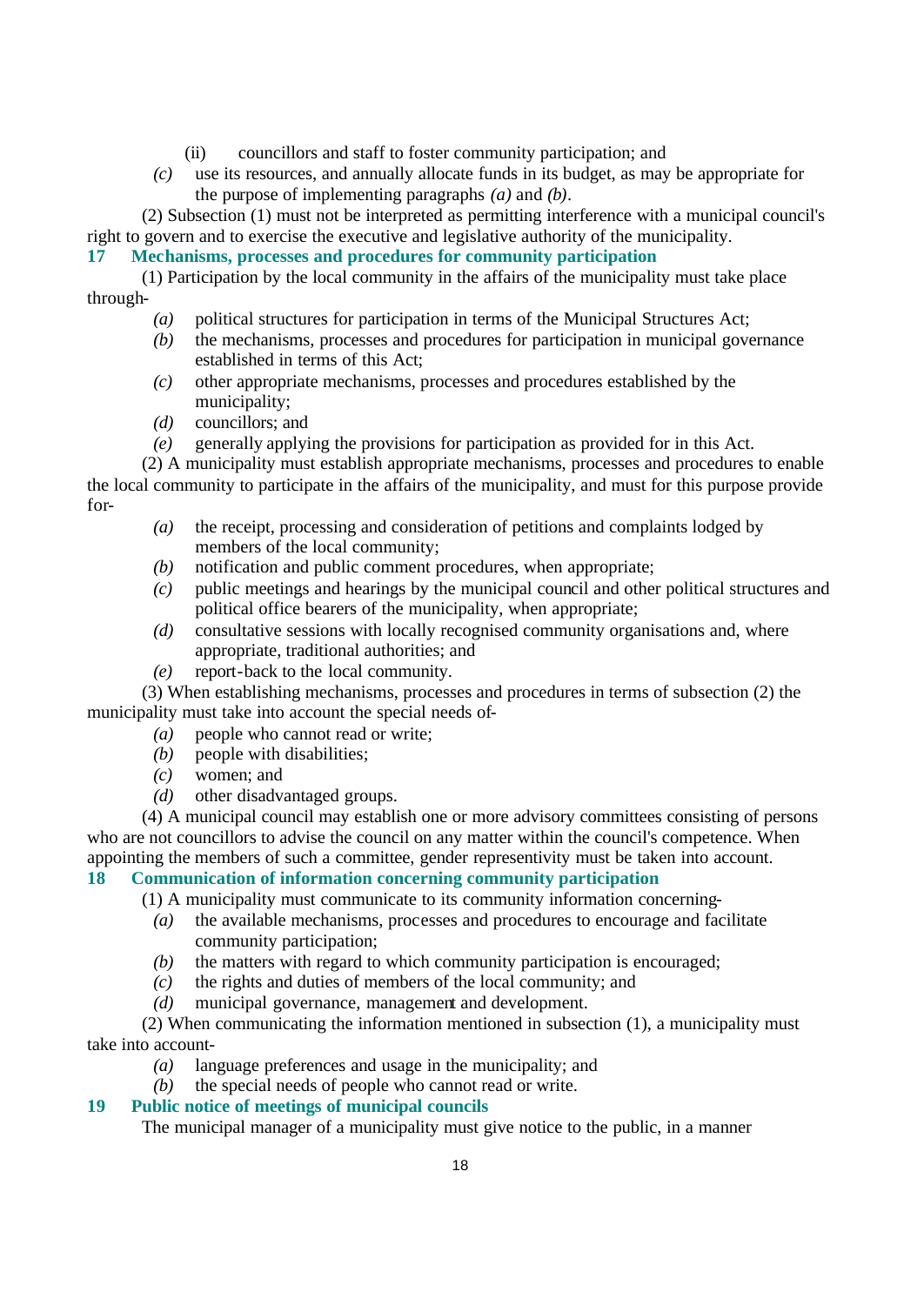determined by the municipal council, of the time, date and venue of every-

- *(a)* ordinary meeting of the council; and
- *(b)* special or urgent meeting of the council, except when time constraints make this impossible.

# **20 Admission of public to meetings**

(1) Meetings of a municipal council and those of its committees are open to the public, including the media, and the council or such committee may not exclude the public, including the media, from a meeting, except when-

- *(a)* it is reasonable to do so having regard to the nature of the business being transacted; and
- *(b)* a by-law or a resolution of the council specifying the circumstances in which the council or such committee may close a meeting and which complies with paragraph *(a)*, authorises the council or such committee to close the meeting to the public.

(2) A municipal council, or a committee of the council, may not exclude the public, including the media, when considering or voting on any of the following matters:

- *(a)* A draft by-law tabled in the council;
- *(b)* a budget tabled in the council;
- *(c)* the municipality's draft integrated development plan, or any amendment of the plan, tabled in the council;
- *(d)* the municipality's draft performance management system, or any amendment of the system, tabled in the council;
- *(e)* the decision to enter into a service delivery agreement referred to in section 76 *(b)*; or
- *(f)* any other matter prescribed by regulation.

(3) An executive committee mentioned in section 42 of the Municipal Structures Act and a mayoral committee mentioned in section 60 of that Act may, subject to subsection (1) *(a)*, close any or all of its meetings to the public, including the media.

(4) A municipal council-

- *(a)* within the financial and administrative capacity of the municipality, must provide space for the public in the chambers and places where the council and its committees meet; and
- *(b)* may take reasonable steps to regulate public access to, and public conduct at, meetings of the council and its committees.

#### **21 Communications to local community**

(1) When anything must be notified by a municipality through the media to the local community in terms of this Act or any other applicable legislation, it must be done-

- *(a)* in the local newspaper or newspapers of its area;
- *(b)* in a newspaper or newspapers circulating in its area and determined by the council as a newspaper of record; or
- *(c)* by means of radio broadcasts covering the area of the municipality.

(2) Any such notification must be in the official languages determined by the council, having regard to language preferences and usage within its area.

(3) A copy of every notice that must be published in the *Provincial Gazette* or the media in terms of this Act or any other applicable legislation, must be displayed at the municipal offices.

(4) When the municipality invites the local community to submit written comments or representations on any matter before the council, it must be stated in the invitation that any person who cannot write may come during office hours to a place where a staff member of the municipality named in the invitation, will assist that person to transcribe that person's comments or representations.

(5) *(a)* When a municipality requires a form to be completed by a member of the local community, a staff member of the municipality must give reasonable assistance to persons who cannot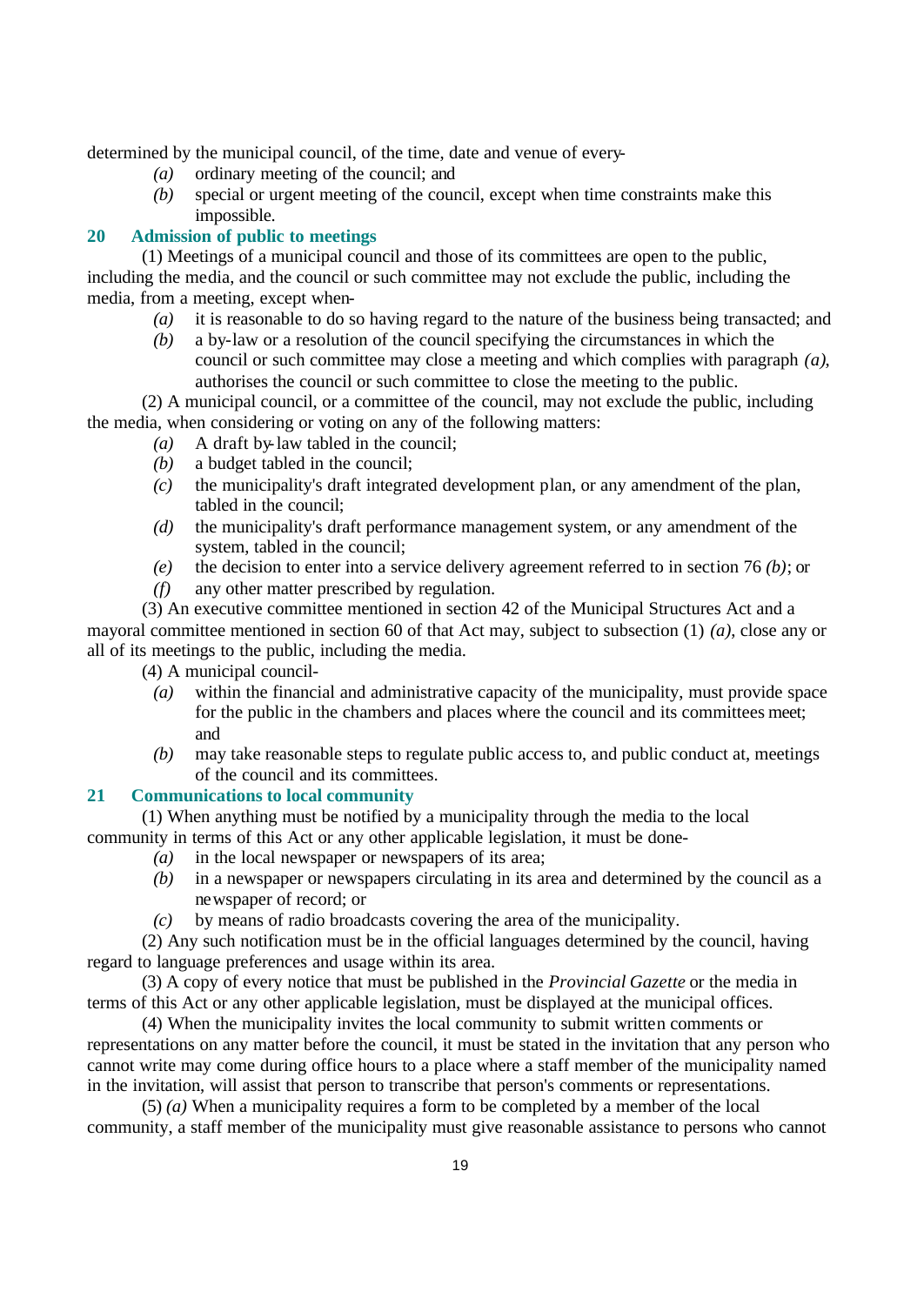read or write, to enable such persons to understand and complete the form.

*(b)* If the form relates to the payment of money to the municipality or to the provision of any service, the assistance must include an explanation of its terms and conditions.

### **21A Documents to be made public**

(1) All documents that must be made public by a municipality in terms of a requirement of this Act, the Municipal Finance Management Act or other applicable legislation, must be conveyed to the local community-

- *(a)* by displaying the documents at the municipality's head and satellite offices and libraries;
- *(b)* by displaying the documents on the municipality's official website, if the municipality has a website as envisaged by section 21B; and
- *(c)* by notifying the local community, in accordance with section 21, of the place, including the website address, where detailed particulars concerning the documents can be obtained.

(2) If appropriate, any notification in terms of subsection (1) *(c)* must invite the local community to submit written comments or representations to the municipality in respect of the relevant documents.

[S. 21A inserted by s. 5 of Act 44 of 2003.]

### **21B Official website**

(1) Each municipality must-

- *(a)* establish its own official website if the municipality decides that it is affordable; and
- *(b)* place on that official website information required to be made public in terms of this Act and the Municipal Finance Management Act.

(2) If a municipality decides that it is not affordable for it to establish its own official website, it must provide the information in terms of legislation referred to in subsection (1) *(b)* for display on an organised local government website sponsored or facilitated by the National Treasury.

(3) The municipal manager must maintain and regularly update the municipality's official website, if in existence, or provide the relevant information as required by subsection (2).

[S. 21B inserted by s. 5 of Act 44 of 2003.]

#### **22 Regulations and guidelines**

(1) The Minister may in terms of section 120 make regulations or issue guidelines concerning-

- *(a)* minimum standards for municipalities, including minimum standards relating to funding, when implementing the provisions of this Chapter; and
- *(b)* any matter that may facilitate-
	- (i) the participation of the local community in the affairs of the municipality; or
	- (ii) the application of this Chapter.

(2) When making regulations or issuing guidelines in terms of section 120 to provide for or to regulate the matters mentioned in subsection (1) of this section, the Minister must-

- *(a)* take into account the capacity of municipalities to comply with those matters; and
- *(b)* differentiate between different kinds of municipalities according to their respective capacities.

(3) The Minister, by notice in the *Gazette*, may phase in the application of the provisions of this Chapter which place a financial or administrative burden on municipalities.

(4) A notice in terms of subsection (3) may-

- *(a)* determine different dates on which different provisions of this Chapter become applicable to municipalities;
- *(b)* apply to all municipalities generally;
- *(c)* differentiate between different kinds of municipalities which may, for the purpose of the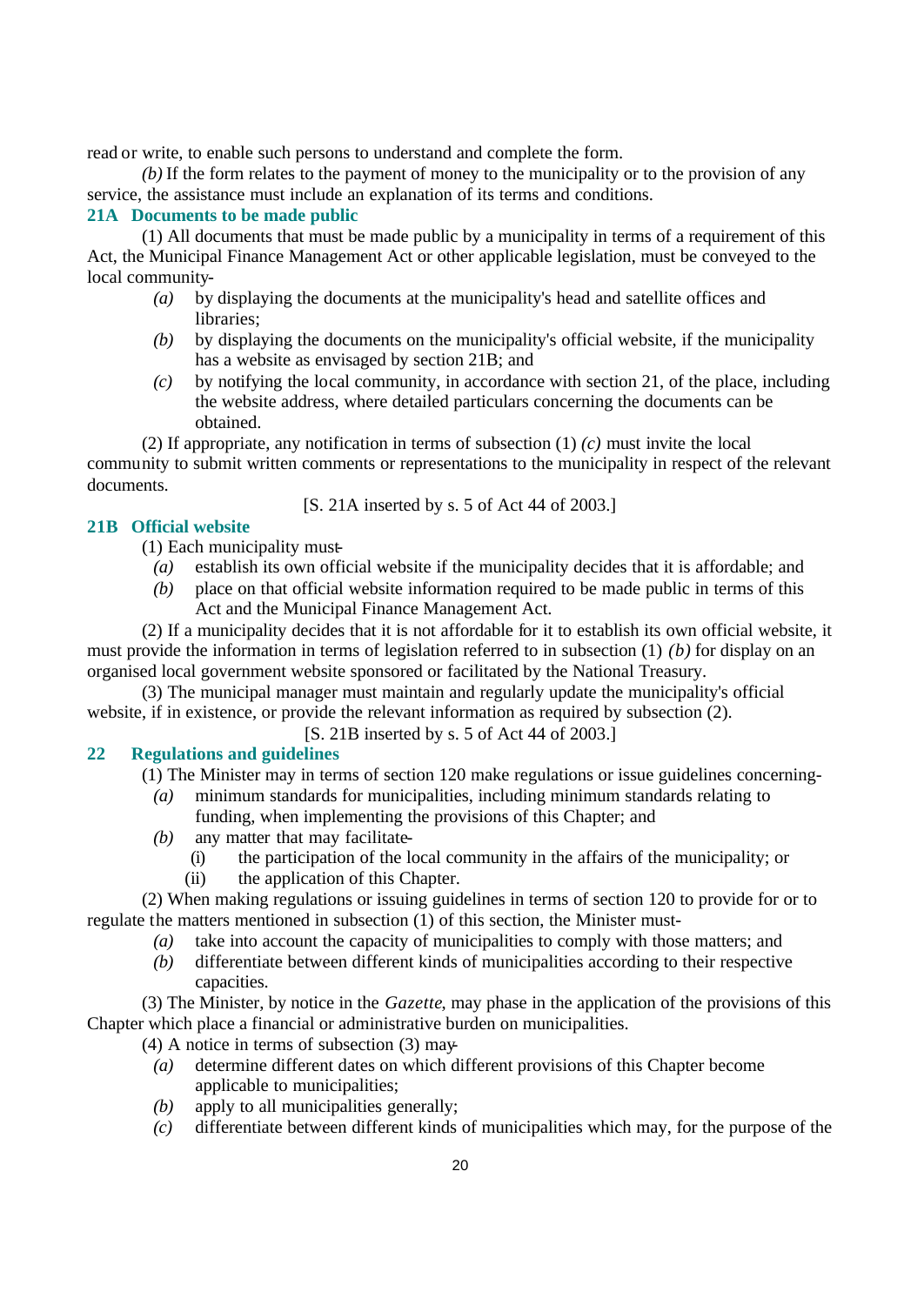phasing in of the rele vant provisions, be defined in the notice in relation to categories or types of municipalities or in any other way; or

*(d)* apply to a specific kind of municipality only, as defined in the notice.

# **CHAPTER 5**

# **INTEGRATED DEVELOPMENT PLANNING (ss 23-37)**

[Date of commencement of Chapter 5 (ss. 23 to 37 inclusive): 1 July 2001.]

# *Part 1*

# *General* **(ss 23-25)**

#### **23 Municipal planning to be developmentally oriented**

(1) A municipality must undertake developmentally-oriented planning so as to ensure that it-

- *(a)* strives to achieve the objects of local government set out in section 152 of the Constitution:
- *(b)* gives effect to its developmental duties as required by section 153 of the Constitution; and
- *(c)* together with other organs of state contribute to the progressive realisation of the fundamental rights contained in sections 24, 25, 26, 27 and 29 of the Constitution.

(2) Subsection (1) must be read with Chapter I of the Development Facilitation Act, 1995 (Act 67 of 1995).

[Date of commencement of s. 23: 1 July 2001.]

# **24 Municipal planning in co-operative government**

(1) The planning undertaken by a municipality must be aligned with, and complement, the development plans and strategies of other affected municipalities and other organs of state so as to give effect to the principles of co-operative government contained in section 41 of the Constitution.

(2) Municipalities must participate in national and provincial development programmes as required in section 153 *(b)* of the Constitution.

(3) If municipalities are required to comply with planning requirements in terms of national or provincial legislation, the responsible organs of state must-

- *(a)* align the implementation of that legislation with the provisions of this Chapter; and
	- *(b)* in such implementation-
		- (i) consult with the affected municipality; and
		- (ii) take reasonable steps to assist the municipality to meet the time limit mentioned in section 25 and the other requirements of this Chapter applicable to its integrated deve lopment plan.

(4) An organ of state initiating national or provincial legislation requiring municipalities to comply with planning requirements, must consult with organised local government before the legislation is introduced in Parliament or a provincial legislature, or, in the case of subordinate legislation, before that legislation is enacted.

[Date of commencement of s. 24: 1 July 2001.]

### **25 Adoption of integrated development plans**

(1) Each municipal council must, within a prescribed period after the start of its elected term, adopt a single, inclusive and strategic plan for the development of the municipality which-

- *(a)* links, integrates and co-ordinates plans and takes into account proposals for the development of the municipality;
- *(b)* aligns the resources and capacity of the municipality with the implementation of the plan;
- *(c)* forms the policy framework and general basis on which annual budgets must be based;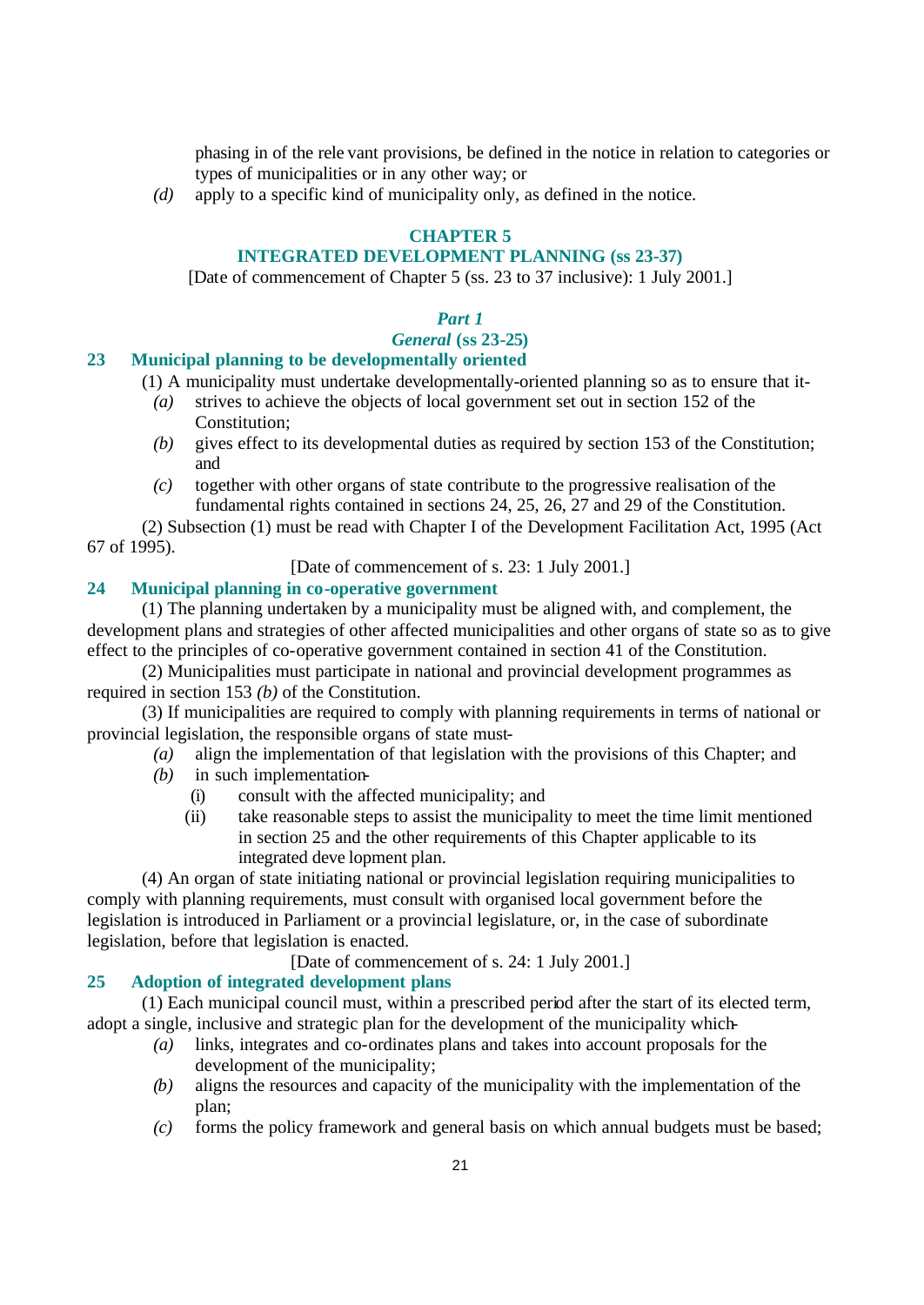- *(d)* complies with the provisions of this Chapter; and
- *(e)* is compatible with national and provincial development plans and planning requirements binding on the municipality in terms of legislation.

(2) An integrated development plan adopted by a municipal council in terms of subsection (1) may be amended in terms of section 34 and remains in force until an integrated development plan is adopted by the next elected council.

(3) *(a)* A newly elected municipal council may, within the prescribed period referred to in subsection (1), adopt the integrated development plan of its predecessor, but before taking a decision it must comply with section 29 (1) *(b)* (i), *(c)* and *(d)*.

*(b)* A newly elected municipal council that adopts the integrated development plan of its predecessor with amendments, must effect the amendments in accordance with the process referred to in section 34 *(b)*.

(4) A municipality must, within 14 days of the adoption of its integrated development plan in terms of subsection (1) or (3)-

- *(a)* give notice to the public-
	- (i) of the adoption of the plan; and
	- (ii) that copies of or extracts from the plan are available for public inspection at specified places; and
- *(b)* publicise a summary of the plan.

[Date of commencement of s. 25: 1 July 2001.]

### *Part 2*

# *Contents of integrated development plans* **(s 26)**

### **26 Core components of integrated development plans**

An integrated development plan must reflect-

- *(a)* the municipal council's vision for the long term development of the municipality with special emphasis on the municipality's most critical development and internal transformation needs;
- *(b)* an assessment of the existing level of development in the municipality, which must include an identification of communities which do not have access to basic municipal services;
- *(c)* the council's development priorities and objectives for its elected term, including its local economic development aims and its internal transformation needs;
- *(d)* the council's development strategies which must be aligned with any national or provincial sectoral plans and planning requirements binding on the municipality in terms of legislation;
- *(e)* a spatial development framework which must include the provision of basic guidelines for a land use management system for the municipality;
- *(f)* the council's operational strategies;
- *(g)* applicable disaster management plans;
- *(h)* a financial plan, which must include a budget projection for at least the next three years; and
- *(i)* the key performance indicators and performance targets determined in terms of section 41.

[Date of commencement of s. 26: 1 July 2001.]

# *Part 3*

# *Process for planning, drafting, adopting and review of integrated development plans* **(ss 27-34)**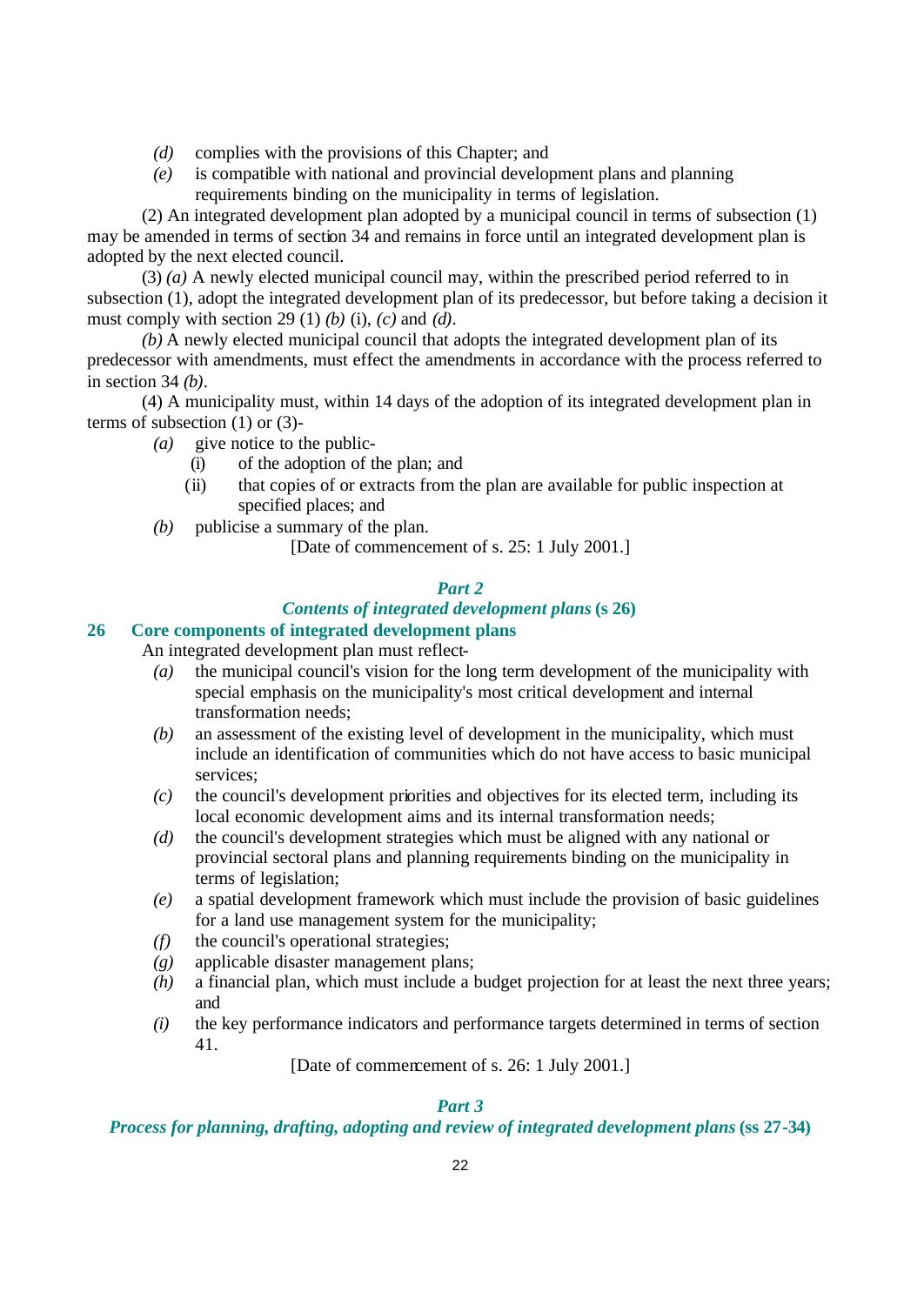# **27 Framework for integrated development planning**

(1) Each district municipality, within a prescribed period after the start of its elected term and after following a consultative process with the local municipalities within its area, must adopt a framework for integrated development planning in the area as a whole.

(2) A framework referred to in subsection (1) binds both the district municipality and the local municipalities in the area of the district municipality, and must at least-

- *(a)* identify the plans and planning requirements binding in terms of national and provincial legislation on the district municipality and the local municipalities or on any specific municipality;
- *(b)* identify the matters to be included in the integrated development plans of the district municipality and the local municipalities that require alignment;
- *(c)* specify the principles to be applied and co-ordinate the approach to be adopted in respect of those matters; and
- *(d)* determine procedures-
	- (i) for consultation between the district municipality and the local municipalities during the process of drafting their respective integrated development plans; and
	- (ii) to effect essential amendments to the framework.
		- [Date of commencement of s. 27: 1 July 2001.]

#### **28 Adoption of process**

(1) Each municipal council, within a prescribed period after the start of its elected term, must adopt a process set out in writing to guide the planning, drafting, adoption and review of its integrated development plan.

(2) The municipality must through appropriate mechanisms, processes and procedures established in terms of Chapter 4, consult the local community before adopting the process.

(3) A municipality must give notice to the local community of particulars of the process it intends to follow.

[Date of commencement of s. 28: 1 July 2001.]

### **29 Process to be followed**

(1) The process followed by a municipality to draft its integrated development plan, including its consideration and adoption of the draft plan, must-

- *(a)* be in accordance with a predetermined programme specifying timeframes for the different steps;
- *(b)* through appropriate mechanisms, processes and procedures established in terms of Chapter 4, allow for-
	- (i) the local community to be consulted on its development needs and priorities;
	- (ii) the local community to participate in the drafting of the integrated development plan; and
	- (iii) organs of state, including traditional authorities, and other role players to be identified and consulted on the drafting of the integrated development plan;
- *(c)* provide for the identification of all plans and planning requirements binding on the municipality in terms of national and provincial legislation; and
- *(d)* be consistent with any other matters that may be prescribed by regulation.
- (2) A district municipality must-
	- *(a)* plan integrated development for the area of the district municipality as a whole but in close consultation with the local municipalities in that area;
	- *(b)* align its integrated development plan with the framework adopted in terms of section 27; and
	- *(c)* draft its integrated development plan, taking into account the integrated development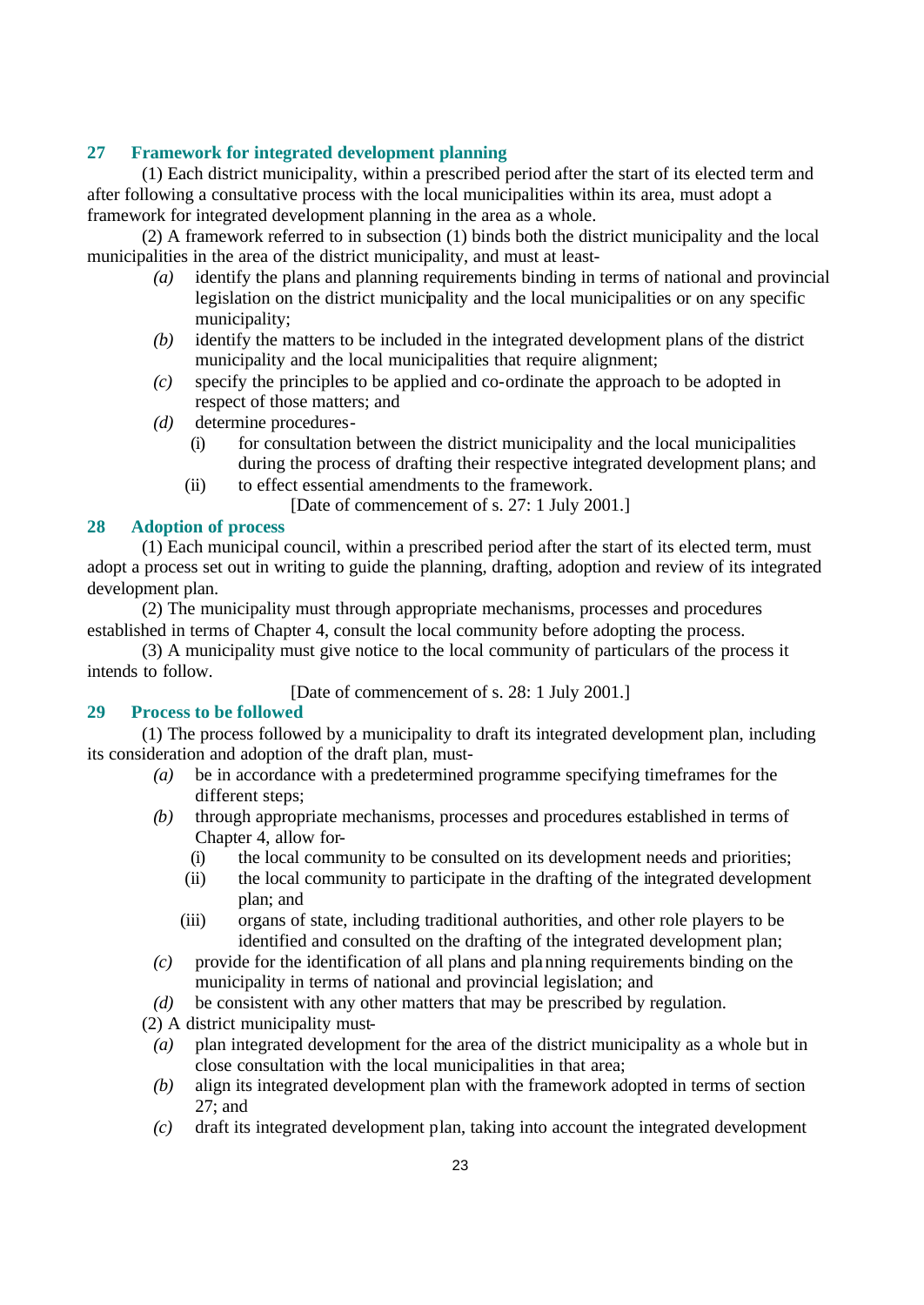processes of, and proposals submitted to it by the local municipalities in that area.

- (3) A local municipality must-
	- *(a)* align its integrated development plan with the framework adopted in terms of sec tion 27; and
	- *(b)* draft its integrated development plan, taking into account the integrated development processes of, and proposals submitted to it by the district municipality.

[Date of commencement of s. 29: 1 July 2001.]

## **30 Management of drafting process**

The executive committee or executive mayor of a municipality or, if the municipality does not have an executive committee or executive mayor, a committee of councillors appointed by the municipal council, must, in accordance with section 29-

- *(a)* manage the drafting of the municipality's integrated development plan;
- *(b)* assign responsibilities in this regard to the municipal manager; and
- *(c)* submit the draft plan to the municipal council for adoption by the council. [Date of commencement of s. 30: 1 July 2001.]

# **31 Provincial monitoring and support**

The MEC for local government in the province may, subject to any other law regulating provincial supervision of local government-

- *(a)* monitor the process followed by a municipality in terms of section 29;
- *(b)* assist a municipality with the planning, drafting, adoption and review of its integrated development plan;
- *(c)* facilitate the co-ordination and alignment of-
	- (i) integrated development plans of different municipalities, including those of a district municipality and the local municipalities within its area; and
	- (ii) the integrated development plan of a municipality with the plans, strategies and programmes of national and provincial organs of state;
- *(d)* take any appropriate steps to resolve disputes or differences in connection with the planning, drafting, adoption or review of an integrated development plan between-
	- (i) a municipality and the local community; and
	- (ii) different municipalities.
		- [Date of commencement of s. 31: 1 July 2001.]

# **32 Copy of integrated development plan to be submitted to MEC for local government**

(1) *(a)* The municipal manager of a municipality must submit a copy of the integrated development plan as adopted by the council of the municipality, and any subsequent amendment to the plan, to the MEC for local government in the province within 10 days of the adoption or amendment of the plan.

*(b)* The copy of the integrated development plan to be submitted in terms of paragraph *(a)* must be accompanied by-

- (i) a summary of the process referred to in section 29 (1);
- (ii) a statement that the process has been complied with, together with any explanations that may be necessary to amplify the statement; and
- (iii) in the case of a district and a local municipality, a copy of the framework adopted in terms of section 27.

(2) The MEC for local government in the province may, within 30 days of receiving a copy of an integrated development plan or an amendment to the plan, or within such reasonable longer period as may be approved by the Minister, request the relevant municipal council-

*(a)* to adjust the plan or the amendment in accordance with the MEC's proposals, if the plan or amendment-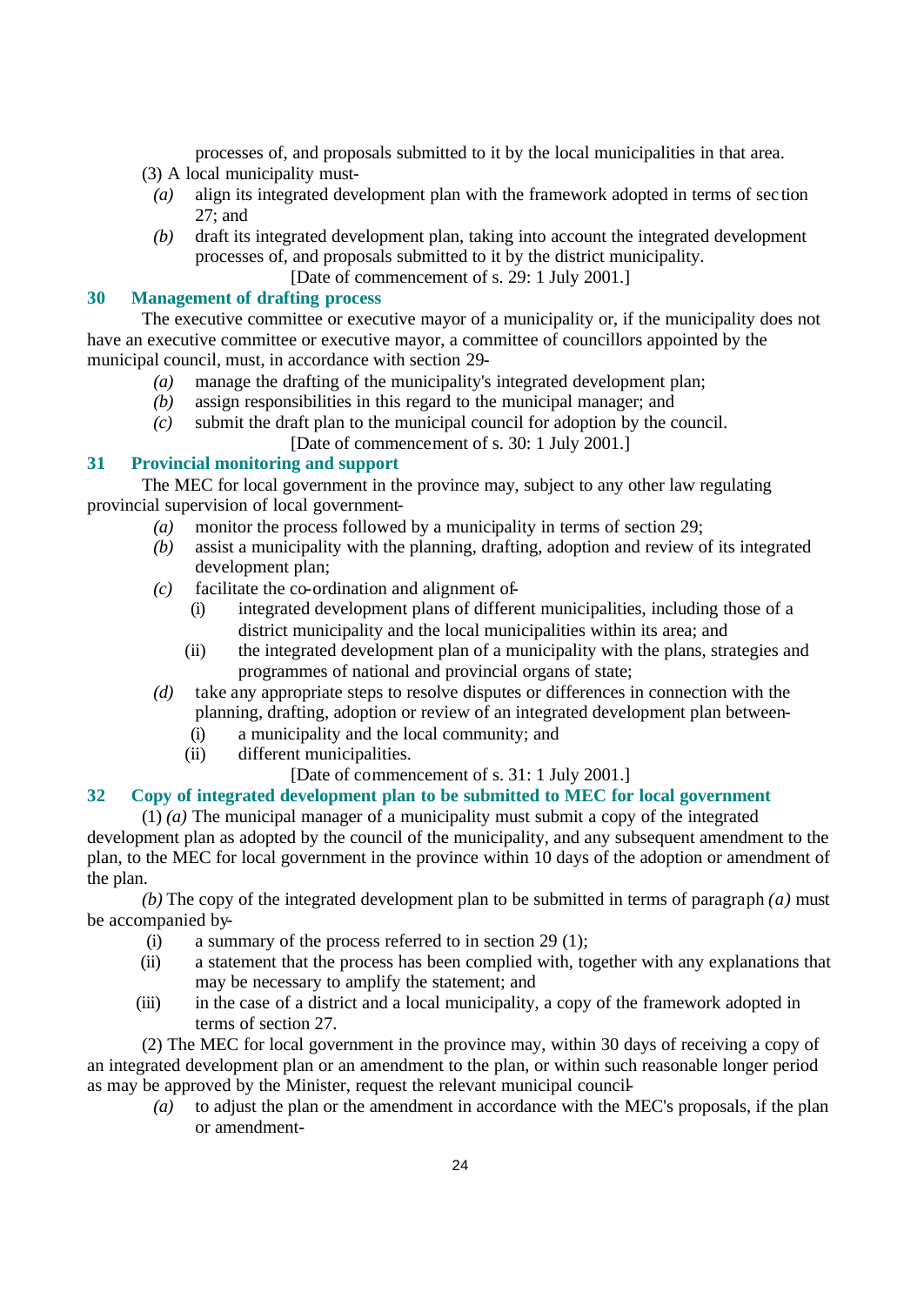- (i) does not comply with a requirement of this Act; or
- (ii) is in conflict with or is not aligned with or negates any of the development plans and strategies of other affected municipalities or organs of state; or
- *(b)* to comply with the process referred to in section 29, or with a specific provision of this Act relating to the process of drafting or amending integrated development plans if the municipality has failed to comply with that process or provision, and to adjust the plan or the amendment if that becomes necessary after such compliance.

(3) A municipal council must consider the MEC's proposals, and within 30 days of receiving the MEC's request must-

- *(a)* if it agrees with those proposals, adjust its integrated development plan or amendment in accordance with the MEC' s request; or
- *(b)* if it disagrees with the proposals, object to the MEC's request and furnish the MEC with reasons in writing why it disagrees.

(4) On receipt of an objection in terms of subsection (3) *(b)* the MEC may refer the municipality's objection to an *ad hoc* committee referred to in section 33 for decision by the committee. If the MEC decides to refer an objection to an *ad hoc* committee, the objection must be referred within 21 days of receipt of the objection.

[Date of commencement of s. 32: 1 July 2001.]

# **33** *Ad hoc* **committees**

(1) Whenever necessary, the MEC for local government in a province must appoint an *ad hoc* committee consisting of members representing local government, the provincial government and the national government to decide on an objection by a municipality in terms of section 32 (3) *(b)*.

(2) The MEC appoints the members of an *ad hoc* committee representing-

- *(a)* local government, with the concurrence of the municipality which lodged the objection and any other municipality invo lved in the dispute;
- *(b)* the provincial government, with the concurrence of the provincial organ or organs of state involved in the dispute or in whose functional area the dispute is located; and
- *(c)* the national government, with the concurrence of the national organ or organs of state involved in the dispute or in whose functional area the dispute is located.

(3) An objection referred to an *ad hoc* committee must be dealt with in accordance with procedures prescribed by regulation.

(4) A matter before an *ad hoc* committee is decided if at least two spheres of government agree on the matter.

(5) If the *ad hoc* committee rejects the municipality's objection, the municipality must, within 30 days of the date on which the committee has taken the decision and informed the municipality, comply with the MEC's request.

[Date of commencement of s. 33: 1 July 2001.]

#### **34 Annual review and amendment of integrated development plan**

A municipal council-

- *(a)* must review its integrated development plan-
	- (i) annually in accordance with an assessment of its performance measurements in terms of section 41; and
	- (ii) to the extent that changing circumstances so demand; and
- *(b)* may amend its integrated development plan in accordance with a prescribed process. [Date of commencement of s. 34: 1 July 2001.]

# *Part 4 Miscellaneous* **(ss 35-37)**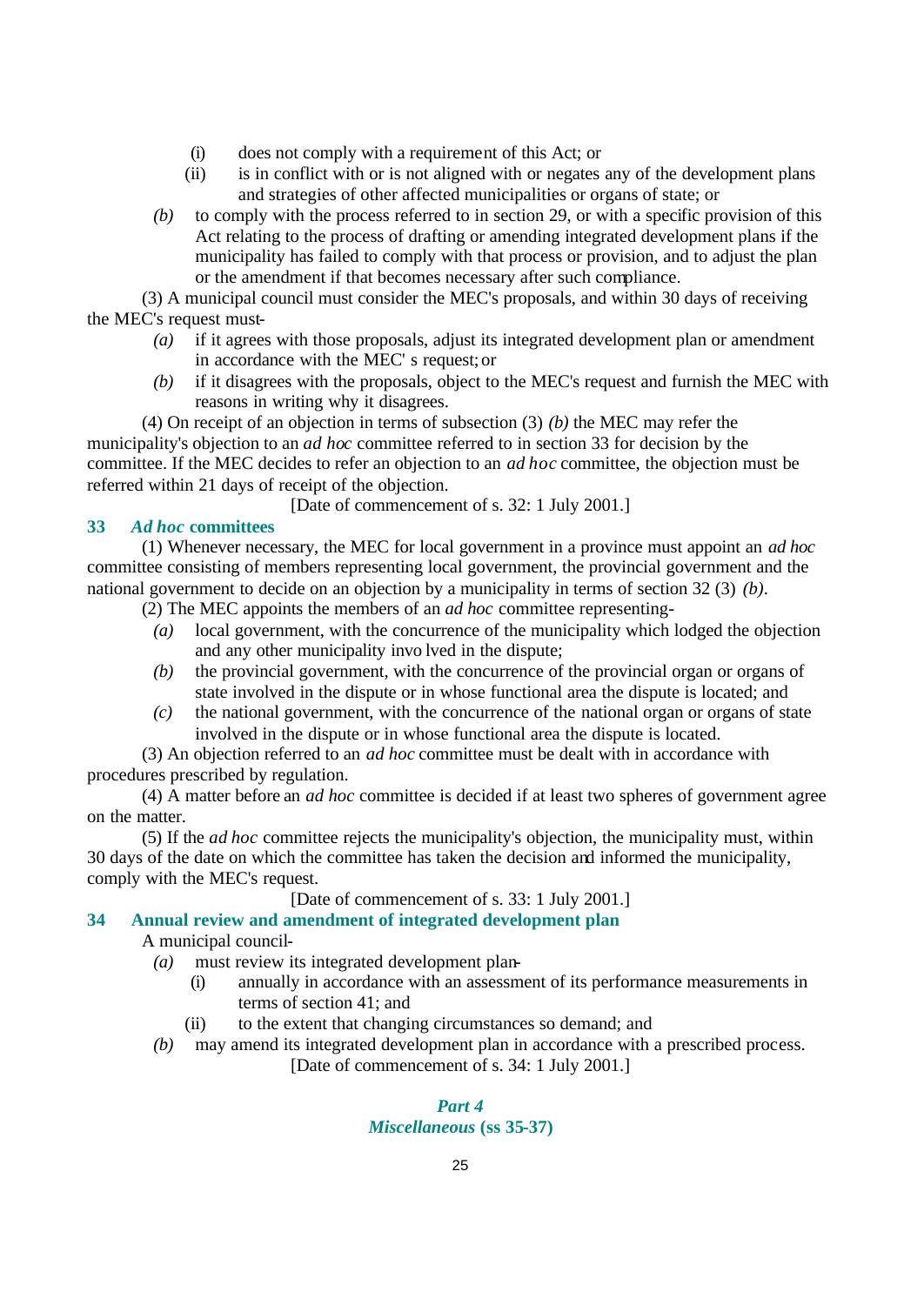# **35 Status of integrated development plan**

(1) An integrated development plan adopted by the council of a municipality-

- *(a)* is the principal strategic planning instrument which guides and informs all planning and development, and all decisions with regard to planning, management and development, in the municipality;
- *(b)* binds the municipality in the exercise of its executive authority, except to the extent of any inconsistency between a municipality's integrated development plan and national or provincial legislation, in which case such legislation prevails; and
- *(c)* binds all other persons to the extent that those parts of the integrated development plan that impose duties or affect the rights of those persons have been passed as a by-law.

(2) A spatial development framework contained in an integrated development plan prevails over a plan as defined in section 1 of the Physical Planning Act, 1991 (Act 125 of 1991). [Date of commencement of s. 35: 1 July 2001.]

# **36 Municipality to give effect to integrated development plan**

A municipality must give effect to its integrated development plan and conduct its affairs in a manner which is consistent with its integrated development plan.

[Date of commencement of s. 36: 1 July 2001.]

# **37 Regulations and guidelines**

(1) The Minister may for the purposes of this Chapter make regulations or issue guidelines in terms of section 120 to provide for or to regulate the following matters:

- *(a)* incentives to ensure that municipalities adopt their integrated development plans within the applicable prescribed period, and comply with the provisions of this Act concerning the planning, drafting, adoption and review of those plans;
- *(b)* the detail of integrated development plans taking into account the requirements of other applicable national legislation;
- *(c)* criteria municipalities must take into account when planning, drafting, adopting or reviewing their integrated development plans;
- *(d)* the detail of the process for the planning, drafting, adoption and review of integrated development plans;
- *(e)* a process for the amendment of integrated development plans;
- *(f)* the manner in which an objection must be referred to an *ad hoc* committee envisaged in section 33:
- *(g)* the manner in which written evidence or documents must be submitted to an *ad hoc* committee;
- *(h)* the proceedings of an *ad hoc* committee; and
- *(i)* any other matter that may facilitate-
	- (i) integrated development planning and the drafting of integrated development plans; or
	- (ii) the application of this Chapter.

(2) When making regulations or issuing guidelines in terms of section 120 to provide for or to regulate the matters mentioned in subsection (1) *(b)*, *(c)*, *(d)* and *(e)* of this section, the Minister must-

- *(a)* take into account the capacity of municipalities to comply with those matters; and
- *(b)* differentiate between different kinds of municipalities according to their respective capacities.

(3) The Minister, by notice in the *Gazette*, may phase in the application of the provisions of this Chapter which place a financial or administrative burden on municipalities.

(4) A notice in terms of subsection (3) may-

*(a)* determine different dates on which different provisions of this Chapter becomes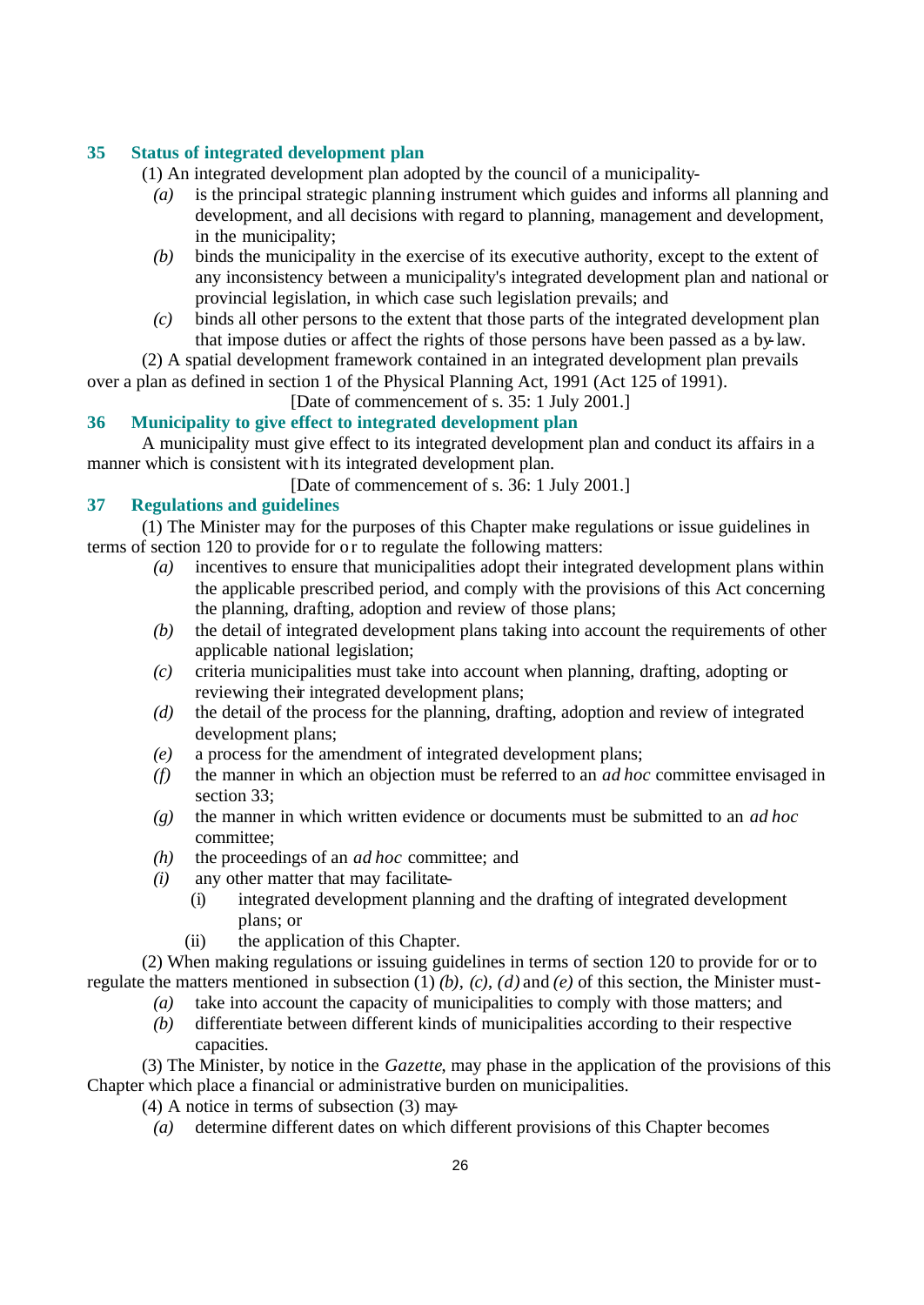applicable to municipalities;

- *(b)* apply to all municipalities generally;
- *(c)* differentiate between different kinds of municipalities which may, for the purpose of the phasing in of the relevant provisions, be defined in the notice in relation to categories or types of municipalities or in any other way; or
- *(d)* apply to a specific kind of municipality only, as defined in the notice. [Date of commencement of s. 37: 1 July 2001.]

### **CHAPTER 6**

### **PERFORMANCE MANAGEMENT (ss 38-49)**

[Date of commencement of Chapter 6 (ss. 38 to 49 inclusive): 1 July 2001.]

# **38 Establishment of performance management system**

# A municipality must-

- *(a)* establish a performance management system that is-
	- (i) commensurate with its resources;
	- (ii) best suited to its circumstances; and
	- (iii) in line with the priorities, objectives, indicators and targets contained in its integrated development plan;
- *(b)* promote a culture of performance management among its political structures, political office bearers and councillors and in its administration; and
- *(c)* administer its affairs in an economical, effective, efficient and accountable manner.
	- [Date of commencement of s. 38: 1 July 2001.]

### **39 Development of performance management system**

The executive committee or executive mayor of a municipality or, if the municipality does not have an executive committee or executive mayor, a committee of councillors appointed by the municipal council must-

- *(a)* manage the development of the municipality's performance management system;
- *(b)* assign responsibilities in this regard to the municipal manager, and
- *(c)* submit the proposed system to the municipal council for adoption.

[Date of commencement of s. 39: 1 July 2001.]

# **40 Monitoring and review of performance management system**

A municipality must establish mechanisms to monitor and review its performance management system.

[Date of commencement of s. 40: 1 July 2001.]

#### **41 Core components**

(1) A municipality must in terms of its performance management system and in accordance with any regulations and guidelines that may be prescribed-

- *(a)* set appropriate key performance indicators as a yardstick for measuring performance, including outcomes and impact, with regard to the municipality's development priorities and objectives set out in its integrated development plan;
- *(b)* set measurable performance targets with regard to each of those development priorities and objectives;
- *(c)* with regard to each of those development priorities and objectives and against the key performance indicators and targets set in terms of paragraphs *(a)* and *(b)*-
	- (i) monitor performance; and
	- (ii) measure and review performance at least once per year;
- *(d)* take steps to improve performance with regard to those development priorities and objectives where performance targets are not met; and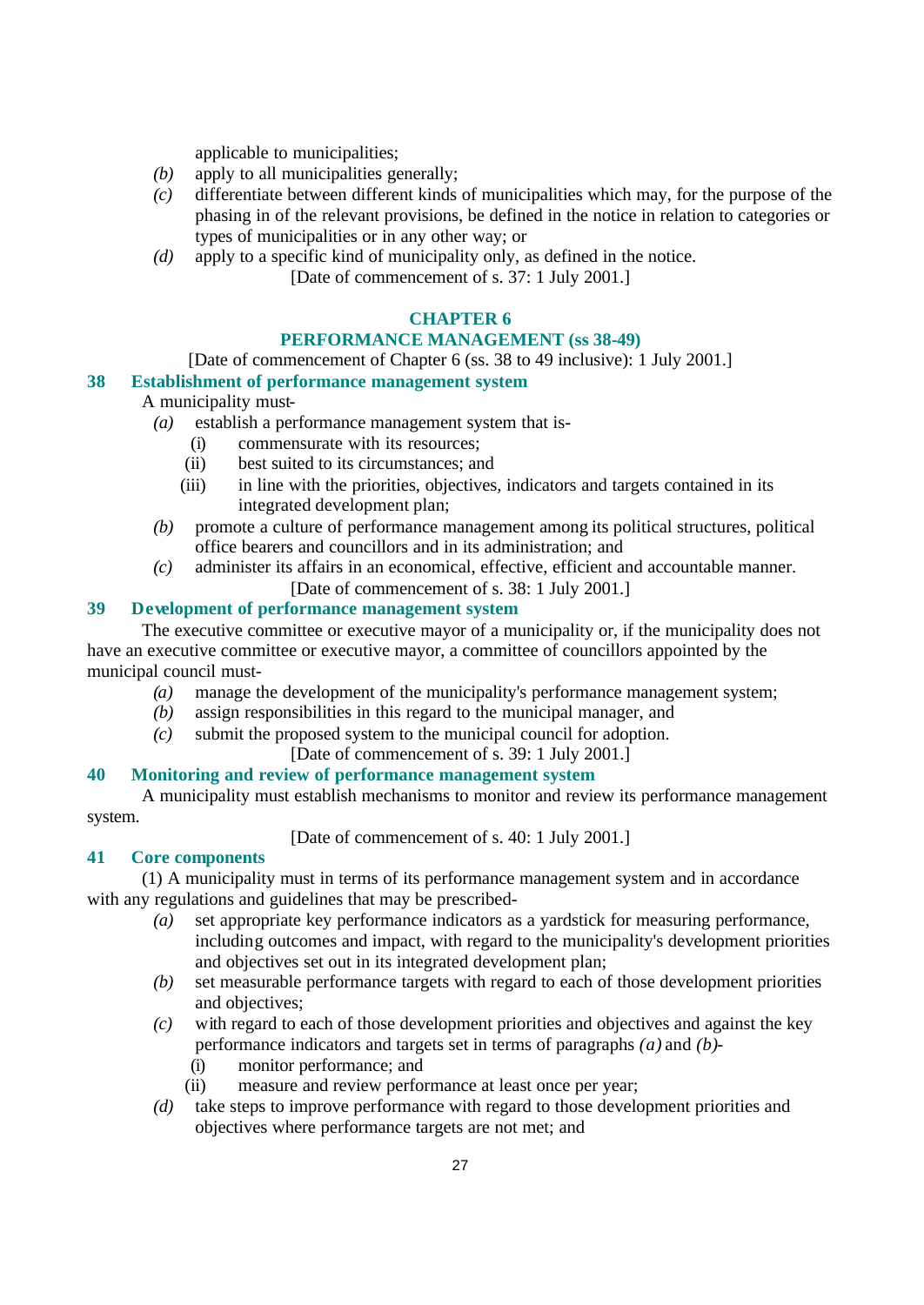- *(e)* establish a process of regular reporting to-
	- (i) the council, other political structures, political office bearers and staff of the municipality; and
	- (ii) the public and appropriate organs of state.

(2) The system applied by a municipality in compliance with subsection (1) *(c)* must be devised in such a way that it may serve as an early warning indicator of under-performance.

[Date of commencement of s. 41: 1 July 2001.]

# **42 Community involvement**

A municipality, through appropriate mechanisms, processes and procedures established in terms of Chapter 4, must involve the local community in the development, implementation and review of the municipality's performance management system, and, in particular, allow the community to participate in the setting of appropriate key performance indicators and performance targets for the municipality.

[Date of commencement of s. 42: 1 July 2001.]

# **43 General key performance indicators**

(1) The Minister, after consultation with the MECs for local government and organised local government representing local government nationally, may-

- *(a)* by regulation prescribe general key performance indicators that are appropriate and that can be applied to local government generally; and
- *(b)* when necessary, review and adjust those general key performance indicators.
- (2) Key performance indicators set by a municipality must include any general key

performance indicators prescribed in terms of subsection (1), to the extent that these indicators are applicable to the municipality concerned.

[Date of commencement of s. 43: 1 July 2001.]

### **44 Notification of key performance indicators and performance targets**

A municipality, in a manner determined by its council, must make known, both internally and to the general public, the key performance indicators and performance targets set by it for purposes of its performance management system.

[Date of commencement of s. 44: 1 July 2001.]

# **45 Audit of performance measurements**

The results of performance measurements in terms of section 41 (1) *(c)* must be audited-

- *(a)* as part of the municipality's internal auditing processes; and
- *(b)* annually by the Auditor-General.
	- [Date of commencement of s. 45: 1 July 2001.]

# **46 Annual performance reports**

(1) A municipality must prepare for each financial year a performance report reflecting-

- *(a)* the performance of the municipality and of each external service provider during that financial year;
- *(b)* a comparison of the performances referred to in paragraph *(a)* with targets set for and performances in the previous financial year; and
- *(c)* measures taken to improve performance.

(2) An annual performance report must form part of the municipality's annual report in terms of Chapter 12 of the Municipal Finance Management Act.

[S. 46 substituted by s. 6 of Act 44 of 2003.]

[Date of commencement of s. 46: 1 July 2001.]

# **47 Reports by MEC**

(1) The MEC for local government must annually compile and submit to the provincial legislatures and the Minister a consolidated report on the performance of municipalities in the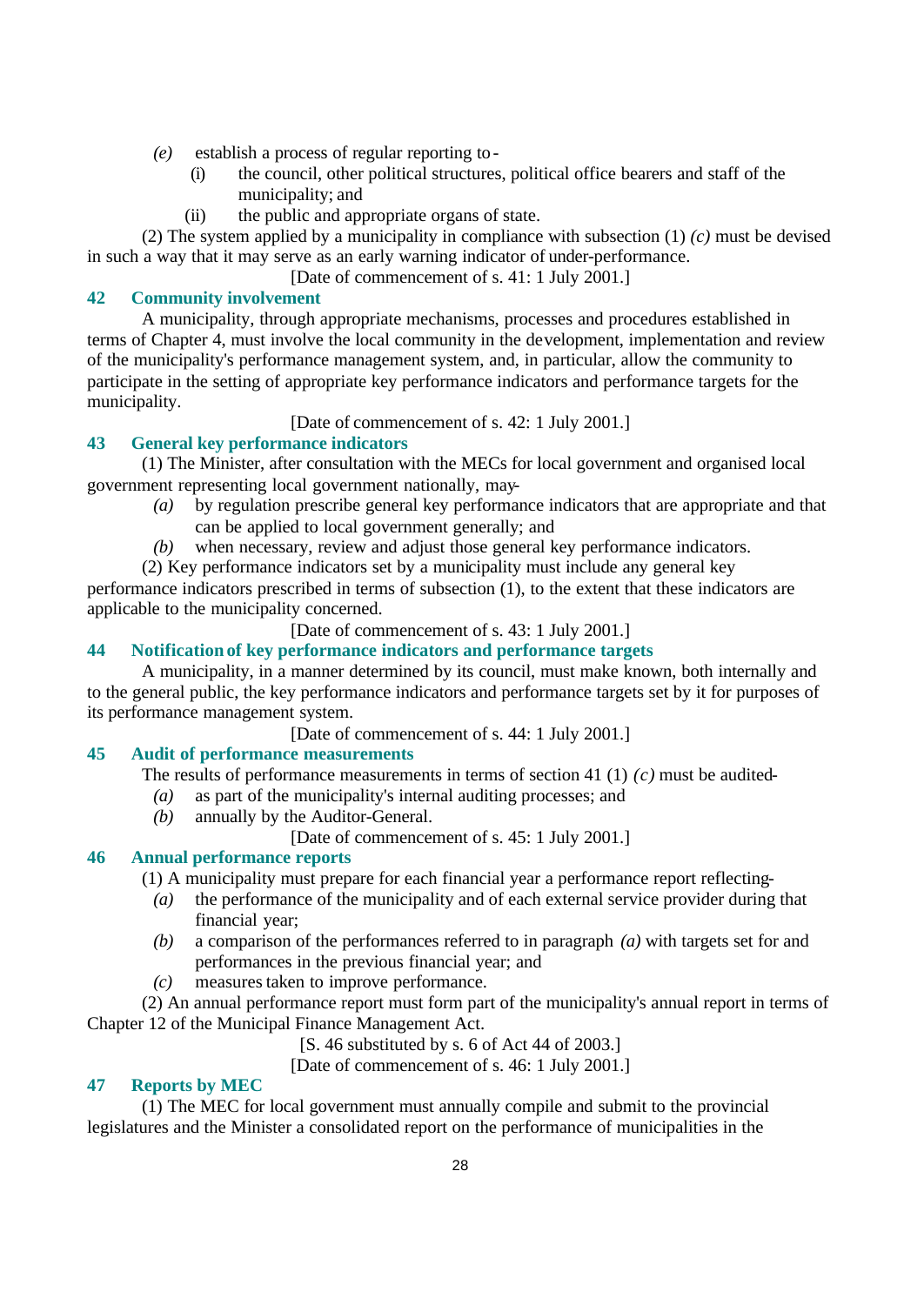province.

(2) The report must-

- *(a)* identify municipalities that under-performed during the year;
- *(b)* propose remedial action to be taken; and
- *(c)* be published in the *Provincial Gazette*.

(3) The MEC for local government must submit a copy of the report to the National Council of Provinces.

[Date of commencement of s. 47: 1 July 2001.]

# **48 Reports by Minister**

(1) The Minister must annually compile and submit to Parliament and the MECs for local government a consolidated report of local government performance in terms of general key performance indicators.

(2) The report must be published in the *Gazette*.

[Date of commencement of s. 48: 1 July 2001.]

# **49 Regulations and guidelines**

(1) The Minister may for the purposes of this Chapter make regulations or issue guidelines in terms of section 120 to provide for or regulate-

- *(a)* incentives to ensure that municipalities establish their performance management systems within the applicable prescribed period, and comply with the provisions of this Act concerning performance management systems;
- *(b)* the setting of key performance indicators by a municipality with regard to its development objectives;
- *(c)* the identification of appropriate general key performance indicators that can be applied to municipalities generally and that reflect the object and intent of section 23;
- *(d)* the regular review by a municipality of its key performance indicators;
- *(e)* the setting of a framework for performance targets by municipalities consistent with their development priorities, objectives and strategies set out in their integrated development plans;
- *(f)* mechanisms, systems and processes for the monitoring and measurement of performance by a municipality with regard to its development objectives;
- *(g)* the internal auditing of performance measurements;
- *(h)* the assessment of those performance measurements by a municipality;
- *(i)* the assessment of progress by a municipality with the implementation of its integrated development plan;
- *(j)* the improvement of performance;
- $(k)$  any other matter that may facilitate-
	- (i) the implementation by municipalities of an efficient and effective system of performance management; or
	- (ii) the application of this Chapter.

(2) When making regulations or issuing guidelines in terms of section 120 to provide for or to regulate the matters mentioned in subsection (1) of this section, the Minister must-

- *(a)* take into account the capacity of municipalities to comply with those matters; and
- *(b)* differentiate between different kinds of municipalities according to their respective capacities.

(3) The Minister, by notice in the *Gazette*, may phase in the application of the provisions of this Chapter which place a financial or administrative burden on municipalities.

(4) A notice in terms of subsection (3) may-

*(a)* determine different dates on which different provisions of this Chapter becomes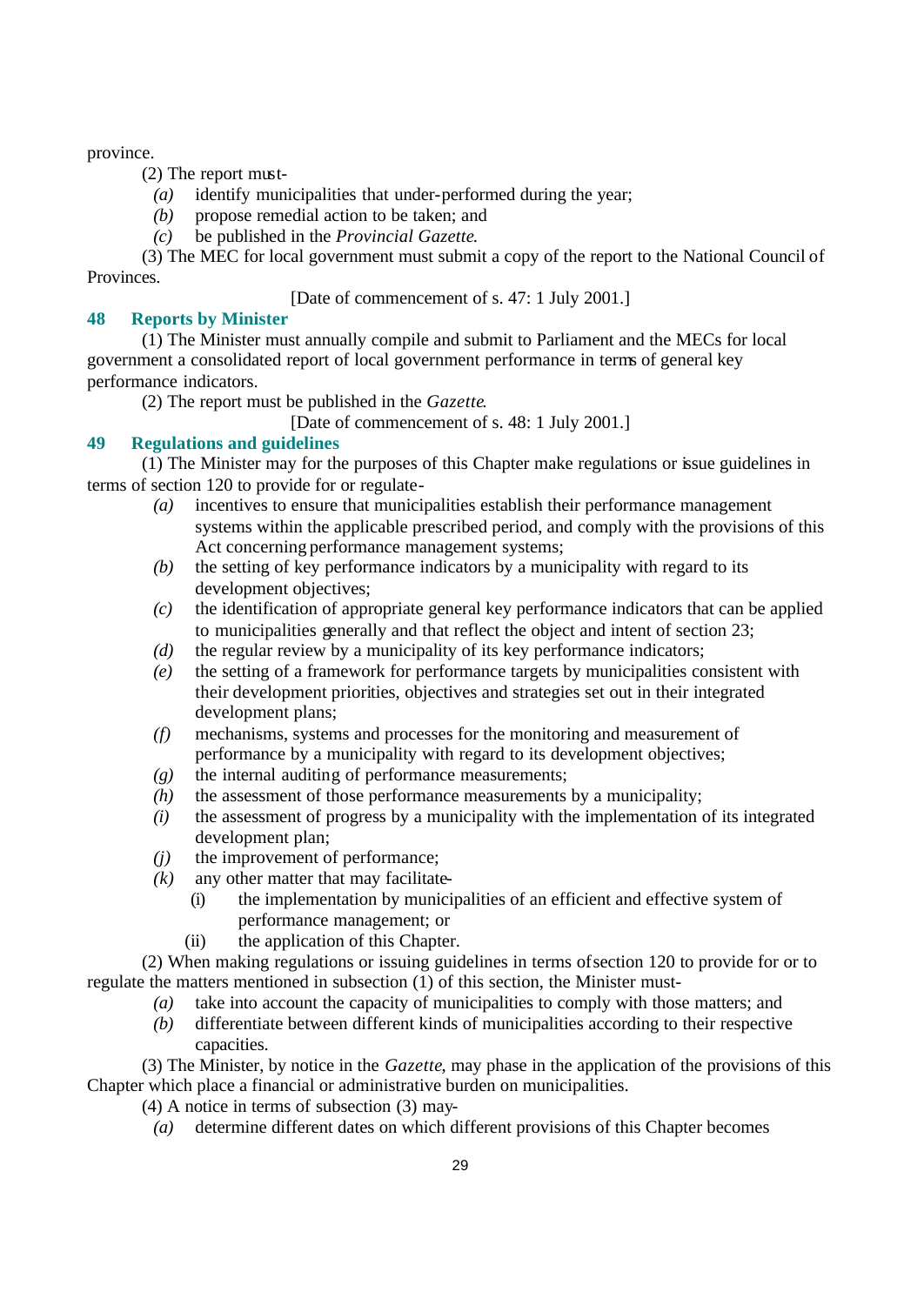applicable to municipalities;

- *(b)* apply to all municipalities generally;
- *(c)* differentiate between different kinds of municipalities which may, for the purpose of the phasing in of the relevant provisions, be defined in the notice in relation to categories or types of municipalities or in any other way; or
- *(d)* apply to a specific kind of municipality only, as defined in the notice. [Date of commencement of s. 49: 1 July 2001.]

#### **CHAPTER 7**

# **LOCAL PUBLIC ADMINISTRATION AND HUMAN RESOURCES (ss 50-72)**

### *Part 1*

# *Basic principles* **(ss 50-52)**

#### **50 Basic values and principles governing local public administration**

(1) Local public administration is governed by the democratic values and principles embodied in section 195 (1) of the Constitution.

(2) In administering its affairs, a municipality must strive to achieve the objects of local government set out in section 152 (1) of the Constitution, and comply with the duties set out in sections 4 (2) and 6.

### **51 Organisation of administration**

A municipality must within its administrative and financial capacity establish and organise its administration in a manner that would enable the municipality to-

- *(a)* be responsive to the needs of the local community;
- *(b)* facilitate a culture of public service and accountability amongst its staff;
- *(c)* be performance orientated and focused on the objects of local government set out in section 152 of the Constitution and its developmental duties as required by section 153 of the Constitution;
- *(d)* ensure that its political structures, political office bearers and managers and other staff members align their roles and responsibilities with the priorities and objectives set out in the municipality's integrated development plan;
- *(e)* establish clear relationships, and facilitate co-operation, co-ordination and communication, between-
	- (i) its political structures and political office bearers and its administration;
	- (ii) its political structures, political office bearers and administration and the local community;
- *(f)* organise its political structures, political office bearers and administration in a flexible way in order to respond to changing priorities and circumstances;
- *(g)* perform its functions-
	- (i) through operationally effective and appropriate administrative units and mechanisms, including departments and other functional or business units; and (ii) when necessary, on a decentralised basis;
	-
- *(h)* assign clear responsibilities for the management and co-ordination of these administrative units and mechanisms;
- *(i)* hold the municipal manager accountable for the overall performance of the administration;
- *(j)* maximise efficiency of communication and decision-making within the administration;
- *(k)* delegate responsibility to the most effective level within the administration;
- *(l)* involve staff in management decisions as far as is practicable; and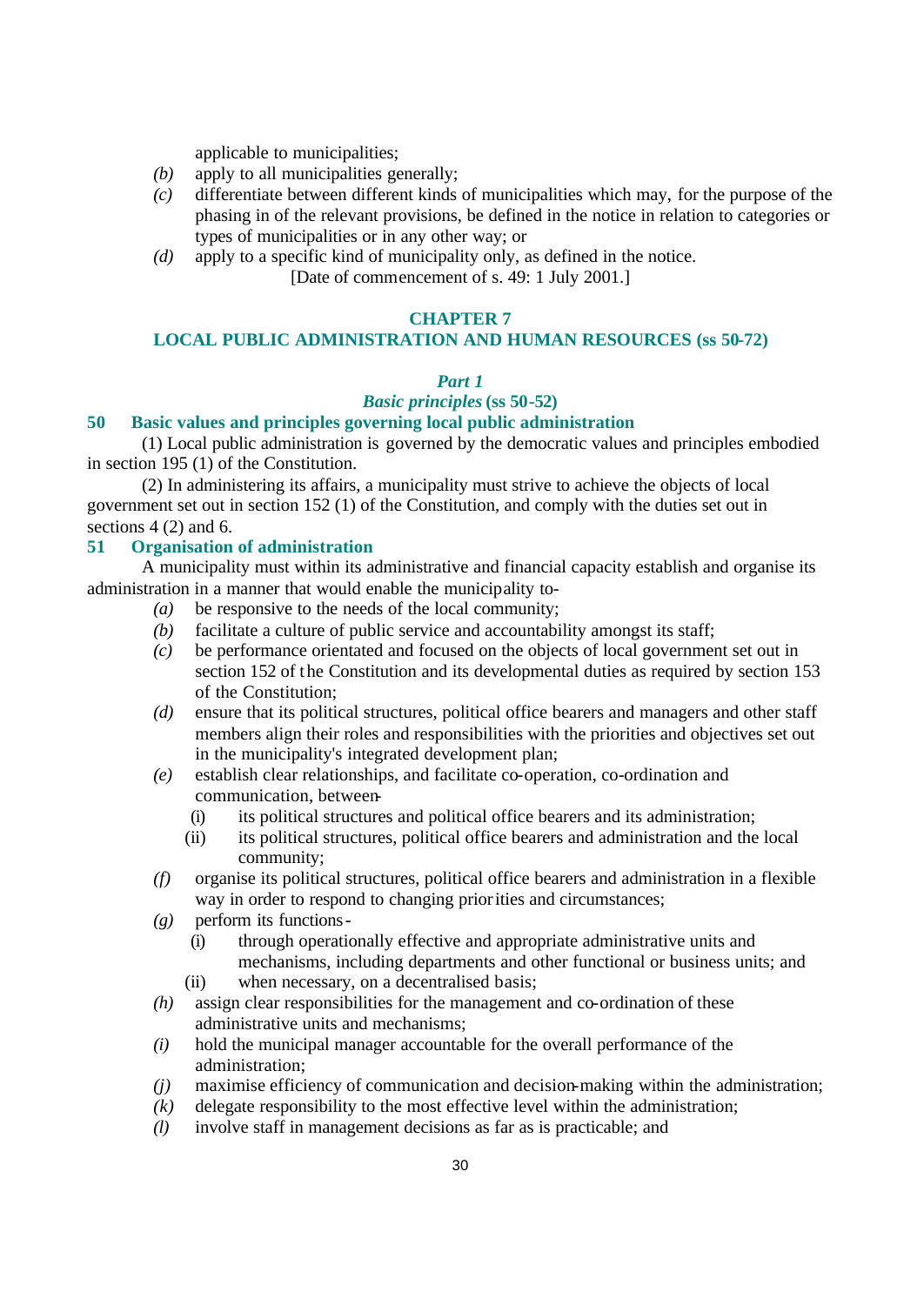*(m)* provide an equitable, fair, open and non-discriminatory working environment.

### **52 Inconsistency with applicable labour legislation**

In the event of any inconsistency between a provision of this Chapter, including the Code of Conduct referred to in section 69, or a regulation made for the purposes of this Chapter, and any applicable labour legislation, the labour legislation prevails.

## *Part 2*

# *Political structures, political office bearers and roles* **(ss 53-58)**

## **53 Roles and responsibilities**

(1) A municipality must, within the framework of and in accordance with relevant provisions of the Municipal Structures Act, this Act and other applicable legislation, define the specific role and area of responsibility of each political structure and political office bearer of the municipality and of the municipal manager.

(2) The respective roles and areas of responsibility of each political structure and political office bearer and of the municipal manager must-

- *(a)* be defined in precise terms by way of separate terms of reference, in writing, for each political structure or political office bearer and the municipal manager; and
- *(b)* be acknowledged and given effect to in the rules, procedures, instructions, policy statements and other written instruments of the municipality.

(3) Instruments defining, acknowledging or giving effect to the roles and areas of responsibility of these political structures and political office bearers and the municipal manager must be appropriate to the category and type in which the municipality falls.

(4) Terms of reference mentioned in subsection (2) *(a)* may include the delegation of powers and duties to the relevant political structure or political office bearer or the municipal manager in terms of section 59.

(5) When defining the respective roles and areas of responsibility of each political structure and political office bearer and of the municipal manager, the municipality must determine-

- *(a)* the relationships among those political structures and political office bearers and the municipal manager, and the manner in which they must interact;
- *(b)* appropriate lines of accountability and reporting for those political structures and political office bearers and the municipal manager;
- *(c)* mechanisms, processes and procedures for minimising cross-referrals and unnecessary overlapping of responsibilities between those political structures and political office bearers and the municipal manager;
- *(d)* mechanisms, processes and procedures for resolving disputes between those political structures and political office bearers and the municipal manager; and
- *(e)* mechanisms, processes and procedures for interaction, between-
	- (i) those political structures and political office bearers and the municipal manager and other staff members of the municipality; and
	- (ii) councillors and the municipal manager and other staff members of the municipality.

(6) If a municipality has a decentralised regional administration in any part of its area, the municipality must determine mechanisms, processes and procedures for interaction between the regional management of the municipality and-

- *(a)* the ward councillor or other councillor responsible for that part of the municipality's area;
- *(b)* any subcouncil or ward committee, where applicable, in that part of the municipality's area; and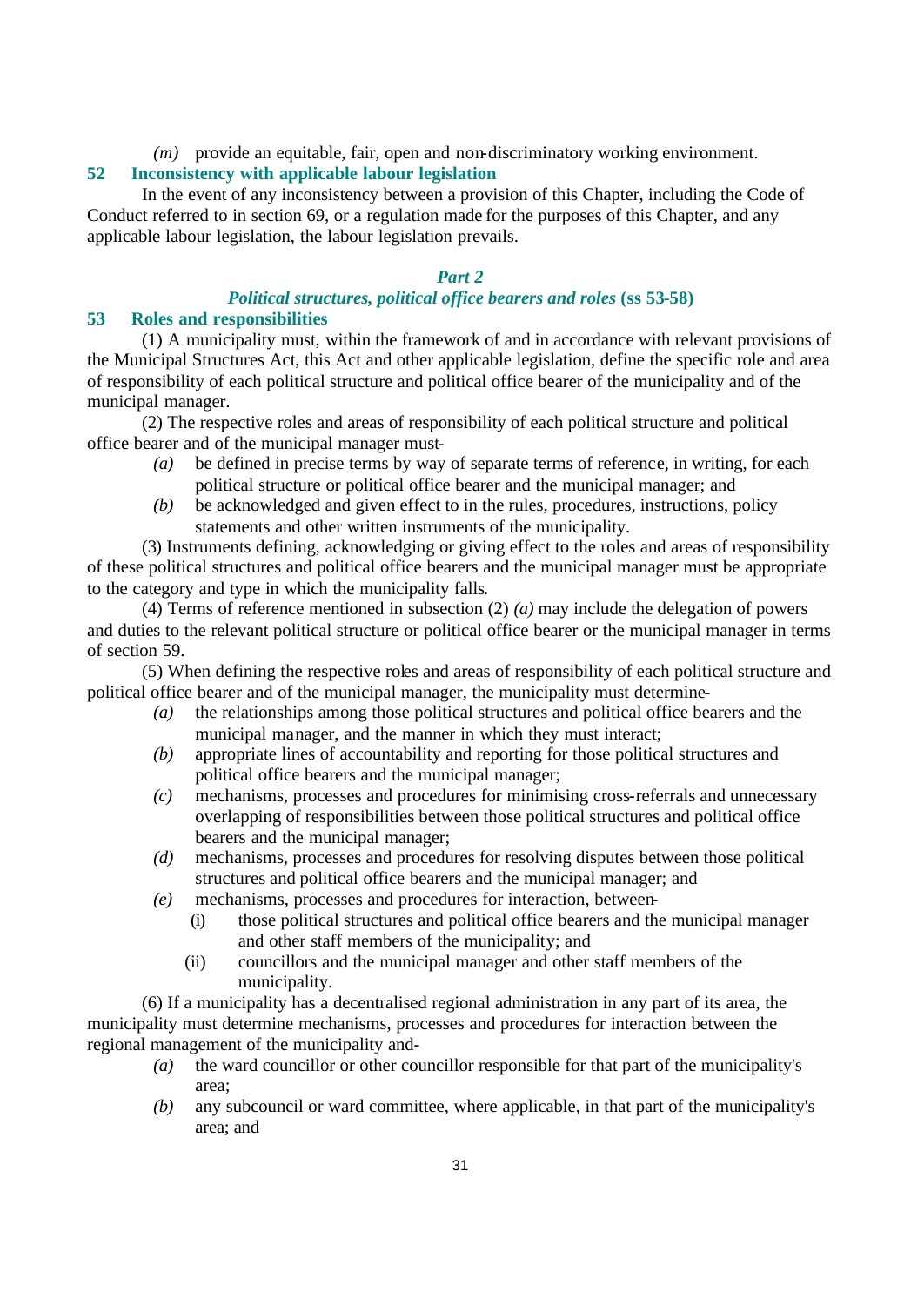*(c)* the local community in that part of the municipality's area.

# **54 Code of Conduct for councillors**

The Code of Conduct contained in Schedule 1 applies to every member of a municipal council. **55 Municipal managers**

(1) As head of administration the municipal manager of a municipality is, subject to the policy directions of the municipal council, responsible and accountable for-

- *(a)* the formation and development of an economical, effective, efficient and accountable administration-
	- (i) equipped to carry out the task of implementing the municipality's integrated development plan in accordance with Chapter 5;
	- (ii) operating in accordance with the municipality's performance management system in accordance with Chapter 6; and
	- (iii) responsive to the needs of the local community to participate in the affairs of the municipality;
- *(b)* the management of the municipality's administration in accordance with this Act and other legislation applicable to the municipality;
- *(c)* the implementation of the municipality's integrated development plan, and the monitoring of progress with implementation of the plan;
- *(d)* the management of the provision of services to the local community in a sustainable and equitable manner;
- *(e)* the appointment of staff other than those referred to in section 56 *(a)*, subject to the Employment Equity Act, 1998 (Act 55 of 1998);
- *(f)* the management, effective utilisation and training of staff;
- *(g)* the maintenance of discipline of staff;
- *(h)* the promotion of sound labour relations and compliance by the municipality with applicable labour legislation;
- *(i)* advising the political structures and political office bearers of the municipality;
- *(j)* managing communications between the municipality's administration and its political structures and political office bearers;
- *(k)* carrying out the decisions of the political structures and political office bearers of the municipality;
- *(l)* the administration and implementation of the municipality's by-laws and other legislation;
- *(m)* the exercise of any powers and the performance of any duties delegated by the municipal council, or sub-delegated by other delegating authorities of the municipality, to the municipal manager in terms of section 59;
- *(n)* facilitating participation by the local community in the affairs of the municipality;
- *(o)* developing and maintaining a system whereby community satisfaction with municipal services is assessed;
- *(p)* the implementation of national and provincial legislation applicable to the municipality; and
- *(q)* the performance of any other function that may be assigned by the municipal council.
- (2) As accounting officer of the municipality the municipal manager is responsible and accountable for-
	- *(a)* all income and expenditure of the municipality;
	- *(b)* all assets and the discharge of all liabilities of the municipality; and
	- *(c)* proper and diligent compliance with the Municipal Finance Management Act. [Para. *(c)* substituted by s. 7 of Act 44 of 2003.]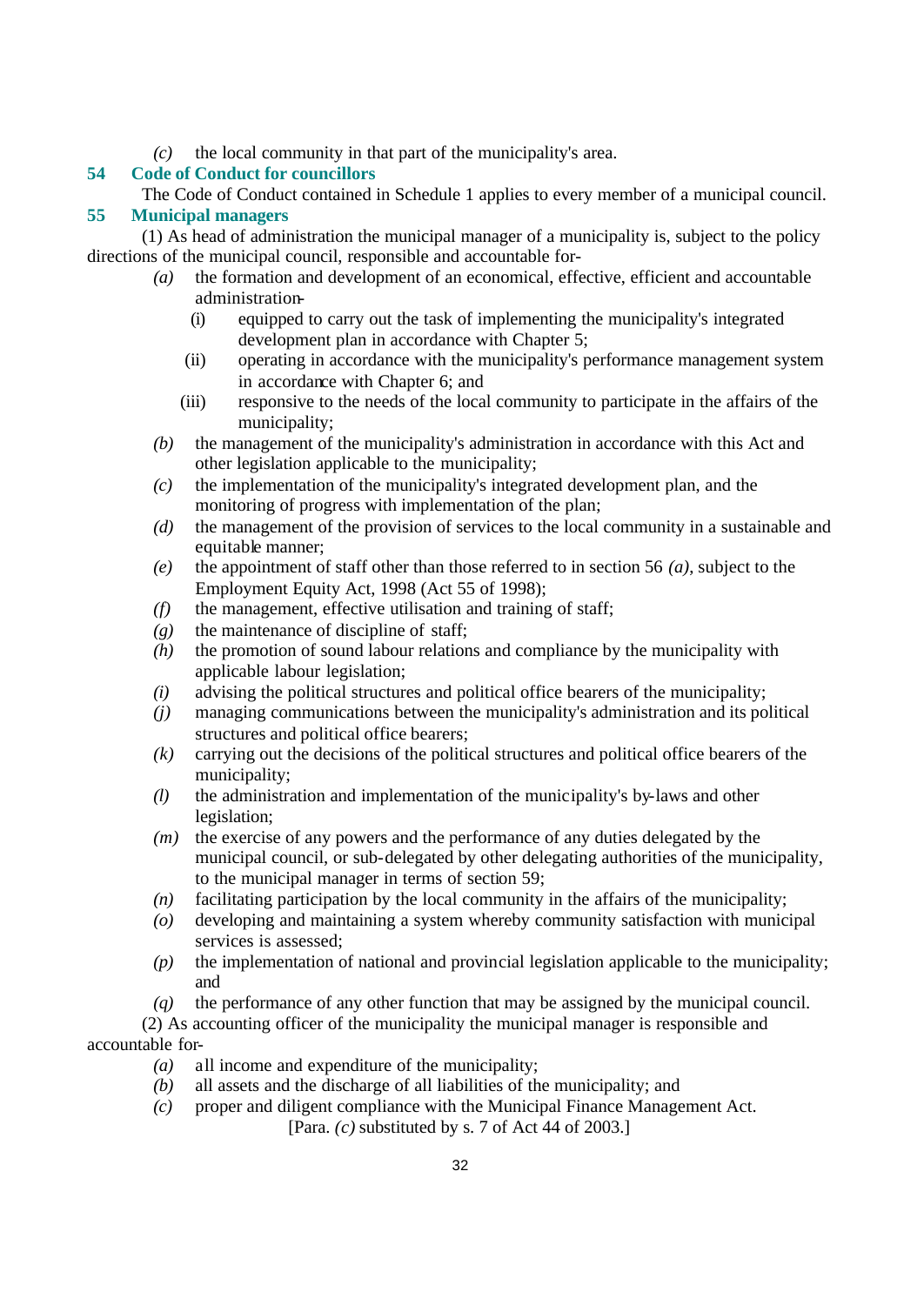### **56 Appointment of managers directly accountable to municipal managers**

*(a)* A municipal council, after consultation with the municipal manager, appoints a manager directly accountable to the municipal manager.

*(b)* A person appointed as a mana ger in terms of paragraph *(a)*, must have the relevant skills and expertise to perform the duties associated with the post in question, taking into account the protection or advancement of persons or categories of persons disadvantaged by unfair discrimination.

# **57 Employment contracts for municipal managers and managers directly accountable to municipal managers**

(1) A person to be appointed as the municipal manager of a municipality, and a person to be appointed as a manager directly accountable to the municipal manager, may be appointed to that position only-

- *(a)* in terms of a written employment contract with the municipality complying with the provisions of this section; and
- *(b)* subject to a separate performance agreement concluded annually as provided for in subsection  $(2)$ .
- (2) The performance agreement referred to in subsection (1) *(b)* must-
	- *(a)* be concluded within a reasonable time after a person has been appointed as the municipal manager or as a manager directly accountable to the municipal manager, and thereafter, within one month after the beginning of the financial year of the municipality;
	- *(b)* in the case of the municipal manager, be entered into with the municipality as represented by the mayor or executive mayor, as the case may be; and
	- *(c)* in the case of a manager directly accountable to the municipal manager, be entered into with the municipal manager.
- (3) The employment contract referred to in subsection (1) *(a)* must include, subject to

applicable labour legislation, details of duties, remuneration, benefits and other terms and conditions of employment.

(4) The performance agreement referred to in subsection (1) *(b)* must include-

- *(a)* performance objectives and targets that must be met, and the time frames within which those performance objectives and targets must be met;
- *(b)* standards and procedures for evaluating performance and intervals for evaluation; and
- *(c)* the consequences of substandard performance.

(4A) The provisions of the Municipal Finance Management Act conferring responsibilities on the accounting officer of a municipality must be regarded as forming part of the performance agreement of a municipal manager.

 $[Sub-s. (4A)$  inserted by s. 8 of Act 44 of 2003.]

(4B) Bonuses based on performance may be awarded to a municipal manager or a manager directly accountable to the municipal manager after the end of the financial year and only after an evaluation of performance and approval of such evaluation by the municipal council concerned.

 $[Sub-s, (4B)$  inserted by s. 8 of Act 44 of 2003.

(5) The performance objectives and targets referred to in subsection (4) *(a)* must be practical, measurable and based on the key performance indicators set out from time to time in the municipality's integrated development plan.

(6) The employment contract for a municipal manager must-

*(a)* be for a fixed term of employment up to a maximum of five years, not exceeding a period ending one year after the election of the next council of the municipality;

[Para. *(a)* substituted by s. 12 of Act 19 of 2008.]

*(b)* include a provision for cancellation of the contract, in the case of non-compliance with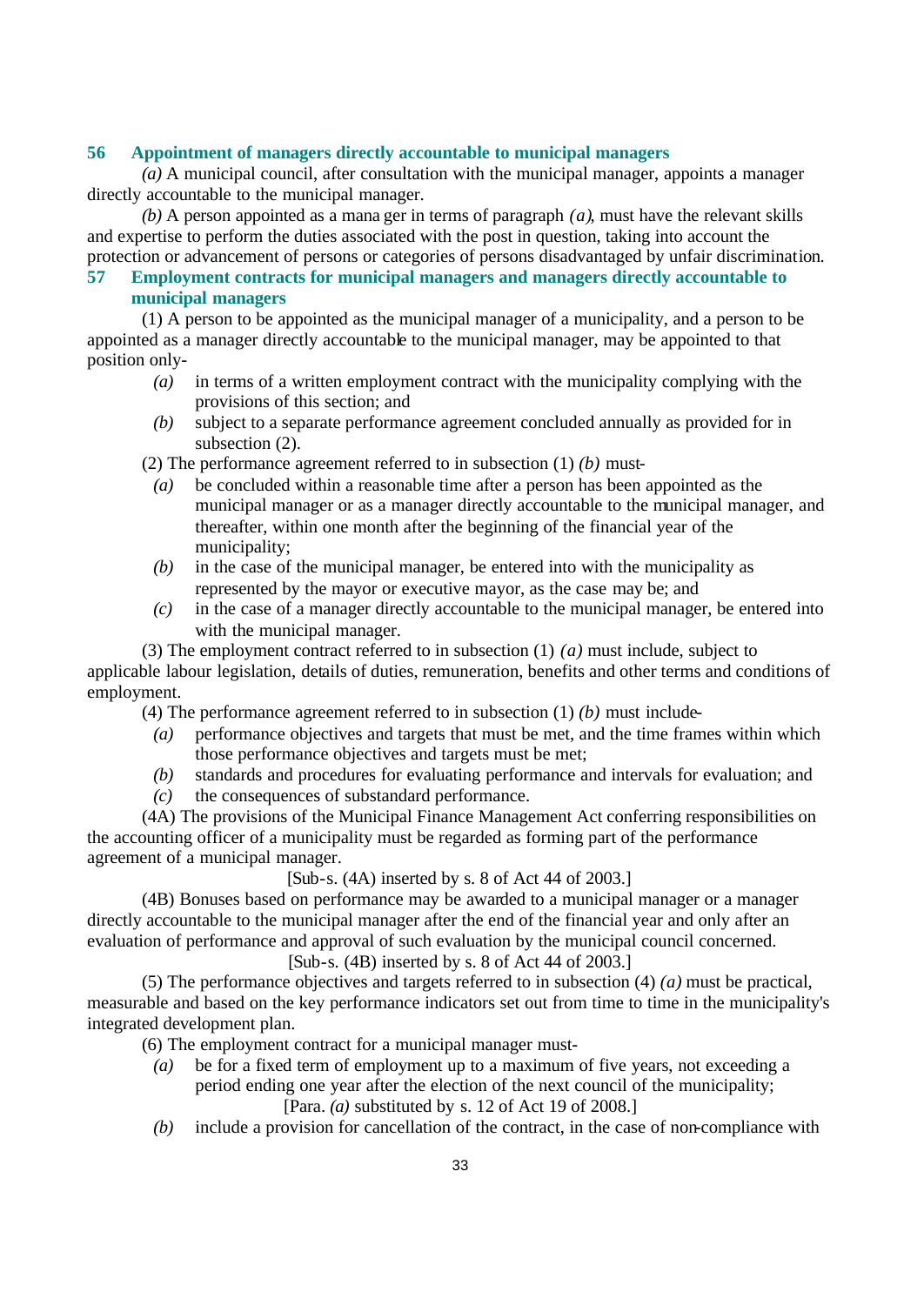the employment contract or, where applicable, the performance agreement;

- *(c)* stipulate the terms of the renewal of the employment contract, but only by agreement between the parties; and
- *(d)* reflect the values and principles referred to in section 50, the Code of Conduct set out in Schedule 2, and the management standards and practices contained in section 51.

(7) A municipality may extend the application of subsection (6) to any manager directly accountable to the municipal manager.

**58 ......**

[S. 58 repealed by s. 9 of Act 44 of 2003.]

# *Part 3*

# *Delegation system* **(ss 59-65)**

#### **59 Delegations**

(1) A municipal council must develop a system of delegation that will maximise administrative and operational efficiency and provide for adequate checks and balances, and, in accordance with that system, may-

- *(a)* delegate appropriate powers, excluding a power mentioned in section 160 (2) of the Constitution and the power to set tariffs, to decide to enter into a service delivery agreement in terms of section 76 *(b)* and to approve or amend the municipality's integrated development plan, to any of the municipality's other political structures, political office bearers, councillors, or staff members;
- *(b)* instruct any such political structure, political office bearer, councillor, or staff member to perform any of the municipality's duties; and
- *(c)* withdraw any delegation or instruction.

(2) A delegation or instruction in terms of subsection (1)-

- *(a)* must not conflict with the Constitution, this Act or the Municipal Structures Act;
- *(b)* must be in writing;
- *(c)* is subject to any limitations, conditions and directions the municipal council may impose;
- *(d)* may include the power to sub-delegate a delegated power;
- *(e)* does not divest the council of the responsibility concerning the exercise of the power or the performance of the duty; and
- *(f)* must be reviewed when a new council is elected or, if it is a district council, elected and appointed.
- (3) The municipal council-
	- *(a)* in accordance with procedures in its rules and orders, may, or at the request in writing of at least one quarter of the councillors, must, review any decision taken by such a political structure, political office bearer, councillor or staff member in consequence of a delegation or instruction, and either confirm, vary or revoke the decision subject to any rights that may have accrued to a person; and
	- *(b)* may require its executive committee or executive mayor to review any decision taken by such a political structure, political office bearer, councillor or staff member in consequence of a delegation or instruction.

(4) Any delegation or sub-delegation to a staff member of a power conferred on a municipal manager must be approved by the municipal council in accordance with the system of delegation referred to in subsection (1).

#### [Sub-s. (4) added by s. 36 of Act 51 of 2002.]

## **60 Certain delegations restricted to executive committees or executive mayors**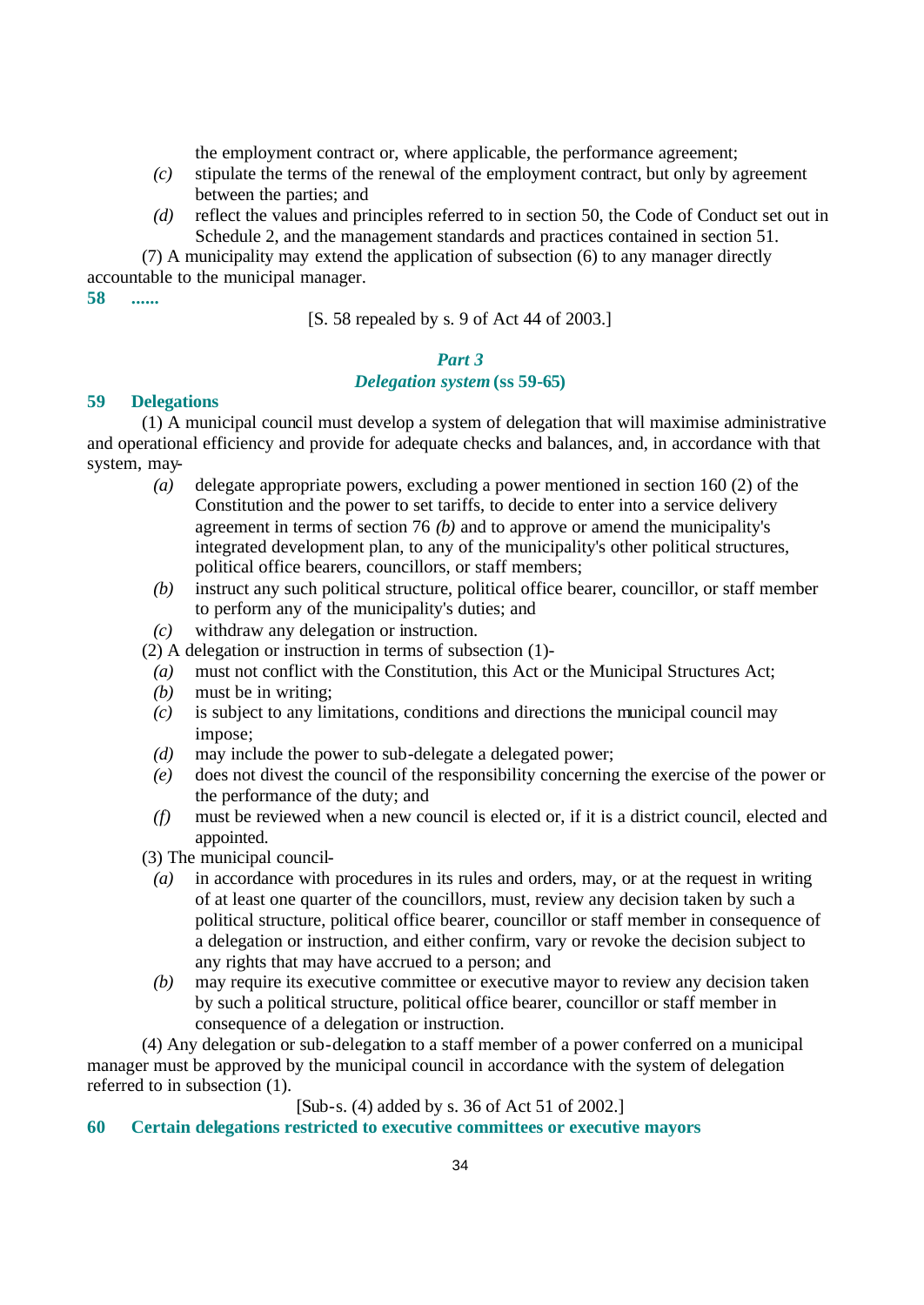(1) The following powers may, within a policy framework determined by the municipal council, be delegated to an executive committee or executive mayor only:

- *(a)* decisions to expropriate immovable property or rights in or to immovable property; and
- *(b)* the determination or alteration of the remuneration, benefits or other conditions of service of the municipal manager or managers directly responsible to the municipal manager.

(2) The counc il may only delegate to the municipal manager the power to make decisions on investments on behalf of the municipality within the municipality's investment policy contemplated in section 13 (2) of the Local Government: Municipal Finance Management Act, 2003 (Act 56 of 2003).

[Sub-s. (2) substituted by s. 13 of Act 19 of 2008.]

# **61 Referral of matters to delegating authorities for decision**

A political structure, political office bearer, councillor or staff member of a municipality to whom a delegating authority has delegated or sub-delegated a power to dispose of matters falling within the area of responsibility of that political structure, political office bearer, councillor or staff member may, or must if instructed to do so by the relevant delegating authority, refer a matter before the political structure, political office bearer, councillor or staff member to the relevant delegating authority for a decision.

### **62 Appeals**

(1) A person whose rights are affected by a decision taken by a political structure, political office bearer, councillor or staff member of a municipality in terms of a power or duty delegated or sub-delegated by a delegating authority to the political structure, political office bearer, councillor or staff member, may appeal against that decision by giving written notice of the appeal and reasons to the municipal manager within 21 days of the date of the notification of the decision.

(2) The municipal manager must promptly submit the appeal to the appropriate appeal authority mentioned in subsection (4).

(3) The appeal authority must consider the appeal, and confirm, vary or revoke the decision, but no such variation or revocation of a decision may detract from any rights that may have accrued as a result of the decision.

(4) When the appeal is against a decision taken by-

- *(a)* a staff member other than the municipal manager, the municipal manager is the appeal authority;
- *(b)* the municipal manager, the executive committee or executive mayor is the appeal authority, or, if the municipality does not have an executive committee or executive mayor, the council of the municipality is the appeal authority; or
- *(c)* a political structure or political office bearer, or a councillor-
	- (i) the municipal council is the appeal authority where the council comprises less than 15 councillors; or
	- (ii) a committee of councillors who were not involved in the decision and appointed by the municipal council for this purpose is the appeal authority where the council comprises more than 14 councillors.

(5) An appeal authority must commence with an appeal within six weeks and decide the appeal within a reasonable period.

(6) The provisions of this section do not detract from any appropriate appeal procedure provided for in any other applicable law.

[Sub-s. (6) added by s. 37 of Act 51 of 2002.]

# **63 Duty to report to delegating authorities**

A political structure, political office bearer, councillor or staff member of a municipality to whom a delegating authority has delegated or sub-delegated a power or duty, must report to the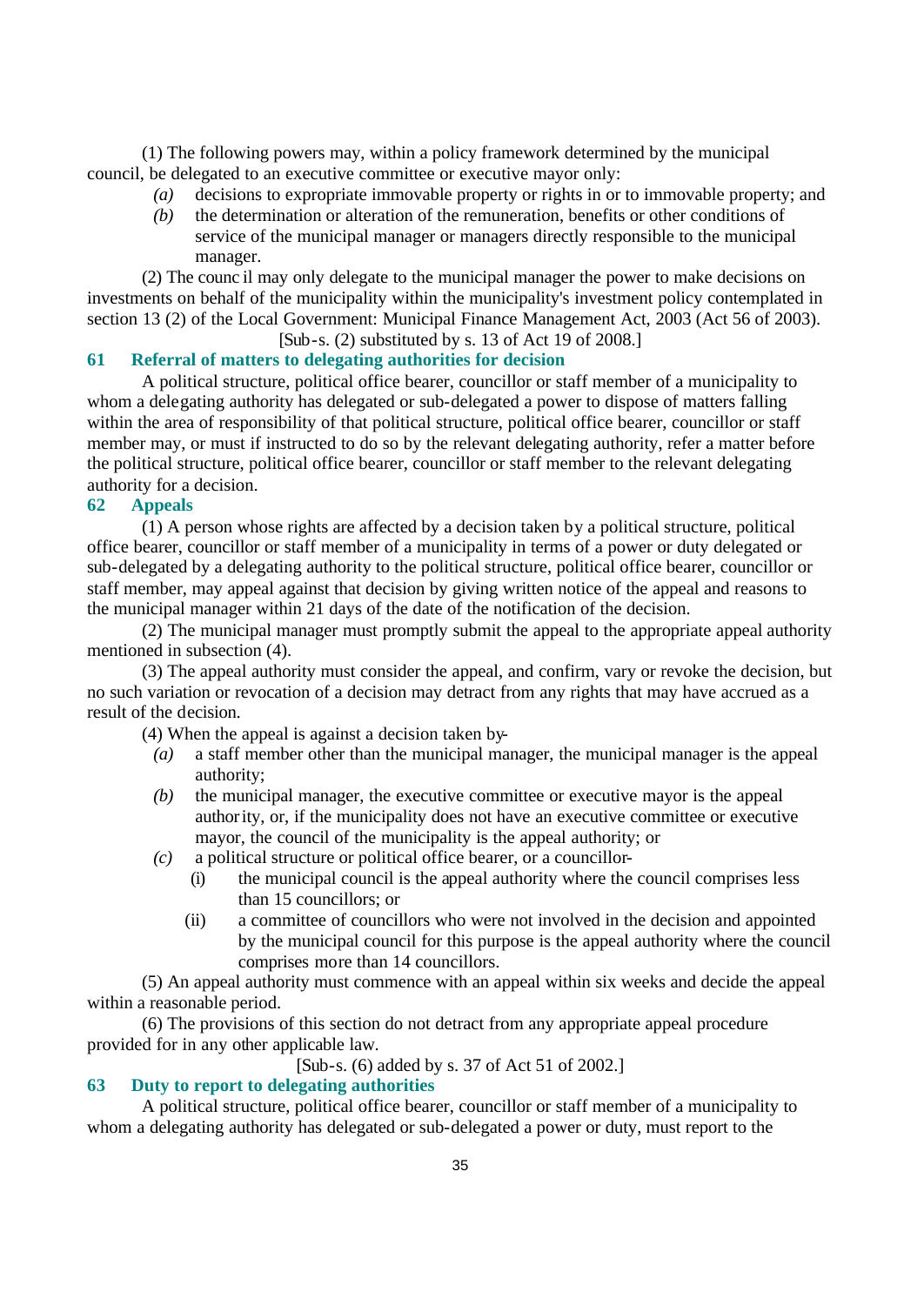delegating authority at such intervals as the delegating authority may require, on decisions taken in terms of that delegated or sub- delegated power or duty since the last report.

**64 Withdrawal, amendment or lapsing of delegation or sub-delegation**

The withdrawal, amendment or lapsing of a delegation or sub-delegation does not invalidate anything done as a consequence of a decision taken in terms of that delegation or sub-delegation.

## **65 Review of delegations**

(1) Whenever it becomes necessary in terms of section 59 (2)  $(f)$  to review a municipality's delegations, the municipal manager must submit to the council-

- *(a)* a report on the existing delegations issued in terms of section 59 by the council and other delegating authorities of the municipality; and
- *(b)* recommendations on any changes to the existing delegations which the municipal manager may consider necessary.

(2) If the municipality has an executive committee or executive mayor, the municipal manager must submit the report and any recommendations to the municipal council through the executive committee or executive mayor.

# *Part 4 Staff matters* **(ss 66-71)**

#### **66 Staff establishments**

(1) A municipal manager, within a policy framework determined by the municipal council and subject to any applicable legislation, must-

- *(a)* approve a staff establishment for the municipality;
- *(b)* provide a job description for each post on the staff establishment;
- *(c)* attach to those posts the remuneration and other conditions of service as may be determined in accordance with any applicable labour legislation; and
- *(d)* establish a process or mechanism to regularly evaluate the staff establishment and, if necessary, revie w the staff establishment and the remuneration and conditions of service.

(2) Subsection (1) *(c)* and *(d)* do not apply to remuneration and conditions of service regulated by employment contracts referred to in section 57.

#### **67 Human resource development**

(1) A municipality, in accordance with applicable law and subject to any applicable collective agreement, must develop and adopt appropriate systems and procedures to ensure fair, efficient, effective and transparent personnel administration, inc luding-

- *(a)* the recruitment, selection and appointment of persons as staff members,
- *(b)* service conditions of staff;
- *(c)* the supervision and management of staff
- *(d)* the monitoring, measuring and evaluating of performance of staff
- *(e)* the promotio n and demotion of staff;
- *(f)* the transfer of staff;
- *(g)* grievance procedures;
- *(h)* disciplinary procedures;
- *(i)* the investigation of allegations of misconduct and complaints against staff
- *(j)* the dismissal and retrenchment of staff, and
- *(k)* any other matter prescribed by regulation in terms of section 72.

[Sub-s. (1) amended by s. 38 of Act 51 of 2002.]

(2) Systems and procedures adopted in terms of subsection (1), to the extent that they deal with matters falling under applicable labour legislation and affecting the rights and interests of staff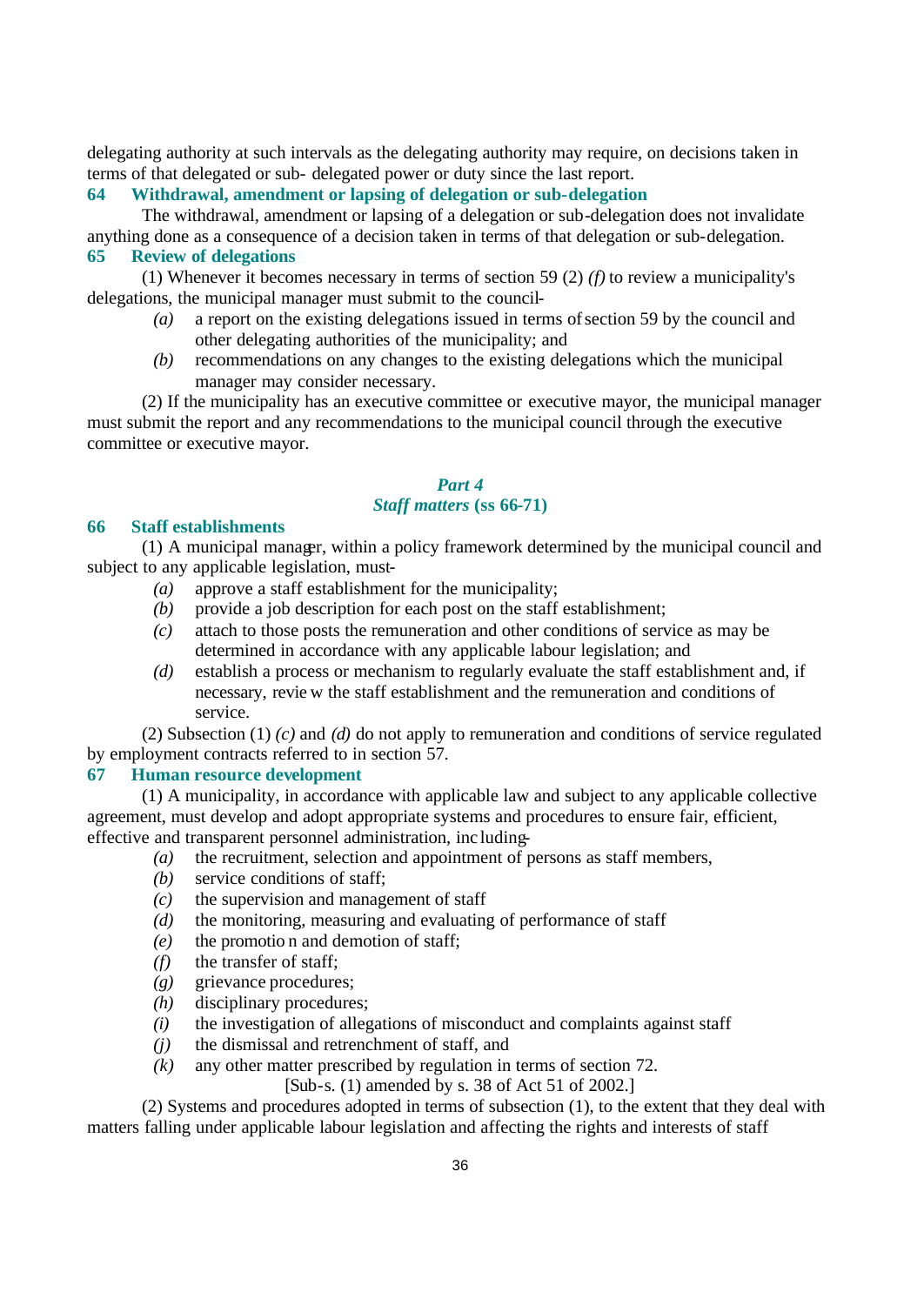members, must be consistent with such legislation.

(3) Systems and procedures adopted in terms of subsection (1), apply to a person referred to in section 57 except to the extent that they are inconsistent with that person's employment contract.

(4) The municipal manager must-

- *(a)* ensure that every staff member and every relevant representative trade union has easy access to a copy of these staff systems and procedures, including any amendments;
- *(b)* on written request by a staff member, make a copy of or extract from these staff systems and procedures, including any amendments, available to that staff member; and
- *(c)* ensure that the purpose, contents and consequences of these staff systems and procedures are explained to staff members who cannot read.

### **68 Capacity building**

(1) A municipality must develop its human resource capacity to a level that enables it to perform its functions and exercise its powers in an economical, effective, efficient and accountable way, and for this purpose must comply with the Skills Development Act, 1998 (Act 81 of 1998), and the Skills Development Levies Act, 1999 (Act 9 of 1999).

(2) A municipality may in addition to any provision for a training levy in terms of the Skills Development Levies Act, 1999, make provision in its budget for the development and implementation of training programmes.

(3) A municipality which does not have the financial means to provide funds for training programmes in addition to the levy payable in terms of the Skills Development Levies Act, 1999, may apply to the Sector Education and Training Authority for local government established in terms of the Skills Development Act, 1998, for such funds.

#### **69 Code of Conduct for municipal staff members**

The Code of Conduct contained in Schedule 2 applies to every staff member of a municipality. **70 Code of Conduct to be provided to staff members and communicated to local community**

- (1) The municipal manager of a municipality must-
	- *(a)* provide a copy of the Code of Conduct to every member of the staff of the municipality, and
- *(b)* provide every staff member with any amendment of the Code of Conduct.
- (2) The municipal manager must-
	- *(a)* ensure that the purpose, contents and consequences of the Code of Conduct are explained to staff members who cannot read; and
	- *(b)* communicate sections of the Code of Conduct that affect the public to the local community.

#### **71 Bargaining council agreements**

Municipalities must comply with any collective agreements concluded by organised local government within its mandate on behalf of local government in the bargaining council established for municipalities.

#### **71A Participation of staff members in elections**

(1) A staff member may be a candidate for election to the National Assembly or a provincial legislature or may be nominated as a permanent delegate to the National Council of Provinces subject to the Code of Conduct for Municipal Staff Members contemplated in Schedule 2, and any other prescribed limits and conditions as may be regulated by the Minister.

(2) A staff member who is nominated as a permanent delegate to the National Council of Provinces, must resign not later than the date on which he or she is appointed as a permanent delegate to the National Council of Provinces in the manner contemplated in section 61 (2) *(b)* of the Constitution of the Republic of South Africa, 1996.

(3) A staff member may be a candidate for election to a municipal council subject to the Code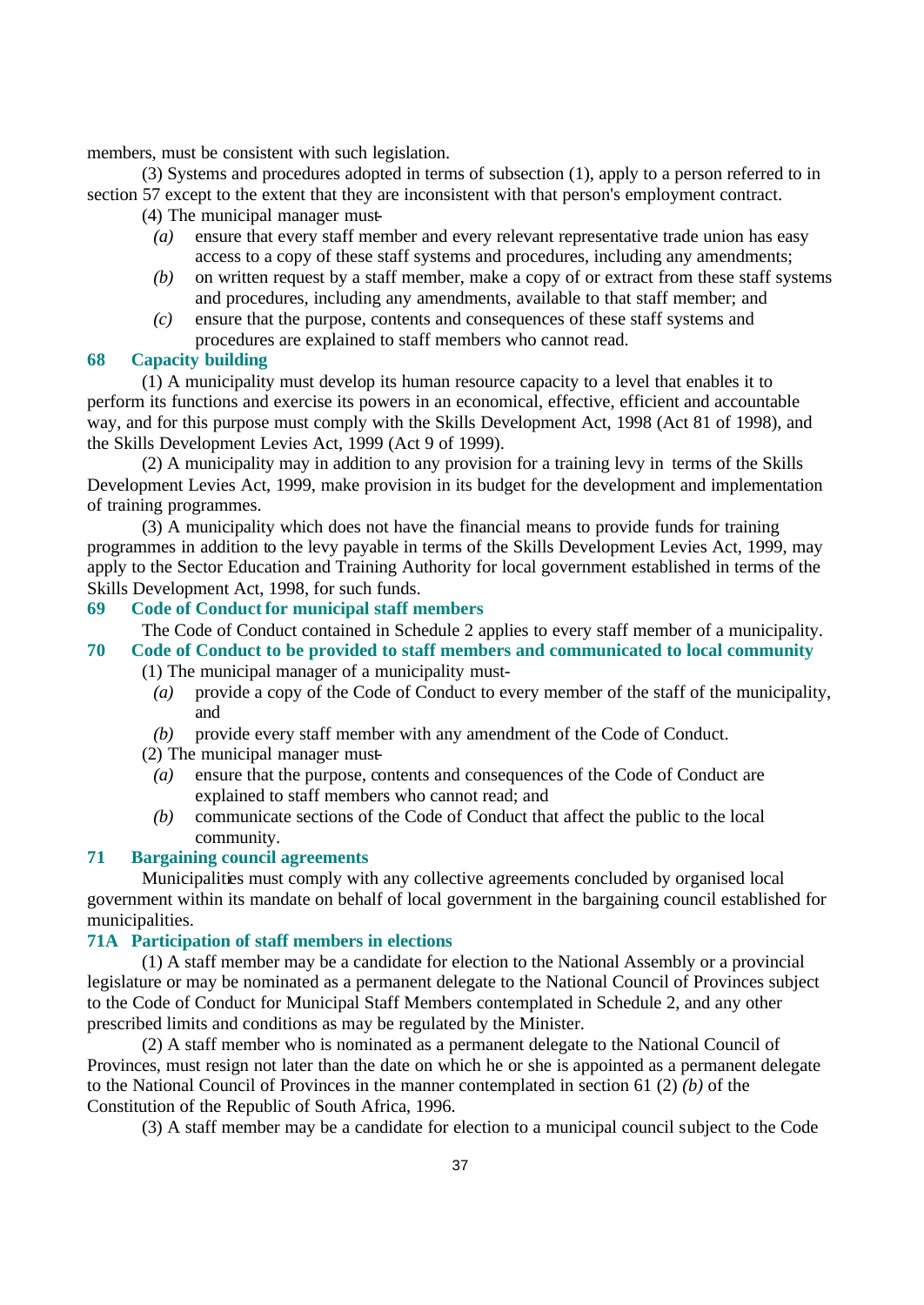of Conduct for Municipal Staff Members contemplated in Schedule 2 and any other prescribed limits and conditions as may be regulated by the Minister.

[S. 71A inserted by s. 14 of Act 19 of 2008.]

# *Part 5*

# *Miscellaneous* **(s 72)**

## **72 Regulations and guidelines**

(1) The Minister may, subject to applicable labour legislation and after consultation with the bargaining council established for municipalities and the Minister for the Public Service and Administration, for the purposes of this Chapter make regulations or issue guidelines in accordance with section 120 to regulate or provide for the following matters:

- *(a)* the procedure to be followed in appealing against decisions taken in terms of delegated powers and the disposal of such appeals;
- *(b)* the suspension of decisions on appeal;
- *(c)* the setting of uniform standards for-
	- (i) municipal staff establishments;
	- (ii) municipal staff systems and procedures and the matters that must be dealt with in such systems and procedures; and
	- (iii) any other matter concerning municipal personnel administration;
- *(d)* capacity building within municipal administrations;
- *(e)* training and development of staff members of municipalities, including in-house training, subject to the requirements of the Skills Development Act, 1998 (Act 81 of 1998), the Skills Development Levies Act, 1999 (Act 28 of 1999), and the Local Government Municipal Finance Management Act, 2003 (Act 56 of 2003);
- *(f)* the establishment of job evaluation systems;
- *(g)* the regulation of remuneration and other conditions of service of staff members of municipalities, subject to applicable labour legislation;
- *(h)* the measuring and evaluation of staff performance;
- *(i)* the development of remuneration grading and incentive frameworks for staff members of municipalities;
- *(j)* notwithstanding section 67 (1) *(h)*, the Minister may make regulations to provide for a disciplinary code and procedures for municipal managers and managers directly accountable to the municipal managers;
- *(k)* corrective steps in the case of substandard performance by staff members of municipalities; and
- *(l)* any other matter that may facilitate the implementation by a municipality of an efficient and effective system of personnel administration.

[Sub-s. (1) substituted by s. 15 of Act 19 of 2008.]

(2) When making regulations or issuing guidelines in terms of section 120 to provide for or to regulate the matters mentioned in subsection (1) of this section, the Minister must-

- *(a)* take into account the capacity of municipalities to comply with those matters; and
- *(b)* differentiate between different kinds of municipalities according to their respective capacities.

(3) The Minister, by notice in the *Gazette*, may phase in the application of the provisions of this Chapter which place a financial or administrative burden on municipalities.

(4) A notice in terms of subsection (3) may-

*(a)* determine different dates on which different provisions of this Chapter becomes applicable to municipalities;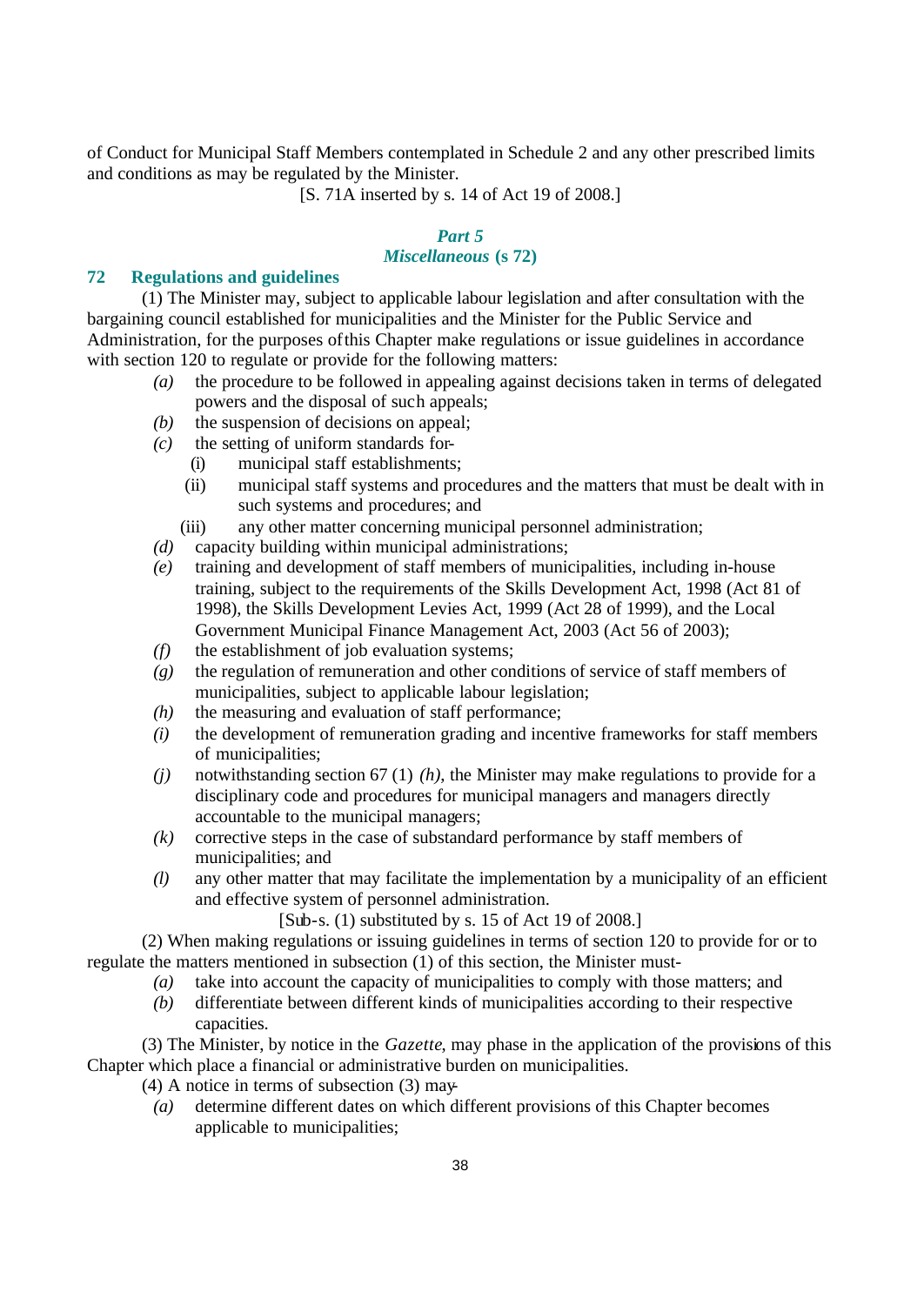- *(b)* apply to all municipalities generally;
- *(c)* differentiate between different kinds of municipalities which may, for the purpose of the phasing in of the relevant provisions, be defined in the notice in relation to categories or types of municipalities or in any other way, or
- *(d)* apply to a specific kind of municipality only, as defined in the notice.

### **CHAPTER 8 MUNICIPAL SERVICES (ss 73-86A)**

#### **73 General duty**

(1) A municipality must give effect to the provisions of the Constitution and-

- *(a)* give priority to the basic needs of the local community
- *(b)* promote the development of the local community; and
- *(c)* ensure that all members of the local community have access to at least the minimum level of basic municipal services.

(2) Municipal services must-

- *(a)* be equitable and accessible;
- *(b)* be provided in a manner that is conducive to-
	- (i) the prudent, economic, efficient and effective use of available resources; and
	- (ii) the improvement of standards of quality over time;
- *(c)* be financially sustainable;
- *(d)* be environmentally sustainable; and
- *(e)* be regularly reviewed with a view to upgrading, extension and improvement.

#### *Part 1 Service tariffs* **(ss 74-75A)**

### **74 Tariff policy**

(1) A municipal council must adopt and implement a tariff policy on the levying of fees for municipal services provided by the municipality itself or by way of service delivery agreements, and which complies with the provisions of this Act, the Municipal Finance Management Act and any other applicable legislation.

[Sub-s. (1) substituted by s. 10 of Act 44 of 2003.]

(2) A tariff policy must reflect at least the following principles, namely that-

- *(a)* users of municipal services should be treated equitably in the application of tariffs
- *(b)* the amount individual users pay for services should generally be in proportion to their use of that service;
- *(c)* poor households must have access to at least basic services through-
	- (i) tariffs that cover only operating and maintenance costs,
	- (ii) special tariffs or life line tariffs for low levels of use or consumption of services or for basic levels of service; or
	- (iii) any other direct or indirect method of subsidisation of tariffs for poor households;
- *(d)* tariffs must reflect the costs reasonably associated with rendering the service, including capital, operating, maintenance, administration and replacement costs, and interest charges;
- *(e)* tariffs must be set at levels that facilitate the financial sustainability of the service, taking into account subsidisation from sources other than the service concerned;
- *(f)* provision may be made in appropriate circumstances for a surcharge on the tariff for a service;
- *(g)* provision may be made for the promotion of local economic development through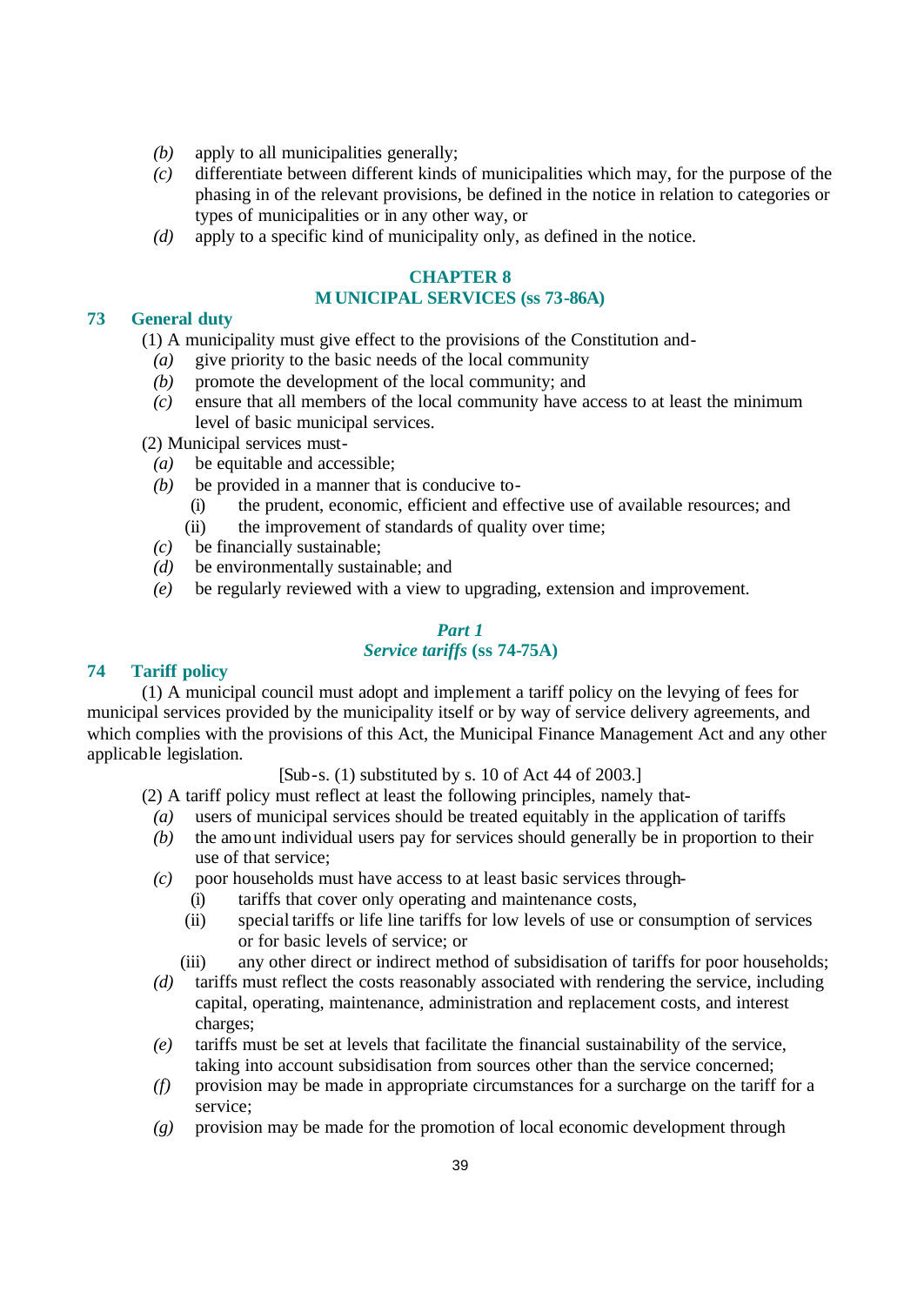specia l tariffs for categories of commercial and industrial users;

- *(h)* the economical, efficient and effective use of resources, the recycling of waste, and other appropriate environmental objectives must be encouraged;
- *(i)* the extent of subsidisation of tariffs for poor households and other categories of users should be fully disclosed.

(3) A tariff policy may differentiate between different categories of users, debtors, service providers, services, service standards, geographical areas and other matters as long as the differentiation does not amount to unfair discrimination.

# **75 By-laws to give effect to policy**

(1) A municipal council must adopt by-laws to give effect to the implementation and enforcement of its tariff policy.

(2) By-laws in terms of subsection (1) may differentiate between different categories of users, debtors, service providers, services, service standards and geographical areas as long as such differentiation does not amount to unfair discrimination.

# **75A General power to levy and recover fees, charges and tariffs**

(1) A municipality may-

- *(a)* levy and recover fees, charges or tariffs in respect of any function or service of the municipality; and
- *(b)* recover collection charges and interest on any outstanding amount.

(2) The fees, charges or tariffs referred to in subsection (1) are levied by a municipality by resolution passed by the municipal council with a supporting vote of a majority of its members.

(3) After a resolution contemplated in subsection (2) has been passed, the municipal manager must, without delay-

- *(a)* conspicuously display a copy of the resolution for a period of at least 30 days at the main administrative office of the municipality and at such other places within the municipality to which the public has access as the municipal manager may determine;
- *(b)* publish in a newspaper of general circulation in the municipality a notice stating-
	- (i) that a resolution as contemplated in subsection (2) has been passed by the council;
	- (ii) that a copy of the resolution is available for public inspection during office hours at the main administrative office of the municipality and at the other places specified in the notice; and
	- (iii) the date on which the determination will come into operation; and
- *(c)* seek to convey the information referred to in paragraph *(b)* to the local community by means of radio broadcasts covering the area of the municipality.

(4) The municipal manager must forthwith send a copy of the notice referred to in subsectio n (3) *(b)* to the MEC for local government concerned.

[S. 75A inserted by s. 39 of Act 51 of 2002.]

# *Part 2*

# *Provision of services* **(ss 76-82)**

# **76 Mechanisms for provision of services**

A municipality may provide a municipal service in its area or a part of its area through-

- *(a)* an internal mechanism, which may be-
	- (i) a department or other administrative unit within its administration;
	- (ii) any business unit devised by the municipality, provided it operates within the municipality's administration and under the control of the council in accordance with operational and performance criteria determined by the council; or
	- (iii) any other component of its administration; or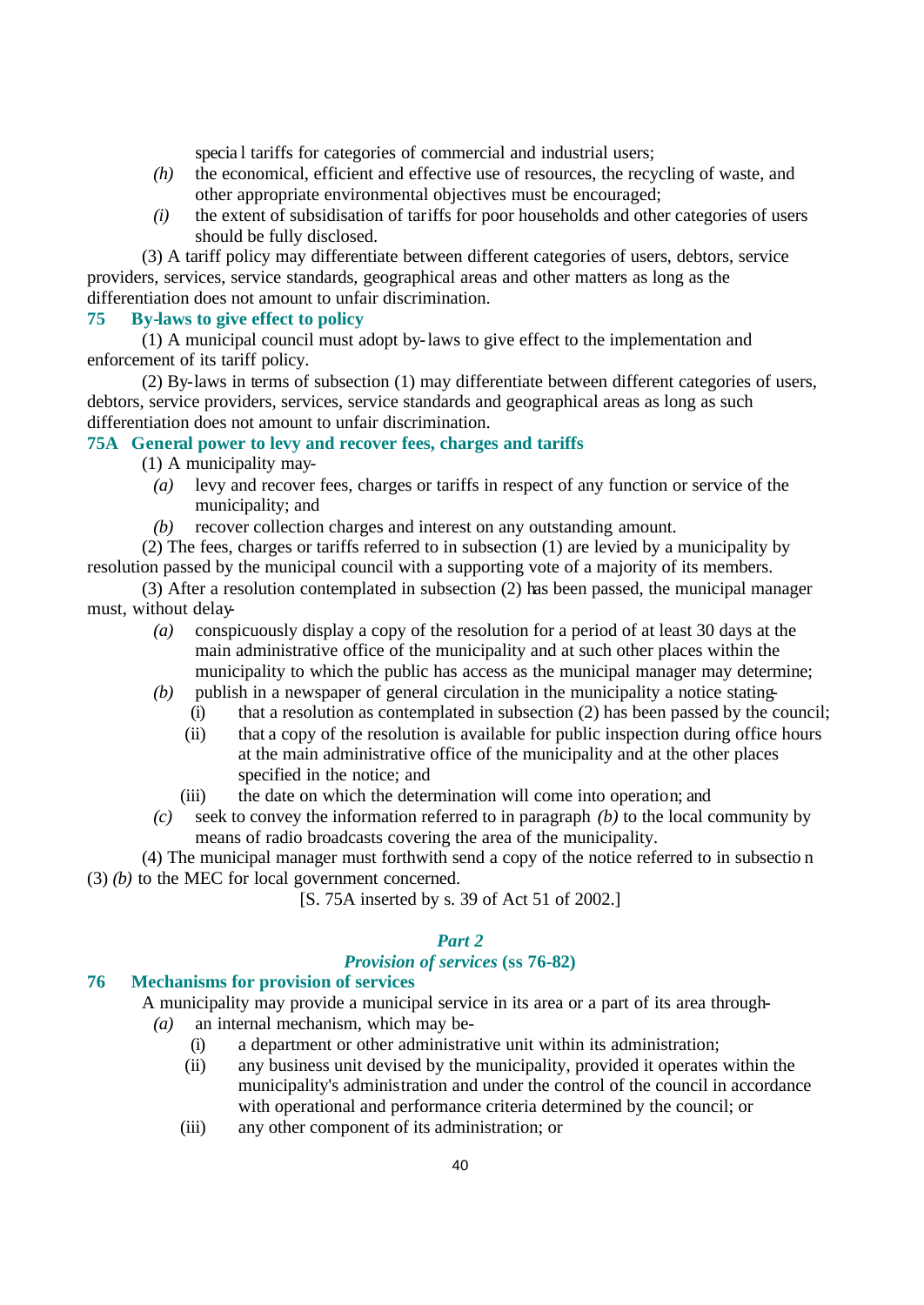- *(b)* an external mechanism by entering into a service delivery agreement with-
	- (i) a municipal entity;
	- (ii) another municipality;
	- (iii) an organ of state, including
		- *(aa)* a water services committee established in terms of the Water Services Act, 1997 (Act 108 of 1997);
			- [Item *(aa)* substituted by s. 40 of Act 51 of 2002.]
		- *(bb)* a licensed service provider registered or recognised in terms of national legislation; and
		- *(cc)* a traditional authority;
	- (iv) a community based organisation or other non-governmental organisation legally competent to enter into such an agreement, or
	- (v) any other institution, entity or person legally competent to operate a business activity.

# **77 Occasions when municipalities must review and decide on mechanisms to provide municipal services**

A municipality must review and decide on the appropriate mechanism to provide a municipal service in the municipality or a part of the municipality-

- *(a)* in the case of a municipal service provided through an internal mechanism contemplated in section 76, when-
	- (i) an existing municipal service is to be significantly upgraded, extended or improved;
	- (ii) a performance evaluation in terms of Chapter 6 requires a review of the mechanism; or
	- (iii) the municipality is restructured or re-organised in terms of the Municipal Structures Act;
- *(b)* in the case of a municipal service provided through an external mechanism contemplated in section 76, when-
	- (i) a performance evaluation in terms of Chapter 6 requires a review of the service delivery agreement;
	- (ii) the service delivery agreement is anticipated to expire or be terminated within the next 12 months; or
	- (iii) an existing municipal service or part of that municipal service is to be significantly upgraded, extended or improved and such upgrade, extension or improvement is not addressed in the service delivery agreement;
- *(c)* when a review is required by an intervention in terms of section 139 of the Constitution;
- *(d)* when a new municipal service is to be provided;
- *(e)* when requested by the local community through mechanisms, processes and procedures established in terms of Chapter 4; or
- *(f)* when a review of its integrated development plan requires a review of the delivery mechanism.

# [S. 77 substituted by s. 41 of Act 51 of 2002.]

# **78 Criteria and process for deciding on mechanisms to provide municipal services**

(1) When a municipality has in terms of section 77 to decide on a mechanism to provide a municipal service in the municipality or a part of the municipality, or to review any existing mechanism-

- *(a)* it must first assess-
	- (i) the direct and indirect costs and benefits associated with the project if the service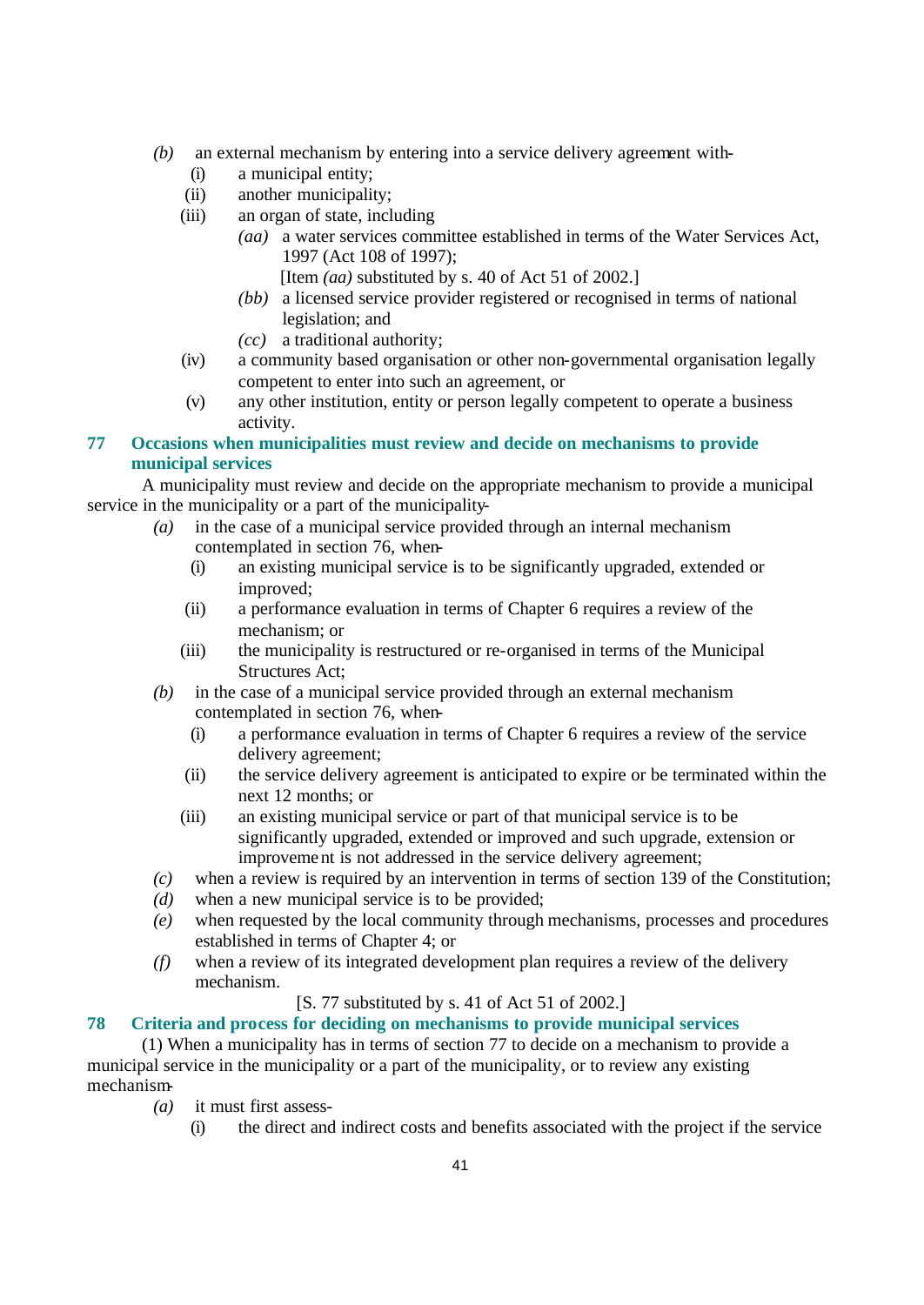is provided by the municipality through an internal mechanism, including the expected effect on the environment and on human health, well-being and safety;

- (ii) the municipality's capacity and potential future capacity to furnish the skills, expertise and resources necessary for the provision of the service through an internal mechanism mentioned in section 76 *(a)*;
- (iii) the extent to which the re-organisation of its administration and the development of the human resource capacity within that administration, as provided for in sections 51 and 68, respectively, could be utilised to provide a service through an internal mechanism mentioned in section 76 *(a)*;
- (iv) the likely impact on development, job creation and employment patterns in the municipality, and
- (v) the views of organised labour; and
- *(b)* it may take into account any developing trends in the sustainable provision of municipal services generally.

(2) After having applied subsection (1), a municipality may-

- *(a)* decide on an appropriate internal mechanism to provide the service; or
- *(b)* before it takes a decision on an appropriate mechanism, explore the possibility of providing the service through an external mechanism mentioned in section 76 *(b)*.

(3) If a municipality decides in terms of subsection (2) *(b)* to explore the possibility of providing the municipal service through an external mechanism it must-

- *(a)* give notice to the local community of its intention to explore the provision of the municipal service through an external mechanism;
- *(b)* assess the different service delivery options in terms of section 76 *(b)*, taking into account-
	- (i) the direct and indirect costs and benefits associated with the project, including the expected effect of any service delivery mechanism on the environment and on human health, well-being and safety;
	- (ii) the capacity and potential future capacity of prospective service providers to furnish the skills, expertise and resources necessary for the provision of the service;
	- (iii) the views of the local community;
	- (iv) the likely impact on development, job creation and employment patterns in the municipality; and
	- (v) the views of organised labour; and
- *(c)* conduct or commission a feasibility study which must be taken into account and which must include-
	- (i) a clear identification of the municipal service for which the municipality intends to consider an externa l mechanism;
	- (ii) an indication of the number of years for which the provision of the municipal service through an external mechanism might be considered;
	- (iii) the projected outputs which the provision of the municipal service through an external mechanism might be expected to produce;
	- (iv) an assessment as to the extent to which the provision of the municipal service through an external mechanism will-
		- *(aa)* provide value for money;
		- *(bb)* address the needs of the poor;
		- *(cc)* be affordable for the municipality and residents; and
		- *(dd)* transfer appropriate technical, operational and financial risk;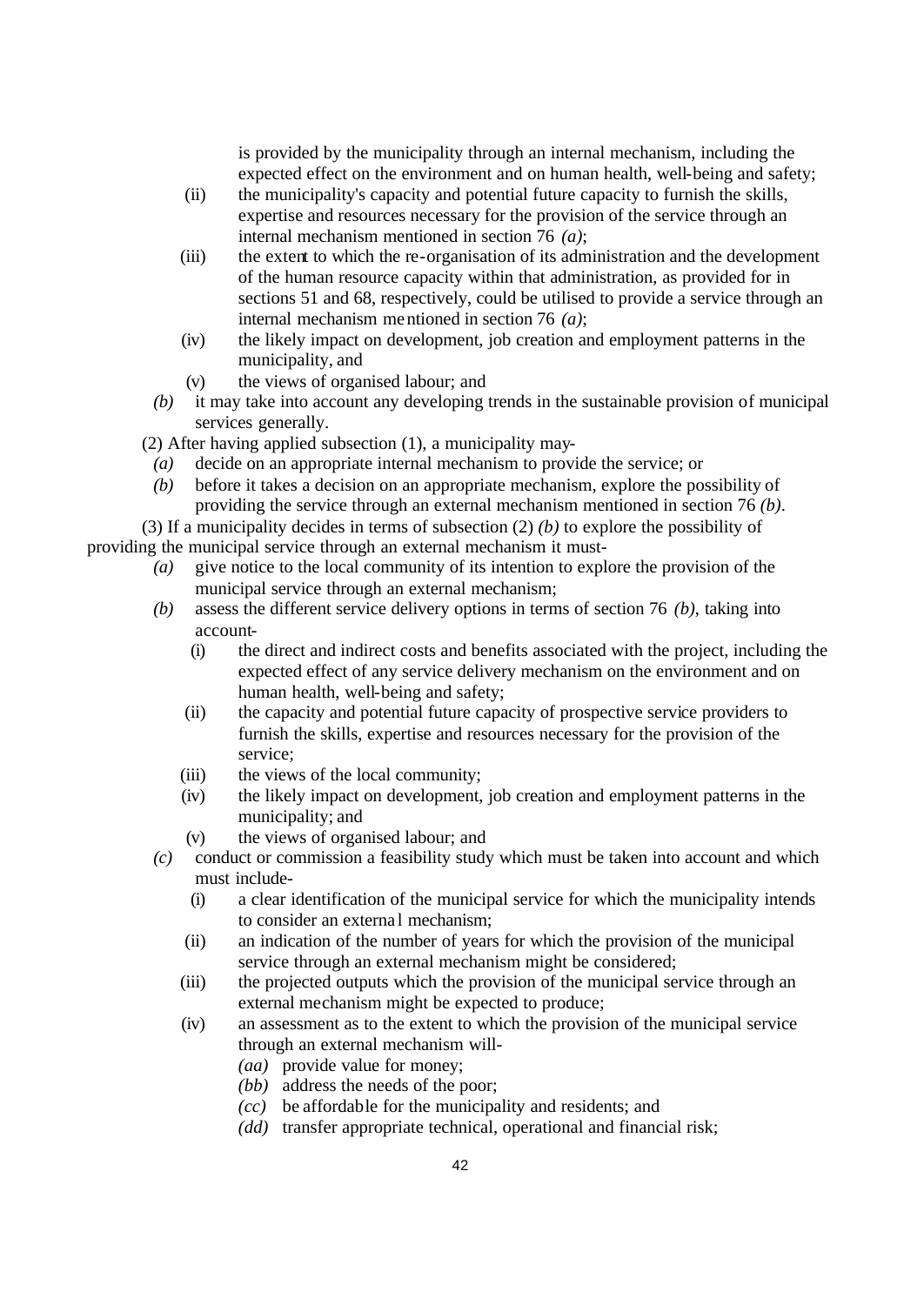- (v) the projected impact on the municipality's staff, assets and liabilities;
- (vi) the projected impact on the municipality's integrated development plan;
- (vii) the projected impact on the municipality's budgets for the period for which an external mechanism might be used, including impacts on revenue, expenditure, borrowing, debt and tariffs; and
- (viii) any other matter that may be prescribed.

[Sub-s. (3) substituted by s. 11 *(a)* of Act 44 of 2003.]

(4) After having applied subsection (3), a municipality must decide on an appropriate internal or external mechanism, taking into account the requirements of section 73(2) in achieving the best outcome.

(5) When applying this section a municipality must comply with-

- *(a)* any applicable legislation relating to the appointment of a service provider other than the municipality; and
- *(b)* any additional requirements that may be prescribed by regulation.

(6) The national government or relevant provincial government may, in accordance with an agreement, assist municipalities in carrying out a feasibility study referred to in subsection (3) *(c)*, or in preparing service delivery agreements.

[Sub-s. (6) added by s. 11 *(b)* of Act 44 of 2003.]

### **79 Provision of services by municipality through internal mechanisms**

If a municipality decides to provide a municipal service through an internal mechanism mentioned in section 76 *(a)*, it must-

*(a)* allocate sufficient human, financial and other resources necessary for the proper provision of the service; and

*(b)* transform the provision of that service in accordance with the requirements of this Act.

#### **80 Provision of services through service delivery agreements with external mechanisms**

(1) If a municipality decides to provide a municipal service through a service delivery agreement in terms of section 76 *(b)* with-

- *(a)* a municipal entity or another municipality, it may, subject to subsection (3), negotiate and enter into such an agreement with the relevant municipal entity or municipality without applying Part 3 of this Chapter;
- *(a*A*)* a national or provincial organ of state, it may enter into such an agreement with the relevant organ of state without applying Part 3 of this Chapter; or
- *(b)* any institution or entity, or any person, juristic or natural, not mentioned in paragraph *(a)* or *(a*A*)*, it must apply Part 3 of this Chapter before entering into such an agreement with any such institution, entity or person.

(2) Before a municipality enters into a service delivery agreement with an external service provider it must establish a programme for community consultation and information dissemination regarding the appointment of the external service provider and the contents of the service delivery agreement. The contents of a service delivery agreement must be communicated to the local community through the media.

(3) *(a)* Where a municipality decides to enter into a service delivery agreement with another municipality as contemplated by section 76 *(b)* (ii), that other municipality must conduct or commission a feasibility study, which it must take into account, before the service delivery agreement is entered into.

*(b)* The feasibility study referred to in paragraph *(a)*, must include-

(i) an assessment on the impact on the budget of that other municipality, and on its assets, liabilities and staff expenditure, for each of the financial years that it intends to serve as an external service provider;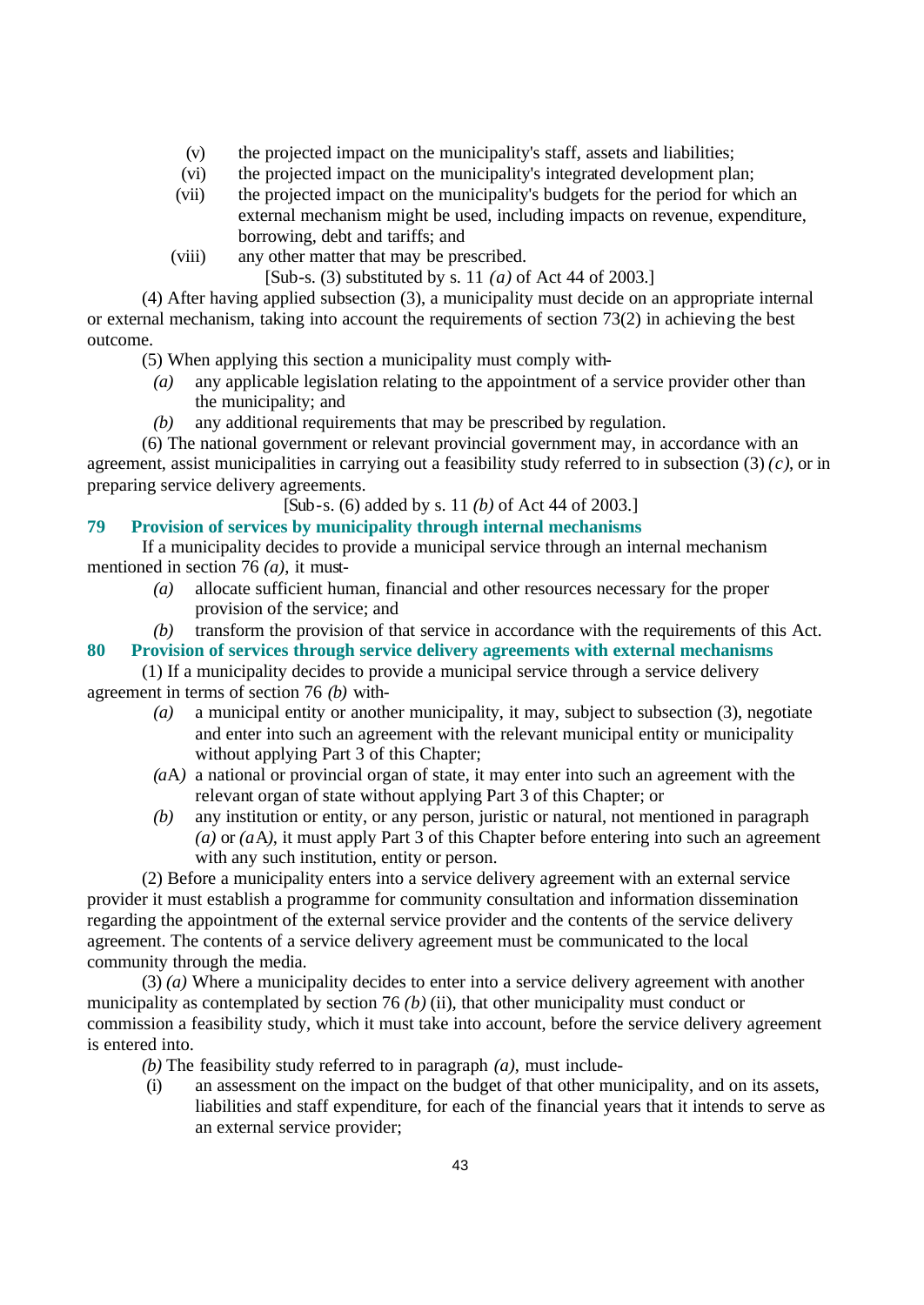- (ii) an assessment on whether it will be necessary to increase the number of staff to enable that other municipality to be an external service provider, and whether it will be necessary to transfer or second any staff from the appointing municipality to that other municipality;
- (iii) an assessment on the ability of that other municipality to absorb any commitments, liabilities or employees involved, if and when the appointment as external service provider ends; and
- (iv) any other releva nt information as may be prescribed.
	- [S. 80 substituted by s. 12 of Act 44 of 2003.]

# **81 Responsibilities of municipalities when providing services through service delivery agreements with external mechanisms**

(1) If a municipal service is provided through a service delivery agreement in terms of section 76 *(b)*, the municipality remains responsible for ensuring that that service is provided to the local community in terms of the provisions of this Act, and accordingly must-

- *(a)* regulate the provision of the service, in accordance with section 41;
- *(b)* monitor and assess the implementation of the agreement, including the performance of the service provider in accordance with section 41;
- *(c)* perform its functions and exercise its powers in terms of Chapters 5 and 6 if the municipal service in question falls within a development priority or objective in terms of the municipality's integrated development plan;
- *(d)* within a tariff policy determined by the municipal council in terms of section 74, control the setting and adjustment of tariffs by the service provider for the municipal service in question; and
- *(e)* generally exercise its service authority so as to ensure uninterrupted delivery of the service in the best interest of the local community.
- (2) A municipality, through a service delivery agreement-
	- *(a)* may assign to a service provider responsibility for-
		- (i) developing and implementing detailed service delivery plans within the framework of the municipality's integrated development plan;
		- (ii) the operational planning, management and provision of the municipal service;
		- (iii) undertaking social and economic development that is directly related to the provision of the service;
		- (iv) customer management;
		- (v) managing its own accounting, financial management, budgeting, investment and borrowing activities within a framework of transparency, accountability, reporting and financial control determined by the municipality, subject to the Municipal Finance Management Act;

[Sub-para. (v) substituted by s. 13 *(a)* of Act 44 of 2003.]

- (vi) the collection of service fees for its own account from users of services in accordance with the municipal council's tariff policy in accordance with the credit control measures established in terms of Chapter 9;
- *(b)* may pass on to the service provider, through a transparent system that must be subject to performance monitoring and audit, funds for the subsidisation of services to the poor;
- *(b*A*)* must ensure that the agreement provides for a dispute-resolution mechanism to settle disputes between the municipality and the service provider;

[Para. *(b*A*)* inserted by s. 13 *(b)* of Act 44 of 2003.]

*(c)* may in accordance with applicable labour legislation, transfer or second any of its staff members to the service provider, with the concurrence of the staff member concerned;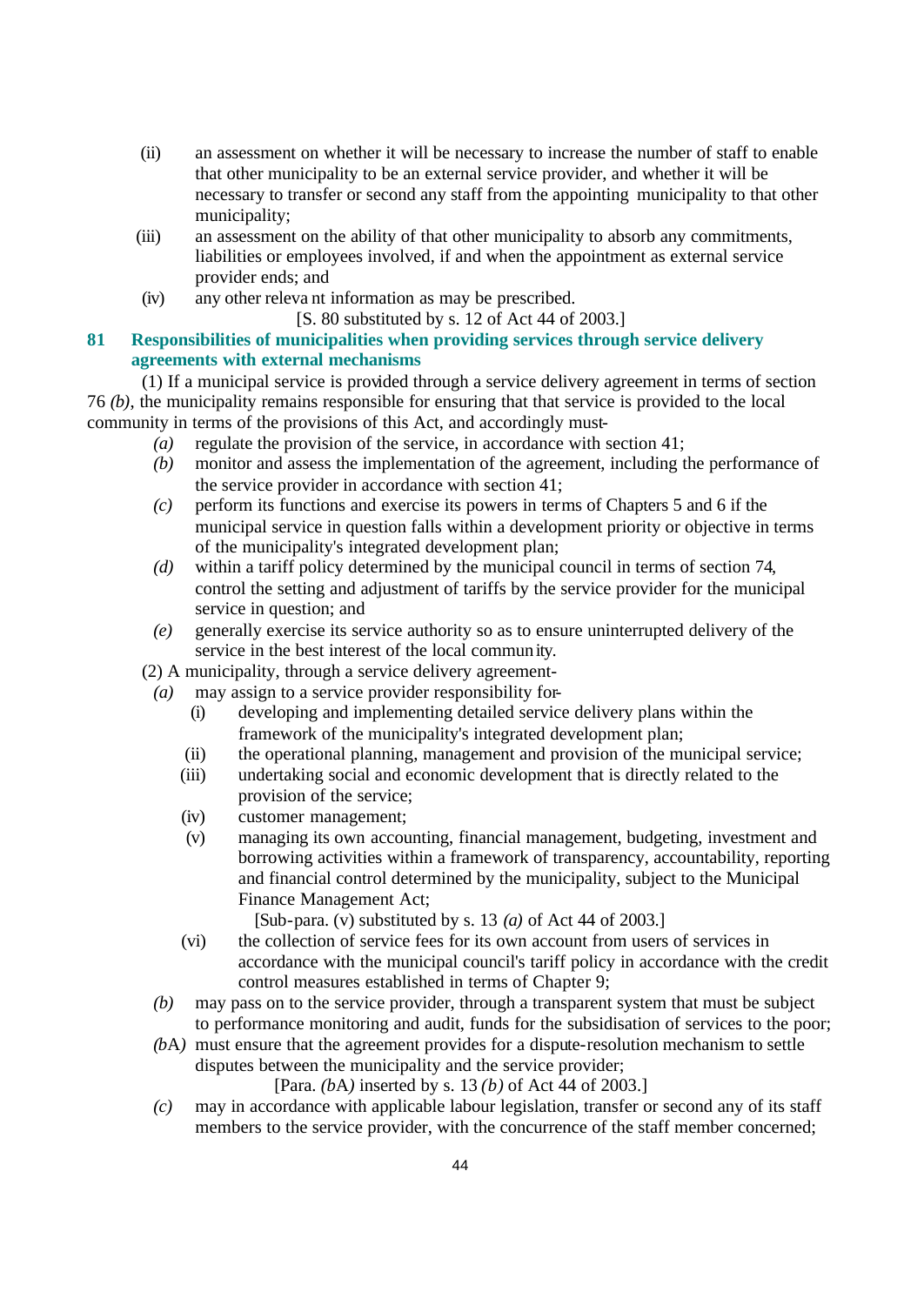- *(d)* must ensure continuity of the service if the service provider is placed under judicial management, becomes insolvent, is liquidated or is for any reason unable to continue performing its functions in terms of the service delivery agreement; and
- *(e)* must, where applicable, take over the municipal service, including all assets, when the service delivery agreement expires or is terminated.

(3) The municipal council has the right to set, review or adjust the tariffs within its tariff policy. The service delivery agreement may provide for the adjustment of tariffs by the service provider within the limitations set by the municipal council.

(4) A service delivery agreement may be amended by agreement between the parties, except where an agreement has been concluded following a competitive bidding process, in which case an amendment can only be made after the local community has been given-

- *(a)* reasonable notice of the intention to amend the agreement and the reasons for the proposed amendment; and
- *(b)* sufficient opportunity to make representations to the municipality.

(5) No councillor or staff member of a municipality may share in any profits or improperly receive any benefits from a service provider providing a municipal service in terms of a service delivery agreement.

**82 ......**

[S. 82 repealed by s. 14 of Act 44 of 2003.]

#### *Part 3*

## *Service delivery agreements involving competitive bidding* **(ss 83-84)**

#### **83 Competitive bidding**

(1) If a municipality decides to provide a municipal service through a service delivery agreement with a person referred to in section 80 (1) *(b)*, it must select the service provider through selection processes which-

- *(a)* comply with Chapter 11 of the Municipal Finance Management Act; [Para. *(a)* substituted by s. 15 of Act 44 of 2003.]
- *(b)* allow all prospective service providers to have equal and simultaneous access to information relevant to the bidding process;
- *(c)* minimise the possibility of fraud and corruption;
- *(d)* make the municipality accountable to the local community about progress with selecting a service provider, and the reasons for any decision in this regard; and
- *(e)* takes into account the need to promote the empowerment of small and emerging enterprises.

(2) Subject to the provisions of the Preferential Procurement Policy Framework Act, (Act 5 of 2000), a municipality may determine a preference for categories of service providers in order to advance the interest of persons disadvantaged by unfair discrimination, as long as the manner in which such preference is exercised does not compromise or limit the quality, coverage, cost and developmental impact of the services.

(3) The selection process referred to in subs ection (1), must be fair, equitable, transparent, costeffective and competitive, and as may be provided for in other applicable national legislation.

(4) In selecting a service provider a municipality must apply the criteria listed in section 78 as well as any preference for categories of service providers referred to in subsection (2) of this section. **84 Negotiation and agreement with prospective service provider**

(1) After a prospective service provider has been selected, the municipality must on the basis of the bidding documents, and any addenda, amendments or variations thereto that were provided to all the bidders, negotiate the final terms and conditions of the service delivery agreement with the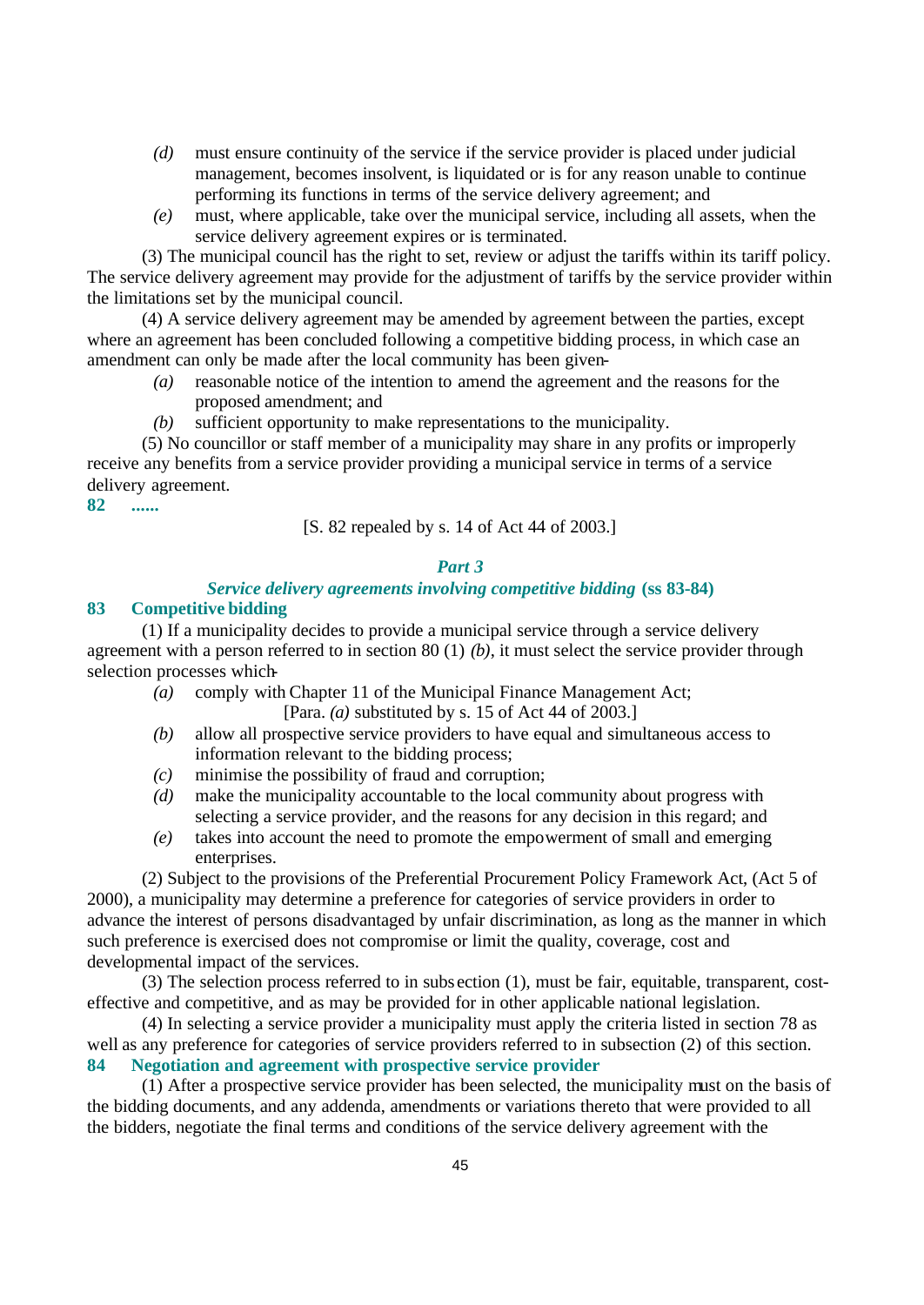preferred service provider and, if successful, enter into such an agreement with the selected service provider on the terms and conditions specified in the bidding documents, as modified or supplemented in the negotiations, if such modifications do not materially affect the bid in a manner which compromises the integrity of the bidding process.

(2) If the municipality and the selected service provider fail to reach agreement within a reasonable time allowed by the municipality for negotiations, the municipality may negotiate with the next-ranked prospective service provider.

(3) When a municipality has entered into a service delivery agreement it must-

- *(a)* make copies of the agreement available at its offices for public inspection during office hours; and
- *(b)* give notice in the media of-
	- (i) particulars of the service that will be provided under the agreement;
	- (ii) the name of the selected service provider, and
	- (iii) the place where and the period for which copies of the agreement are available for public inspection.

#### *Part 4*

# *Internal municipal service districts* **(ss 85-86)**

[Heading substituted by s. 16 of Act 44 of 2003.]

## **85 Establishment of internal municipal service districts**

(1) A municipality may, in accordance with the policy framework referred to in section 86, establish a part of the municipality as an internal municipal service district to facilitate the provision of a municipal service in that part of the municipality.

(2) Before establishing an internal municipal service district, the municipality must-

- *(a)* consult the local community on the following matters:
	- (i) The proposed boundaries of the service district;
	- (ii) the proposed nature of the municipal service that is to be provided;
	- (iii) the proposed method of financing the municipal service; and
	- (iv) the proposed mechanism for the provision of the municipal service; and
- *(b)* obtain the consent of the majority of the members of the local community in the proposed service district that will be required to contribute to the provision of the municip al service.

(3) When a municipality establishes an internal municipal service district, the municipality-

- *(a)* must determine the boundaries of the district;
- *(b)* must determine the mechanism that will provide the service in the district;
- *(c)* in order to finance the service in the district, may-
	- (i) set a tariff or levy for the service in the district;
	- (ii) impose a special surcharge in the district on the tariff for the service; or
	- (iii) increase the tariff in the district for that service;
- *(d)* must establish separate accounting and other record-keeping systems with respect to the provision of the service in the district; and
- *(e)* may establish a committee composed of persons representing the community in the district to act as a consultative and advisory forum for the municipality regarding the management of and other matters relating to the service in the district, provided that gender representivity is taken into account when such a committee is established.

### **86 Policy framework for internal municipal service district**

(1) A municipality must develop and adopt a policy framework for the establishment, regulation and management of an internal municipal service district.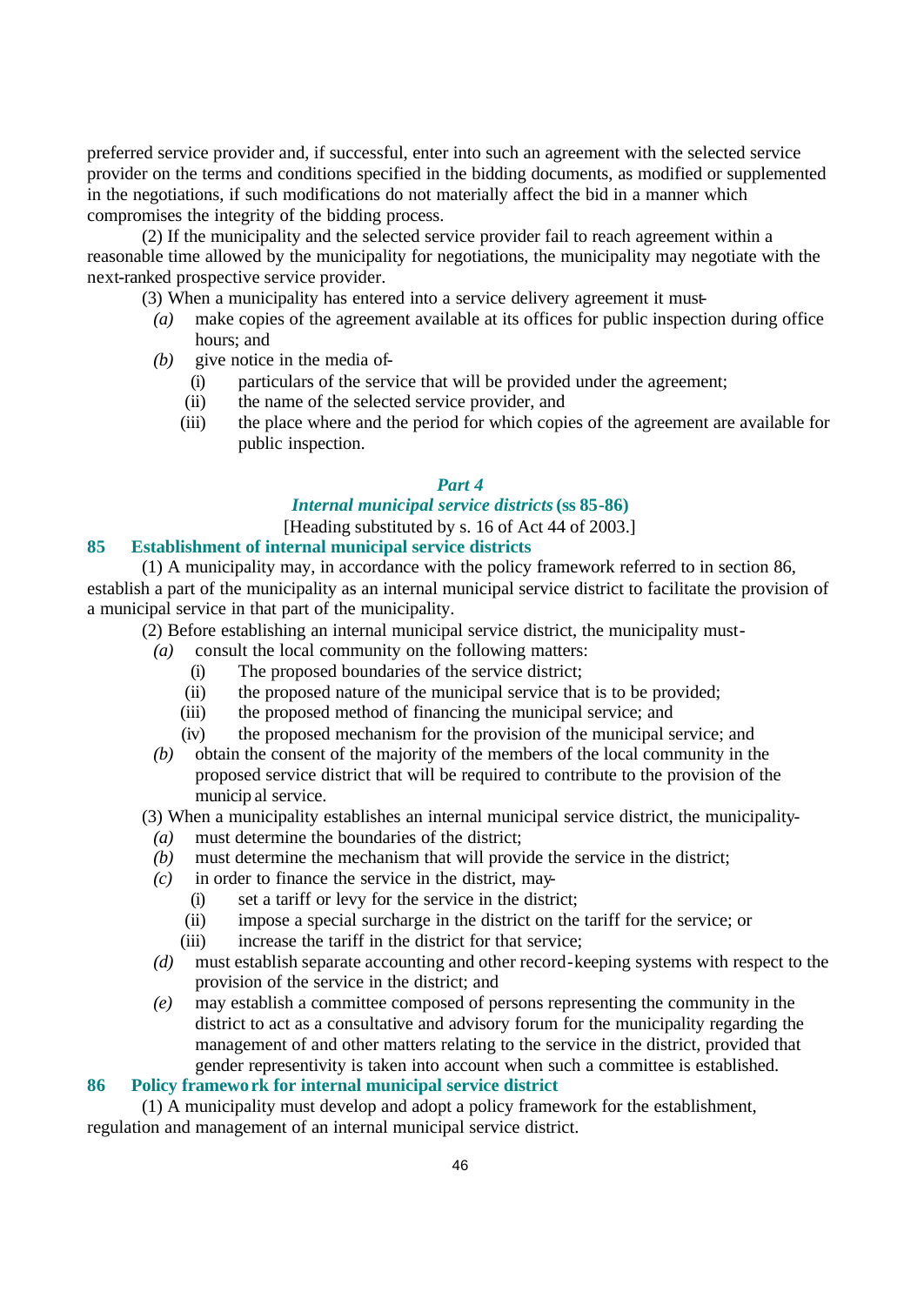(2) Such a policy framework must reflect at least the following:

- *(a)* The development needs and priorities of designated parts of the municipality that must be balanced against that of the municipality as a whole;
- *(b)* the extent to which the establishment of one or more internal municipal service districts-
	- (i) will promote the local economic development of the municipality as a whole;
	- (ii) will contribute to enhancing the social, economic and spatial integration of the municipality; and
	- (iii) may not entrench or contribute to further disparities in service provision.

# *Part 4A*

## *Regulations and guidelines regarding municipal services* **(s 86A) 86A Regulations and guidelines regarding municipal services**

(1) The Minister may for purposes of this Chapter make regulations or issue guidelines in accordance with section 120 to provide for or regulate the following matters:

- *(a)* The preparation, adoption and implementation of a municipal tariff policy;
- *(b)* the subsidisation of tariffs for poor households through-
	- (i) cross-subsidisation within and between services;
	- (ii) equitable share allocations to municipalities; and
	- (iii) national and provincial grants to municipalities;
- *(c)* limits on tariff increases;
- *(d)* ......

[Para. *(d)* repealed by s. 13 of Act 12 of 2007.]

- *(e)* incentives and penalties to encourage-
	- (i) the economical, efficient and effective use of resources when providing services;
	- (ii) the recycling of waste; and
	- (iii) other environmental objectives;
- *(f)* criteria to be taken into account by municipalities when assessing options for the provision of a municipal service;
- *(g)* measures against malpractice in selecting and appointing service providers, including measures against the stripping of municipal assets;
- *(h)* mechanisms and procedures for the co-ordination and integration of sectoral requirements in terms of legislation with this Chapter, and the manner in which municipalities must comply with these;
- *(i)* standard draft service delivery agreements;
- *(j)* the minimum content and management of service delivery agreements;
- *(k)* additional matters that must be included in a feasibility study in terms of section 78 (3) *(c)*, which may include-
	- (i) the strategic and operational costs and benefits of an external mechanism in terms of the municipality's strategic objectives;
	- (ii) an assessment of the municipality's capacity to effectively monitor the provision of the municipal service through an external mechanism and to enforce the service delivery agreement;
- *(l)* performance guarantees by service providers; and
- *(m)* any other matter that would facilitate-
	- (i) the effective and efficient provision of municipal services; or
	- (ii) the application of this Chapter.
- (2) The Minister may only make regulations and issue guidelines contemplated in subsection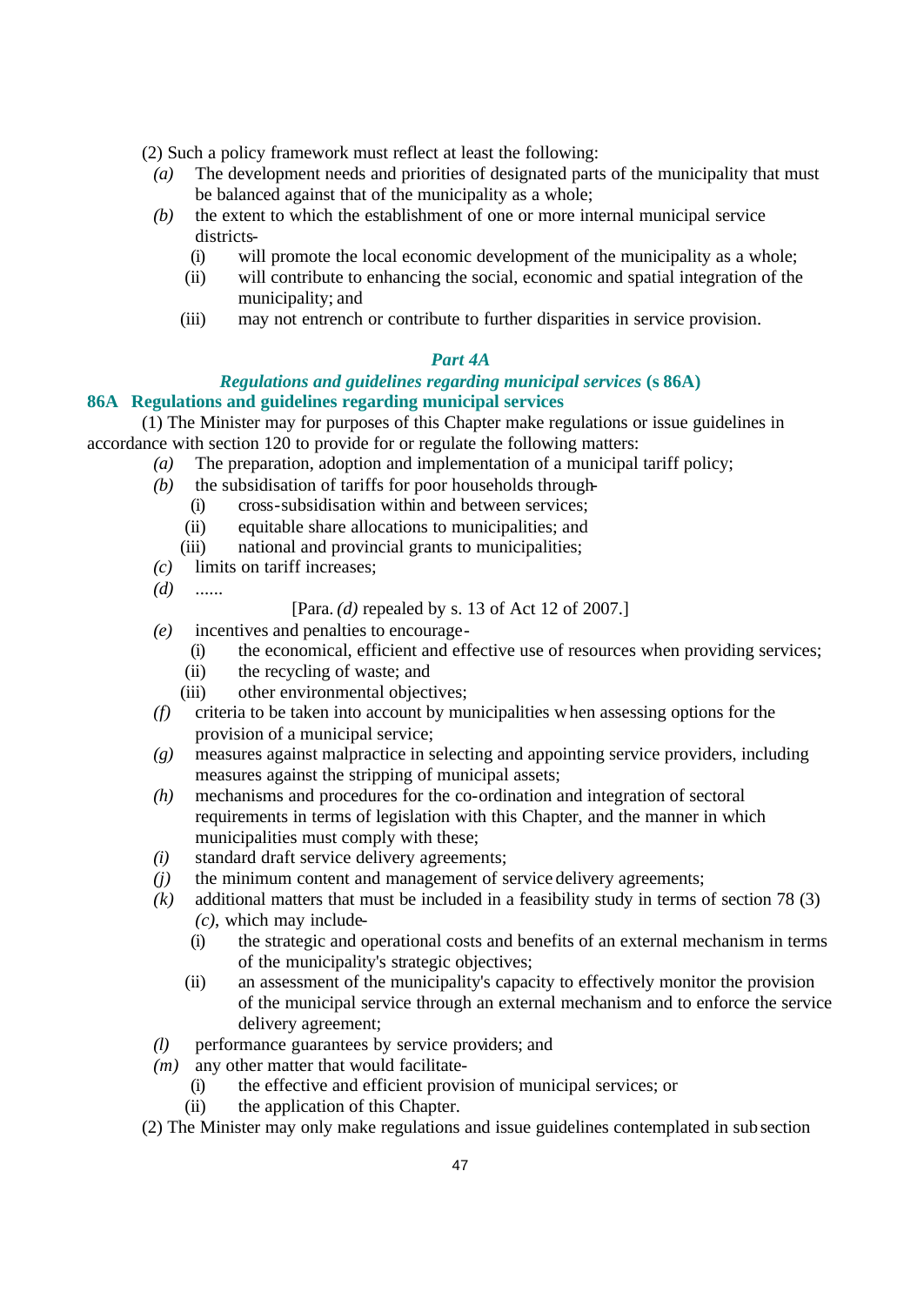(1) *(a)* to *(e)* after consulting with the Minister of Finance and any other Cabinet member whose portfolio is affected by such regulations and guidelines.

(3) When making regulations or issuing guidelines in terms of section 120 to provide for or regulate the matters mentioned in subsection (1), the Minister must-

- *(a)* take into account the capacity of municipalities to comply with such regulations and guidelines; and
- *(b)* differentiate between different kinds of municipalities according to their respective capacities.
	- [S. 86A inserted by s. 17 of Act 44 of 2003.]

# **CHAPTER 8A**

## **MUNICIPAL ENTITIES (ss 86B-94)**

[Chapter 8A inserted by s. 18 of Act 44 of 2003.]

#### *Part 1*

# *General provisions* **(s 86B)**

#### **86B Kinds of municipal entities**

- (1) There are the following kinds of municipal entities:
	- *(a)* a private company-
		- (i) established by one or more municipalities in terms of Part 2; or
		- (ii) in which one or more municipalities have acquired or hold an interest in terms of Part 2:
	- *(b)* a service utility established by a municipality in terms of Part 3; and
	- *(c)* a multi-jurisdictional service utility established by two or more municipalities in terms of Part 4.

(2) No municipality may establish, or participate in the establishment of, or acquire or hold an interest in, a corporate body, including a trust, except where such corporate body is-

- *(a)* a private company, service utility or multi-jurisdictional service utility referred to in subsection (1); or
- *(b)* a fund for the benefit of its employees in terms of a law regulating pensions or medical aid schemes.

(3) Subsection (2) does not apply to the acquisition by a municipality for investment purposes of securities in a company listed on the Johannesburg Securities Exchange in accordance with the investment framework envisaged in section 13 of the Municipal Finance Management Act.

[S. 86B inserted by s. 18 of Act 44 of 2003.]

# *Part 2*

### *Private companies* **(ss 86C-86G)**

#### **86C Establishment and acquisition of private companies**

(1) A municipality may, subject to subsection (2)-

- *(a)* establish or participate in the establishment of a private company in accordance with the Companies Act, 1973 (Act 61 of 1973); or
- *(b)* acquire or hold an interest in a private company in accordance with the Companies Act, 1973 (Act 61 of 1973).

(2) *(a)* A municipality may in terms of subsection (1) *(a)* or *(b)* either acquire or hold full ownership of a private company, or acquire or hold a lesser interest in a private company.

*(b)* A municipality may acquire or hold such a lesser interest in a private company only if all the other interests are held by-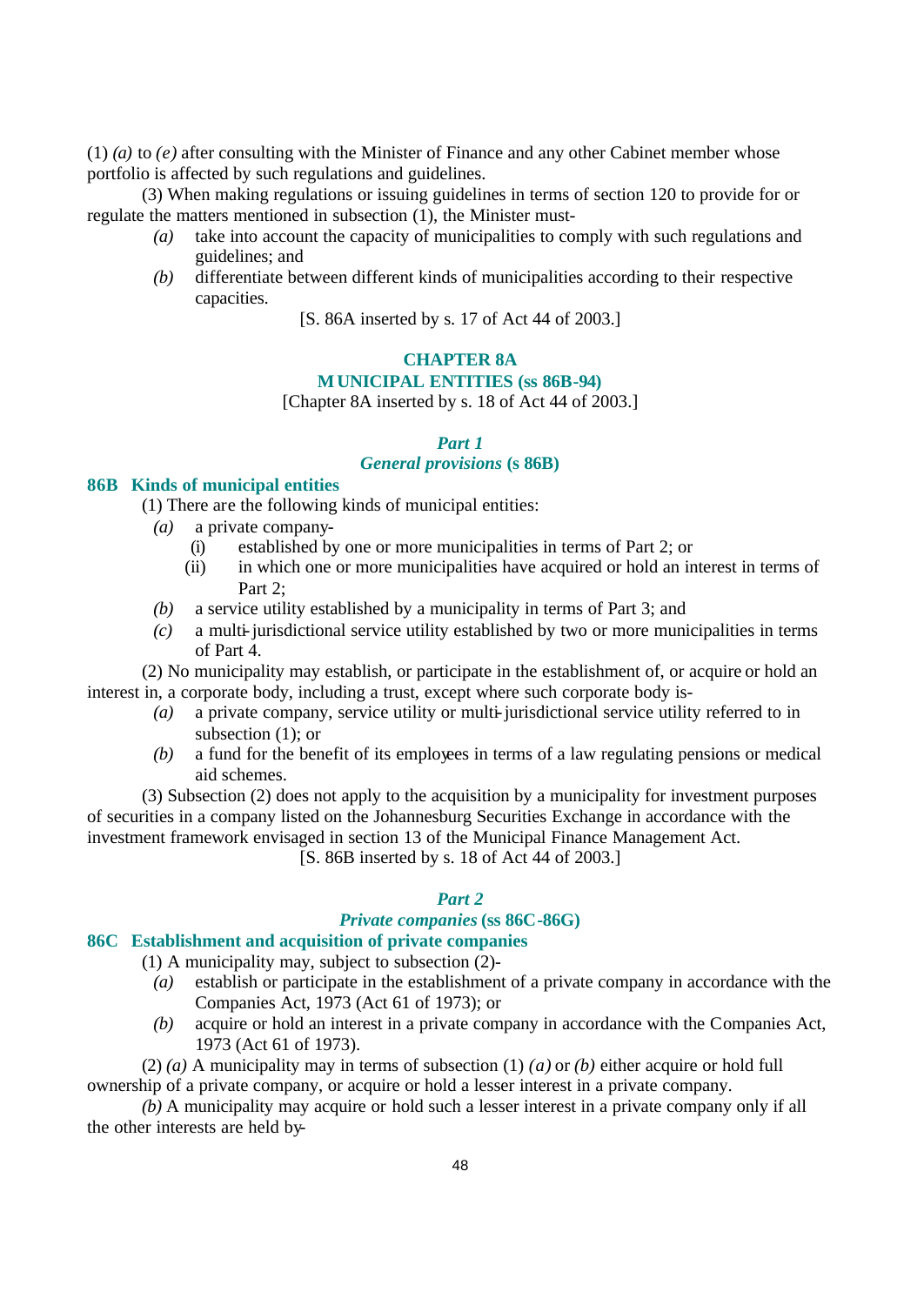- (i) another municipality or municipalities;
- (ii) a national or provincial organ of state or organs of state; or
- (iii) any combination of institutions referred to in subparagraphs (i) and (ii).

*(c)* A municipality may, despite paragraph *(b)*, acquire or hold an interest in a private company in which an investor other than another municipality or a national or provincial organ of state has an interest, but only if effective control in the private company vests in-

- (i) that municipality;
- (ii) another municipality; or
- (iii) that municipality and another municipality collectively.

(3) If a municipality establishes a private company or acquires or holds an interest in such a company, it must comply with the Companies Act, 1973 (Act 61 of 1973), and any other law regulating companies, but if any conflict arises between that Act or such law and a provision of this Act, this Act prevails.

[S. 86C inserted by s. 18 of Act 44 of 2003.]

# **86D Legal status of private companies established by municipalities or in which municipalities hold interests**

(1) A private company referred to in section  $86C(1)$ -

- *(a)* is a municipal entity if a municipality, or two or more municipalities collectively, have effective control of the private company; or
- *(b)* is a public entity to which the Public Finance Management Act, 1999 (Act 1 of 1999), applies if ownership control in the company, within the meaning of that Act, is held by a national or provincial organ of state.

(2) A private company which is a municipal entity-

- *(a)* must restrict its activities to the purpose for which it is used by its parent municipality in terms of section 86E  $(1)$   $(a)$ ; and
- *(b)* has no competence to perform any activity which falls outside the functions and powers of its parent municipality contemplated by section 8.
	- [S. 86D inserted by s. 18 of Act 44 of 2003.]

## **86E Conditions precedent for establishing or acquiring interests in private companies**

- (1) A municipality may establish a private company or acquire an interest in such a company only-
	- *(a)* for the purpose of utilising the company as a mechanism to assist it in the performance of any of its functions or powers referred to in section 8;
	- *(b)* if the municipality can demonstrate that-
		- (i) there is a need to perform that function or power in accordance with business practices in order to achieve the strategic objectives of the municipality more effectively; and
		- (ii) the company would benefit the local community; and
	- *(c)* if any other conditions that may be prescribed have been complied with.

(2) If a municipality establishes a private company or acquires an interest in such a company for the purpose of using that company as a mechanism to provide a municipal service, Chapter 8 applies.

## [S. 86E inserted by s. 18 of Act 44 of 2003.]

# **86F Conditions precedent for co-owning of private companies**

If two or more municipalities intend to establish a private company or to acquire interests in the same private company, each of those municipalities must-

- *(a)* comply with section 86E;
- *(b)* consider and reach agreement on proposals for shared control of the company; and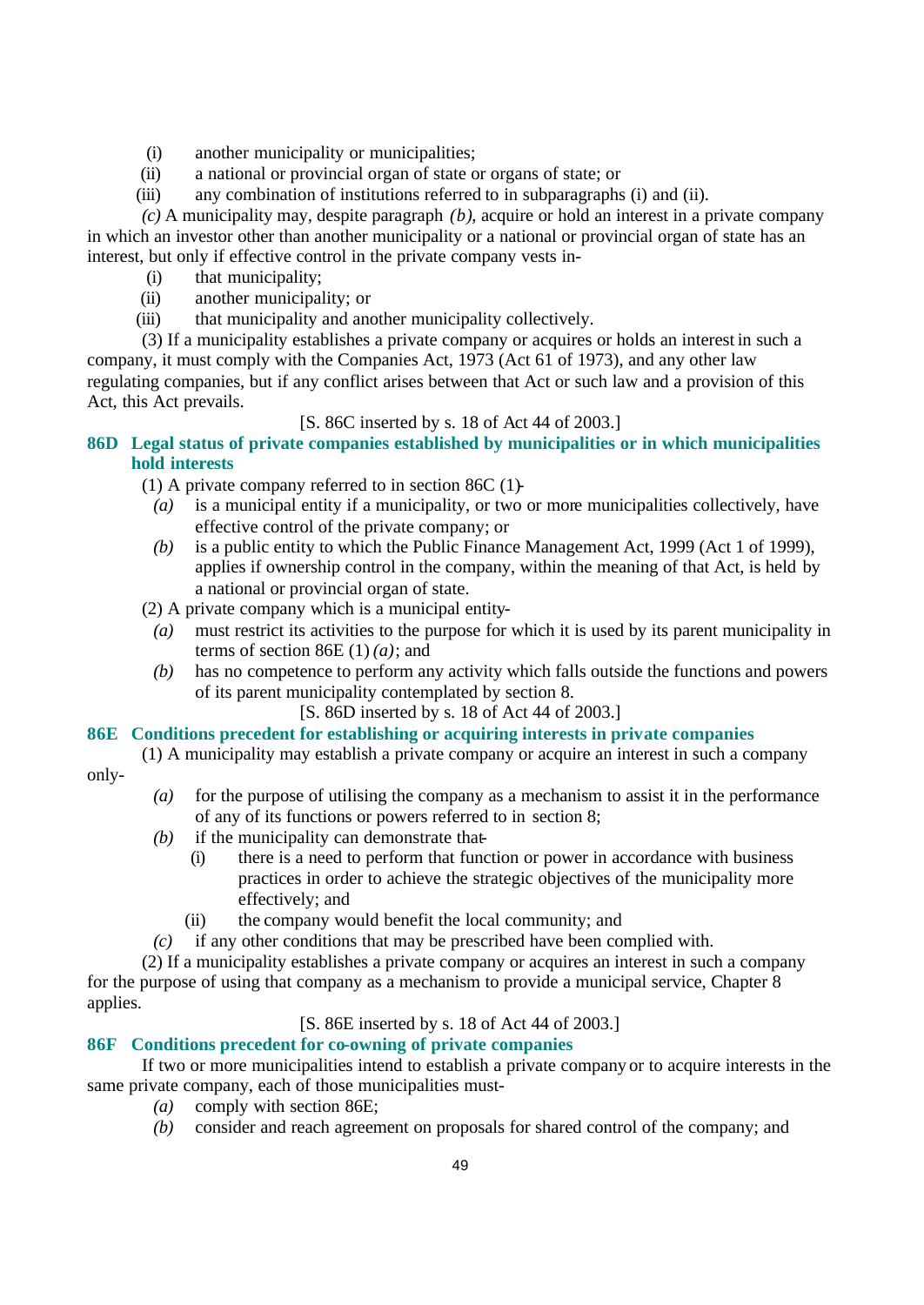*(c)* consider cash flow projections of the company's proposed operations for at least three financial years.

[S. 86F inserted by s. 18 of Act 44 of 2003.]

# **86G Disposal of companies and equity interests in companies**

A municipality may transfer ownership or otherwise dispose of-

- *(a)* a wholly owned private company, subject to the Municipal Finance Management Act; or
- *(b)* an interest in a private company-
	- (i) subject to section 14 of the Municipal Finance Management Act; and
	- (ii) if that transfer or disposal would not result in an infringement of section  $86C(2)$ by another municipality which holds an interest in the company.

[S. 86G inserted by s. 18 of Act 44 of 2003.]

### *Part 3*

## *Service utilities* **(ss 86H-86K)**

## **86H Establishment**

(1) A municipality may pass a by-law establishing a service utility.

(2) A by-law establishing a service utility must-

- *(a)* state the purpose for which the service utility is established;
- *(b)* confer the powers and impose the duties on the service utility which are necessary for the attainment of such purpose;
- *(c)* provide for-
	- (i) a board of directors to manage the service utility;
	- (ii) the number of directors to be appointed;
	- (iii) the appointment of directors, the filling of vacancies and the replacement and recall of directors by the parent municipality;
	- (iv) the terms and conditions of appointment of directors;
	- (v) the appointment of a chairperson;
	- (vi) the operating procedures of the board of directors;
	- (vii) the delegation of powers and duties to the board of directors;
	- (viii) any other matter necessary for the proper functioning of the board of directors;
	- (ix) the acquisition of infrastructure, goods, services, supplies or equipment by the service utility, or the transfer of infrastructure, goods, services, supplies or equipment to the service utility;
	- (x) the appointment of staff by the service utility, or the transfer or secondment of staff to the service utility in accordance with applicable labour legislation;
	- (xi) the terms and conditions on which any acquisition, transfer, appointment or secondment is made;
	- (xii) the governance of the service utility; and
	- (xiii) any other matter necessary for the proper functioning of the service utility; and
- *(d)* determine budgetary and funding arrangements for implementation of the by-law.

(3) A by-law made in terms of this section must be consistent with this Act and the Local Government: Municipal Finance Management Act, 2003 (Act 56 of 2003).

[Sub-s. (3) inserted by s. 16 of Act 19 of 2008.]

(4) No by-law may confer on a service utility any functions or powers falling outside the competence of the parent municipality contemplated by section 8.

[S. 86H inserted by s. 18 of Act 44 of 2003.]

## **86I Legal status of service utilities**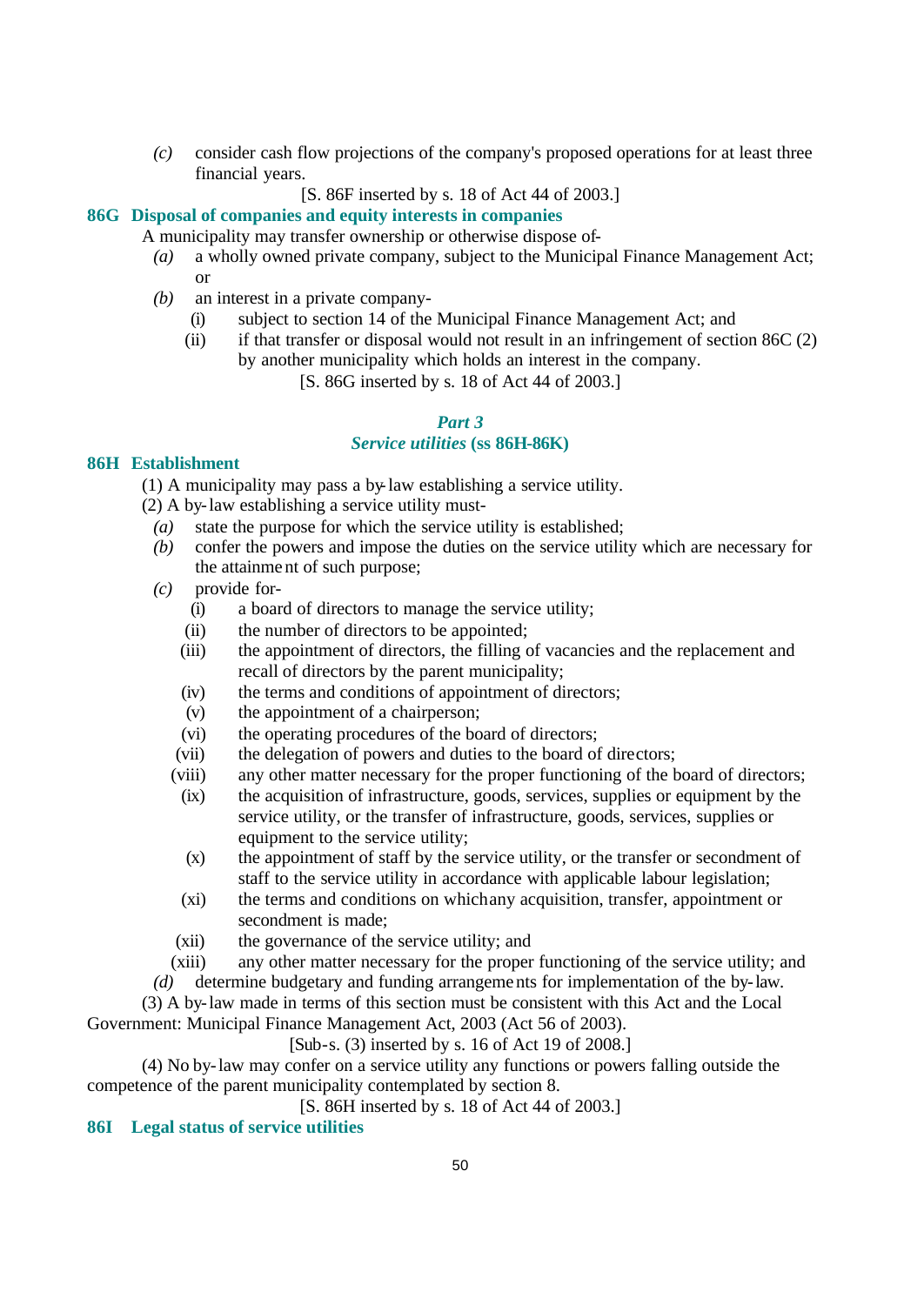(1) A service utility is a juristic person and a municipal entity under the sole control of the municipality which established it.

(2) A service utility-

- *(a)* must restrict its activities to the purpose for which it was established; and
- *(b)* has no competence to perform any activity which falls outside its functions or powers in terms of a by-law of the municipality.
	- [S. 86I inserted by s. 18 of Act 44 of 2003.]

# **86J Conditions precedent for establishing service utilities**

- (1) A municipality may establish a service utility only-
	- *(a)* for the purpose of utilising the service utility as a mechanism to assist the municipality in the performance of any of its functions or powers referred to in section 8;
	- *(b)* if the municipality can demonstrate-
		- (i) that that function or power could be performed more efficiently by a separate structure in order to achieve the strategic objectives of the municipality; and
		- (ii) that the service utility would benefit the local community; and
	- *(c)* if all other conditions that may be prescribed have been complied with.

(2) If a municipality establishes a service utility for the purpose of using that service utility as a mechanism to provide a municipal service, Chapter 8 applies.

[S. 86J inserted by s. 18 of Act 44 of 2003.]

### **86K Disestablishment of service utilities**

- (1) A municipality may pass a by-law disestablishing a service utility which it has established.
- (2) If a service utility is disestablished-
	- *(a)* all assets, liabilities, rights and obligations of the service utility vest in the municipality; and
	- *(b)* staff of the service utility must be dealt with in accordance with applicable labour legislation.

[S. 86K inserted by s. 18 of Act 44 of 2003.]

## *Part 4*

## *Multi-jurisdictional service utilities* **(ss 87-93)**

[Heading inserted by s. 18 of Act 44 of 2003.]

#### **87 Establishment of multi-jurisdictional service utilities**

Two or more municipalities, by written agreement, may establish a multi-jurisdictional service utility to perform any function or power envisaged by section 8 in their municipal areas or in any designated parts of their municipal areas.

[S. 87 substituted by s. 19 of Act 44 of 2003.]

# **88 Minister requesting the establishment of multi-jurisdictional service utilities**

(1) The Minister may, in the national interest and in consultation with the Cabinet member responsible for the functional area in question, request two or more municipalities to establish a multijurisdictional service utility to conform to the requirements of national legislation applicable to the provision of a specific municipal service.

[Sub-s. (1) substituted by s. 20 *(b)* of Act 44 of 2003.]

(2) The municipalities that receive a request in terms of subsection (1), must within two months of receiving such request decide whether to accede to the request, and convey their decision to the **Minister** 

#### [S. 88 amended by s. 20 *(a)* of Act 44 of 2003.]

#### **89 Contents of agreements establishing multi-jurisdictional service utilities**

An agreement establishing a multi-jurisdictional service utility must describe the rights,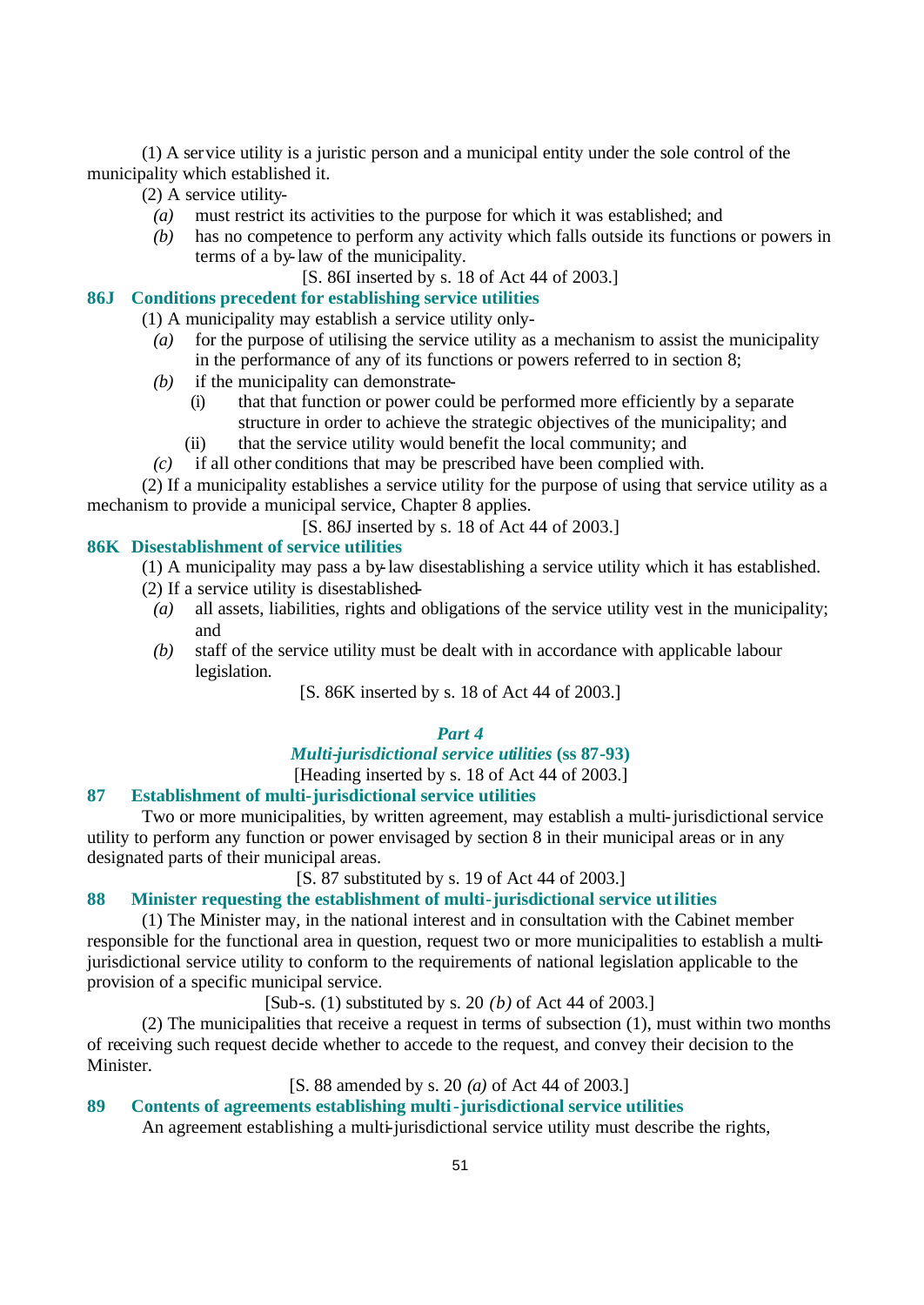obligations and responsibilities of the parent municipalities, and must-

- *(a)* determine the boundaries of the area for which the multi-jurisdictional service utility is established;
- *(b)* identify the municipal service or other function to be provided in terms of the agreement;
- *(d)* determine budgetary and funding arrangements for implementation of the agreement;
- *(e)* provide for-
	- (i) a board of directors for the multi-jurisdictional service utility;
	- (ii) the appointment of directors by the respective parent municipalities, the filling of vacancies and the replacement and recall of directors;
	- (iii) the number of directors appointed by each parent municipality;
	- (iv) the terms and conditions of appointment of directors;
	- (v) the appointment of a chairperson;
	- (vi) the operating procedures of the board of directors;
	- (vii) the delegation of powers and duties to the board of directors; and
	- (viii) any other matter relating to the proper functioning of the board of directors;
- *(f)* provide for-
	- (i) the acquisition of infrastructure, goods, services, supplies or equipment by the multi-jurisdictional service utility, or the transfer of infrastructure, goods, services, supplies or equipment to the multi-jurisdictional service utility;
	- (ii) the appointment of staff by the multi-jurisdictional service utility, or the transfer or secondment of staff to the multi-jurisdictional service utility in accordance with applicable labour legislation; and
	- (iii) the terms and conditions on which any acquisition, transfer, appointment or secondment is made;
- *(g)* determine the conditions for, and consequences of, the withdrawal from the agreement of a parent municipality;
- *(h)* determine the conditions for, and consequences of, the termination of the agreement, including-
	- (i) the method and schedule for winding-up the operations of the multi-jurisdictional service utility;
	- (ii) the distribution of the proceeds; and
	- (iii) the allocation among the parent municipalities of any assets and liabilities; and
- *(i)* provide for-
	- (i) the governing of the multi-jurisdictional service utility;
	- (ii) compulsory written reports regarding the activities and performance of the multijurisdictional service utility to a parent municipality;
	- (iii) information that may be requested from the multi-jurisdictional service utility by a parent municipality;
	- (iv) the amendment of the agreement; and
	- (v) any other matter necessary for the proper functioning of the multi-jurisdictional service utility.
		- [S. 89 substituted by s. 21 of Act 44 of 2003.]

# **90 Legal status of multi-jurisdictional service utilities**

(1) A multi-jurisdictional service utility is a juristic person, and a municipal entity under the shared control of the parent municipalities.

(2) A multi-jurisdictional service utility-

*(a)* must restrict its activities to the object for which it was established; and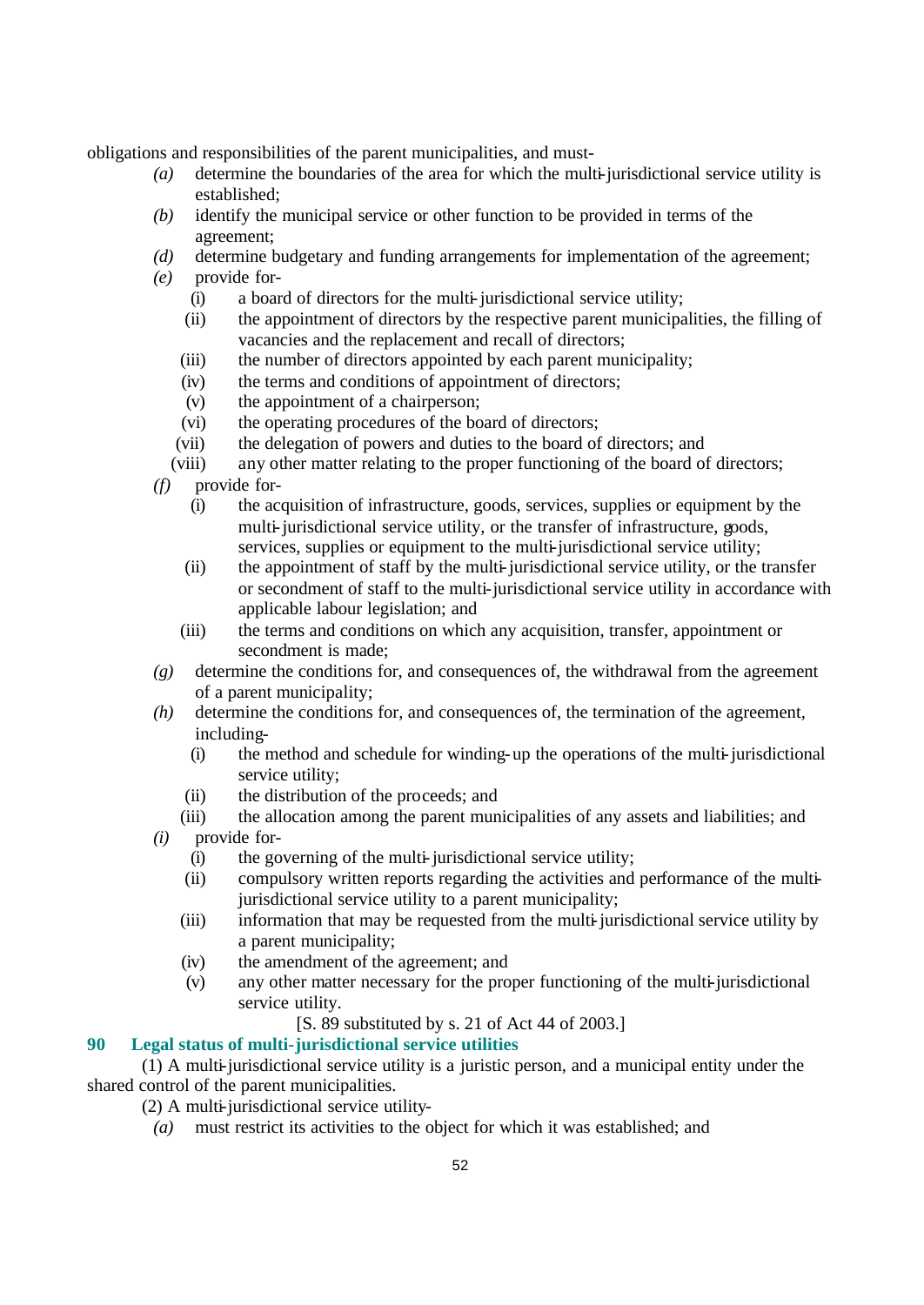*(b)* has no competence to perform any activity which falls outside its functions in terms of the agreement referred to in section 87.

[S. 90 substituted by s. 22 of Act 44 of 2003.]

**91 ......**

[S. 91 repealed by s. 23 of Act 44 of 2003.]

# **92 Control of multi-jurisdictional service utilities**

(1) A multi-jurisdictional service utility-

- *(a)* is accountable to the parent municipalities; and
- *(b)* must comply with the Municipal Finance Management Act.
- (2) A parent municipality-
	- *(a)* is entitled to receive such regular written reports from the multi-jurisdictional service utility with respect to its activities and performance, as may be set out in the agreement establishing the multi-jurisdictional service utility;
	- *(b)* may request the multi-jurisdictional service utility to furnish it with such information regarding its activities as the parent municipality may reasonably require; and
	- *(c)* may appoint a nominee to inspect, at any time during normal business hours, the books, records, operations and facilities of the multi-jurisdictional service utility, and those of its contractors relating to the performance of the function or power for which the multijurisdictional service utility is established.

[S. 92 substituted by s. 24 of Act 44 of 2003.]

# **93 Termination of multi-jurisdictional service utilities**

A multi-jurisdictional service utility terminates-

- *(a)* automatically, when there is only one remaining parent municipality;
- *(b)* by written agreement among all of the parent municipalities; or
- *(c)* upon the termination date or the fulfilment of any condition for termination contained in the agreement establishing the multi-jurisdictional service utility.

[S. 93 substituted by s. 25 of Act 44 of 2003.]

# *Part 5*

### *Duties and responsibilities of parent municipalities* **(ss 93A-93D)** [Part 5 inserted by s. 26 of Act 44 of 2003.]

#### **93A Duties of parent municipalities with respect to municipal entities**

The parent municipality of a municipal entity-

- *(a)* must exercise any shareholder, statutory, contractual or other rights and powers it may have in respect of the municipal entity to ensure that-
	- (i) both the municipality and the municipal entity comply with this Act, the Municipal Finance Management Act and any other applicable legislation; and
	- (ii) the municipal entity is managed responsibly and transparently, and meets its statutory, contractual and other obligations;
- *(b)* must allow the board of directors and chief executive officer of the municipal entity to fulfil their responsibilities; and
- *(c)* must establish and maintain clear channels of communication between the municipality and the municipal entity.

[S. 93A inserted by s. 26 of Act 44 of 2003.]

## **93B Parent municipalities having sole control**

A parent municipality which has sole control of a municipal entity, or effective control in the case of a municipal entity which is a private company-

*(a)* must ensure that annual performance objectives and indicators for the municipal entity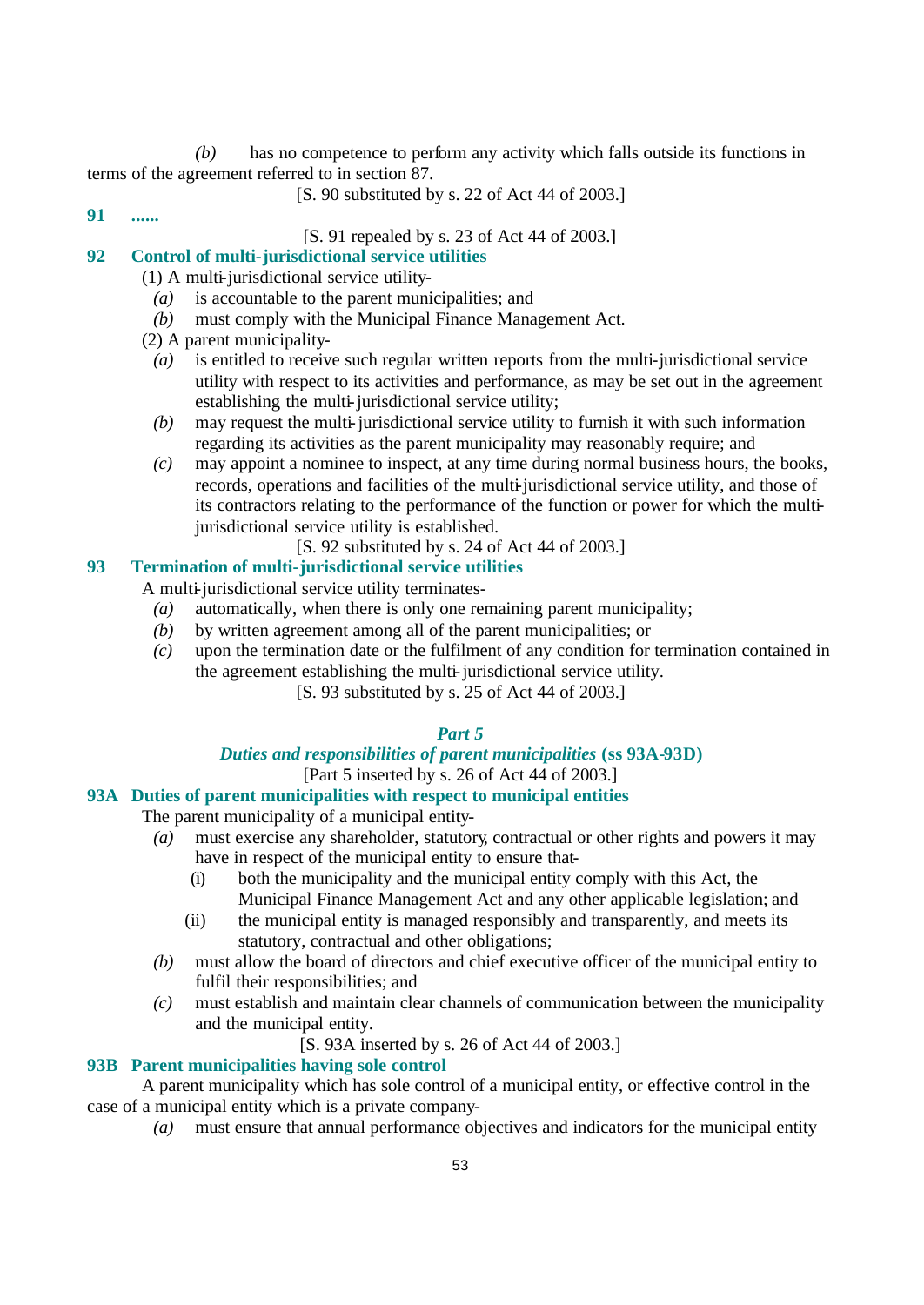are established by agreement with the municipal entity and included in the municipal entity's multi-year business plan in accordance with section 87 (5) *(d)* of the Municipal Finance Management Act;

- *(b)* must monitor and annually review, as part of the municipal entity's annual budget process as set out in section 87 of the Municipal Finance Management Act, the performance of the municipal entity against the agreed performance objectives and indicators; and
- *(c)* may liquidate and disestablish the municipal entity-
	- (i) following an annual performance review, if the performance of the municipal entity is unsatisfactory;
	- (ii) if the municipality does not impose a financial recovery plan in terms of the Municipal Finance Management Act and the municipal entity continues to experience serious or persistent financial problems; or
	- (iii) if the municipality has terminated the service delivery agreement or other agreement it had with the municipal entity.
		- [S. 93B inserted by s. 26 of Act 44 of 2003.]

# **93C Parent municipalities having shared control**

Parent municipalities that have shared control of a municipal entity-

- *(a)* must enter into a mutual agreement determining and regulating-
	- (i) their mutual relationships in relation to the municipal entity;
	- (ii) the exercise of any shareholder, contractual or other rights and powers they may have in respect of the municipal entity;
	- (iii) the exercise of their powers and functions in terms of this Act and the Municipal Finance Management Act with respect to the municipal entity;
	- (iv) measures to ensure that annual performance objectives and indicators for the municipal entity are established by agreement with the municipal entity and included in the municipal entity's multi-year business plan in accordance with section 87 (5) *(d)* of the Municipal Finance Management Act;
	- (v) the monitoring and annual review, as part of the municipal entity's annual budget process as set out in section 87 of the Municipal Finance Management Act, of the performance of the municipal entity against the established performance objectives and indicators;
	- (vi) the payment of any monies by the municipalities to the municipal entity or by the municipal entity to the municipalities;
	- (vii) procedures for the resolution of disputes between those municipalities;
	- (viii) procedures governing conditions for and consequences of withdrawal from the municipal entity by a municipality;
		- (ix) procedures for terminating the appointment and utilisation of the municipal entity as a mechanism for the performance of a municipal function;
		- (x) the disestablishment of the municipal entity, the division, transfer or liquidation of its assets and the determination of the responsibility for its liabilities; and
	- (xi) any other matter that may be prescribed; and
- *(b)* may liquidate and disestablish the municipal entity-
	- (i) following an annual performance review, if the performance of the municipal entity is unsatisfactory;
	- (ii) if the municipality does not impose a financial recovery plan in terms of the Municipal Finance Management Act and the municipal entity continues to experience serious or persistent financial problems; or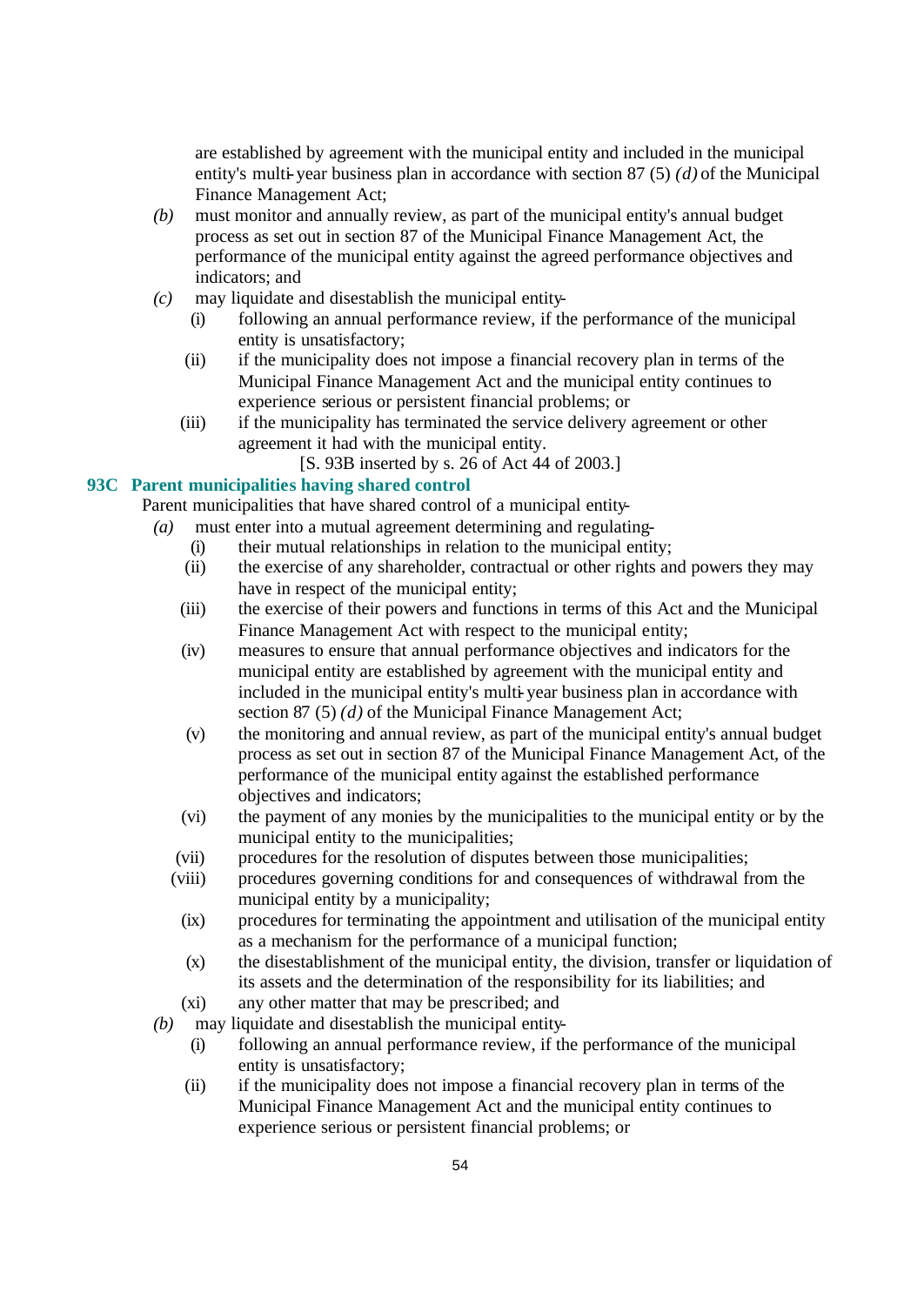- (iii) if the municipality has terminated the service delivery agreement or other agreement it had with the municipal entity.
	- [S. 93C inserted by s. 26 of Act 44 of 2003.]

# **93D Municipal representatives**

(1) The council of a parent municipality must designate a councillor or an official of the parent municipality, or both, as the representative or representatives of the parent municipality-

- *(a)* to represent the parent municipality as a non-participating observer at meetings of the board of directors of the municipal entity concerned; and
- *(b)* to attend shareholder meetings and to exercise the parent municipality's rights and responsibilities as a shareholder, together with such other councillors or officials that the council may designate as representatives.

(2) *(a)* The official lines of communications between a municipal entity and the parent municipality exist between the chairperson of the board of directors of the municipal entity and the mayor or executive mayor, as the case may be, of the parent municipality.

*(b)* The mayor or executive mayor, as the case may be, of a parent municipality may at any time call or convene any meeting of shareholders or other general meeting comprising the board of directors of the municipal entity concerned and the representatives of the parent municipality, in order for the board of directors to give account for actions taken by it.

*(c)* The council of a parent municipality may determine the reporting responsibilities of a municipal representative referred to in subsection (1) *(a)* or *(b)*.

(3) *(a)* A municipal representative referred to in subsection (1) *(b)*, must represent the parent municipality faithfully at shareholder meetings, without consideration of personal interest or gain, and must keep the council informed of-

- (i) how voting rights were exercised; and
- (ii) all relevant actions taken on behalf of the municipa lity by the representative.
- *(b)* A municipal representative referred to in subsection (1) *(a)* or *(b)*-
- (i) must act in accordance with the instructions of the council; and
- (ii) may be reimbursed for expenses in connection with his or her duties as a municipal representative, but may not receive any additional compensation or salary for such duties.

[S. 93D inserted by s. 26 of Act 44 of 2003.]

## *Part 6*

# *Governance of municipal entities* **(ss 93E-93J)**

[Part 6 inserted by s. 26 of Act 44 of 2003.]

# **93E Appointment of directors**

(1) The board of directors of a municipal entity-

- *(a)* must have the requisite range of expertise to effectively manage and guide the activities of the municipal entity;
- *(b)* must consist of at least a third non-executive d irectors; and
- *(c)* must have a non-executive chairperson.

(2) The parent municipality of a municipal entity must, before nominating or appointing a director, establish a process through which-

- *(a)* applications for nomination or appointment are widely solicited;
- *(b)* a list of all applicants and any prescribed particulars concerning applicants is compiled; and
- *(c)* the municipal council makes the appointment or nomination from such list.

[S. 93E inserted by s. 26 of Act 44 of 2003.]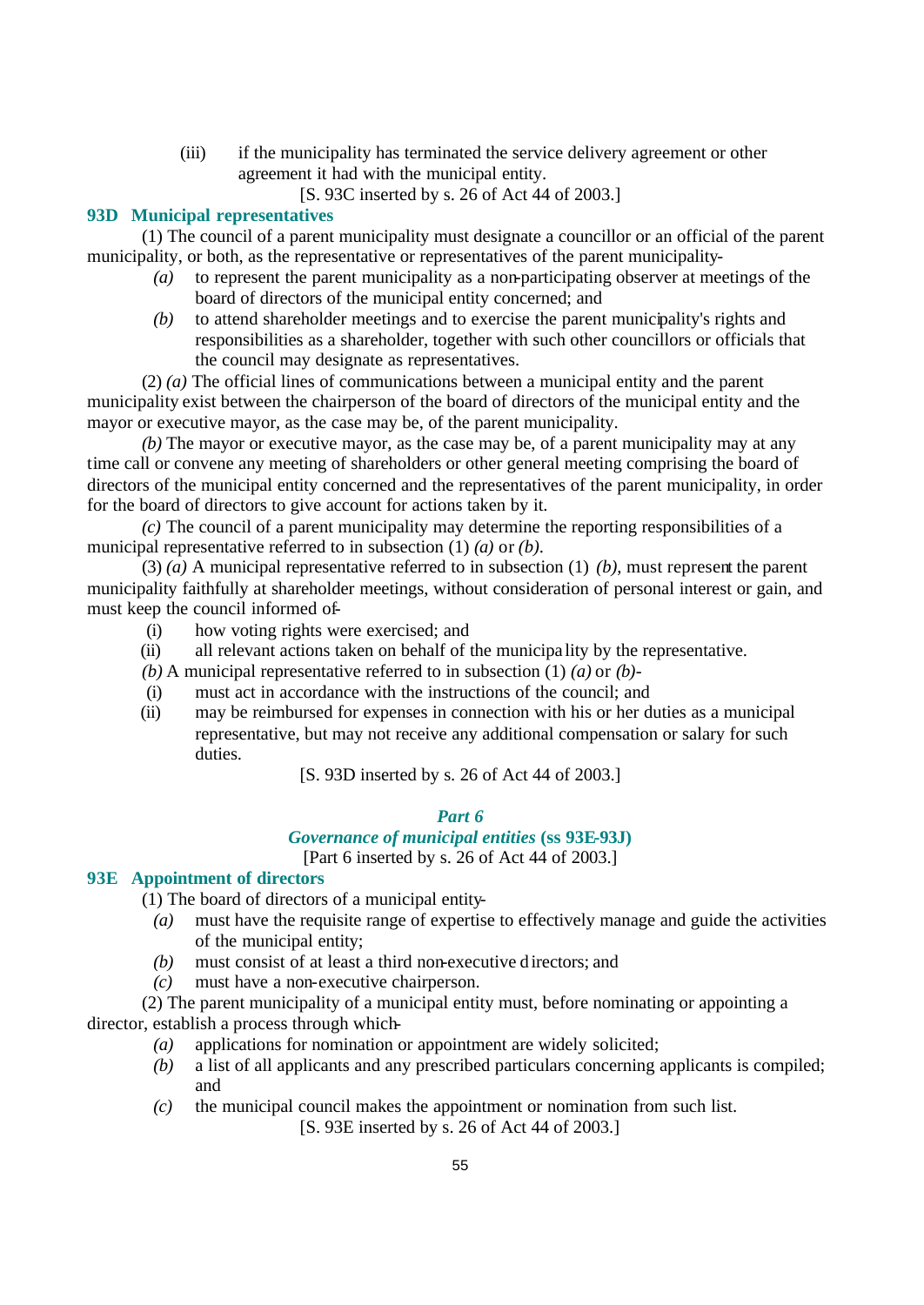## **93F Disqualifications**

(1) A person is not eligible to be a director of a municipal entity if he or she-

- *(a)* holds office as a councillor of any municipality;
- *(b)* is a member of the National Assembly or a provincial legislature;
- *(c)* is a permanent delegate to the National Council of Provinces;
- *(d)* is an official of the parent municipality of that municipal entity;
- *(e)* was convicted of any offence and sentenced to imprisonment without the option of a fine, and a period of five years since completion of the sentence has not lapsed;
- *(f)* has been declared by a court to be of unsound mind; or
- *(g)* is an unrehabilitated insolvent.

(2) If a director of a municipal entity during that person's term of office becomes disqualified on a ground mentioned in subsection (1), such person ceases to be a director from the date of becoming disqualified.

[S. 93F inserted by s. 26 of Act 44 of 2003.]

# **93G Removal or recall of directors**

The parent municipality of a municipal entity may remove or recall a director appointed or nominated by that municipality-

- *(a)* if the performance of the director is unsatisfactory;
- *(b)* if the director, either through illness or for any other reason, is unable to perform the functions of office effectively; or
- *(c)* if the director, whilst holding office-
	- (i) is convicted of fraud or theft or any offence involving fraudulent conduct; or
	- (ii) has failed to comply with or breached any legislation regulating the conduct of directors, including any applicable code of conduct.

[S. 93G inserted by s. 26 of Act 44 of 2003.]

### **93H Duties of directors**

(1) The board of directors of a municipal entity must-

- *(a)* provide effective, transparent, accountable and coherent corporate governance and conduct effective oversight of the affairs of the municipal entity;
- *(b)* ensure that it and the municipal entity comply with all applicable legislation and agreements;
- *(c)* communicate openly and promptly with the parent municipality of the municipal entity; and
- *(d)* deal with the parent municipality of the municipal entity in good faith.
- (2) A director must-
- *(a)* disclose to the board of directors, and to the representative of the parent municipality, any direct or indirect personal or business interest that the director or his or her spouse or partner may have in any matter before the board, and must withdraw from the proceedings of the board when that matter is considered, unless the board decides that the director's direct or indirect interest in the matter is trivial or irrelevant; and
- *(b)* at all times act in accordance with the Code of Conduct for directors referred to in section 93L.

[S. 93H inserted by s. 26 of Act 44 of 2003.]

### **93I Meetings of board of directors**

(1) Meetings of the board of directors of a municipal entity must be open to the municipal representatives referred to in section 93D (1) *(a)*.

(2) Municipal representatives referred to in section 93D (1) *(a)* have non-participating observer status in a meeting of the board of directors of a municipal entity.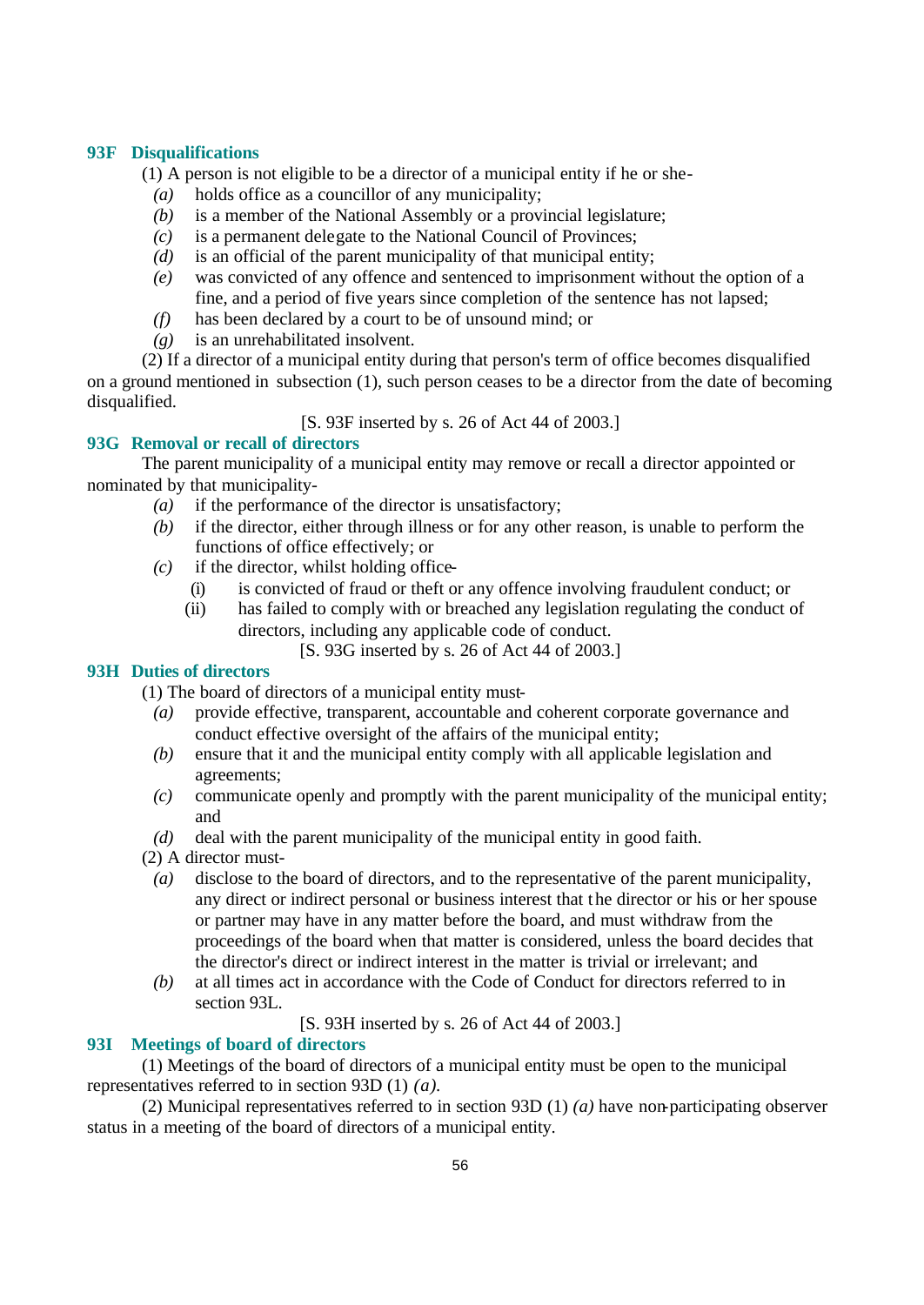[S. 93I inserted by s. 26 of Act 44 of 2003.]

### **93J Appointment of chief executive officer**

(1) The board of directors of a municipal entity must appoint a chief executive officer of the municipal entity.

(2) The chief executive officer of a municipal entity is accountable to the board of directors for the management of the municipal entity.

[S. 93J inserted by s. 26 of Act 44 of 2003.]

# *Part 7*

# *General* **(ss 93K-93L)**

## [Part 7 inserted by s. 26 of Act 44 of 2003.]

# **93K Establishment of and acquisition of interests in corporate bodies disallowed**

- (1) A municipal entity may not-
	- *(a)* establish or participate in the establishment of a company or any other corporate body, including a trust; or
	- *(b)* acquire or hold an interest in a company or any other corporate body, including a trust.
- (2) Subsection (1) does not apply to-
	- *(a)* the acquisition by a municipal entity of securities in a company listed on the Johannesburg Securities Exchange for investment purposes, subject to any applicable provisions of the Municipal Finance Management Act; or
	- *(b)* a fund for the benefit of employees of a municipal entity in terms of a law regulating pensions or medical aid schemes.
		- [S. 93K inserted by s. 26 of Act 44 of 2003.]

# **93L Code of Conduct for directors and members of staff of municipal entity**

(1) *(a)* The Code of Conduct for councillors contained in Schedule 1 applies, with the necessary changes, to directors of a municipal entity.

*(b)* In the application of item 14 of Schedule 1 to directors of a municipal entity, that item must be regarded as providing as follows:

- '14 Breaches of Code
- (1) The board of directors of a municipal entity may-
	- *(a)* investigate and make a finding on any alleged breach of a provision of this Code by a director; or
	- *(b)* establish a special committee-
		- (i) to investigate and make a finding on any alleged breach of a provision of this Code by a director; or
		- (ii) to make appropriate recommendations to the board of directors.

(2) If the board of directors or special committee finds that a director has breached a provision of this Code, the board of directors may-

- *(a)* issue a formal warning to the director;
- *(b)* reprimand the director;
- *(c)* fine the director; or
- *(d)* recommend to the parent municipality that the director be removed or recalled in terms of section 93G.

(3) The board of directors of a municipal entity must inform a parent municipality of that entity of any action taken against a director in terms of subsection (2).'.

(2) The Code of Conduct for municipal staff members contained in Schedule 2 applies, with the necessary changes, to members of staff of a municipal entity.

(3) For purposes of this section, any reference in Schedule 1 or 2 to a 'councillor', 'MEC for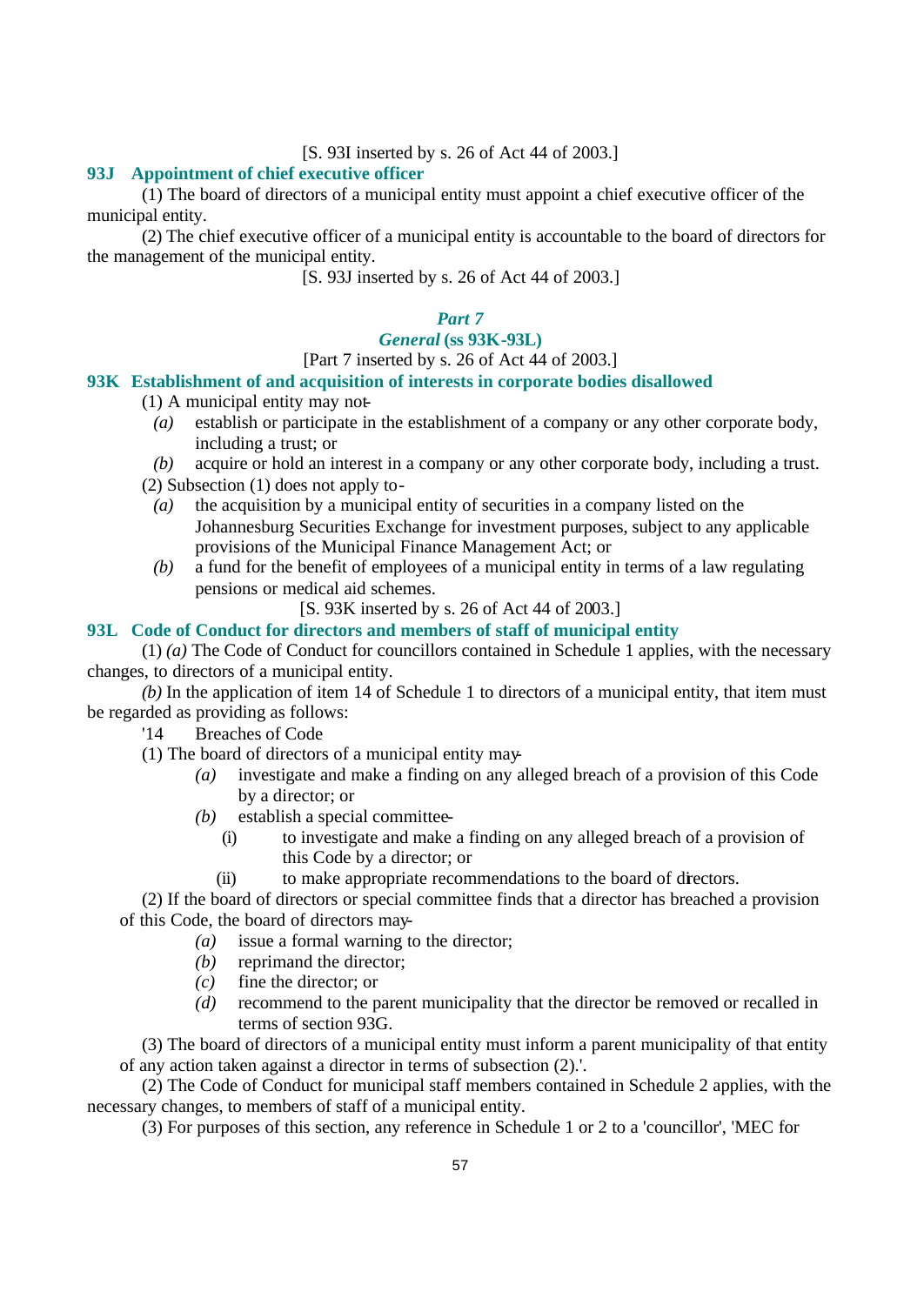local government in the province', 'municipal council', 'municipality' and 'rules and orders' must, unless inconsistent with the context or otherwise clearly inappropriate, be construed as a reference to a director of a municipal entity, parent municipality, board of directors, municipal entity and procedural rules, respectively.

[S. 93L inserted by s. 26 of Act 44 of 2003.]

**94 ......**

[S. 94 amended by s. 42 of Act 51 of 2002 and repealed by s. 27 of Act 44 of 2003.]

# **CHAPTER 9**

# **CREDIT CONTROL AND DEBT COLLECTION (ss 95-104)**

## **95 Customer care and management**

In relation to the levying of rates and other taxes by a municipality and the charging of fees for municipal services, a municipality must, within its financ ial and administrative capacity-

- *(a)* establish a sound customer management system that aims to create a positive and reciprocal relationship between persons liable for these payments and the municipality, and where applicable, a service provider,
- *(b)* establish mechanisms for users of services and ratepayers to give feedback to the municipality or other service provider regarding the quality of the services and the performance of the service provider;
- *(c)* take reasonable steps to ensure that users of services are informed of the costs involved in service provision, the reasons for the payment of service fees, and the manner in which monies raised from the service are utilised:
- *(d)* where the consumption of services has to be measured, take reasonable steps to ensure that the consumption by individual users of services is measured through accurate and verifiable metering systems;
- *(e)* ensure that persons liable for payments, receive regular and accurate accounts that indicate the basis for calculating the amounts due;
- *(f)* provide accessible mechanisms for those persons to query or verify accounts and metered consumption, and appeal procedures which allow such persons to receive prompt redress for inaccurate accounts;
- *(g)* provide accessible mechanisms for dealing with complaints from such persons, together with prompt replies and corrective action by the municipality;
- *(h)* provide mechanisms to monitor the response time and efficiency in complying with paragraph *(g)*; and
- *(i)* provide accessible pay points and other mechanisms for settling accounts or for making pre-payments for services.

# **96 Debt collection responsibility of municipalities**

### A municipality-

- *(a)* must collect all money that is due and payable to it, subject to this Act and any other applicable legislation; and
- *(b)* for this purpose, must adopt, maintain and implement a credit control and debt collection policy which is consistent with its rates and tariff policies and complies with the provisions of this Act.

# **97 Contents of policy**

(1) A credit control and debt collection policy must provide for-

- *(a)* credit control procedures and mechanisms;
- *(b)* debt collection procedures and mechanisms;
- *(c)* provision for indigent debtors that is consistent with its rates and tariff policies and any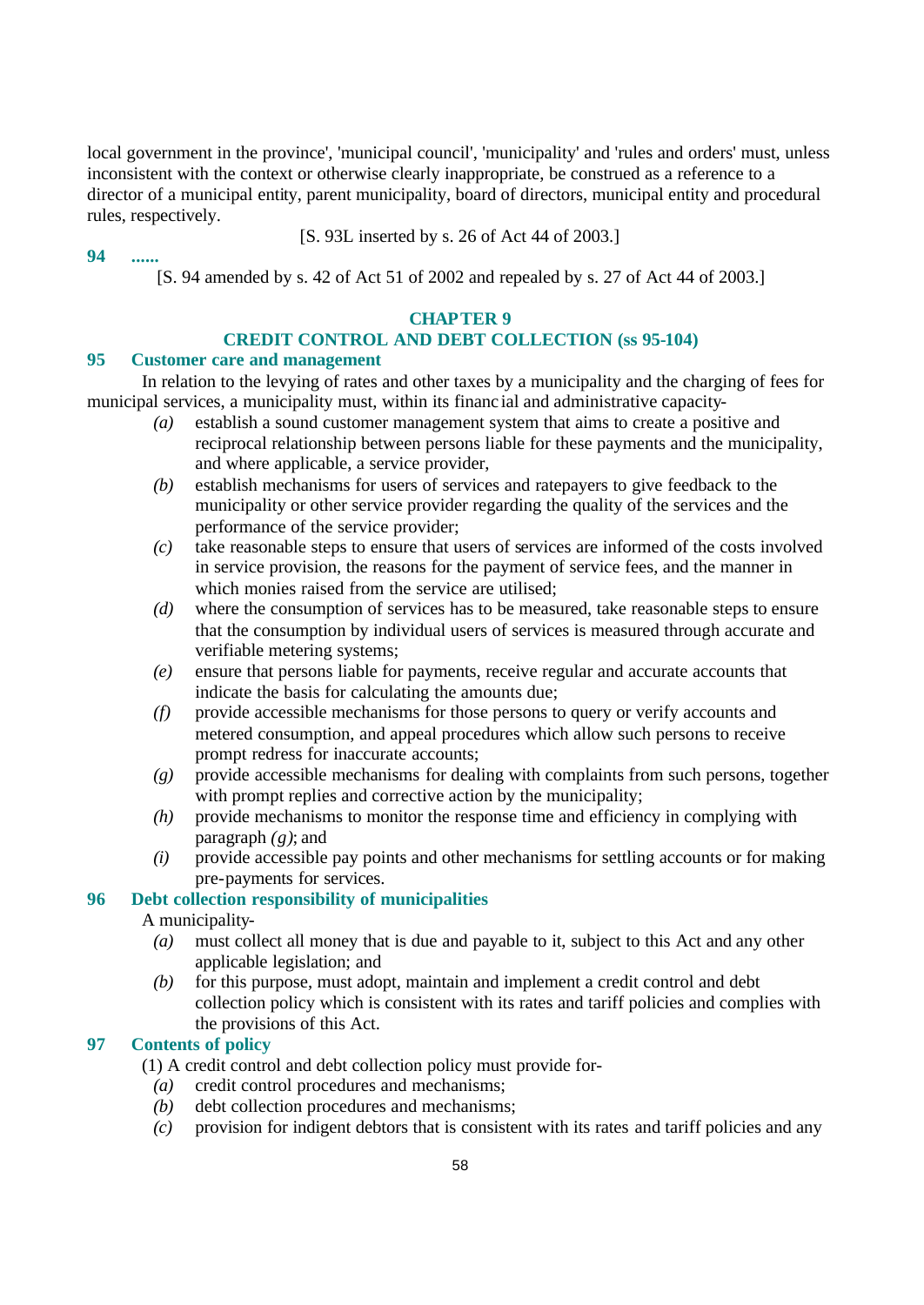national policy on indigents;

- *(d)* realistic targets consistent with-
	- (i) general recognised accounting practices and collection ratios; and
	- (ii) the estimates of income set in the budget less an acceptable provision for bad debts;
- *(e)* interest on arrears, where appropriate;
- *(f)* extensions of time for payment of accounts;
- *(g)* termination of services or the restriction of the provision of services when payments are in arrears;
- *(h)* matters relating to unauthorised consumption of services, theft and damages; and
- *(i)* any other matters that may be prescribed by regulation in terms of section 104.

(2) A credit control and debt collection policy may differentiate between different categories of ratepayers, users of services, debtors, taxes, services, service standards and other matters as long as the differentiation does not amount to unfair discrimination.

#### **98 By-laws to give effect to policy**

(1) A municipal council must adopt by-laws to give effect to the municipality's credit control and debt collection policy, its implementation and enforcement.

(2) By-laws in terms of subsection (1) may differentiate between different categories of ratepayers, users of services, debtors, taxes, services, service standards and other matters as long as the differentiation does not amount to unfair discrimination.

## **99 Supervisory authority**

A municipality's executive committee or executive mayor or, if a municipality does not have an executive committee or executive mayor, the municipal council itself or a committee appointed by it, as the supervisory authority must-

- *(a)* oversee and monitor-
	- (i) the implementation and enforcement of the municipality's credit control and debt collection policy and any by-laws enacted in terms of section 98; and
	- (ii) the performance of the municipal manager in implementing the policy and any by-laws;
- *(b)* when necessary, evaluate or review the policy and any by-laws, or the implementation of the policy and any such by-laws, in order to improve efficiency of its credit control and debt collection mechanisms, processes and procedures; and
- *(c)* at such intervals as may be determined by the council report to a meeting of the council, except when the council itself performs the duties mentioned in paragraphs *(a)* and *(b)*.

### **100 Implementing authority**

The municipal manager or service provider must-

- *(a)* implement and enforce the municipality's credit control and debt collection policy and any by-laws enacted in terms of section 98;
- *(b)* in accordance with the credit control and debt collection policy and any such by-laws, establish effective administrative mechanisms, processes and procedures to collect money that is due and payable to the municipality; and
- *(c)* at such intervals as may be determined by the council report the prescribed particulars to a meeting of the supervisory authority referred to in section 99.

## **101 Municipality's right of access to premises**

The occupier of premises in a municipality must give an authorised representative of the municipality or of a service provider access at all reasonable hours to the premises in order to read, inspect, install or repair any meter or service connection for reticulation, or to disconnect, stop or restrict the provision of any service.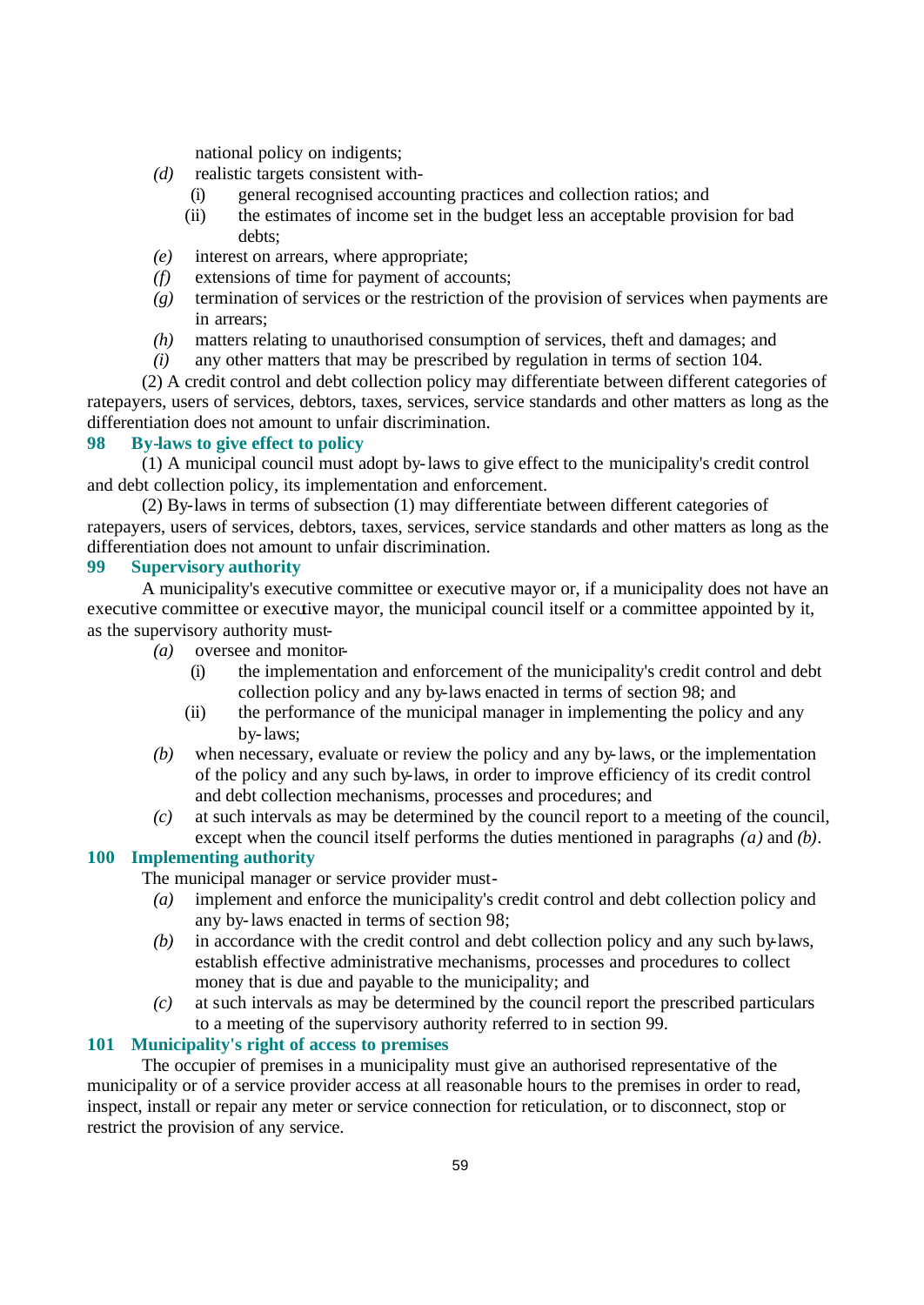## **102 Accounts**

(1) A municipality may-

- *(a)* consolidate any separate accounts of persons liable for payments to the municipality;
- *(b)* credit a payment by such a person against any account of that person; and
- *(c)* implement any of the debt collection and credit control measures provided for in this Chapter in relation to any arrears on any of the accounts of such a person.

(2) Subsection (1) does not apply where there is a dispute between the municipality and a person referred to in that subsection concerning any specific amount claimed by the municipality from that person.

(3) A municipality must provide an owner of a property in its jurisdiction with copies of accounts sent to the occupier of the property for municipal services supplied to such a property if the owner requests such accounts in writing from the municipality concerned.

[Sub-s. (3) added by s. 17 of Act 19 of 2008]

## **103 Agreements with employers**

A municipality may-

- *(a)* with the consent of a person liable to the municipality for the payment of rates or other taxes, or fees for municipal services, enter into an agreement with that person's employer to deduct from the salary or wages of that person-
	- (i) any outstanding amounts due by that person to the municipality; or
	- (ii) such regular monthly amounts as may be agreed; and
- *(b)* provide special incentives for-
	- (i) employers to enter into such agreements; and
	- (ii) employees to consent to such agreements.

## **104 Regulations and guidelines**

(1) The Minister may for the purposes of this Chapter make regulations or issue guidelines in accordance with section 120 to provide for or regulate the following matters:

- *(a)* the particulars that must be contained in the municipal manager's report in terms of section 100 *(c)*;
- *(b)* the identification of municipal services provided by the municipality or other service providers to users of services where the use of the service by the user can reasonably be determined, measured or estimated per quantity used or per frequency of such use;
- *(c)* the determination, measurement or estimate of the use by each user of each service so identified;
- *(d)* user agreements, and deposits and bank guarantees for the provision of municipal services;
- *(e)* the rendering of accounts to ratepayers and users and the particulars to be contained in the accounts;
- *(f)* the action that may be taken by municipalities and service providers to secure payment of accounts that are in arrear, including-
	- (i) the termination of municipal services or the restriction of the provision of services;
	- (ii) the seizure of property;
	- (iii) the attachment of rent payable on a property; and
	- (iv) the extension of liability to a director, a trustee or a member if the debtor is a company, a trust or a close corporation;
- *(g)* appeals against the accuracy of accounts for municipal taxes or services;
- *(h)* the manner in and time within which such appeals must be lodged and determined and the consequences of successful and unsuccessful appeals;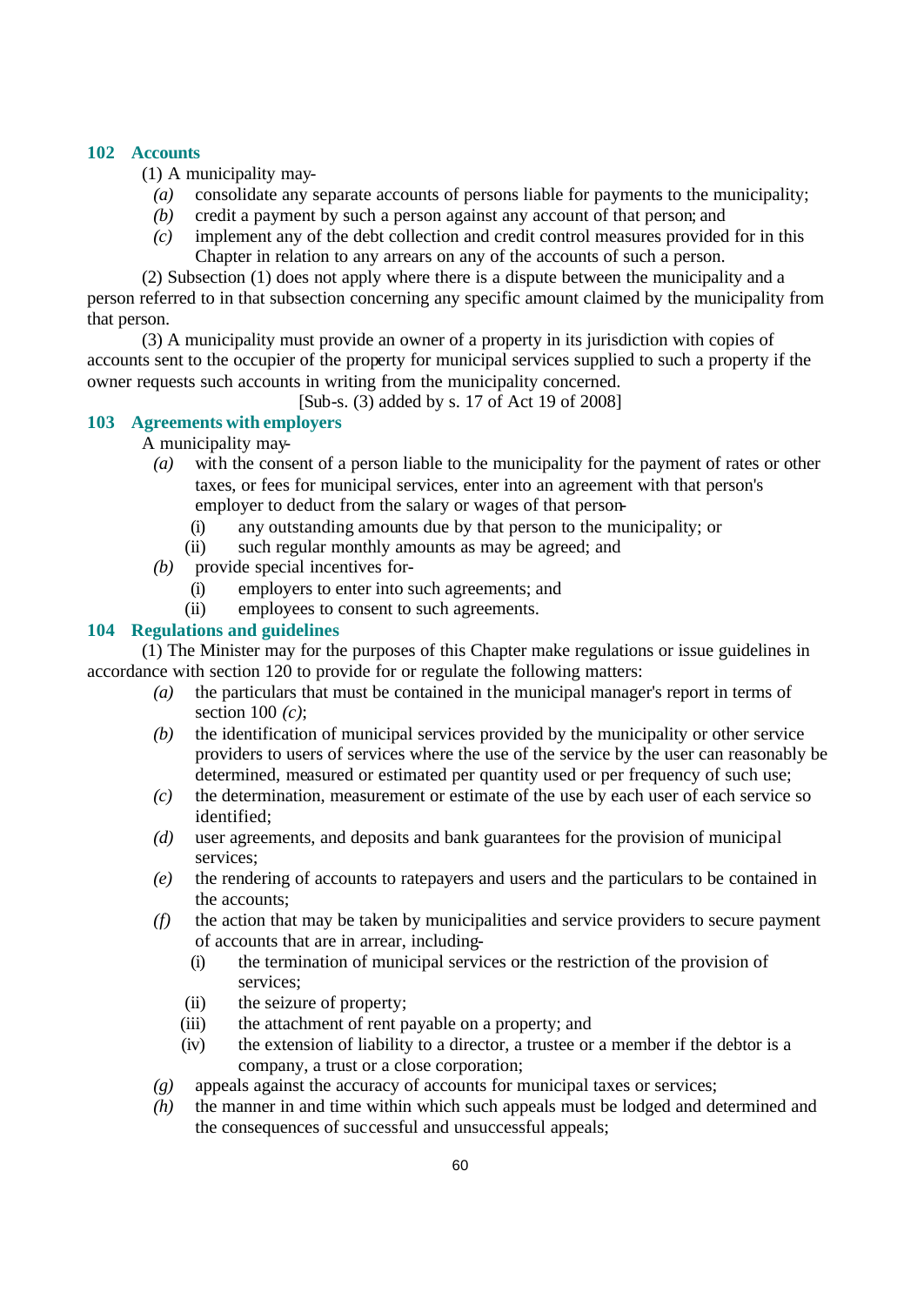- *(i)* extensions for the payment of arrears and interest payable in respect of such arrears;
- *(j)* service connections and disconnections, and the resumption of discontinued services;
- *(k)* the combating of unauthorised consumption, connection and reconnection and theft of municipal services;
- *(l)* the development and implementation of an indigent policy;
- *(m)* the tampering with or theft of meters, service supply equipment and reticulation network and any other fraudulent activity in connection with the provision of municipal services; and
- *(n)* any other matter that may facilitate-
	- (i) effective and efficient systems of credit control and debt collection by municipalities; or
	- (ii) the application of this Chapter.

(2) When making regulations or issuing guidelines in terms of section 120 to provide for or to regulate the matters mentioned in subsection (1) of this section, the Minister must-

- *(a)* take into account the capacity of municipalities to comply with those matters; and
- *(b)* differentiate between different kinds of municipalities according to their respective capacities.

#### **CHAPTER 10**

# **PROVINCIAL AND NATIONAL MONITORING AND STANDARD SETTING (ss 105-108)** *Part 1*

# *Provincial monitoring* **(ss 105-106)**

### **105 Provincial monitoring of municipalities**

(1) The MEC for local government in a province must establish mechanisms, processes and procedures in terms of section 155 (6) of the Constitution to-

- *(a)* monitor municipalities in the province in managing their own affairs, exercising their powers and performing their functions;
- *(b)* monitor the development of local government capacity in the province; and
- *(c)* assess the support needed by municipalities to strengthen their capacity to manage their own affairs, exercise their powers and perform their functions.

(2) The MEC for local government in a province may by notice in the *Provincial Gazette* require municipalities of any category or type specified in the notice or of any other kind described in the notice, to submit to a specified provincial organ of state such information as may be required in the notice, either at regular intervals or within a period as may be specified.

(3) When exercising their powers in terms of subsection (1) MECs for local government-

- *(a)* must rely as far as is possible on annual reports in terms of section 46 and information submitted by municipalities in terms of subsection (2); and
- *(b)* may make reasonable requests to municipalities for additional information after taking into account-
	- (i) the administrative burden on municipalities to furnish the information;
	- (ii) the cost involved; and
	- (iii) existing performance monitoring mechanisms, systems and processes in the municipality.

### **106 Non-performance and maladministration**

(1) If an MEC has reason to believe that a municipality in the province cannot or does not fulfil a statutory obligation binding on that municipality or that maladministration, fraud, corruption or any other serious malpractice has occurred or is occurring in a municipality in the province, the MEC must-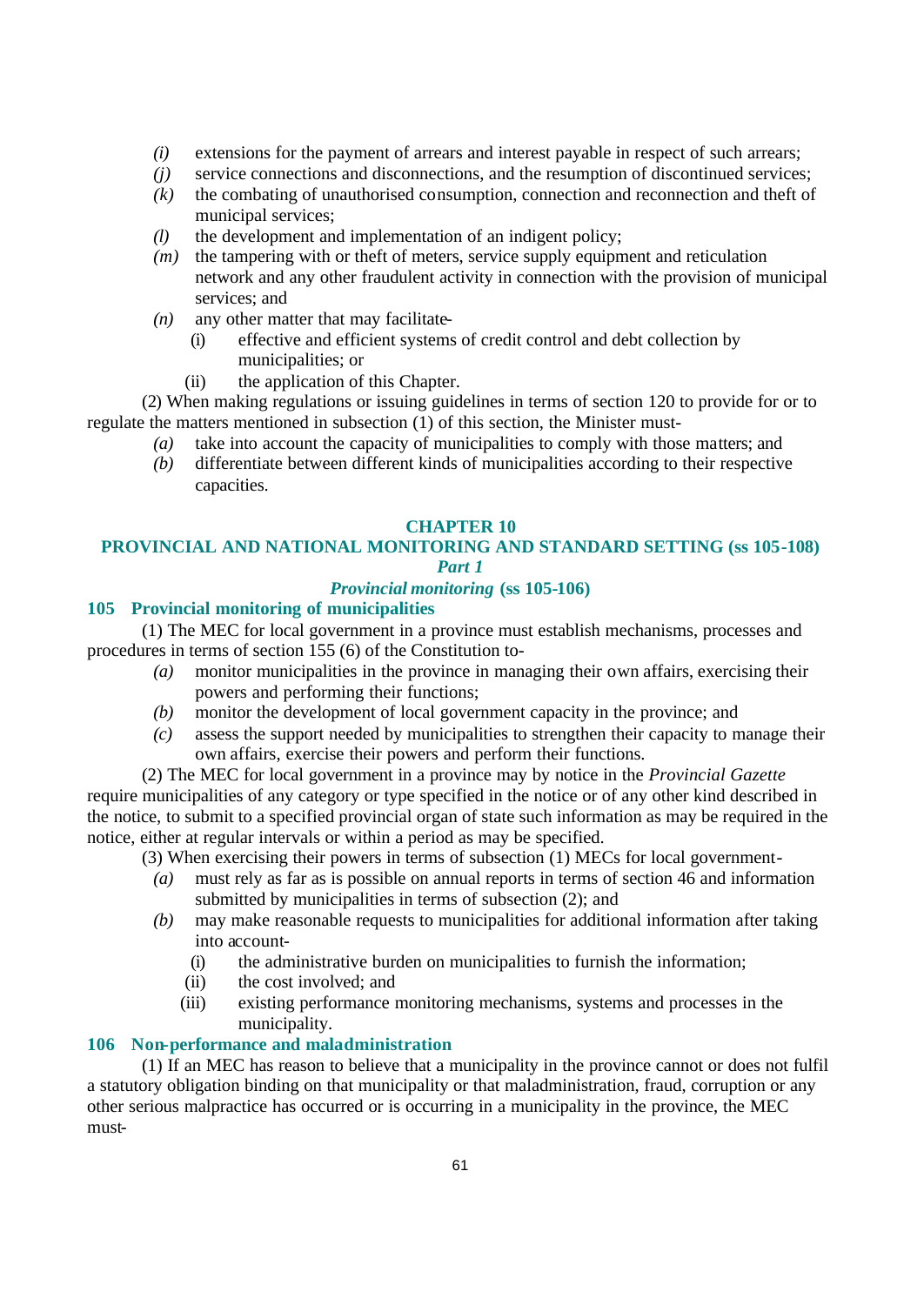- *(a)* by written notice to the municipality, request the municipal council or municipal manager to provide the MEC with information required in the notice; or
- *(b)* if the MEC considers it ne cessary, designate a person or persons to investigate the matter.

(2) In the absence of applicable provincial legislation, the provisions of sections 2, 3, 4, 5 and 6 of the Commissions Act, 1947 (Act 8 of 1947), and the regulations made in terms of that Act apply, with the necessary changes as the context may require, to an investigation in terms of subsection (1) *(b)*.

(3) *(a)* An MEC issuing a notice in terms of subsection (1) *(a)* or designating a person to conduct an investigation in terms of subsection (1) *(b)*, must within 14 days submit a written statement to the National Council of Provinces motivating the action.

*(b)* A copy of the statement contemplated in paragraph *(a)* must simultaneously be forwarded to the Minister and to the Minister of Finance.

[Sub-s. (3) substituted by s. 18 *(b)* of Act 32 of 2000.]

(4) *(a)* The Minister may request the MEC to investigate maladministration, fraud, corruption or any other serious malpractice which, in the opinion of the Minister, has occurred or is occurring in a municipality in the province.

*(b)* The MEC must table a report detailing the outcome of the investigation in the relevant provincial legislature within 90 days from the date on which the Minister requested the investigation and must simultaneously send a copy of such report to the Minister, the Minister of Finance and the National Council of Provinces.

[Sub-s. (4) added by s. 18 *(c)* of Act 32 of 2000.]

#### *Part 2*

#### *National monitoring and standard setting* **(ss 107-108)**

# **107 Furnishing of information**

The Minister, by notice in the *Gazette*, may require municipalities of any category or type specified in the notice, or of any other kind described in the notice, to submit to a specified national organ of state such information concerning their affairs as may be required in the notice, either at regular intervals or within a period as may be specified.

#### **108 Essential national and minimum standards**

(1) Except where otherwise provided for by an Act of Parliament, the Minister may, by notice in the *Gazette*, establish essential national standards and minimum standards for any municipal service or for any matter assigned to municipalities in terms of section 156 (1) of the Constitution, after consulting-

- *(a)* the Minister of Finance;
- *(b)* organised local government representing local government nationally;
- *(c)* the MECs for local government; and
- *(d)* any Cabinet member responsible for regulating that service.

(2) A Cabinet member, after consulting the Minister, may exercise the power contained in subsection (1) in relation to a municipal service or matter falling within the functional area for which that Cabinet member is responsible.

(3) Standards established in terms of subsection (1) may distinguish between different categories, types and kinds of municipalities.

(4) Draft standards in terms of subsection (1) or (2) must be published for public comment in the *Gazette* before their enactment.

(5) When establishing standards in terms of subsection (1) or (2), the Minister or other Cabinet member must-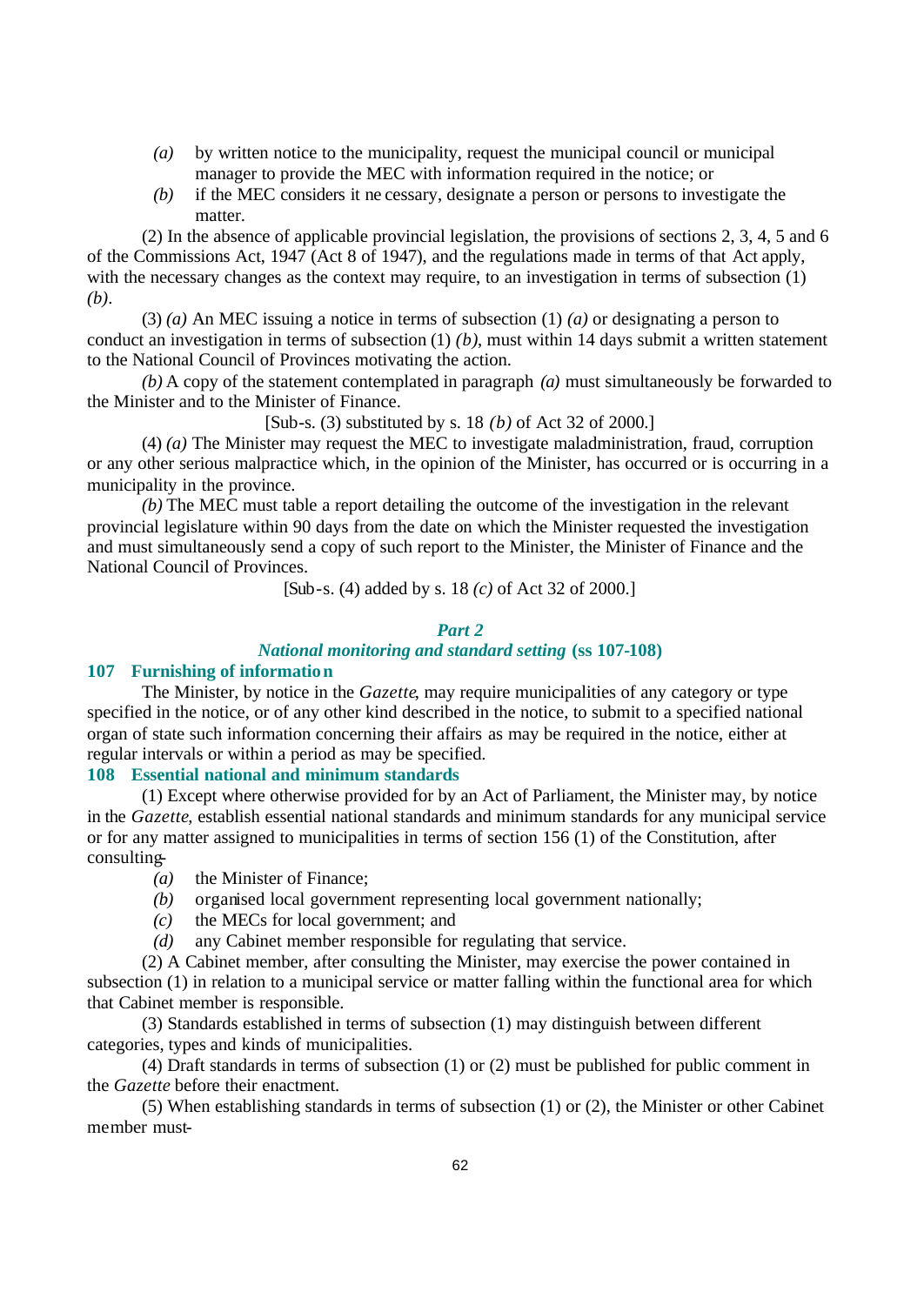- *(a)* take into account the capacity of municipalities to comply with those standards; and
- *(b)* differentiate between different kinds of municipalities according to their respective capacities.

#### **CHAPTER 11 LEGAL MATTERS (ss 109-118)**

#### **109 Legal proceedings**

 $(1)$  ......

[Sub-s. (1) deleted by s. 2 (1) of Act 40 of 2002.]

(2) A municipality may compromise or compound any action, claim or proceedings, and may submit to arbitration any matter other than a matter involving a decision on its status, powers or duties or the validity of its actions or by-laws.

# **109A Legal representation for employees or councillors of municipality**

A municipality may, subject to such terms and conditions as it may determine, provide an employee or councillor of the municipality with legal representation where-

- *(a)* legal proceedings have been instituted against the employee or councillor as a result of any act or omission by the employee or councillor in the exercise of his or her powers or the performance of his or her duties; or
- *(b)* the employee or the councillor has been summoned to attend any inquest or inquiry arising from the exercise of his or her powers or the performance of his or her duties. [S. 109A inserted by s. 43 of Act 51 of 2002.]

#### **110 Certain certificates to be evidence**

In legal proceedings against a municipality, a certificate which purports to be signed by a staff member of the municipality and which claims that the municipality used the best known, or the only, or the most practicable and available methods in exercising any of its powers or performing any of its functions, must on its mere production by any person be accepted by the court as evidence of that fact.

# **111 Copy of** *Provincial Gazette* **as evidence**

A copy of the *Provincial Gazette* in which a by-law was published, may on its mere production in a court by any person, be used as evidence that that by-law was passed by a municipality concerned. **112 Prosecution of offences**

A staff member of a municipality authorised in terms of section 22 (8) *(b)* of the National Prosecuting Authority Act, 1998 (Act 32 of 1998), to conduct prosecutions, may institute criminal proceedings and conduct the prosecution in respect of a contravention of or failure to comply with a provision of-

- *(a)* a by-law or regulation of the municipality;
- *(b)* other legislation administered by the municipality; or
- *(c)* other legislation as the National Director of Public Prosecutions may determine in terms of section 22 (8) *(b)* of the National Prosecuting Authority Act, 1998.

# **113 Fines and bail**

Fines and estreated bails recovered in respect of offences or alleged offences referred to in item 2 of Schedule 4 to the Public Finance Management Act, 1999 (Act 1 of 1999), must be paid into the revenue fund of the municipality.

#### **114 Time of notices and payments**

Normal or extended office hours is the only time-

- *(a)* a payment may be made at a municipality, except when payment is made by electronic transfer or at agency pay-points; or
- *(b)* any notice or other document may be served on the municipality, including on its council, or other structure or functionary or a staff member in an official capacity,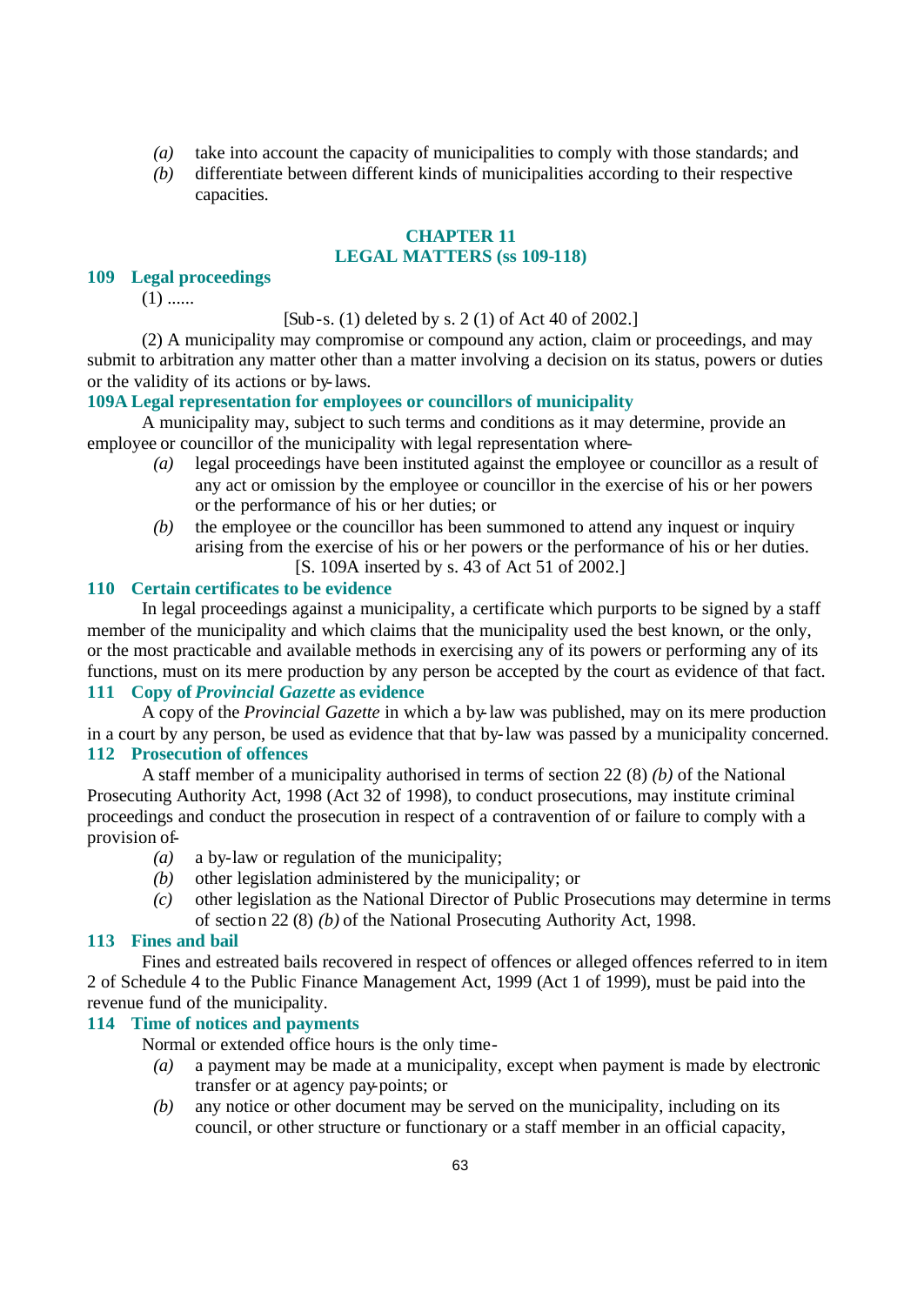except when the matter in connection with which a summons is served is an urgent matter.

# **115 Service of documents and process**

(1) Any notice or other document that is served on a person in terms of this Act or by a municipality in terms of any other legislation is regarded as having been served-

- *(a)* when it has been delivered to that person personally;
- *(b)* when it has been left at that person's place of residence or business in the Republic with a person apparently over the age of sixteen years;
- *(c)* when it has been posted by registered or certified mail to that person's last known residential or business address in the Republic and an acknowledgement of the posting thereof from the postal service is obtained;
- *(d)* if that person's address in the Republic is unknown, when it has been served on that person's agent or representative in the Republic in the manner provided by paragraphs *(a)*, *(b)* or *(c)*; or
- *(e)* if that person's address and agent or representative in the Republic is unknown, when it has been posted in a conspicuous place on the property or premises, if any, to which it relates.

### [Sub-s. (1) amended by s. 94 of Act 6 of 2004.]

(2) When any notice or other document must be authorised or served on the owner, occupier or holder of any property or right in any property, it is sufficient if that person is described in the notice or other document as the owner, occupier or holder of the property or right in question, and it is not necessary to name that person.

(3) Any legal process is effectively and sufficiently served on a municipality when it is delivered to the municipal manager or a person in attendance at the municipal manager's office. **116 Public servitudes**

Public servitudes in favour of a municipality are under the control of the municipality which must protect and enforce the rights of the local community arising from those servitudes.

#### **117 Custody of documents**

Except where otherwise provided, all records and documents of a municipality are in the custody of the municipal manager.

#### **118 Restraint on transfer of property**

(1) A registrar of deeds may not register the transfer of property except on production to that registrar of deeds of a prescribed certificate-

- *(a)* issued by the municipality or municipalities in which that property is situated; and
- *(b)* which certifies that all amounts that became due in connection with that property for municipal service fees, surcharges on fees, property rates and other municipal taxes, levies and duties during the two years preceding the date of application for the certificate have been fully paid.

(1A) A prescribed certificate issued by a municipality in terms of subsection (1) is valid for a period of 60 days from the date it has been issued.

[Sub-s. (1A) amended by s. 19 of Act 19 of 2008.]

(2) In the case of the transfer of property by a trustee of an insolvent estate, the provisions of this section are subject to section 89 of the Insolvency Act, 1936 (Act 24 of 1936).

(3) An amount due for municipal service fees, surcharges on fees, property rates and other municipal taxes, levies and duties is a charge upon the property in connection with which the amount is owing and enjoys preference over any mortgage bond registered against the property.

- (4) Subsection (1) does not apply to-
	- *(a)* a transfer from the national government, a provincial government or a municipality of a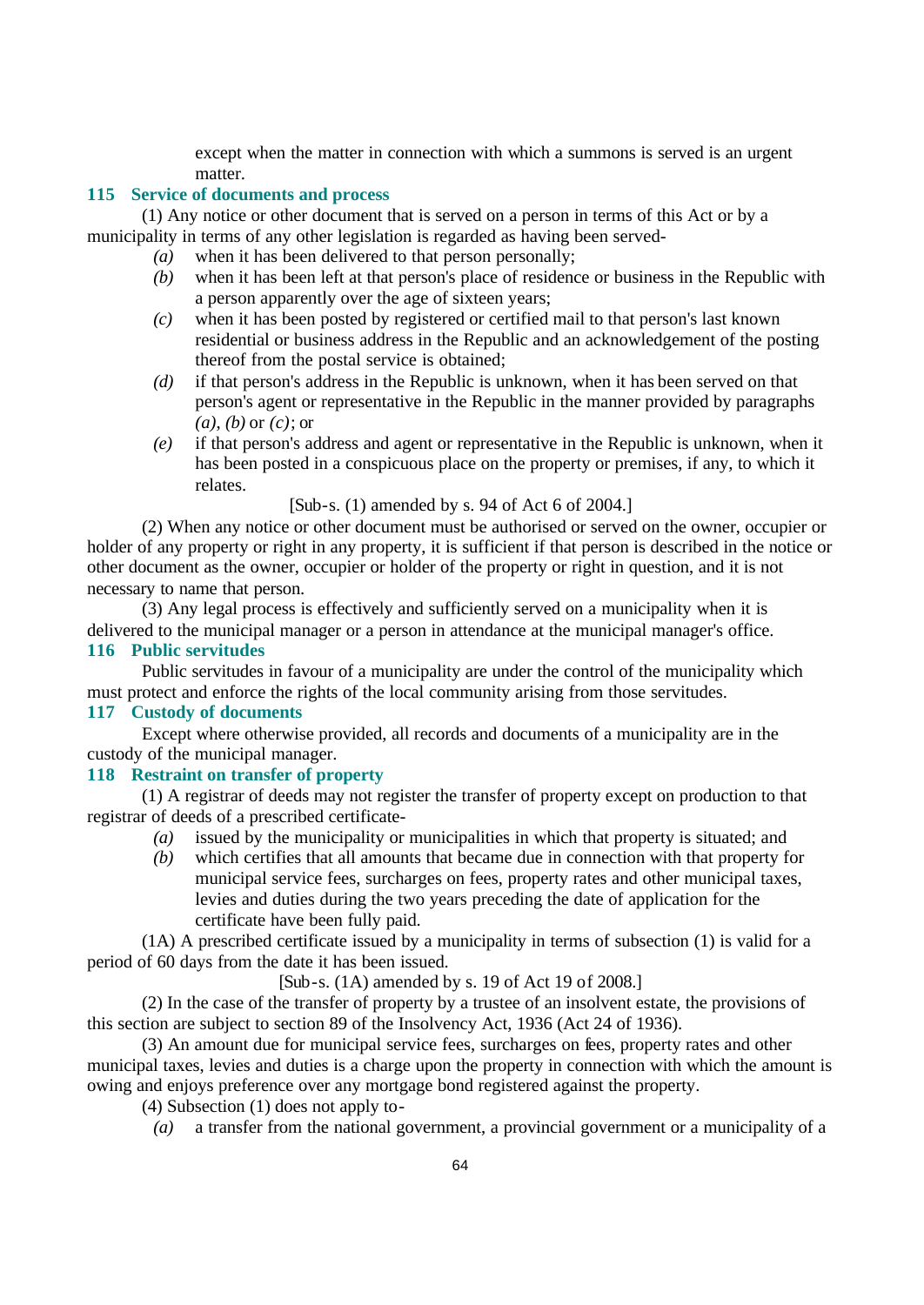residential property which was financed with funds or loans made available by the national government, a provincial government or a municipality; and

*(b)* the vesting of ownership as a result of a conversion of land tenure rights into ownership in terms of Chapter 1 of the Upgrading of Land Tenure Rights Act, 1991 (Act 112 of 1991):

Provided that nothing in this subsection precludes the subsequent collection by a municipality of any amounts owed to it in respect of such a property at the time of such transfer or conversion.

(5) Subsection (3) does not apply to any amount referred to in that subsection that became due before a transfer of a residential property or a conversion of land tenure rights into ownership contemplated in subsection (4) took place.

[S. 118 substituted by s. 44 of Act 51 of 2002.]

# **CHAPTER 12 MISCELLANEOUS (ss 119-124)**

#### **119 Offences and penalties**

(1) A councillor who attempts to influence the municipal manager or any other staff member or an agent of a municipality not to enforce an obligation in terms of this Act, any other applicable legislation or any by-law or a decision of the council of the municipality, is guilty of an offence and on conviction liable to a fine or to imprisonment for a period not exceeding two years.

(2) A municipal manager or other staff member of a municipality who accedes to an attempt mentioned in subsection (1), is guilty of an offence and on conviction liable to a fine or to imprisonment for a period not exceeding two years.

(3) A person who contravenes section 101 is guilty of an offence and liable on conviction to a fine or to imprisonment for a period not exceeding one year.

(4) A person convicted of an offence and sentenced to more than 12 month's imprisonment without the option of a fine, is disqualified to remain a councillor of the municipality concerned and to become a councillor of any municipality during a period of five years as from the conviction. **120 Regulations and guidelines**

### (1) The Minister may, by notice in the *Gazette* and after consultation with organised local government representing local government nationally, make regulations or issue guidelines not inconsistent with this Act concerning-

*(a)* the matters listed in sections 22, 37, 49, 72, 86A and 104;

[Para. *(a)* substituted by s. 28 of Act 44 of 2003.]

- *(b)* any matter that may be prescribed in terms of this Act; and
- *(c)* any matter that may facilitate the application of this Act.

# (2) Regulations and guidelines made or issued in terms of subsection (1) may differentiate between-

- *(a)* different kinds of municipalities which may, for the purposes of the regulations, be defined in the regulations either in relation to categories or types of municipalities or in any other way;
- *(b)* different categories of municipal services;
- *(c)* different categories of service providers;
- *(d)* ratepayers, users of services, debtors and other categories of persons; or
- *(e)* different categories of ratepayers, users of services or debtors as long as the differentiation does not amount to unfair discrimination.

(3) Regulations in terms of subsection (1) may prescribe penalties for the contravention of or non-compliance with any specific provisions of the regulations, which may include an appropriate fine and imprisonment not exceeding six months.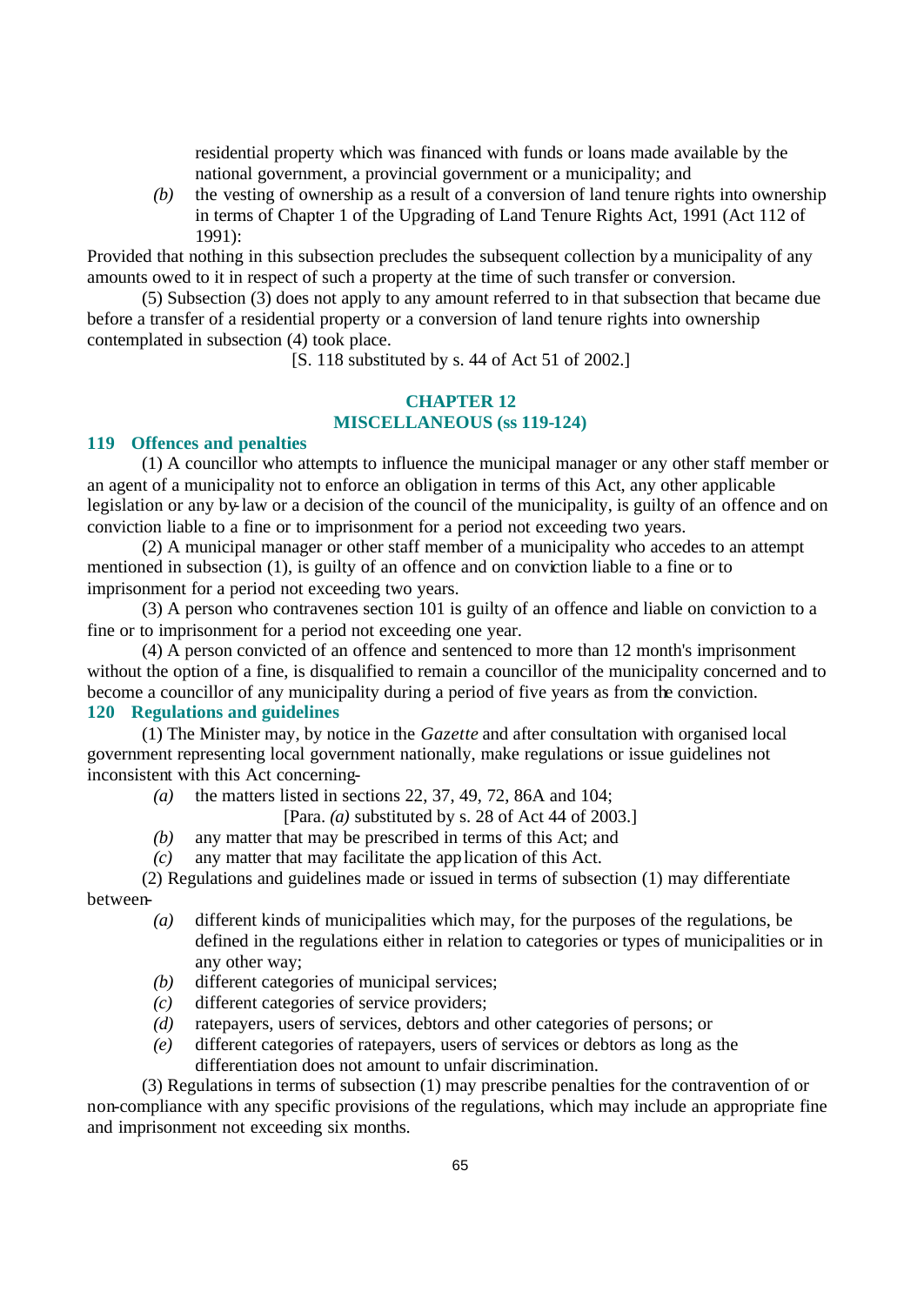(4) Draft regulations and guidelines must be published in the *Gazette* for public comment before their enactment in terms of subsection (1).

(5) The absence of a regulation or guideline that may be prescribed in terms of this Act does not prevent-

- *(a)* the application of a provision of this Act in connection with which the regulation or guideline may be prescribed; or
- *(b)* the performance of a function or the exercise of a power assigned in such a provision.

(6) *(a)* Guidelines issued in terms of subsection (1) are not binding.

*(b)* Compliance with guidelines issued in terms of subsection (1) may be taken into account in the determination of inter-governmental financial policies and arrangements.

(7) Regulations made in terms of this section-

- *(a)* must be submitted to Parliament at least 30 days before their publication in the *Gazette*; and
- *(b)* take effect on a date determined in the regulations, which must be the date of publication or a date after such publication.

### **121 Amendment of legislation**

The legislation mentioned in Schedule 3 is hereby amended to the extent set out in that Schedule.

#### **122 Transitional arrangements**

 $(1)$  Any written agreement referred to in section  $11(2)$  which existed immediately before this Act took effect, must be regarded as having been concluded in terms of that section.

- (2) The Minister must-
	- *(a)* initiate steps for the rationalisation of existing national and provincial planning legislation applicable to municipalities in order to facilitate local development planning as an integrated concept within the constitutional system of co-operative government envisaged in section 41 of the Constitution; and
	- *(b)* establish mechanisms for facilitating co-ordination between sectoral regulation with respect to local government matters.

# **123 Phasing in of certain provisions of this Act**

(1) The Minister, by notice in the *Gazette*, may phase in the application of the provisions of this Act which place a financial or administrative burden on municipalities.

(2) A notice in terms of subsection (1) may-

- *(a)* determine different dates on which different provisions of this Act become applicable to municipalities;
- *(b)* apply to all municipalities generally;
- *(c)* differentiate between different kinds of municipalities which may, for the purpose of the phasing in of the relevant provisions, be defined in the notice in relation to categories or types of municipalities or in any other way; or
- *(d)* apply to a specific kind of municipality only, as defined in the notice.

# **124 Short title and commencement**

This Act is called the Local Government: Municipal Systems Act, 2000, and takes effect on a date determined by the President by proclamation in the *Gazette*.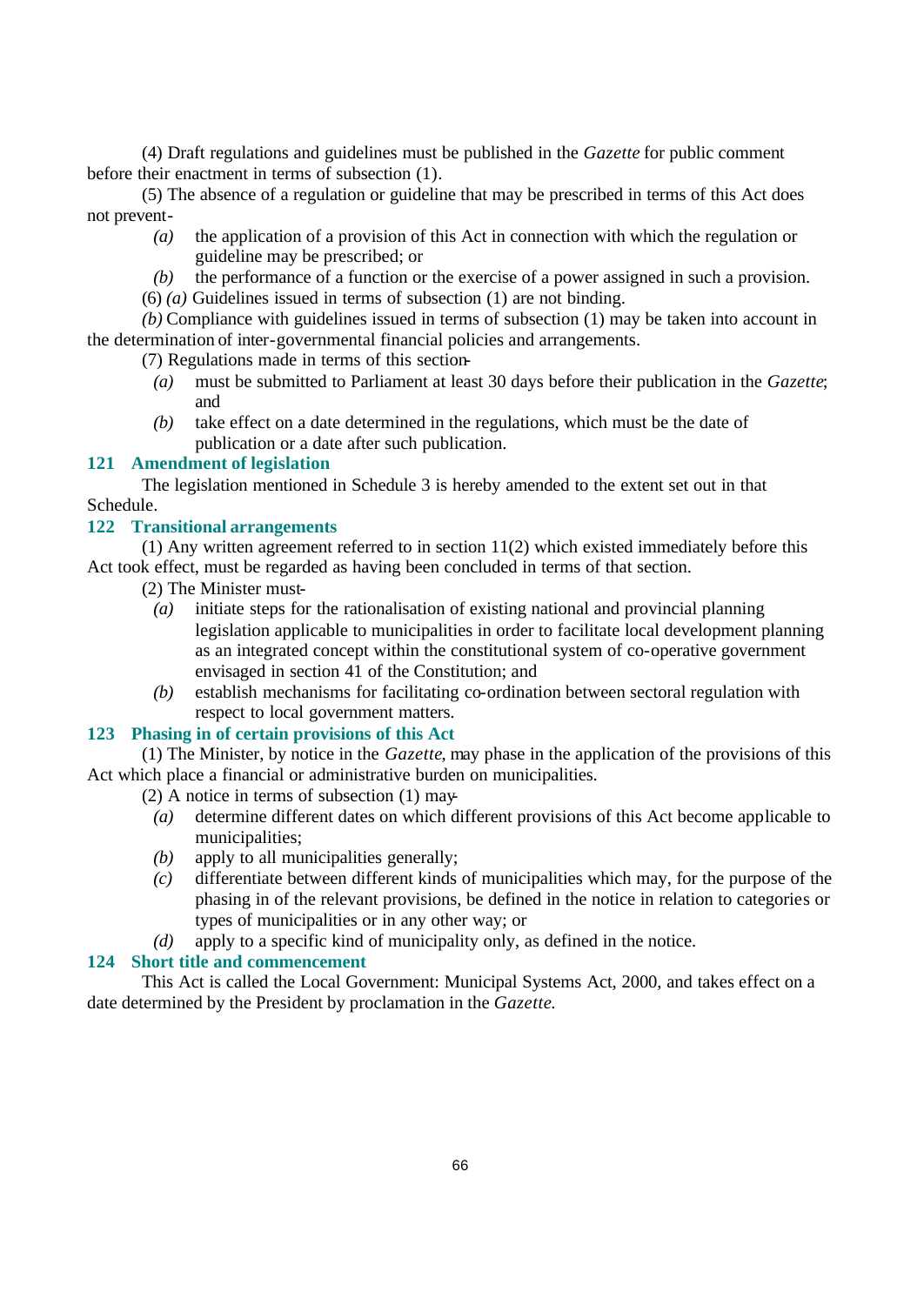# **Schedule 1 CODE OF CONDUCT FOR COUNCILLORS**

[Schedule 1 amended by ss. 45 and 46 of Act 51 of 2002 and by ss. 20 and 21 of Act 19 of 2008.] **Preamble**

Councillors are elected to represent local communities on municipal councils, to ensure that municipalities have structured mechanisms of accountability to local communities, and to meet the priority needs of communities by providing services equitably, effectively and sustainably within the means of the municipality. In fulfilling this role councillors must be accountable to local communities and report back at least quarterly to constituencies on council matters, including the performance of the municipality in terms of established indicators. In order to ensure that councillors fulfil their obligations to their communities, and support the achievement by the municipality of its objectives set out in section 19 of the Municipal Structures Act, the following Code of Conduct is established.

## **1 Definitions**

In this Schedule 'partner' means a person who permanently lives with another person in a manner as if married.

# **2 General conduct of councillors**

A councillor must-

- *(a)* perform the functions of office in good faith, honestly and a transparent manner; and
- *(b)* at all times act in the best interest of the municipality and in such a way that the credibility and integrity of the municipality are not compromised.

# **3 Attendance at meetings**

A councillor must attend each meeting of the municipal council and of a committee of which that councillor is a member, except when-

- *(a)* leave of absence is granted in terms of an applicable law or as determined by the rules and orders of the council; or
- *(b)* that councillor is required in terms of this Code to withdraw from the meeting.

### **4 Sanctions for non-attendance of meetings**

(1) A municipal council may impose a fine as determined by the standing rules and orders of the municipal council on a councillor for:

- *(a)* not attending a meeting which that councillor is required to attend in terms of item 3; or
- *(b)* failing to remain in attendance at such a meeting.

(2) A councillor who is absent from three or more consecutive meetings of a municipal council, or from three or more consecutive meetings of a committee, which that councillor is required to attend in terms of item 3, must be removed from office as a councillor.

(3) Proceedings for the imposition of a fine or the removal of a councillor must be conducted in accordance with a uniform standing procedure which each municipal council must adopt for the purposes of this item. The uniform standing procedure must comply with the rules of natural justice.

### **5 Disclosure of interests**

(1) A councillor must-

- *(a)* disclose to the municipal council, or to any committee of which that councillor is a member, any direct or indirect personal or private business interest that that councillor, or any spouse, partner or business associate of that councillor may have in any matter before the council or the committee; and
- *(b)* withdraw from the proceedings of the council or committee when that matter is considered by the council or committee, unless the council or committee decides that the councillor's direct or indirect interest in the matter is trivial or irrelevant.

(2) A councillor who, or whose spouse, partner, business associate or close family member, acquired or stands to acquire any direct benefit from a contract concluded with the municipality, must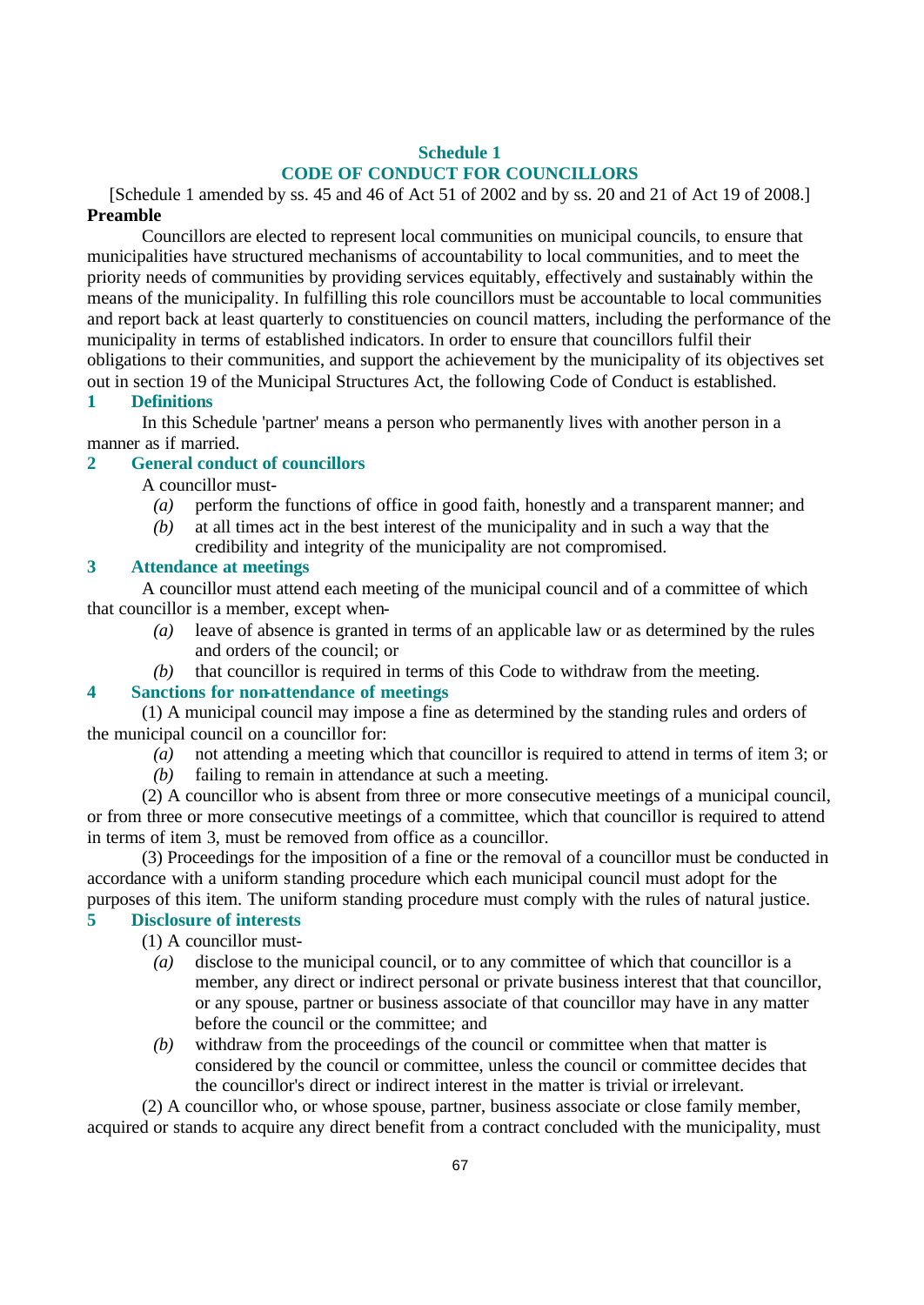disclose full particulars of the benefit of which the councillor is aware at the first meeting of the municipal council at which it is possible for the councillor to make the disclosure.

(3) This section does not apply to an interest or benefit which a councillor, or a spouse, partner, business associa te or close family member, has or acquires in common with other residents of the municipality.

## **6 Personal gain**

(1) A councillor may not use the position or privileges of a councillor, or confidential information obtained as a councillor, for private gain or to improperly benefit another person.

 $(2)$  and  $(3)$  ......

[Subitems (2) and (3) deleted by s. 20 *(a)* of Act 19 of 2008.]

(4) No councillor may be a party to or beneficiary under a contract for the provision of goods or services to any municipality or any municipal entity established by a municipality.

[Subitem (4) added by s. 20 *(b)* of Act 19 of 2008.]

# **7 Declaration of interests**

(1) When elected or appointed, a councillor must within 60 days declare in writing to the municipal manager the following financial interests held by that councillor:

- *(a)* shares and securities in any company;
- *(b)* membership of any close corporation;
- *(c)* interest in any trust;
- *(d)* directorships;
- *(e)* partnerships;
- *(f)* other financial interests in any business undertaking;
- *(g)* employment and remuneration;
- *(h)* interest in property;
- *(i)* pension; and
- *(j)* subsidies, grants and sponsorships by any organisation.

(2) Any change in the nature or detail of the financial interests of a councillor must be declared in writing to the municipal manager annually.

(3) Gifts received by a councillor above a prescribed amount must also be declared in accordance with subitem (1).

(4) The municipal council must determine which of the financial interests referred in subitem (1) must be made public having regard to the need for confidentiality and the public interest for disclosure.

#### **8 Full-time councillors**

A councillor who is a full-time councillor may not undertake any other paid work except with the consent of a municipal council which consent shall not unreasonably be withheld.

#### **9 Rewards, gifts and favours**

A councillor may not request, solicit or accept any reward, gift or favour for-

- *(a)* voting or not voting in a particular manner on any matter before the municipal council or before a committee of which that councillor is a member;
- *(b)* persuading the council or any committee in regard to the exercise of any power, function or duty;
- *(c)* making a representation to the council or any committee of the council; or
- *(d)* disclosing privileged or confidential information.

# **10 Unauthorised disclosure of information**

(1) A councillor may not without the permission of the municipal council or a committee disclose any privileged or confidential information of the council or committee to any unauthorised person.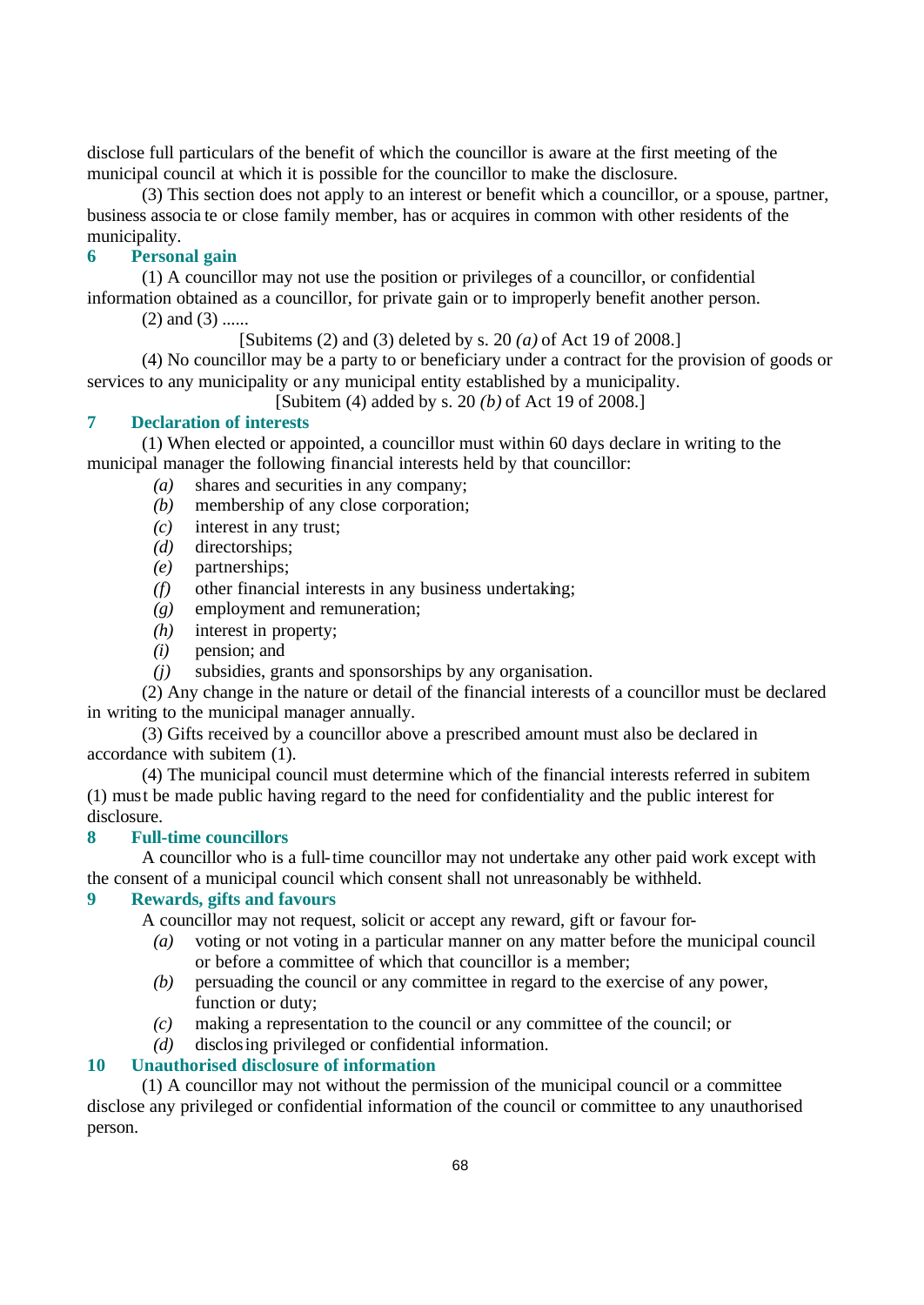(2) For the purpose of this item 'privileged or confidential information' includes any information-

- *(a)* determined by the municipal council or committee to be privileged or confidential;
- *(b)* discussed in closed session by the council or committee;
- *(c)* disclosure of which would violate a person's right to privacy; or
- *(d)* declared to be privileged, confidential or secret in terms of law.

(3) This item does not derogate from the right of any person to access to information in terms of national legislation.

# **11 Intervention in administration**

A councillor may not, except as provided by law-

- *(a)* interfere in the management or administration of any department of the municipal council unless mandated by council;
- *(b)* give or purport to give any instruction to any employee of the council except when authorised to do so;
- *(c)* obstruct or attempt to obstruct the implementation of any decision of the council or a committee by an employee of the council; or
- *(d)* encourage or participate in any conduct which would cause or contribute to maladministration in the council.

## **12 Council property**

A councillor may not use, take, acquire or benefit from any property or asset owned, controlled or managed by the municipality to which that councillor has no right.

### **12A Councillor in arrears**

A councillor may not be in arrears to the municipality for rates and service charges for a period longer than 3 months.

[Item 12A inserted by s. 45 of Act 51 of 2002.]

# **13 Duty of chairpersons of municipal councils**

(1) If the chairperson of a municipal council, on reasonable suspicion, is of the opinion that a provision of this Code has been breached, the chairperson must-

- *(a)* authorise an investigation of the facts and circumstances of the alleged breach;
- *(b)* give the councillor a reasonable opportunity to reply in writing regarding the alleged breach; and
- *(c)* report the matter to a meeting of the municipal council after paragraphs *(a)* and *(b)* have been complied with.
- (2) A report in terms of subitem (1) *(c)* is open to the public.

(3) The chairperson must report the outcome of the investigation to the MEC for local government in the province concerned.

(4) The chairperson must ensure that each councillor when taking office is given a copy of this Code and that a copy of the Code is available in every room or place where the council meets.

# **14 Breaches of Code**

(1) A municipal council may-

- *(a)* investigate and make a finding on any alleged breach of a provision of this Code; or
- *(b)* establish a special committee-
	- (i) to investigate and make a finding on any alleged breach of this Code; and
	- (ii) to make appropriate recommendations to the council.

(2) If the council or a special committee finds that a councillor has breached a provision of this Code, the council may-

- *(a)* issue a formal warning to the councillor;
- *(b)* reprimand the councillor;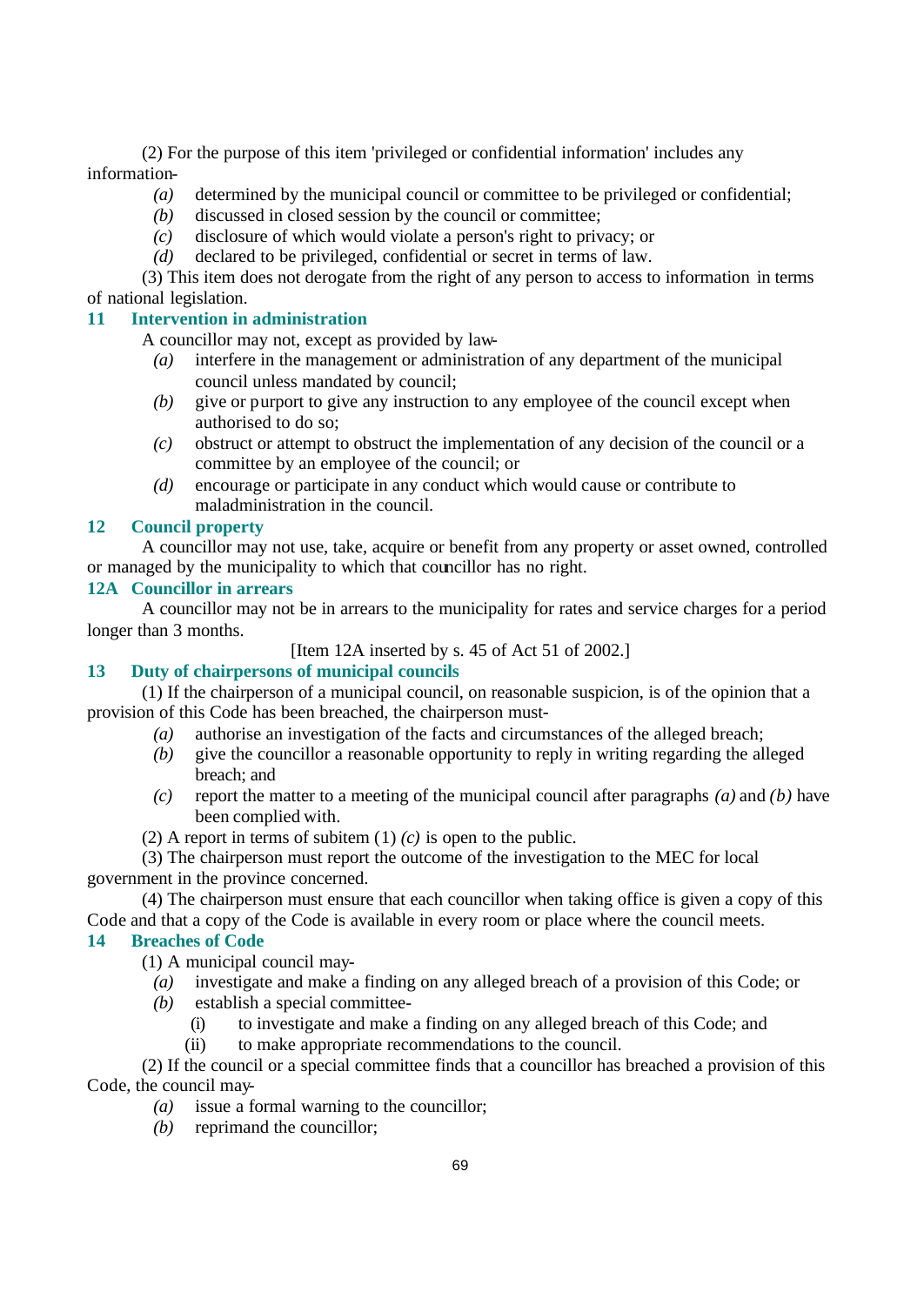- *(c)* request the MEC for local government in the province to suspend the councillor for a period;
- *(d)* fine the councillor; and
- *(e)* request the MEC to remove the councillor from office.

(3) *(a)* Any councillor who has been warned, reprimanded or fined in terms of paragraph *(a)*, *(b)* or *(d)* of subitem (2) may within 14 days of having been notified of the decision of council appeal to the MEC for local government in writing setting out the reasons on which the appeal is based.

*(b)* A copy of the appeal must be provided to the council.

*(c)* The council may within 14 days of receipt of the appeal referred to in paragraph *(b)* make any representation pertaining to the appeal to the MEC for local government in writing.

*(d)* The MEC for local government may, after having considered the appeal, confirm, set aside or vary the decision of the council and inform the councillor and the council of the outcome of the appea l.

(4) The MEC for local government may appoint a person or a committee to investigate any alleged breach of a provision of this Code and to make a recommendation as to the appropriate sanction in terms of sub-item (2) if a municipal council does not conduct an investigation contemplated in sub-item (1) and the MEC for local government considers it necessary.

[Subitem (4) substituted by s. 21 of Act 19 of 2008.]

(5) The Commissions Act, 1947 (Act 8 of 1947), or, where appropriate, applicable provincial legislation, may be applied to an investigation in terms of subitem (4).

[Subitem (5) substituted by s. 46 of Act 51 of 2002.]

(6) If the MEC is of the opinion that the councillor has breached a provision of this Code, and that such contravention warrants a suspension or removal from office, the MEC may-

*(a)* suspend the councillor for a period and on conditions determined by the MEC; or

*(b)* remove the councillor from office.

(7) Any investigation in terms of this item must be in accordance with the rules of natural justice.

## **15 Application of Code to traditional leaders**

(1) Items 1, 2, 5, 6, 9 *(b)* to *(d)*, 10, 11, 12, 13 and 14 (1) apply to a traditional leader who participates or has participated in the proceedings of a municipal council in terms of section 81 of the Municipal Structures Act.

(2) These items must be applied to the traditional leader in the same way they apply to councillors.

(3) If a municipal council or a special committee in terms of item 14 (1) finds that a traditional leader has breached a provision of this Code, the council may-

- *(a)* issue a formal warning to the traditional leader; or
- *(b)* request the MEC for local government in the province to suspend or cancel the traditional leader's right to participate in the proceedings of the council.

(4) The MEC for local government may appoint a person or a committee to investigate any alleged breach of a provision of this Code and to make a recommendation on whether the right of the traditional leader to participate in the proceedings of the municipal council should be suspended or cancelled.

(5) The Commissions Act, 1947, may be applied to an investigation in terms of subitem (4).

(6) If the MEC is of the opinion that the traditional leader has breached a provision of this Code, and that such breach warrants a suspension or cancellation of the traditional leader's right to participate in the council's proceedings, the MEC may-

- *(a)* suspend that right for a period and on conditions determined by the MEC; or
- *(b)* cancel that right.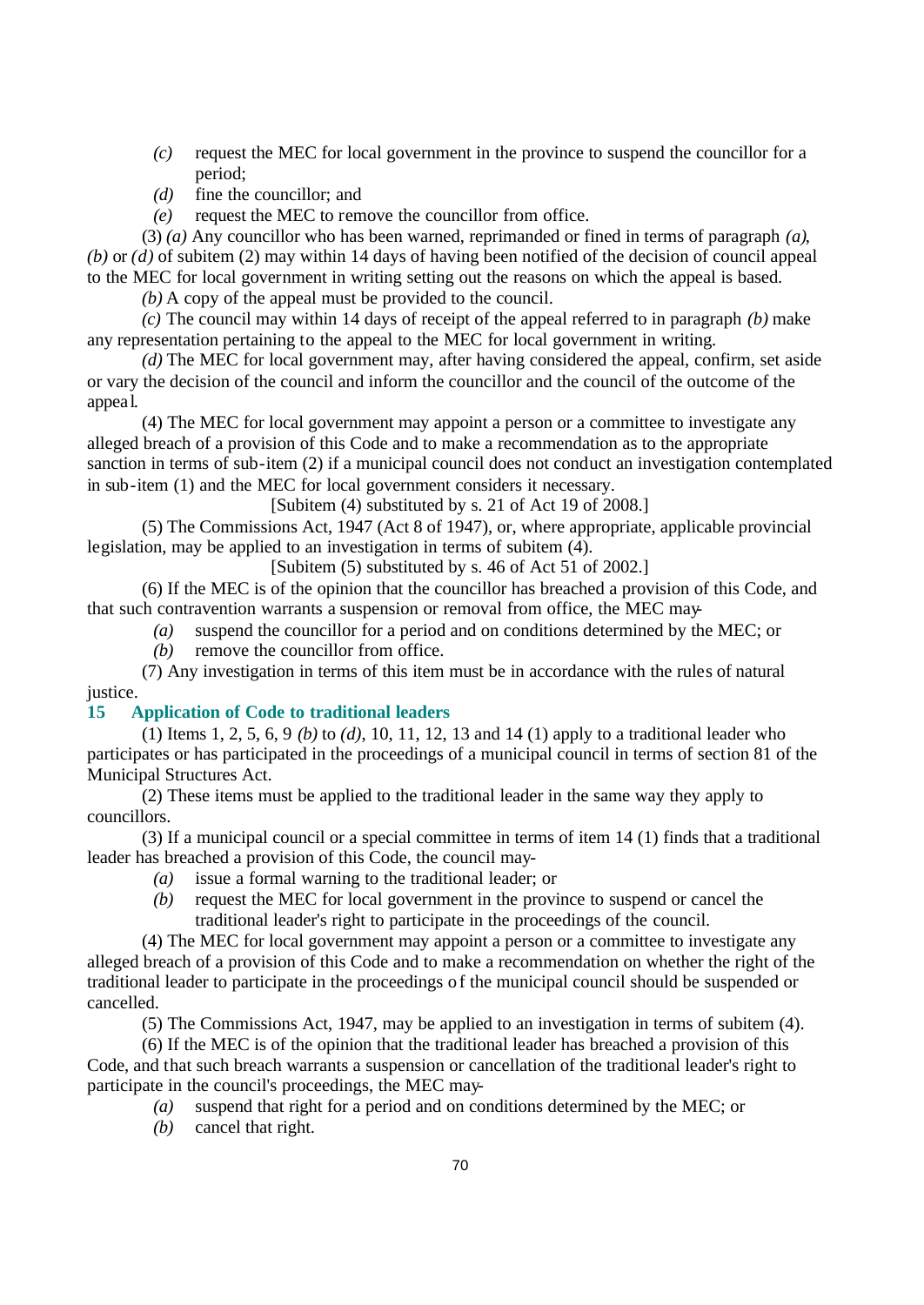(7) Any investigation in terms of this item must be in accordance with the rules of natural justice.

(8) The suspension or cancellation of a traditional leader's right to participate in the proceedings of a council does not affect that traditional leader's right to address the council in terms of section 81 (3) of the Municipal Structures Act.

#### **Schedule 2**

### **CODE OF CONDUCT FOR MUNICIPAL STAFF MEMBERS**

[Schedule 2 amended by s. 22 of Act 19 of 2008.]

### **1 Definitions**

In this Schedule **'partner'** means a person who permanently lives with another person in a manner as if married.

#### **2 General conduct**

A staff member of a municipality must at all times-

- *(a)* loyally execute the lawful policies of the municipal council;
- *(b)* perform the functions of office in good faith, diligently, honestly and in a transparent manner;
- *(c)* act in such a way that the spirit, purport and objects of section 50 are promoted;
- *(d)* act in the best interest of the municipality and in such a way that the credibility and integrity of the municipality are not compromised; and
- *(e)* act impartially and treat all people, including other staff members, equally without favour or prejudice.

# **3 Commitment to serving the public interest**

A staff member of a municipality is a public servant in a developmental local system, and must accordingly-

- *(a)* implement the provisions of section 50 (2);
- *(b)* foster a culture of commitment to serving the public and a collective sense of responsibility for performance in terms of standards and targets;
- *(c)* promote and seek to implement the basic values and principles of public administration described in section 195 (1) of the Constitution;
- *(d)* obtain copies of or information about the municipality's integrated development plan, and as far as possible within the ambit of the staff member's job description, seek to implement the objectives set out in the integrated development plan, and achieve the performance targets set for each performance indicator;
- *(e)* participate in the overall performance management system for the municipality, as well as the staff member's individual performance appraisal and reward system, if such exists, in order to maximise the ability of the municipality as a whole to achieve its objectives and improve the quality of life of its residents.

# **4 Personal gain**

(1) A staff member of a municipality may not-

- *(a)* use the position or privileges of a staff member, or confidential information obtained as a staff member, for private gain or to improperly benefit another person; or
- *(b)* take a decision on behalf of the municipality concerning a matter in which that staff member, or that staff member's spouse, partner or business associate, has a direct or indirect personal or private business interest.
- (2) Except with the prior consent of the council of a municipality a staff member of the municipality may not-

*(a)* and *(b)* ......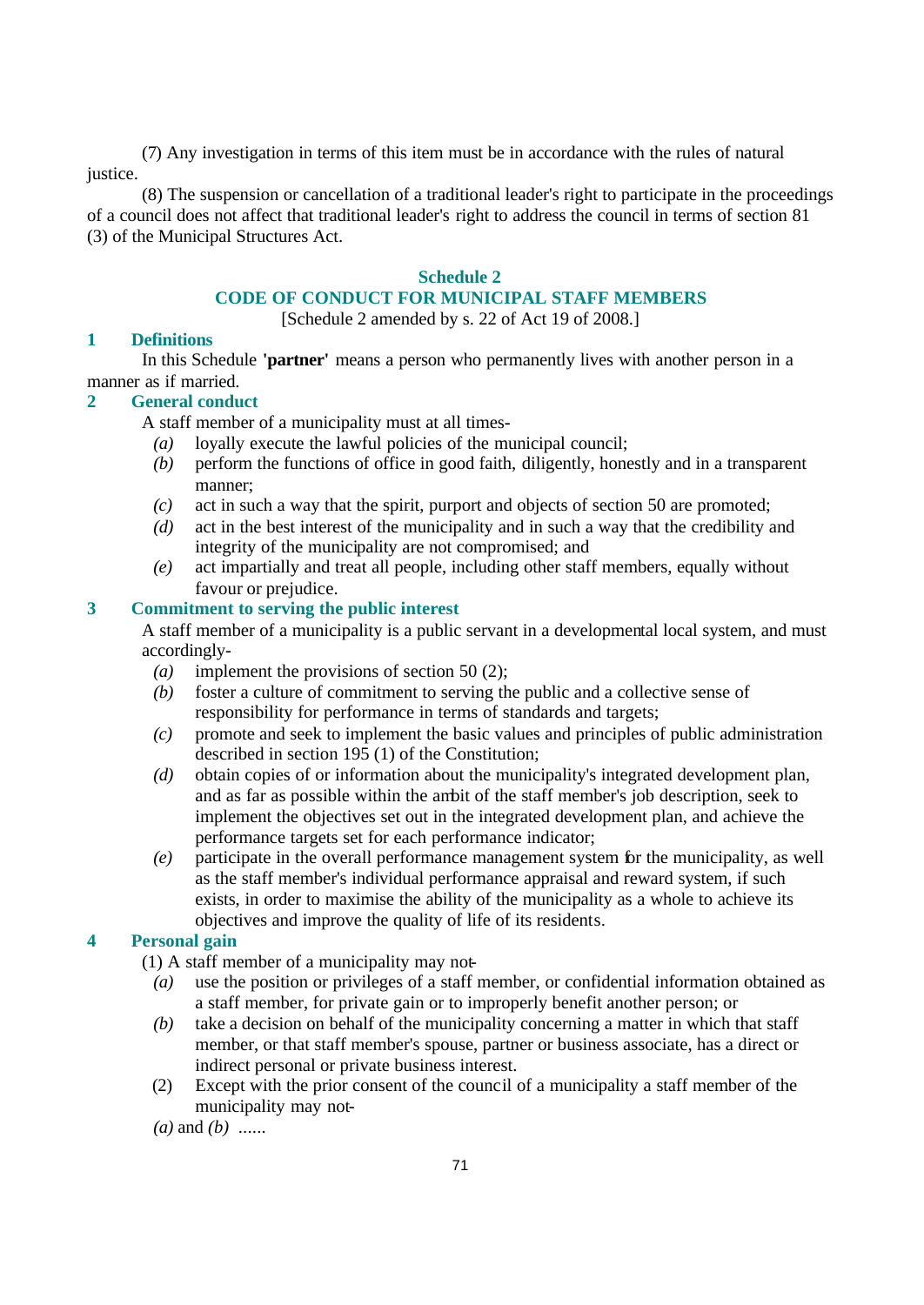*(c)* be engaged in any business, trade or profession other than the work of the municipality.

# [Paras *(a)* and *(b)* deleted by s. 22 *(a)* of Act 19 of 2008.]

(3) No staff member of a municipality may be a party to or beneficiary under a contract for the provision of goods or services to any municipality or any municipal entity established by a municipality.

[Subitem (3) added by s. 22 *(b)* of Act 19 of 2008.]

# **5 Disclosure of benefits**

(1) A staff member of a municipality who, or whose spouse, partner, business associate or close family member, acquired or stands to acquire any direct benefit from a contract concluded with the municipality, must disclose in writing full particulars of the benefit to the council.

(2) This item does not apply to a benefit which a staff member, or a spouse, partner, business associate or close family member, has or acquires in common with all other residents of the municipality.

# **5A Declaration of interests**

(1) A person appointed in terms of section 56 or a municipal manager must within 60 days after his or her appointment declare in writing to the chairperson of the municipal council the following interests held by that person or municipal manager:

- *(a)* Shares and securities in any company;
- *(b)* membership of any close corporation;
- *(c)* interest in any trust;
- *(d)* directorships;
- *(e)* partnerships;
- *(f)* other financial interests in any business undertaking;
- *(g)* interest in property; and
- *(h)* subsidies, grants and sponsorships by any organisation.

(2) Any change in the nature or detail of the financial interests of a staff member must be declared in writing quarterly to the chairperson of the municipal council.

(3) The municipal council must determine which of the financial interests referred to in subitem (1) must be made public having regard to the need for confidentiality and the public interest for disclosure.

[Item 5A inserted by s. 23 of Act 19 of 2008.]

# **6 Unauthorised disclosure of information**

(1) A staff member of a municipality may not without permission disclose any privileged or confidential information obtained as a staff member of the municipality to an unauthorised person.

(2) For the purpose of this item 'privileged or confidential information' includes any information-

- *(a)* determined by the municipal council or any structure or functionary of the municipality to be privileged or confidential;
- *(b)* discussed in closed session by the council or a committee of the council;
- *(c)* disclosure of which would violate a person's right to privacy; or
- *(d)* declared to be privileged, confidential or secret in terms of any law.

(3) This item does not derogate from a person's right of access to information in terms of national legislation.

### **7 Undue influence**

A staff member of a municipality may not-

*(a)* unduly influence or attempt to influence the council of the municipality, or a structure or functionary of the council, or a councillor, with a view to obtaining any appointment,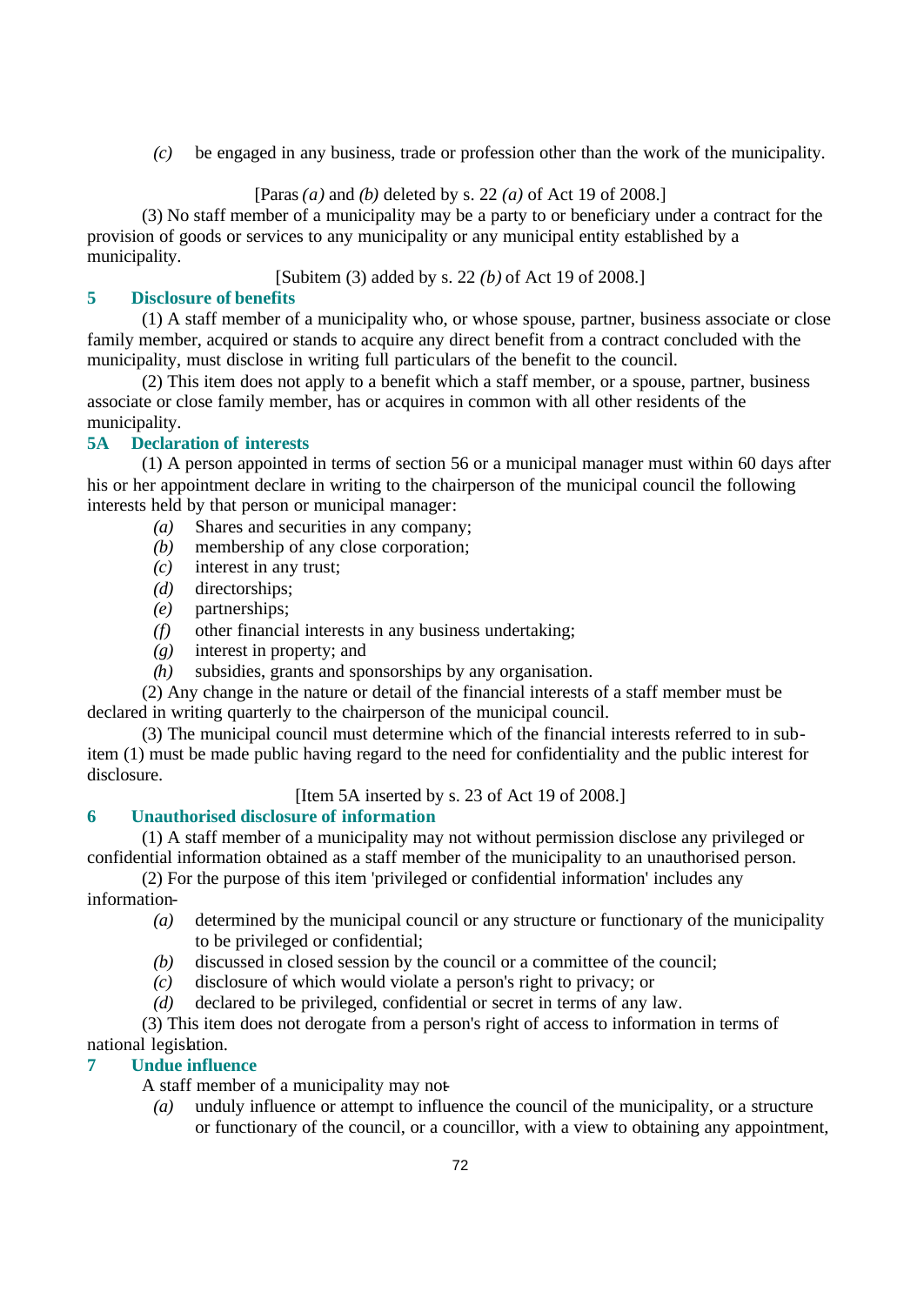promotion, privilege, advantage or benefit, or for a family member, friend or associate;

- *(b)* mislead or attempt to mislead the council, or a structure or functionary of the council, in its consideration of any matter; or
- *(c)* be involved in a business venture with a councillor without the prior written consent of the council of the municipality.

#### **8 Rewards, gifts and favours**

(1) A staff member of a municipality may not request, solicit or accept any reward, gift or favour for-

- *(a)* persuading the council of the municipality, or any structure or functionary of the council, with regard to the exercise of any power or the performance of any duty;
- *(b)* making a representation to the council, or any structure or functionary of the council;
- *(c)* disclosing any privileged or confidential information; or
- *(d)* doing or not doing anything within that staff member's powers or duties.

(2) A staff member must without delay report to a superior official or to the speaker of the

council any offer which, if accepted by the staff member, would constitute a breach of subitem (1). **9 Council property**

A staff member of a municipality may not use, take, acquire, or benefit from any property or asset owned, controlled or managed by the municipality to which that staff member has no right.

#### **10 Payment of arrears**

A staff member of a municipality may not be in arrears to the municipality for rates and service charges for a period longer than 3 months, and a municipality may deduct any outstanding amounts from a staff member's salary after this period.

# **11 Participation in elections**

A staff member of a municipality may not participate in an election of the council of the municipality, other than in an official capacity or pursuant to any constitutional right.

## **12 Sexual harassment**

A staff member of a municipality may not embark on any action amounting to sexual harassment.

### **13 Reporting duty of staff members**

Whenever a staff member of a municipality has reasonable grounds for believing that there has been a breach of this Code, the staff member must without delay report the matter to a superior officer or to the speaker of the council.

# **14 Breaches of Code**

Breaches of this Code must be dealt with in terms of the disciplinary procedures of the municipality envisaged in section 67 (1) *(h)* of this Act.

### **14A Disciplinary steps**

(1) A breach of this Code is a ground for dismissal or other disciplinary steps against a staff member who has been found guilty of such a breach.

(2) Such other disciplinary steps may include-

- *(a)* suspension without pay for no longer than three months;
- *(b)* demotion;
- *(c)* transfer to another post;
- *(d)* reduction in salary, allowances or other benefits; or
- *(e)* an appropriate fine.

[Item 14A added by s. 29 of Act 44 of 2003.]